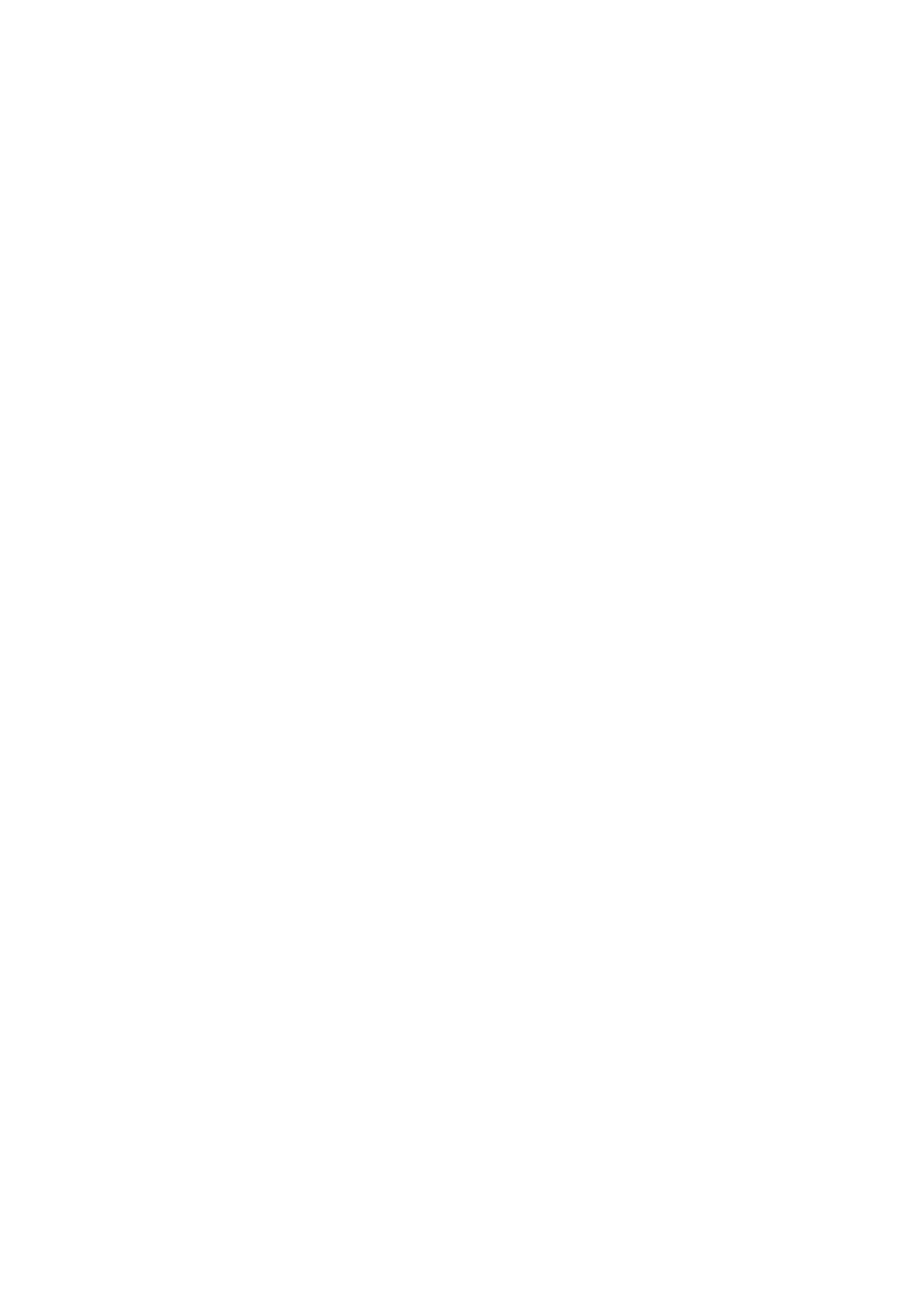# **6 Economic Regulation of Distribution Services**

## **Part A Introduction**

## **6.1 Introduction to Chapter 6**

### **6.1.1 AER's regulatory responsibility**

The *AER* is responsible, in accordance with this Chapter, for the economic regulation of *distribution services* provided by means of, or in connection with, *distribution systems* that form part of the *national grid*.

## **6.1.1A [Deleted]**

### **6.1.2 Structure of this Chapter**

- (a) This Chapter deals with the classification and economic regulation of *distribution services*.
- (b) It is divided into parts as follows:
	- (1) this Part is introductory;
	- (2) Part B confers power on the *AER* to classify *distribution services*, to determine the forms of control for *distribution services*, and to make distribution determinations;
	- (3) Part C sets out the building block approach to the regulation of services classified as *standard control services*;
	- (4) Part D regulates the prices that may be charged by *Distribution Network Service Providers* for the provision of services classified as *negotiated distribution services*;
	- (4A) Part DA deals with the preparation of, requirements for and approval of, *connection policies*;
	- (5) Part E sets out the procedure and approach for the making of a distribution determination;
	- (6) Part F regulates cost allocation;
	- (7) Part G contains the distribution consultation procedures;
	- (8) Part H deals with ring-fencing;
	- (9) Part I deals with *tariff classes* and tariffs;
	- (10) Part J deals with billing and settlements;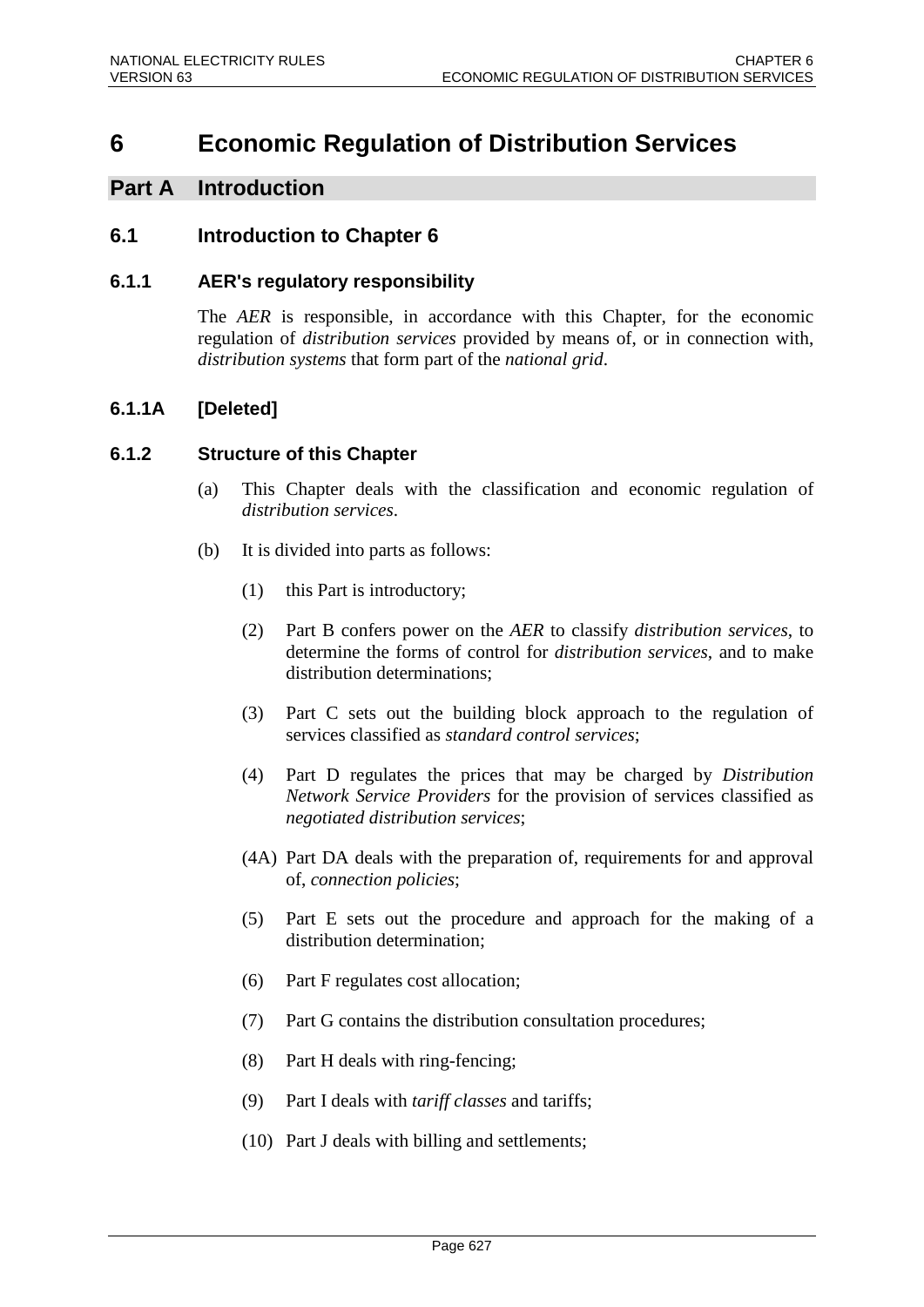- (11) Part K deals with prudential requirements, prepayments and capital contributions;
- (12) Part L deals with dispute resolution;
- (13) Part M deals with the disclosure of transmission and distribution charges;
- (14) Part N provides for services provided by, or in connection with, *dual function assets* to be the subject of distribution determinations; and
- (15) Part O sets out the requirements to prepare *annual benchmarking reports*.

### **6.1.3 Access to direct control services and negotiated distribution services**

- (a) Subject to and in accordance with the *Rules*:
	- (1) a person (a *Service Applicant*) may apply to a *Distribution Network Service Provider* for provision of *direct control services* or *negotiated distribution services*;
	- (2) a *Distribution Network Service Provider* must provide *direct control services* or *negotiated distribution services* (as the case may be) on *terms and conditions of access* as determined under Chapters 4, 5, this Chapter 6 and Chapter 7 of the Rules.
- (b) The *terms and conditions of access* are:
	- (1) in relation to *negotiated distribution services*:
		- (i) the price of those services (including, if relevant, *access charges*); and
		- (ii) other terms and conditions for the provision of those services;
	- (2) in relation to *direct control services*:
		- (i) the price of those services under the *approved pricing proposal*; and
		- (ii) other terms and conditions for the provision of those services.

### **6.1.4 Prohibition of DUOS charges for the export of energy**

- (a) A *Distribution Network Service Provider* must not charge a *Distribution Network User distribution use of system* charges for the export of electricity generated by the user into the *distribution network*.
- (b) This does not, however, preclude charges for the provision of *connection services*.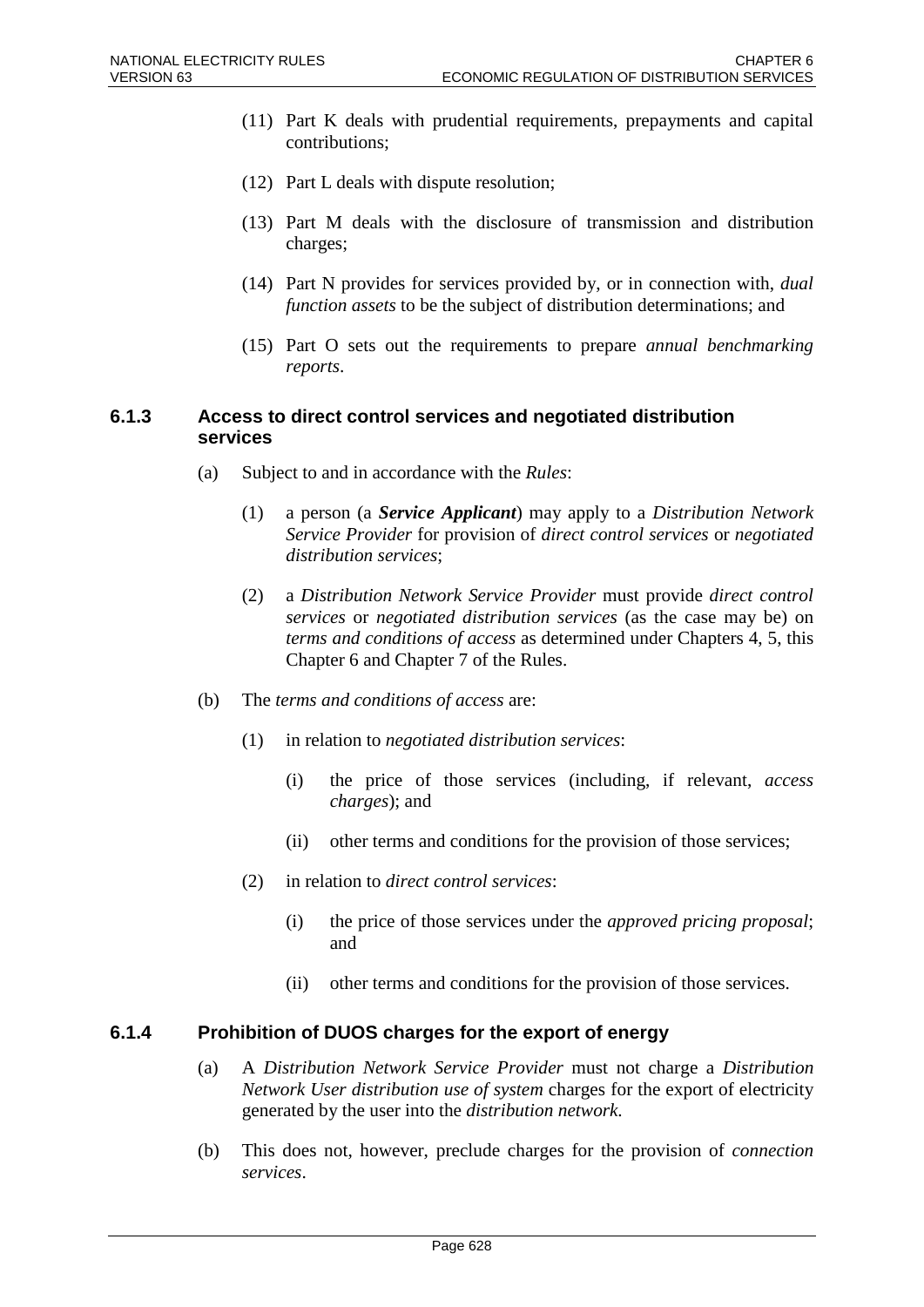## **Part B Classification of Distribution Services and Distribution Determinations**

## **6.2 Classification**

### **6.2.1 Classification of distribution services**

- (a) The *AER* may classify a *distribution service* to be provided by a *Distribution Network Service Provider* as:
	- (1) a *direct control service*; or
	- (2) a *negotiated distribution service*.

#### **Note**

If the *AER* decides against classifying a *distribution service*, the service is, subject to Chapter 5A, not regulated under the *Rules*.

- (b) The *AER* may group *distribution services* together for the purpose of classification and, if it does so, a single classification made for the group applies to each service comprised in the group as if it had been separately classified.
- (c) The *AER* must, in classifying a *distribution service* or *distribution services*, have regard to:
	- (1) the form of regulation factors; and
	- (2) the form of regulation (if any) previously applicable to the relevant service or services and, in particular, any previous classification under the present system of classification or under the previous regulatory system (as the case requires); and
	- (3) the desirability of consistency in the form of regulation for similar services (both within and beyond the relevant jurisdiction); and
	- (4) any other relevant factor.
- (d) In classifying *distribution services* that have previously been subject to regulation under the present or earlier legislation, the *AER* must act on the basis that, unless a different classification is clearly more appropriate:
	- (1) there should be no departure from a previous classification (if the services have been previously classified); and
	- (2) if there has been no previous classification the classification should be consistent with the previously applicable regulatory approach.
- (e) If the *Rules*, however, require that a particular classification be assigned to a *distribution service* of a specified kind, a *distribution service* of the relevant kind is to be classified in accordance with that requirement.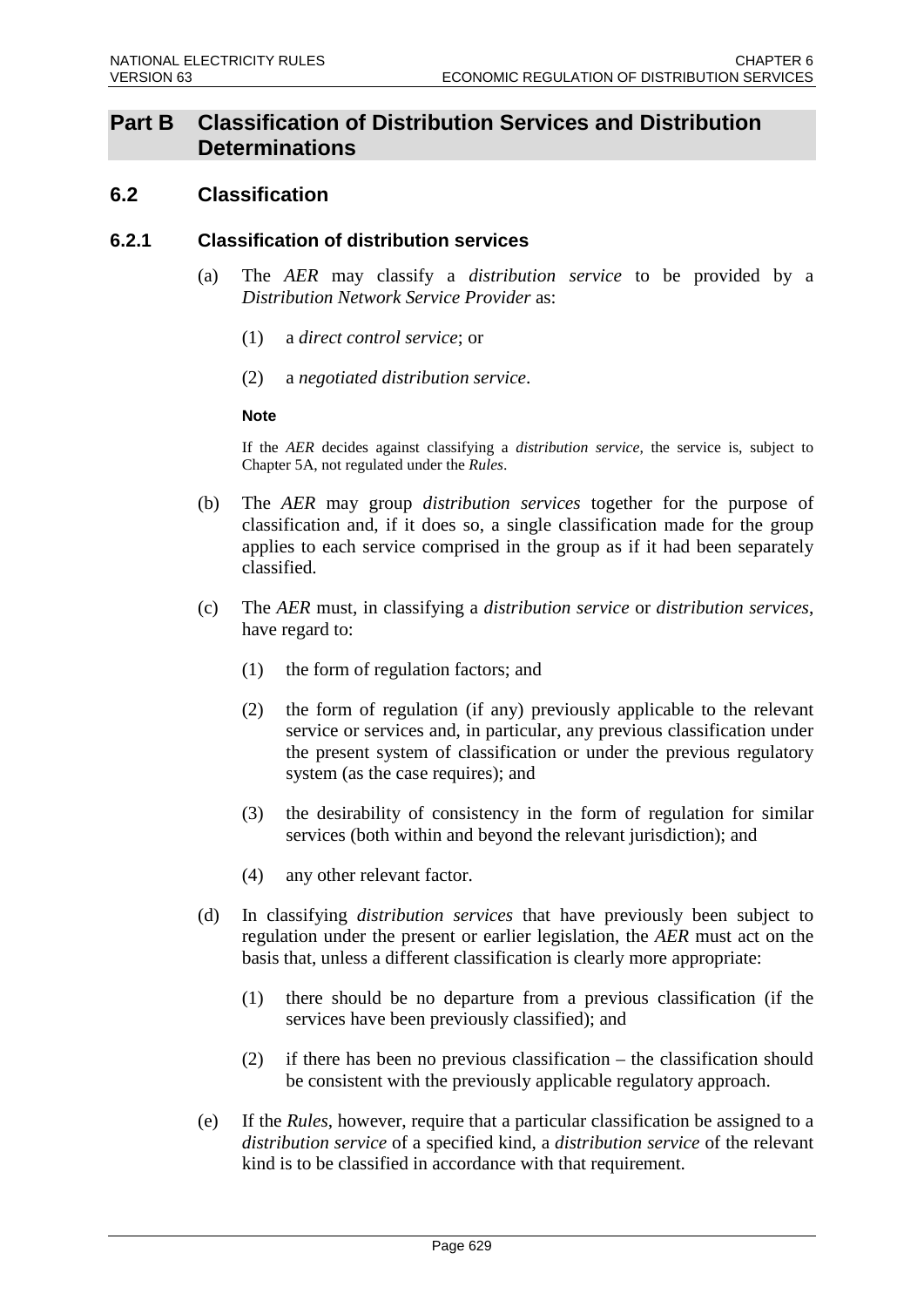### **6.2.2 Classification of direct control services as standard control services or alternative control services**

- (a) *Direct control services* are to be further divided into 2 subclasses:
	- (1) *standard control services*; and
	- (2) *alternative control services*.
- (b) The *AER* may group *direct control services* together for the purpose of classification and, if it does so, a single classification made for the group applies to each service comprised in the group as if it had been separately classified.
- (c) The *AER* must, in classifying a *direct control service* as a *standard control service* or an *alternative control service*, have regard to:
	- (1) the potential for development of competition in the relevant market and how the classification might influence that potential; and
	- (2) the possible effects of the classification on administrative costs of the *AER*, the *Distribution Network Service Provider* and users or potential users; and
	- (3) the regulatory approach (if any) applicable to the relevant service immediately before the commencement of the distribution determination for which the classification is made; and
	- (4) the desirability of a consistent regulatory approach to similar services (both within and beyond the relevant jurisdiction); and
	- (5) the extent the costs of providing the relevant service are directly attributable to the person to whom the service is provided; and

#### **Example:**

In circumstances where a service is provided to a small number of identifiable customers on a discretionary or infrequent basis, and costs can be directly attributed to those customers, it may be more appropriate to classify the service as an alternative control service than as a standard control service.

- (6) any other relevant factor.
- (d) In classifying *direct control services* that have previously been subject to regulation under the present or earlier legislation, the *AER* must act on the basis that, unless a different classification is clearly more appropriate:
	- (1) there should be no departure from a previous classification (if the services have been previously classified); and
	- (2) if there has been no previous classification the classification should be consistent with the previously applicable regulatory approach.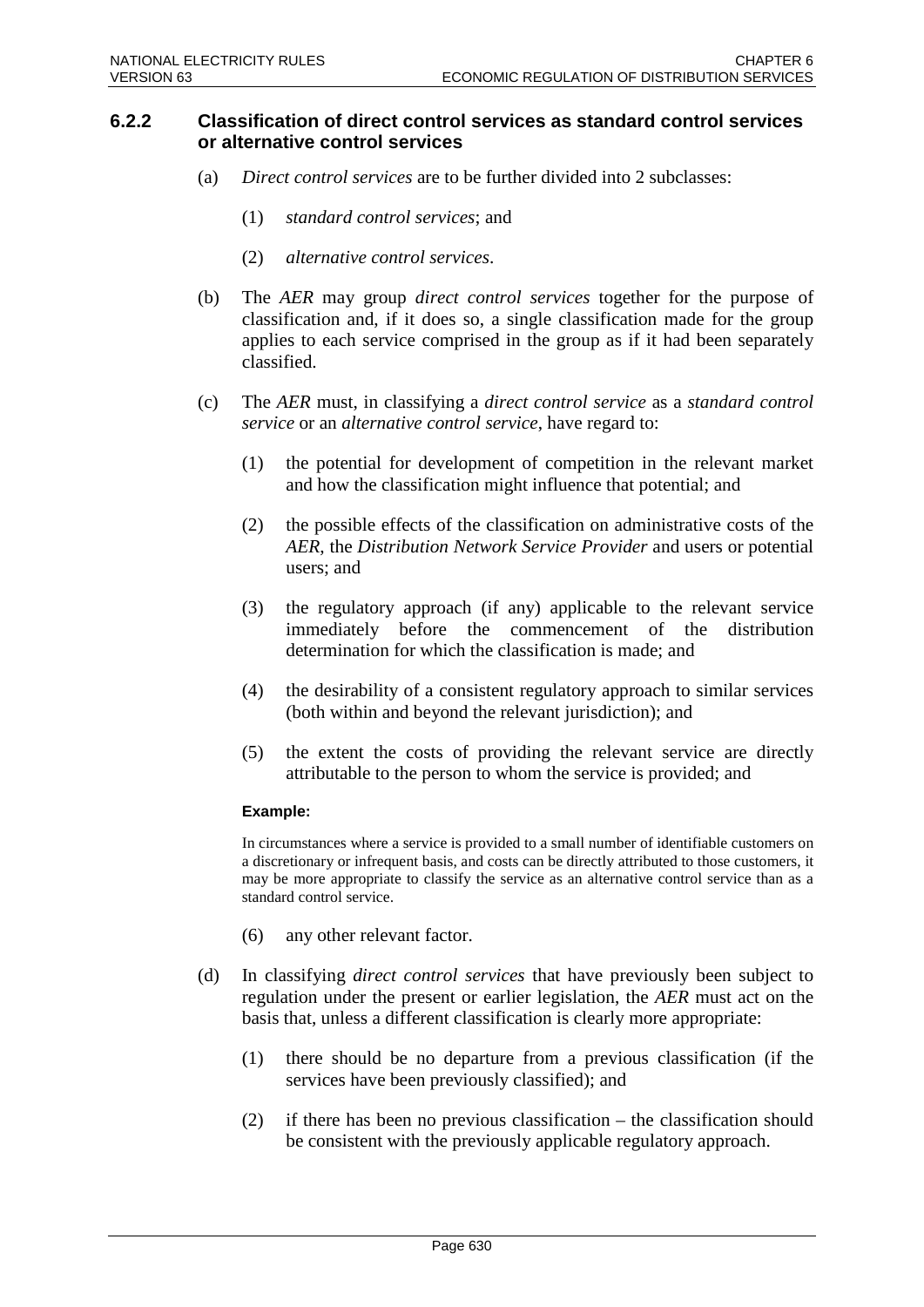(e) If the *Rules*, however, require that a *direct control service* of a specified kind be classified either as a *standard control service* or as an *alternative control service*, a *direct control service* of the relevant kind is to be classified in accordance with that requirement.

### **6.2.3 Term for which classification operates**

A classification forms part of a distribution determination and operates for the *regulatory control period* for which the distribution determination is made.

#### **Note:**

The classification is to be reviewed in the course of the making of the next distribution determination, and (subject to these Rules) a reclassification may be made for the purposes of that determination.

### **6.2.4 Duty of AER to make distribution determinations**

- (a) The *AER* must make a distribution determination for each *Distribution Network Service Provider*.
- (b) When the *AER* makes a distribution determination it must follow the process set out in Part E.
- (c) If more than one *distribution system* is owned, controlled or operated by a *Distribution Network Service Provider*, then, unless the *AER* otherwise determines, a separate distribution determination is to be made for each *distribution system*.
- (d) If 2 or more parts of the same *distribution system* were separately regulated at the commencement of this Chapter, then, unless the *AER* otherwise determines, a separate distribution determination is to be made for each of those parts of the *distribution system*.

### **6.2.5 Control mechanisms for direct control services**

- (a) A distribution determination is to impose controls over the prices of *direct control services*, the revenue to be derived from *direct control services* or both.
- (b) The control mechanism may consist of:
	- (1) a schedule of fixed prices;
	- (2) caps on the prices of individual services;
	- (3) caps on the revenue to be derived from a particular combination of services;
	- (4) tariff basket price control;
	- (5) revenue yield control; or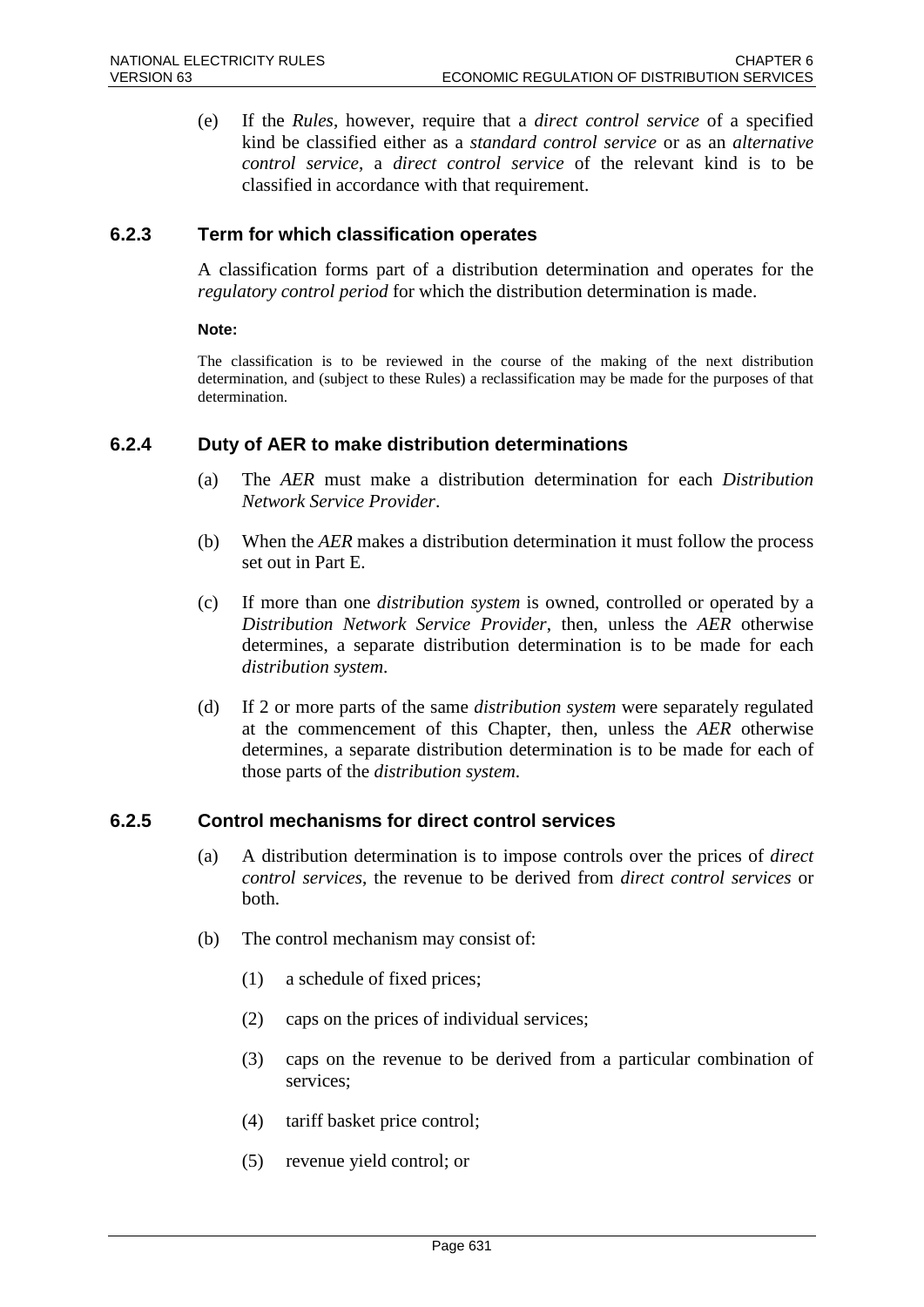- (6) a combination of any of the above.
- (c) In deciding on a control mechanism for *standard control services*, the *AER* must have regard to:
	- (1) the need for efficient tariff structures; and
	- (2) the possible effects of the control mechanism on administrative costs of the *AER*, the *Distribution Network Service Provider* and users or potential users; and
	- (3) the regulatory arrangements (if any) applicable to the relevant service immediately before the commencement of the distribution determination; and
	- (4) the desirability of consistency between regulatory arrangements for similar services (both within and beyond the relevant jurisdiction); and
	- (5) any other relevant factor.
- (d) In deciding on a control mechanism for *alternative control services*, the *AER* must have regard to:
	- (1) the potential for development of competition in the relevant market and how the control mechanism might influence that potential; and
	- (2) the possible effects of the control mechanism on administrative costs of the *AER*, the *Distribution Network Service Provider* and users or potential users; and
	- (3) the regulatory arrangements (if any) applicable to the relevant service immediately before the commencement of the distribution determination; and
	- (4) the desirability of consistency between regulatory arrangements for similar services (both within and beyond the relevant jurisdiction); and
	- (5) any other relevant factor.

### **6.2.6 Basis of control mechanisms for direct control services**

- (a) For *standard control services*, the control mechanism must be of the prospective CPI minus X form, or some incentive-based variant of the prospective CPI minus X form, in accordance with Part C.
- (b) For *alternative control services*, the control mechanism must have a basis stated in the distribution determination.
- (c) The control mechanism for *alternative control services* may (but need not) utilise elements of Part C (with or without modification).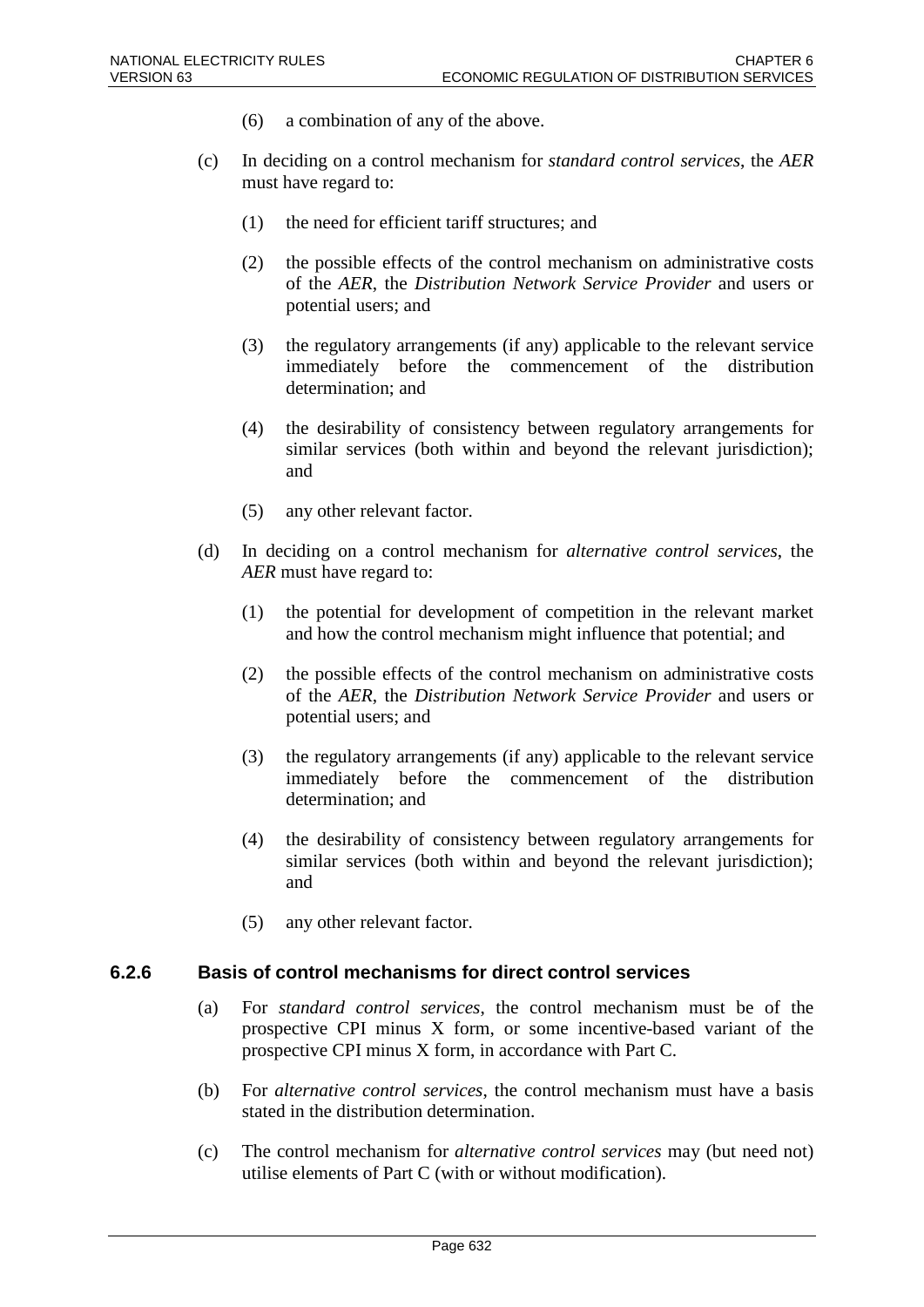#### **Examples:**

The control mechanism might be based on the building block approach.

The distribution determination might provide for the application of clause 6.6.1 to pass through events with necessary adaptations and specified modifications.

### **6.2.7 Negotiated distribution services**

*Negotiated distribution services* are regulated in accordance with Part D.

### **6.2.8 Guidelines**

- (a) The *AER*:
	- (1) must make and *publish* the *Shared Asset Guidelines*, the *Capital Expenditure Incentive Guidelines*, the *Rate of Return Guidelines*, the *Expenditure Forecast Assessment Guidelines*, the *Distribution Confidentiality Guidelines* and the *Cost Allocation Guidelines* in accordance with these *Rules*; and
	- (2) may, in accordance with the *distribution consultation procedures*, make and *publish* guidelines as to any other matters relevant to this Chapter.
- (b) A guideline may relate to a specified *Distribution Network Service Provider* or *Distribution Network Service Providers* of a specified class.
- (c) Except as otherwise provided in this Chapter, a guideline is not mandatory (and so does not bind the *AER* or anyone else) but, if the *AER* makes a distribution determination that is not in accordance with the guideline, the *AER* must state, in its reasons for the distribution determination, the reasons for departing from the guideline.
- (d) If a guideline indicates that there may be a change of regulatory approach in future distribution determinations, the guideline should also (if practicable) indicate how transitional issues are to be dealt with.
- (e) Subject to paragraph (f), the *AER* may, from time to time and in accordance with the *distribution consultation procedures*, amend or replace a guideline.
- (f) The *AER* may make administrative or minor amendments to any guideline without complying with the *distribution consultation procedures*.
- (g) This clause 6.2.8 does not apply to the *Distribution Ring-Fencing Guidelines*.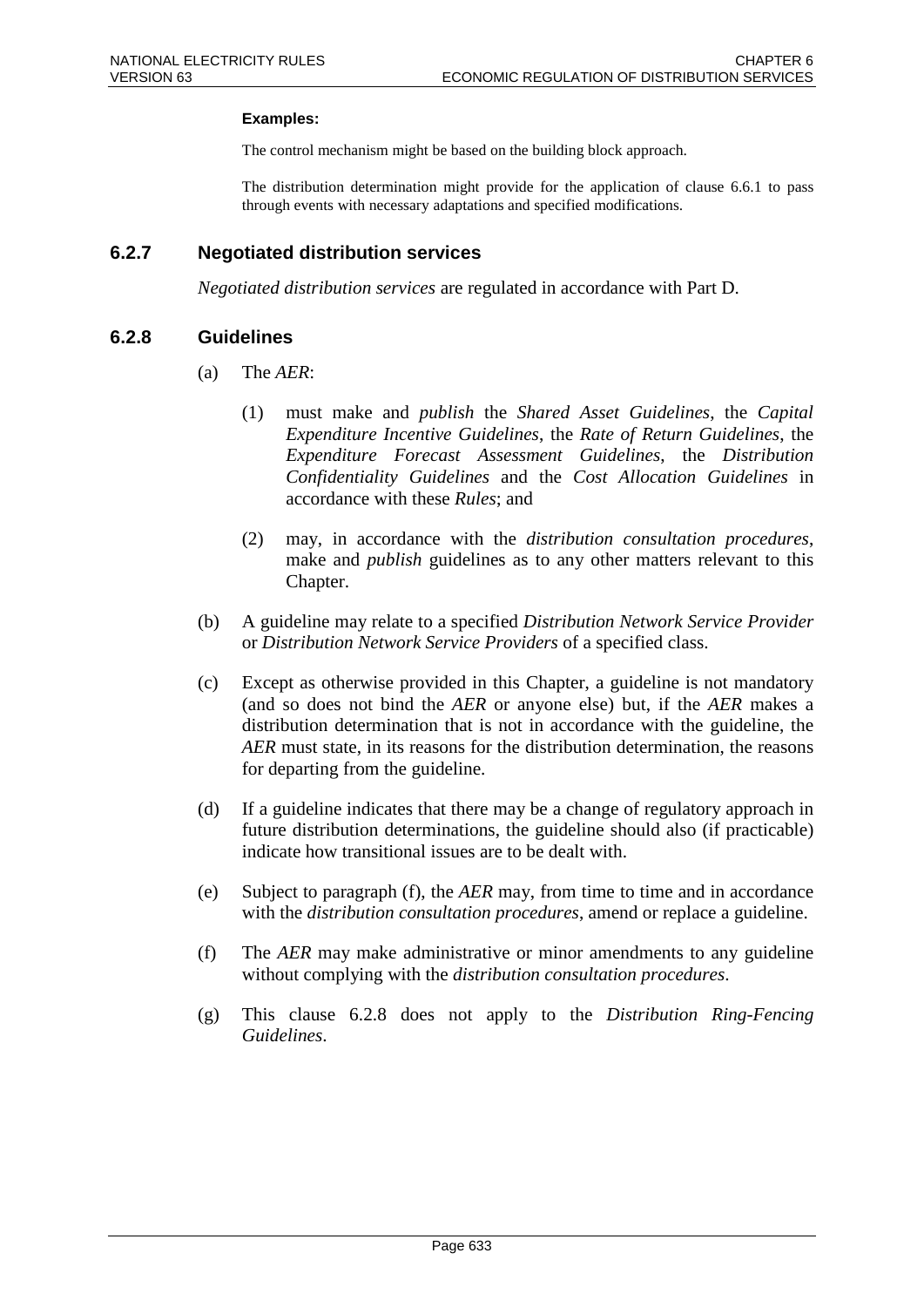## **Part C Building Block Determinations for standard control services**

## **6.3 Building block determinations**

### **6.3.1 Introduction**

- (a) A *building block determination* is a component of a distribution determination.
- (b) The procedure and approach for the making of a *building block determination* is contained in Part E of this Chapter and involves the submission of a *building block proposal* to the *AER* by the *Distribution Network Service Provider*.
- (c) The *building block proposal*:
	- (1) must be prepared in accordance with the *post-tax revenue model* and other relevant requirements of this Part;
	- (2) must comply with the requirements of, and must contain or be accompanied by the information required by, any relevant *regulatory information instrument*; and
	- (3) must be prepared in accordance with Schedule 6.1.

### **6.3.2 Contents of building block determination**

- (a) A *building block determination* for a *Distribution Network Service Provider* is to specify, for a *regulatory control period*, the following matters:
	- (1) the *Distribution Network Service Provider's annual revenue requirement* for each *regulatory year* of the *regulatory control period*;
	- (2) appropriate methods for the indexation of the regulatory asset base;
	- (3) how any applicable *efficiency benefit sharing scheme*, *capital expenditure sharing scheme*, *service target performance incentive scheme*, *demand management and embedded generation connection incentive scheme* or *small-scale incentive scheme* is to apply to the *Distribution Network Service Provider*;
	- (4) the commencement and length of the *regulatory control period*; and
	- (5) any other amounts, values or inputs on which the *building block determination* is based (differentiating between those contained in, or inferred from, the *Distribution Network Service Provider's building block proposal* and those based on the *AER's* own estimates or assumptions).
- (b) A *regulatory control period* must be not less than 5 *regulatory years*.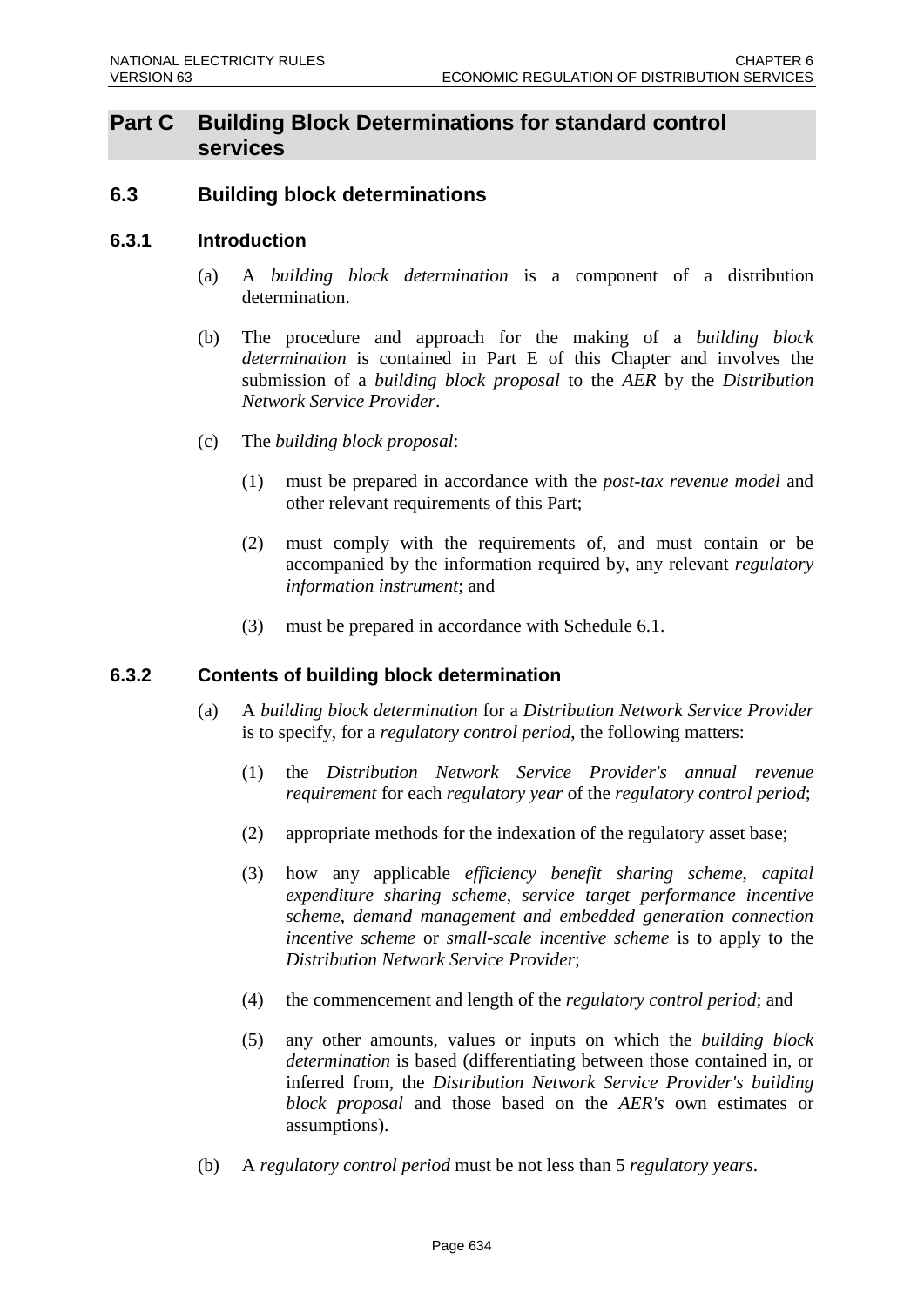## **6.4 Post-tax revenue model**

### **6.4.1 Preparation, publication and amendment of post-tax revenue model**

- (a) The *AER* must, in accordance with the *distribution consultation procedures*, prepare and *publish* a *post-tax revenue model*.
- (b) The *AER* may, from time to time and in accordance with the *distribution consultation procedures*, amend or replace the *post-tax revenue model*.
- (c) The *AER* must develop and *publish* the first *post-tax revenue model* within 6 months after the commencement of this clause and there must be such a model in force at all times after that date.

### **6.4.2 Contents of post-tax revenue model**

- (a) The *post-tax revenue model* must set out the manner in which the *Distribution Network Service Provider's annual revenue requirement* for each *regulatory year* of a *regulatory control period* is to be calculated.
- (b) The contents of the *post-tax revenue model* must include (but are not limited to):
	- (1) a method that the *AER* determines is likely to result in the best estimates of expected inflation; and
	- (2) the timing assumptions and associated discount rates that are to apply in relation to the calculation of the building blocks referred to in clause 6.4.3; and
	- (3) the manner in which working capital is to be treated; and
	- (4) the manner in which the estimated cost of corporate income tax is to be calculated.

## **6.4.3 Building block approach**

### (a) **Building blocks generally**

The *annual revenue requirement* for a *Distribution Network Service Provider* for each *regulatory year* of a *regulatory control period* must be determined using a building block approach, under which the building blocks are:

- (1) indexation of the regulatory asset base see paragraph  $(b)(1)$ ;
- (2) a return on capital for that year see paragraph  $(b)(2)$ ;
- (3) the depreciation for that year see paragraph (b)(3);
- (4) the estimated cost of corporate income tax of the *Distribution Network Service Provider* for that year – see paragraph (b)(4);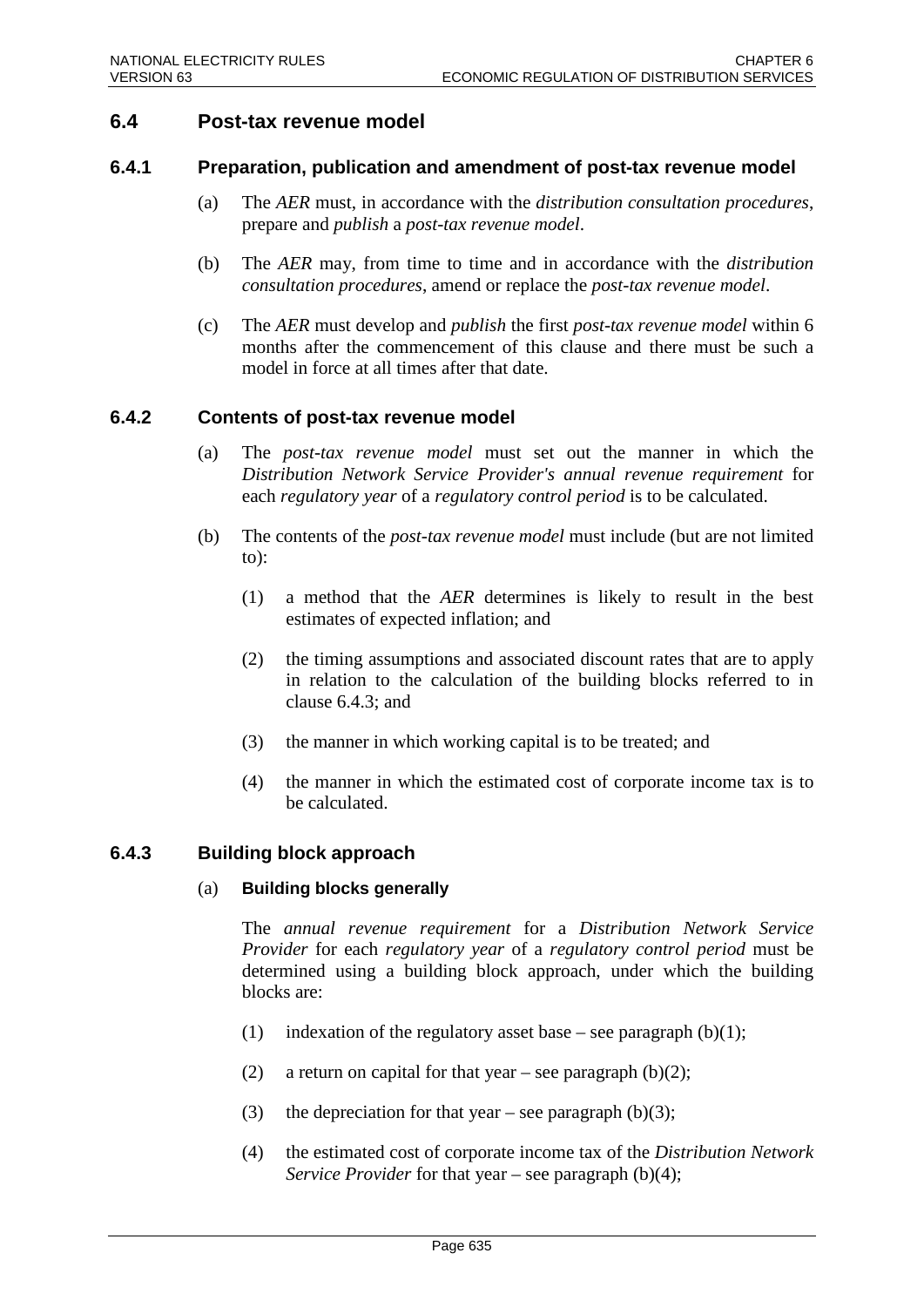- (5) the revenue increments or decrements (if any) for that year arising from the application of any *efficiency benefit sharing scheme*, *capital expenditure sharing scheme*, *service target performance incentive scheme*, *demand management and embedded generation connection incentive scheme* or *small-scale incentive scheme* – see subparagraph  $(b)(5);$
- (6) the other revenue increments or decrements (if any) for that year arising from the application of a control mechanism in the previous *regulatory control period* – see paragraph (b)(6);
- (6A) the revenue decrements (if any) for that year arising from the use of assets that provide *standard control services* to provide certain other services – see subparagraph  $(b)(6A)$ ; and
- (7) the forecast operating expenditure for that year see paragraph  $(b)(7)$ .

### (b) **Details of the building blocks**

For the purposes of paragraph (a):

- (1) for indexation of the regulatory asset base:
	- (i) the regulatory asset base is calculated in accordance with clause 6.5.1 and schedule 6.2; and
	- (ii) the building block comprises a negative adjustment equal to the amount referred to in clause  $S6.2.3(c)(4)$  for that year; and
- (2) the return on capital is calculated in accordance with clause 6.5.2;
- (3) the depreciation is calculated in accordance with clause 6.5.5;
- (4) the estimated cost of corporate income tax is determined in accordance with clause 6.5.3;
- (5) the revenue increments or decrements referred to in subparagraph  $(a)(5)$  are those that arise as a result of the operation of an applicable *efficiency benefit sharing scheme*, *capital expenditure sharing scheme*, *service target performance incentive scheme*, *demand management and embedded generation connection incentive scheme* or *small-scale incentive scheme* as referred to in clauses 6.5.8, 6.5.8A, 6.6.2, 6.6.3 and 6.6.4;
- (6) the other revenue increments or decrements referred to in paragraph (a)(6) are those that are to be carried forward to the current *regulatory control period* as a result of the application of a control mechanism in the previous *regulatory control period* and are apportioned to the relevant year under the distribution determination for the current *regulatory control period*;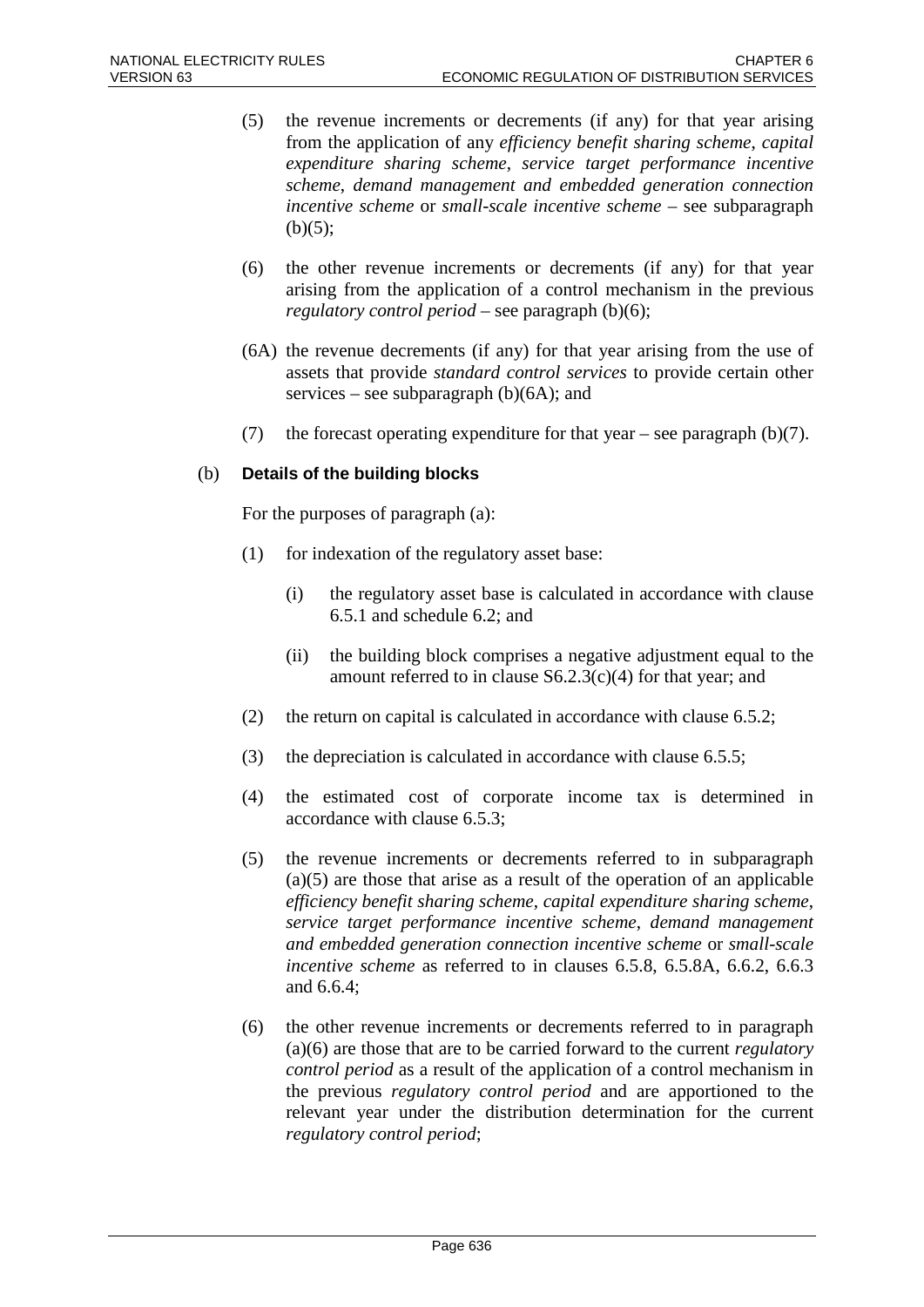- $(6A)$  the revenue decrements (if any) referred to in paragraph  $(a)(6A)$  are those that are determined by the *AER* under clause 6.4.4 as a result of assets that provide *standard control services* being used to provide:
	- (i) *distribution services* that are not classified under clause 6.2.1; or
	- (ii) services that are neither *distribution services* nor services that are provided by means of, or in connection with, *dual function assets*; and
- (7) the forecast operating expenditure for the year is the forecast operating expenditure as accepted or substituted by the *AER* in accordance with clause 6.5.6.

### **6.4.4 Shared assets**

- (a) Where an asset is used to provide both *standard control services* and either:
	- (1) *distribution services* that are not classified under clause 6.2.1; or
	- (2) services that are neither:
		- (i) *distribution services*; nor
		- (ii) services that are provided by means of, or in connection with, *dual function assets* that are owned, operated or controlled by the *Distribution Network Service Provider*,

the *AER* may, in a distribution determination for a *regulatory control period*, reduce the *annual revenue requirement* for that *Distribution Network Service Provider* for a *regulatory year* in that *regulatory control period* by such amount as it considers reasonable to reflect such part of the costs of that asset as the *Distribution Network Service Provider* is recovering through charging for the provision of a service referred to in subparagraph  $(1)$  or  $(2)$ .

- (b) In making a decision under paragraph (a), the *AER* must have regard to the *shared asset principles* and the *Shared Asset Guidelines*.
- (c) The *shared asset principles* are as follows:
	- (1) the *Distribution Network Service Provider* should be encouraged to use assets that provide *standard control services* for the provision of other kinds of services where that use is efficient and does not materially prejudice the provision of those services;
	- (2) a shared asset cost reduction should not be dependent on the *Distribution Network Service Provider* deriving a positive commercial outcome from the use of the asset other than for *standard control services*;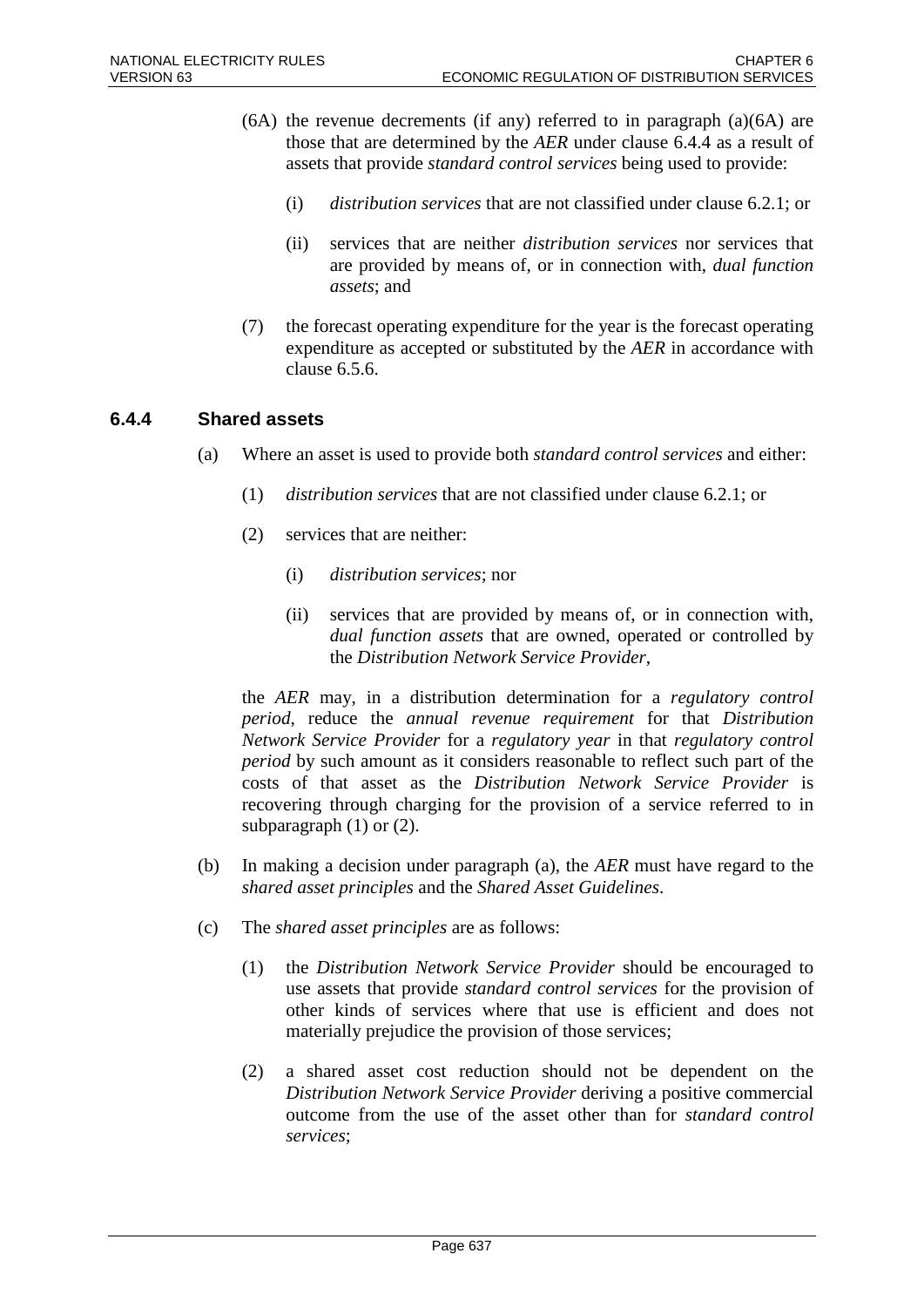- (3) a shared asset cost reduction should be applied where the use of the asset other than for *standard control services* is material;
- (4) regard should be had to the manner in which costs have been recovered or revenues reduced in respect of the relevant asset in the past and the reasons for adopting that manner of recovery or reduction;
- (5) a shared asset cost reduction should be compatible with the *Cost Allocation Principles* and *Cost Allocation Method*; and
- (6) any reduction effected under paragraph (a) should be compatible with other incentives provided under the *Rules*.
- (d) The *AER* must, in accordance with the *distribution consultation procedures*, make and *publish* guidelines (the *Shared Asset Guidelines*) that set out the approach the *AER* proposes to take in applying the *shared asset principles* (which may include a methodology that the *AER* proposes to use to determine reductions for the purposes of paragraph (a)).
- (e) There must be *Shared Asset Guidelines* in force at all times after the date on which the *AER* first *publishes* the *Shared Asset Guidelines* under these *Rules*.

## **6.4.5 Expenditure Forecast Assessment Guidelines**

- (a) The *AER* must, in accordance with the *distribution consultation procedures*, develop and *publish* guidelines (the *Expenditure Forecast Assessment Guidelines*) that specify the approach the *AER* proposes to use to assess the forecasts of operating expenditure and capital expenditure that form part of *Distribution Network Service Providers' regulatory proposals* and the information the *AER* requires for the purposes of that assessment.
- (b) There must be *Expenditure Forecast Assessment Guidelines* in force at all times after the date on which the *AER* first *publishes* the *Expenditure Forecast Assessment Guidelines* under these *Rules*.

## **6.4A Capital expenditure incentive mechanisms**

- (a) The *capital expenditure incentive objective* is to ensure that, where the value of a regulatory asset base is subject to adjustment in accordance with the *Rules*, then the only capital expenditure that is included in an adjustment that increases the value of that regulatory asset base is capital expenditure that reasonably reflects the *capital expenditure criteria*.
- (b) The *AER* must, in accordance with the *distribution consultation procedures*, make and *publish* guidelines (the *Capital Expenditure Incentive Guidelines*) that set out:
	- (1) any *capital expenditure sharing schemes* developed by the *AER* in accordance with clause 6.5.8A, and how the *AER* has taken into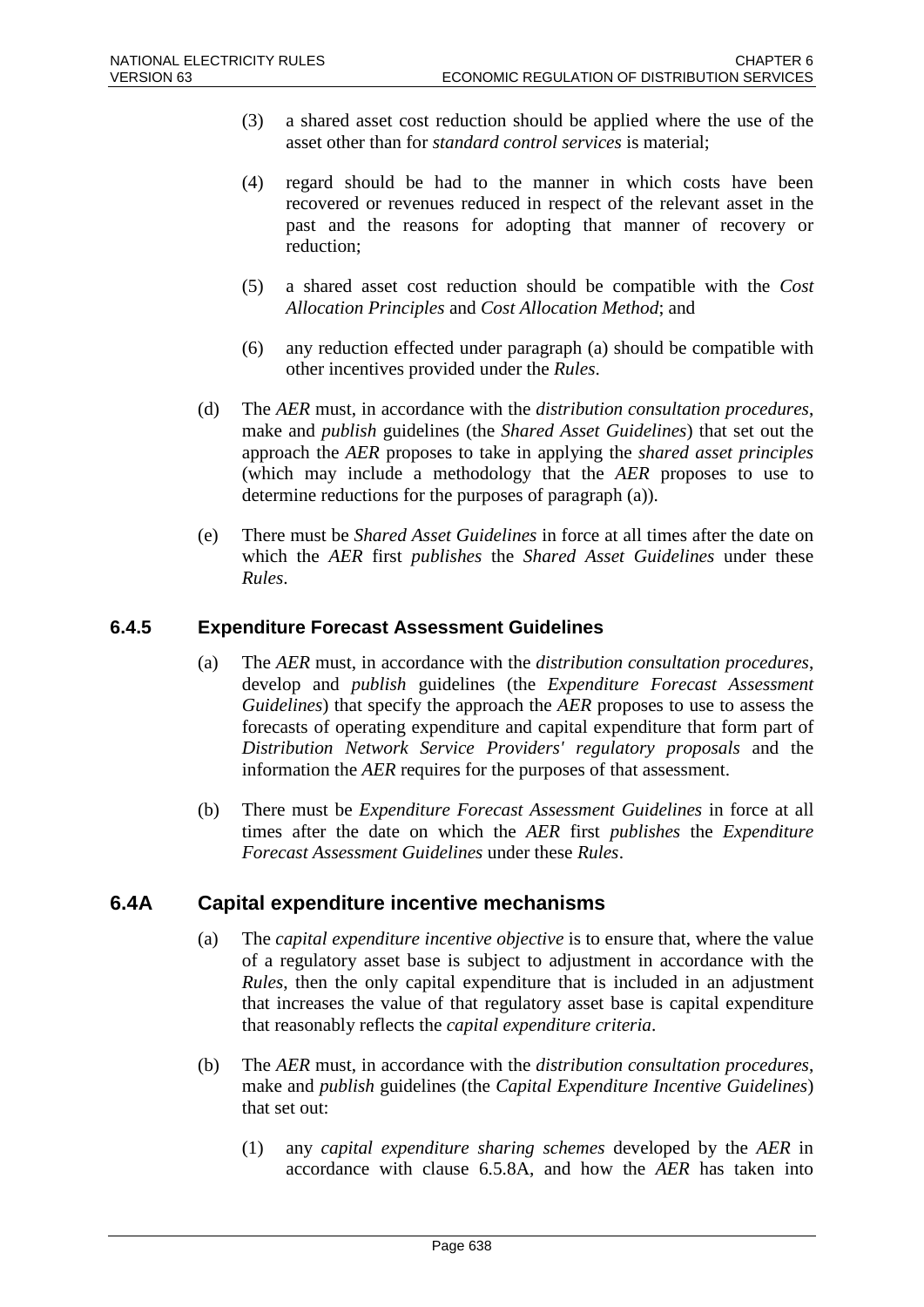account the *capital expenditure sharing scheme principles* in developing those schemes;

- (2) the manner in which it proposes to make determinations under clause S6.2.2A(a) if the *overspending requirement* is satisfied;
- (3) the manner in which it proposes to determine whether depreciation for establishing a regulatory asset base as at the commencement of a *regulatory control period* is to be based on actual or forecast capital expenditure;
- (4) the manner in which it proposes to make determinations under clause S6.2.2A(i) if the *margin requirement* is satisfied; and
- (5) the manner in which it proposes to make determinations under clause S6.2.2A(j) if the *capitalisation requirement* is satisfied; and
- (6) how each scheme and proposal referred to in subparagraphs (1) to (5), and all of them taken together, are consistent with the *capital expenditure incentive objective*.
- (c) There must be *Capital Expenditure Incentive Guidelines* in force at all times after the date on which the *AER* first *publishes* the *Capital Expenditure Incentive Guidelines* under these *Rules*.

## **6.5 Matters relevant to the making of building block determinations**

## **6.5.1 Regulatory asset base**

### **Nature of regulatory asset base**

(a) The regulatory asset base for a *distribution system* owned, controlled or operated by a *Distribution Network Service Provider* is the value of those assets that are used by the *Distribution Network Service Provider* to provide *standard control services*, but only to the extent that they are used to provide such services.

### **Preparation, publication and amendment of model for rolling forward regulatory asset base**

- (b) The *AER* must, in accordance with the *distribution consultation procedures*, develop and *publish* a model for the roll forward of the regulatory asset base for *distribution systems*, referred to as the *roll forward model*.
- (c) The *AER* may, from time to time and in accordance with the *distribution consultation procedures*, amend or replace the *roll forward model*.
- (d) The *AER* must develop and *publish* the first *roll forward model* within 6 months after the commencement of this clause, and there must be such a model available at all times after that date.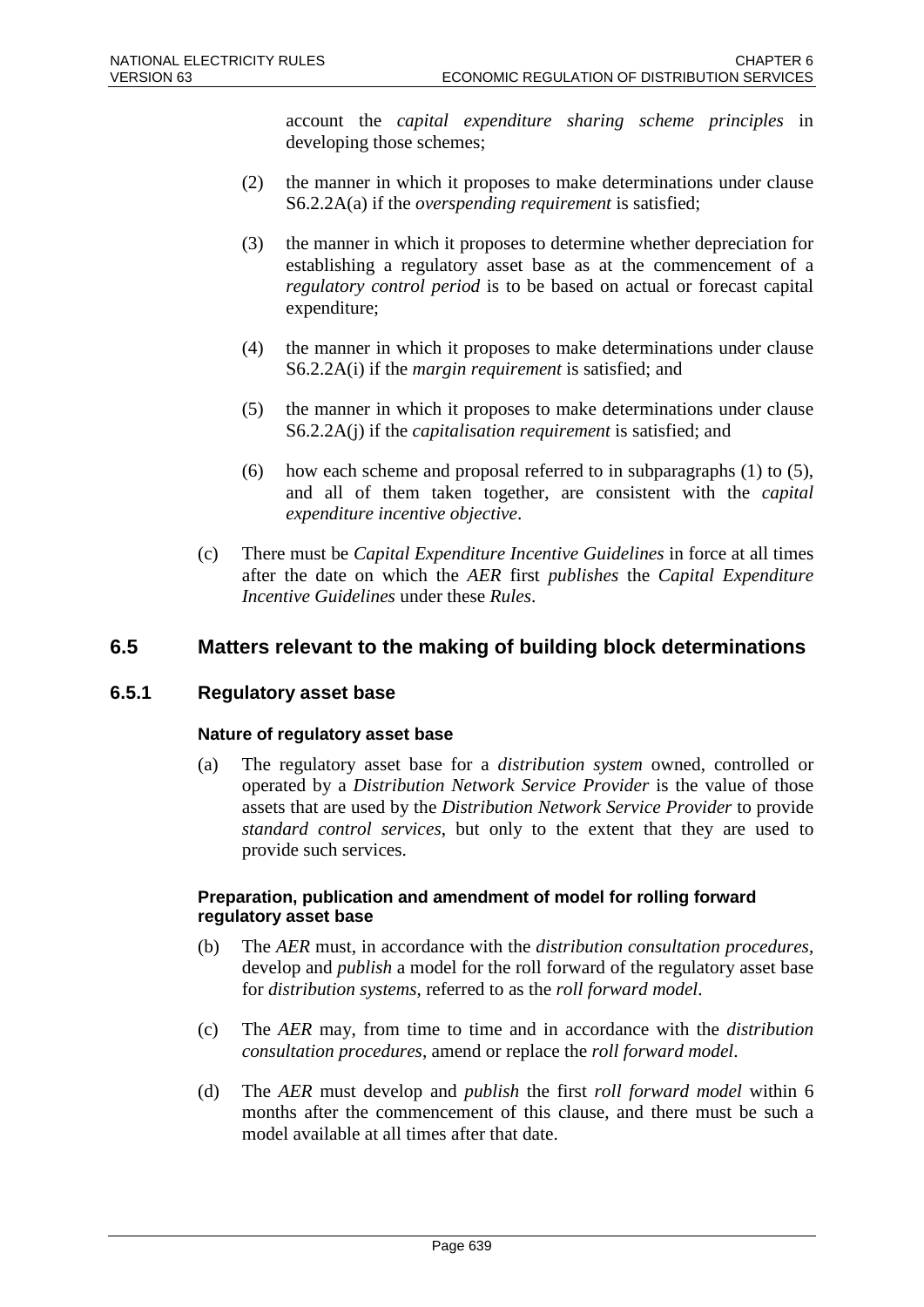### **Contents of roll forward model**

- (e) The *roll forward model* must set out the method for determining the roll forward of the regulatory asset base for *distribution systems*:
	- (1) from the immediately preceding *regulatory control period* to the beginning of the first year of the subsequent *regulatory control period*, so as to establish the value of the regulatory asset base as at the beginning of the first *regulatory year* of that subsequent *regulatory control period*; and
	- (2) from one *regulatory year* in a *regulatory control period* to a subsequent *regulatory year* in that same *regulatory control period*, so as to establish the value of the regulatory asset base as at the beginning of that subsequent *regulatory year*;

#### under which:

(3) the roll forward of the regulatory asset base from the immediately preceding *regulatory control period* to the beginning of the first *regulatory year* of a subsequent *regulatory control period* entails the value of the first mentioned regulatory asset base being adjusted for actual inflation, consistently with the method used for the indexation of the control mechanism (or control mechanisms) for *standard control services* during the preceding *regulatory control period*.

#### **Other provisions relating to regulatory asset base**

(f) Other provisions relating to regulatory asset bases are set out in schedule 6.2.

### **6.5.2 Return on capital**

### **Calculation of return on capital**

(a) The return on capital for each *regulatory year* must be calculated by applying a rate of return for the relevant *Distribution Network Service Provider* for that *regulatory year* that is determined in accordance with this clause 6.5.2 (the *allowed rate of return*) to the value of the regulatory asset base for the relevant *distribution system* as at the beginning of that *regulatory year* (as established in accordance with clause 6.5.1 and schedule 6.2).

### **Allowed rate of return**

- (b) The *allowed rate of return* is to be determined such that it achieves the *allowed rate of return objective*.
- (c) The *allowed rate of return objective* is that the rate of return for a *Distribution Network Service Provider* is to be commensurate with the efficient financing costs of a benchmark efficient entity with a similar degree of risk as that which applies to the *Distribution Network Service*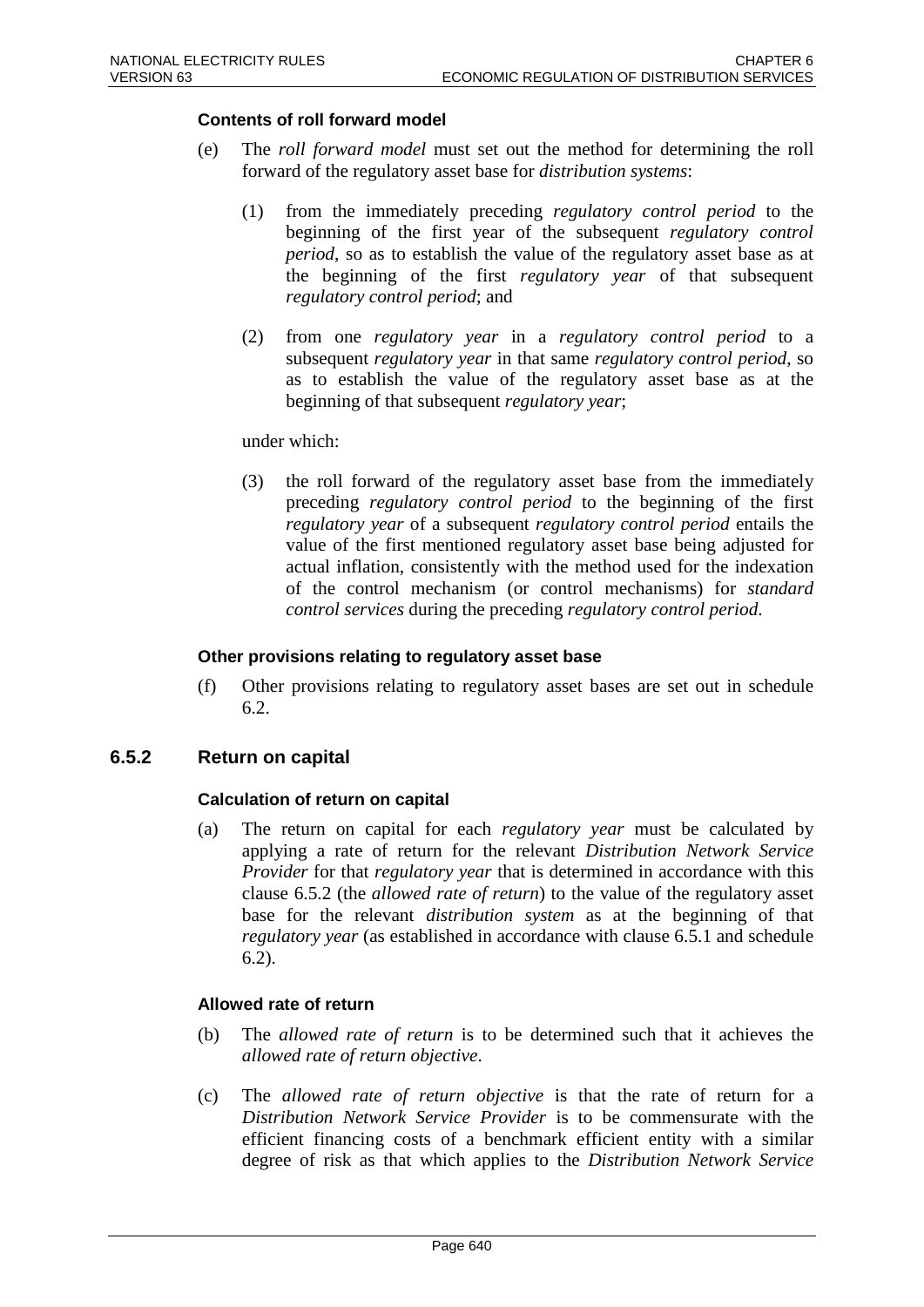*Provider* in respect of the provision of *standard control services* (the *allowed rate of return objective*).

- (d) Subject to paragraph (b), the *allowed rate of return* for a *regulatory year* must be:
	- (1) a weighted average of the return on equity for the *regulatory control period* in which that *regulatory year* occurs (as estimated under paragraph (f)) and the return on debt for that *regulatory year* (as estimated under paragraph (h)); and
	- (2) determined on a nominal vanilla basis that is consistent with the estimate of the value of imputation credits referred to in clause 6.5.3.
- (e) In determining the *allowed rate of return*, regard must be had to:
	- (1) relevant estimation methods, financial models, market data and other evidence;
	- (2) the desirability of using an approach that leads to the consistent application of any estimates of financial parameters that are relevant to the estimates of, and that are common to, the return on equity and the return on debt; and
	- (3) any interrelationships between estimates of financial parameters that are relevant to the estimates of the return on equity and the return on debt.

## **Return on equity**

- (f) The return on equity for a *regulatory control period* must be estimated such that it contributes to the achievement of the *allowed rate of return objective*.
- (g) In estimating the return on equity under paragraph (f), regard must be had to the prevailing conditions in the market for equity funds.

## **Return on debt**

- (h) The return on debt for a *regulatory year* must be estimated such that it contributes to the achievement of the *allowed rate of return objective*.
- (i) The return on debt may be estimated using a methodology which results in either:
	- (1) the return on debt for each *regulatory year* in the *regulatory control period* being the same; or
	- (2) the return on debt (and consequently the *allowed rate of return*) being, or potentially being, different for different *regulatory years* in the *regulatory control period*.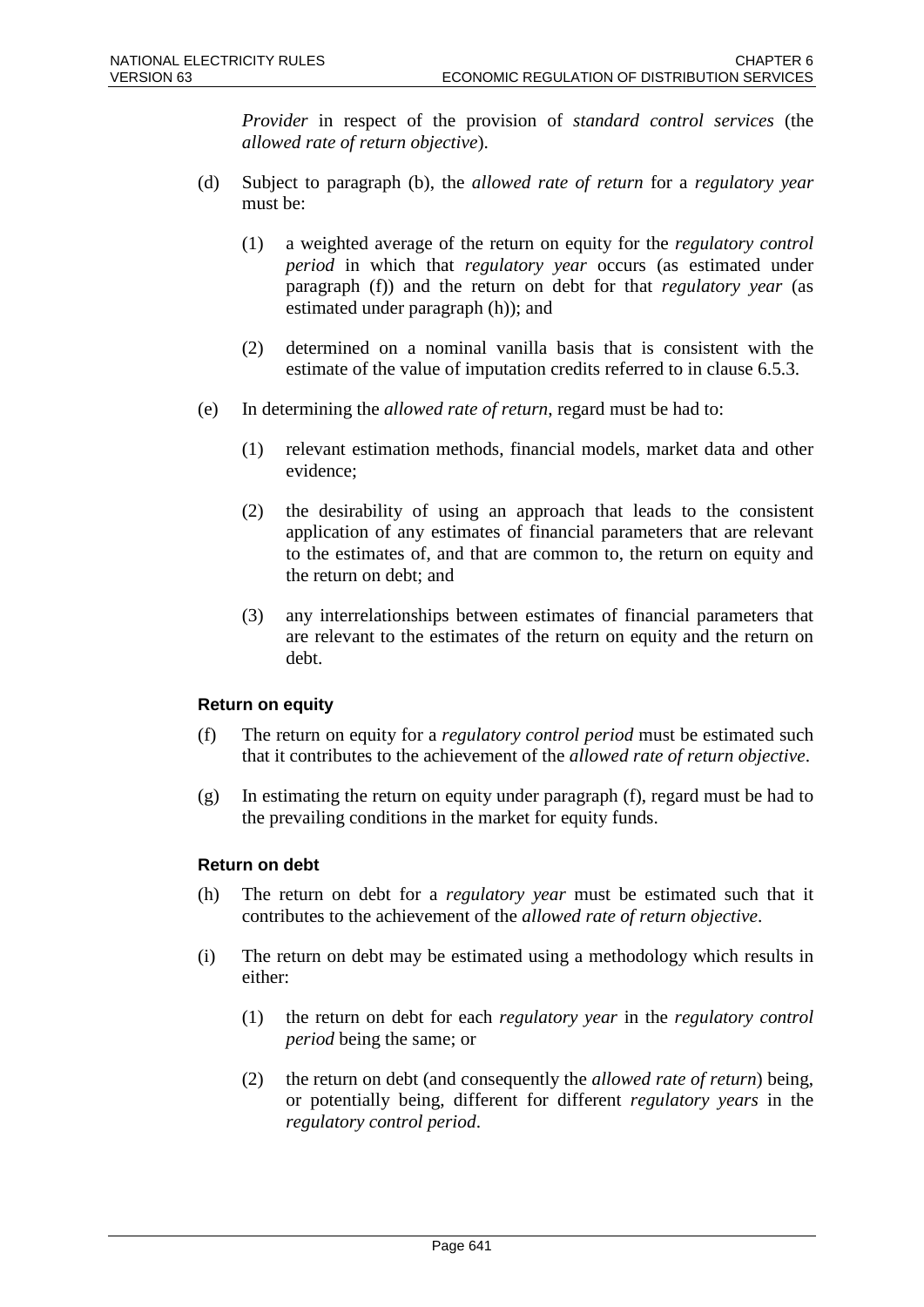- (j) Subject to paragraph (h), the methodology adopted to estimate the return on debt may, without limitation, be designed to result in the return on debt reflecting:
	- (1) the return that would be required by debt investors in a benchmark efficient entity if it raised debt at the time or shortly before the making of the distribution determination for the *regulatory control period*;
	- (2) the average return that would have been required by debt investors in a benchmark efficient entity if it raised debt over an historical period prior to the commencement of a *regulatory year* in the *regulatory control period*; or
	- (3) some combination of the returns referred to in subparagraphs (1) and  $(2).$
- (k) In estimating the return on debt under paragraph (h), regard must be had to the following factors:
	- (1) the desirability of minimising any difference between the return on debt and the return on debt of a benchmark efficient entity referred to in the *allowed rate of return objective*;
	- (2) the interrelationship between the return on equity and the return on debt;
	- (3) the incentives that the return on debt may provide in relation to capital expenditure over the *regulatory control period*, including as to the timing of any capital expenditure; and
	- (4) any impacts (including in relation to the costs of servicing debt across *regulatory control periods*) on a benchmark efficient entity referred to in the *allowed rate of return objective* that could arise as a result of changing the methodology that is used to estimate the return on debt from one *regulatory control period* to the next.
- (l) If the return on debt is to be estimated using a methodology of the type referred to in paragraph (i)(2) then a resulting change to the *Distribution Network Service Provider's annual revenue requirement* must be effected through the automatic application of a formula that is specified in the distribution determination.

## **Rate of Return Guidelines**

- (m) The *AER* must, in accordance with the *distribution consultation procedures*, make and *publish* guidelines (the *Rate of Return Guidelines*).
- (n) The *Rate of Return Guidelines* must set out:
	- (1) the methodologies that the *AER* proposes to use in estimating the *allowed rate of return*, including how those methodologies are proposed to result in the determination of a return on equity and a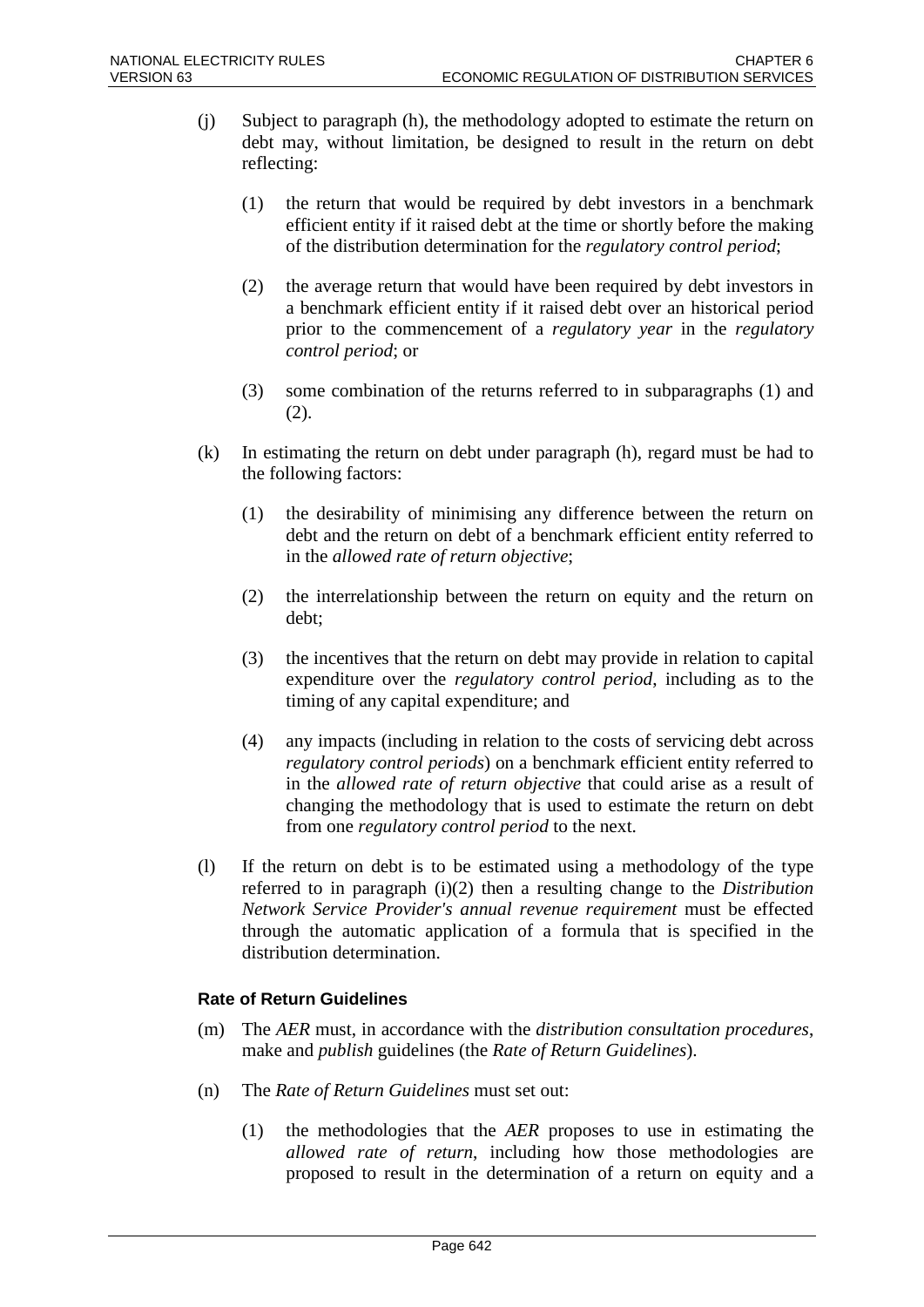return on debt in a way that is consistent the *allowed rate of return objective*; and

- (2) the estimation methods, financial models, market data and other evidence the *AER* proposes to take into account in estimating the return on equity, the return on debt and the value of imputation credits referred to in clause 6.5.3.
- (o) There must be *Rate of Return Guidelines* in force at all times after the date on which the *AER* first publishes the *Rate of Return Guidelines* under these *Rules*.
- (p) The *AER* must, in accordance with the *distribution consultation procedures*, review the *Rate of Return Guidelines*:
	- (1) at intervals not exceeding three years, with the first interval starting from the date that the first *Rate of Return Guidelines* are *published* under these *Rules*; and
	- (2) at the same time as it reviews the *Rate of Return Guidelines* made under clause 6A.6.2.
- (q) For the avoidance of doubt, nothing prevents the *AER* from *publishing* the *Rate of Return Guidelines* made under this clause 6.5.2 in the same document as the *Rate of Return Guidelines* made under clause 6A.6.2.

## **6.5.3 Estimated cost of corporate income tax**

The estimated cost of corporate income tax of a *Distribution Network Service Provider* for each *regulatory year* (**ETC**<sub>t</sub>) must be estimated in accordance with the following formula:

 $ETC_t = (ETI_t \times r_t) (1 - \gamma)$ 

where:

 $ETI<sub>t</sub>$  is an estimate of the taxable income for that *regulatory year* that would be earned by a benchmark efficient entity as a result of the provision of *standard control services* if such an entity, rather than the *Distribution Network Service Provider*, operated the business of the *Distribution Network Service Provider*, such estimate being determined in accordance with the *post-tax revenue model*;

 $r_t$  is the expected statutory income tax rate for that *regulatory year* as determined by the *AER*; and

 $\gamma$  is the value of imputation credits.

## **6.5.4 [Deleted]**

## **6.5.5 Depreciation**

(a) The depreciation for each *regulatory year*: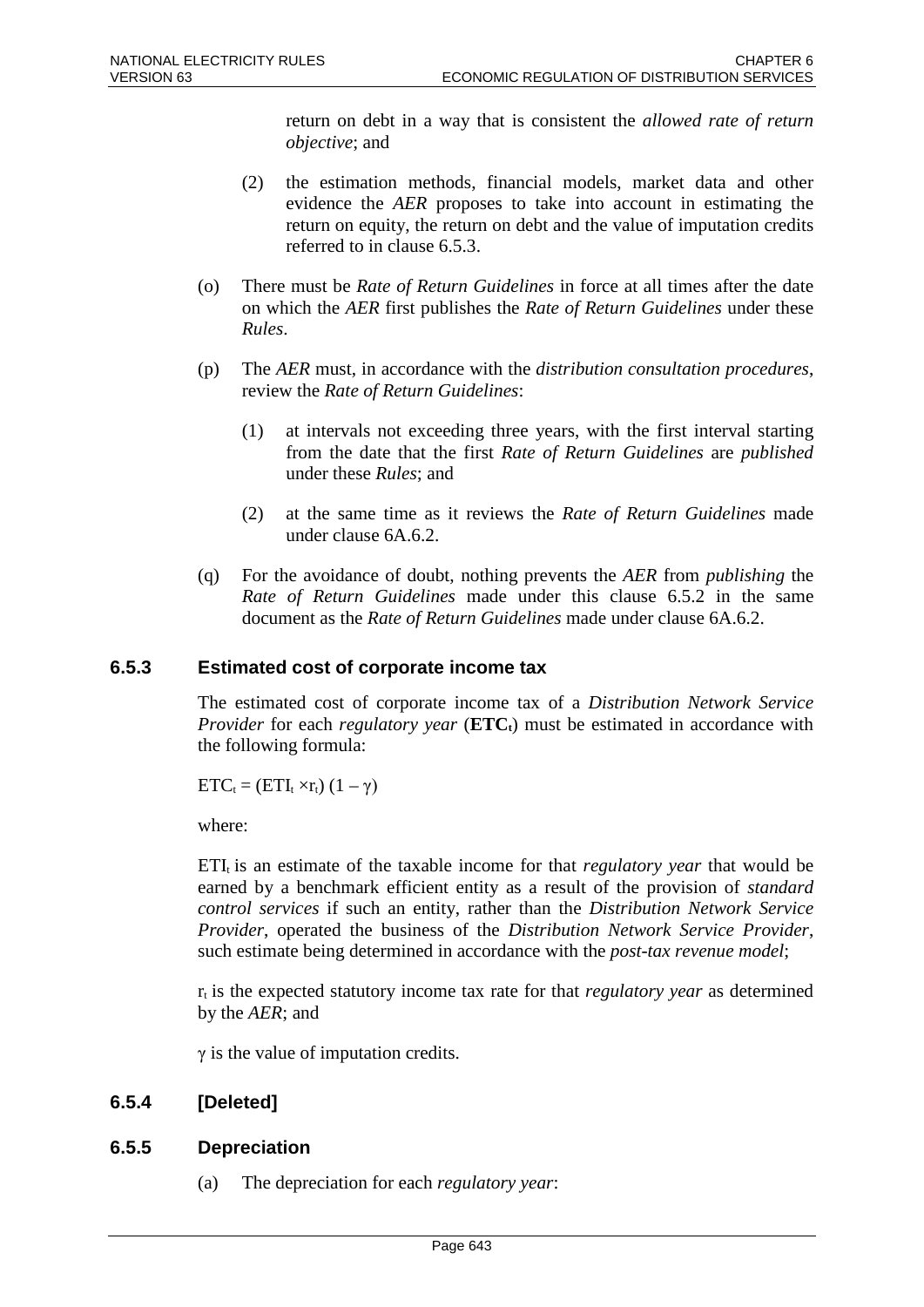- (1) must be calculated on the value of the assets as included in the regulatory asset base, as at the beginning of that *regulatory year*, for the relevant *distribution system*; and
- (2) must be calculated:
	- (i) providing such depreciation schedules conform with the requirements set out in paragraph (b), using the depreciation schedules for each asset or category of assets that are nominated in the relevant *Distribution Network Service Provider's building block proposal*; or
	- (ii) to the extent the depreciation schedules nominated in the *Distribution Network Service Provider's building block proposal* do not so conform, using the depreciation schedules determined for that purpose by the *AER*.
- (b) The depreciation schedules referred to in paragraph (a) must conform to the following requirements:
	- (1) the schedules must depreciate using a profile that reflects the nature of the assets or category of assets over the economic life of that asset or category of assets;
	- (2) the sum of the real value of the depreciation that is attributable to any asset or category of assets over the economic life of that asset or category of assets (such real value being calculated as at the time the value of that asset or category of assets was first included in the regulatory asset base for the relevant *distribution system*) must be equivalent to the value at which that asset or category of assets was first included in the regulatory asset base for the relevant *distribution system*;
	- (3) the economic life of the relevant assets and the depreciation methods and rates underpinning the calculation of depreciation for a given *regulatory control period* must be consistent with those determined for the same assets on a prospective basis in the distribution determination for that period.

## **6.5.6 Forecast operating expenditure**

- (a) A *building block proposal* must include the total forecast operating expenditure for the relevant *regulatory control period* which the *Distribution Network Service Provider* considers is required in order to achieve each of the following (the *operating expenditure objectives*):
	- (1) meet or manage the expected demand for *standard control services* over that period;
	- (2) comply with all applicable *regulatory obligations or requirements* associated with the provision of *standard control services*;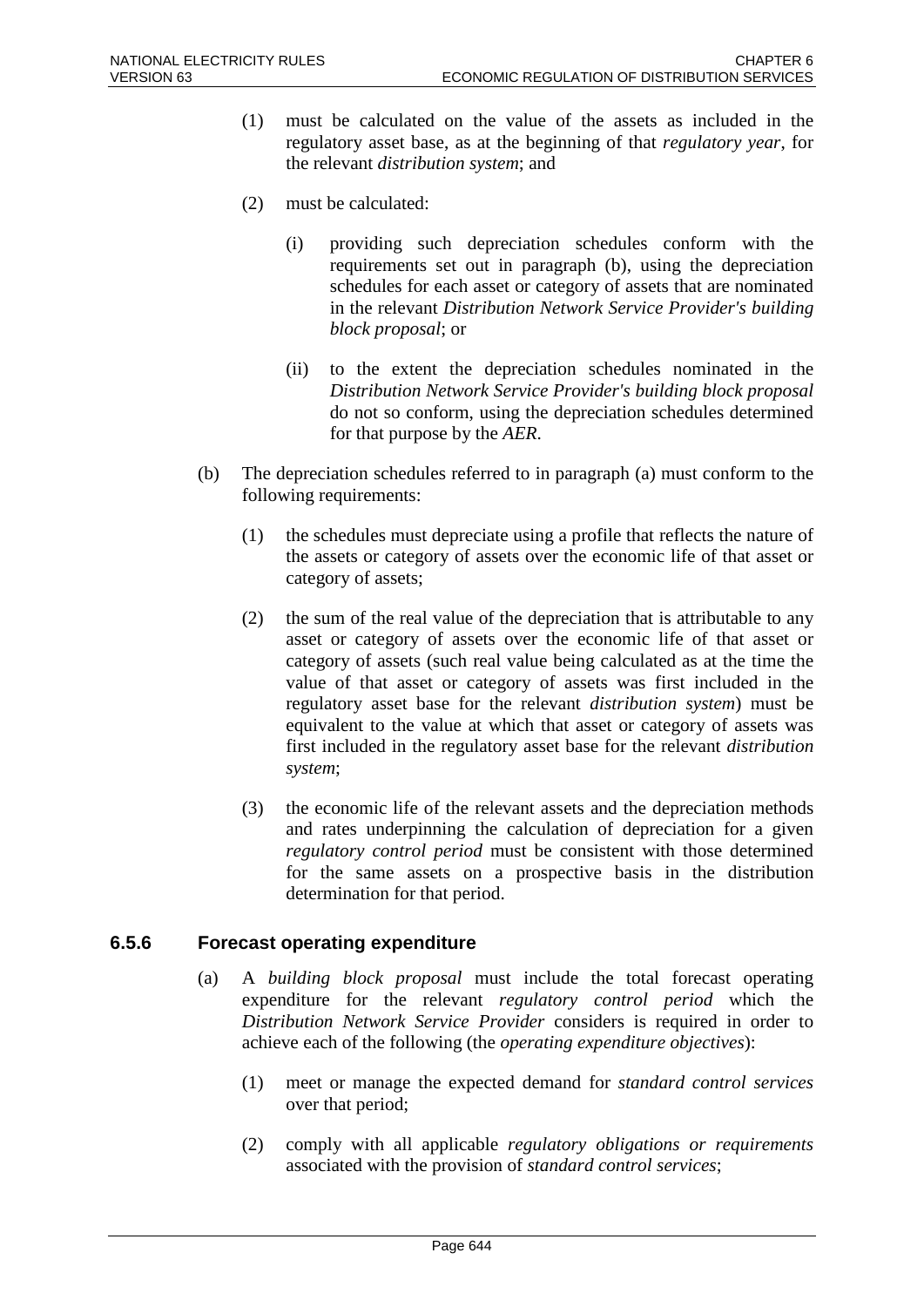- (3) to the extent that there is no applicable *regulatory obligation or requirement* in relation to:
	- (i) the quality, reliability or security of supply of *standard control services*; or
	- (ii) the reliability or security of the *distribution system* through the supply of *standard control services*,

to the relevant extent:

- (iii) maintain the quality, reliability and security of supply of *standard control services*; and
- (iv) maintain the reliability and security of the *distribution system* through the supply of *standard control services*; and
- (4) maintain the safety of the *distribution system* through the supply of *standard control services*.
- (b) The forecast of required operating expenditure of a *Distribution Network Service Provider* that is included in a *building block proposal* must:
	- (1) comply with the requirements of any relevant *regulatory information instrument*;
	- (2) be for expenditure that is properly allocated to *standard control services* in accordance with the principles and policies set out in the *Cost Allocation Method* for the *Distribution Network Service Provider*; and
	- (3) include both:
		- (i) the total of the forecast operating expenditure for the relevant *regulatory control period*; and
		- (ii) the forecast operating expenditure for each *regulatory year* of the relevant *regulatory control period*.
- (c) The *AER* must accept the forecast of required operating expenditure of a *Distribution Network Service Provider* that is included in a *building block proposal* if the *AER* is satisfied that the total of the forecast operating expenditure for the *regulatory control period* reasonably reflects each of the following (the *operating expenditure criteria*):
	- (1) the efficient costs of achieving the *operating expenditure objectives*; and
	- (2) the costs that a prudent operator would require to achieve the *operating expenditure objectives*; and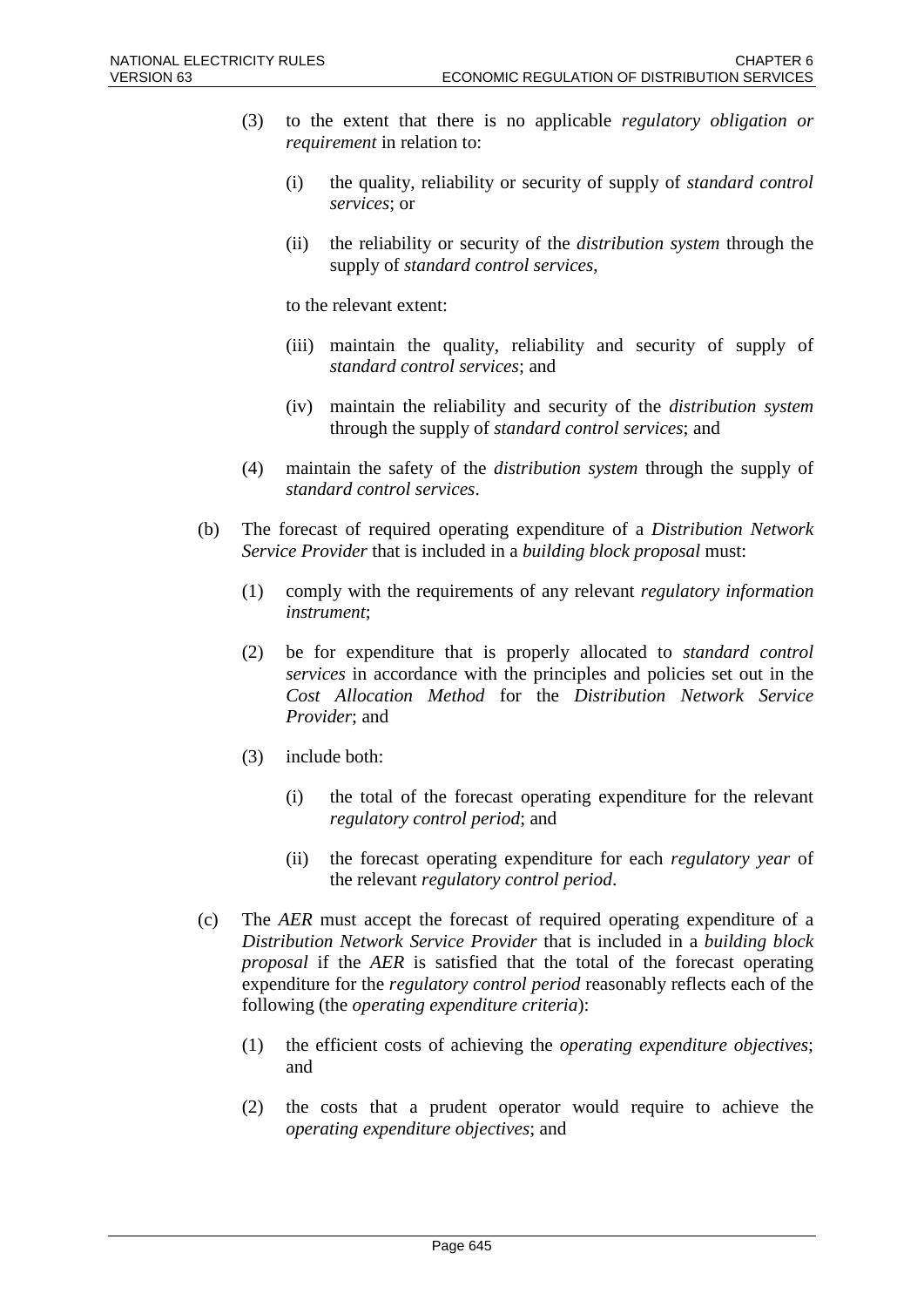- (3) a realistic expectation of the demand forecast and cost inputs required to achieve the *operating expenditure objectives*.
- (d) If the *AER* is not satisfied as referred to in paragraph (c), it must not accept the forecast of required operating expenditure of a *Distribution Network Service Provider* that is included in a *building block proposal*.
- (e) In deciding whether or not the *AER* is satisfied as referred to in paragraph (c), the *AER* must have regard to the following (the *operating expenditure factors*):
	- (1) [**Deleted**]
	- (2) [**Deleted**]
	- (3) [**Deleted**]
	- (4) the most recent *annual benchmarking report* that has been *published* under rule 6.27 and the benchmark operating expenditure that would be incurred by an efficient *Distribution Network Service Provider* over the relevant *regulatory control period*;
	- (5) the actual and expected operating expenditure of the *Distribution Network Service Provider* during any preceding *regulatory control periods*;
	- (5A) the extent to which the operating expenditure forecast includes expenditure to address the concerns of electricity consumers as identified by the *Distribution Network Service Provider* in the course of its engagement with electricity consumers;
	- (6) the relative prices of operating and capital inputs;
	- (7) the substitution possibilities between operating and capital expenditure;
	- (8) whether the operating expenditure forecast is consistent with any incentive scheme or schemes that apply to the *Distribution Network Service Provider* under clauses 6.5.8 or 6.6.2 to 6.6.4;
	- (9) the extent the operating expenditure forecast is referable to arrangements with a person other than the *Distribution Network Service Provider* that, in the opinion of the *AER*, do not reflect arm's length terms;
	- (9A) whether the operating expenditure forecast includes an amount relating to a project that should more appropriately be included as a *contingent project* under clause 6.6A.1(b);
	- (10) the extent the *Distribution Network Service Provider* has considered, and made provision for, efficient and prudent non-*network* alternatives; and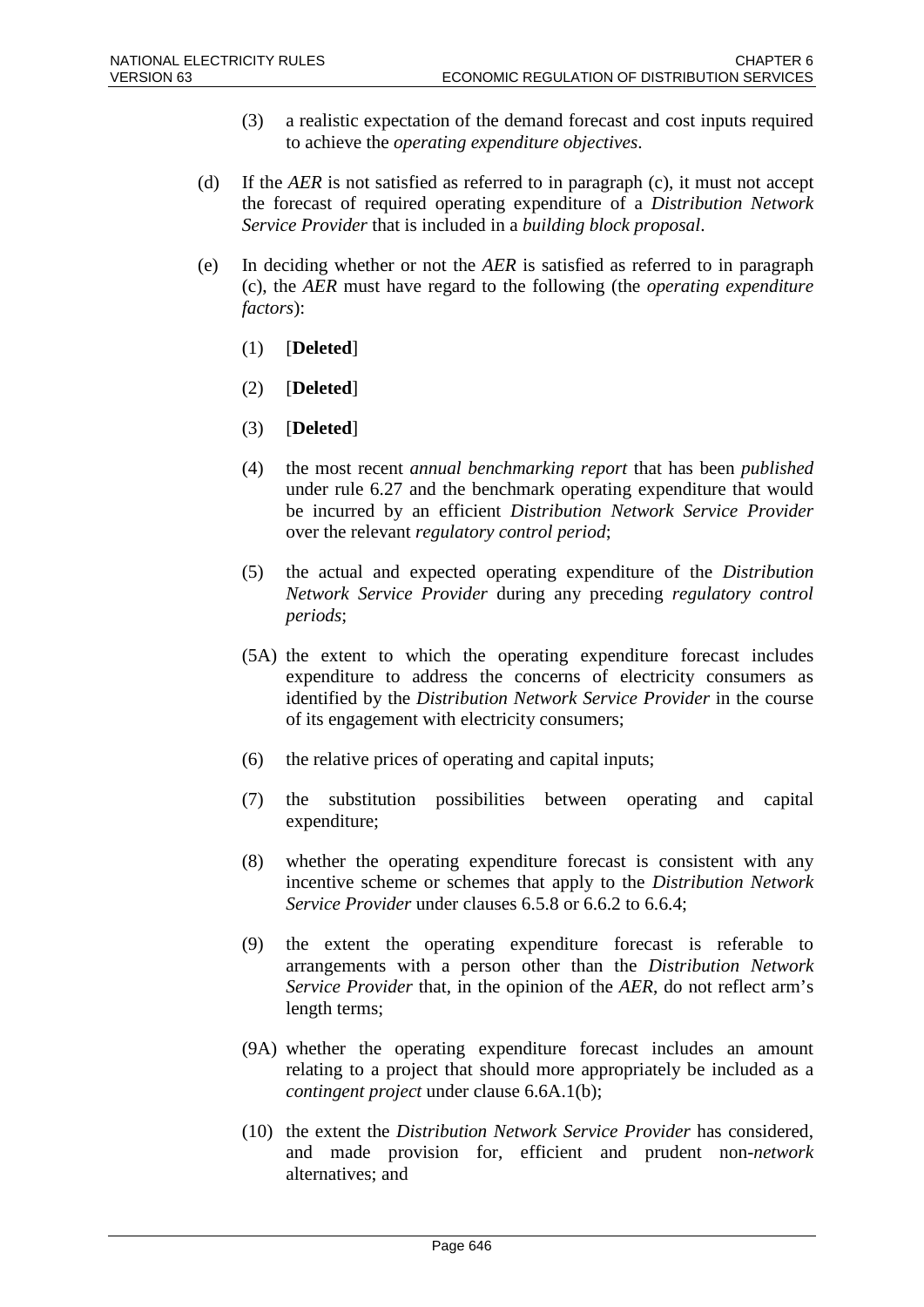- (11) any relevant final project assessment report (as defined in clause 5.10.2) *published* under clause 5.17.4(o), (p) or (s);
- (12) any other factor the *AER* considers relevant and which the *AER* has notified the *Distribution Network Service Provider* in writing, prior to the submission of its revised *regulatory proposal* under clause 6.10.3, is an *operating expenditure factor*.

## **6.5.7 Forecast capital expenditure**

- (a) A *building block proposal* must include the total forecast capital expenditure for the relevant *regulatory control period* which the *Distribution Network Service Provider* considers is required in order to achieve each of the following (the *capital expenditure objectives*):
	- (1) meet or manage the expected demand for *standard control services* over that period;
	- (2) comply with all applicable *regulatory obligations or requirements* associated with the provision of *standard control services*;
	- (3) to the extent that there is no applicable *regulatory obligation or requirement* in relation to:
		- (i) the quality, reliability or security of supply of *standard control services*; or
		- (ii) the reliability or security of the *distribution system* through the supply of *standard control services*,

to the relevant extent:

- (iii) maintain the quality, reliability and security of supply of *standard control services*; and
- (iv) maintain the reliability and security of the *distribution system* through the supply of *standard control services*; and
- (4) maintain the safety of the *distribution system* through the supply of *standard control services*.
- (b) The forecast of required capital expenditure of a *Distribution Network Service Provider* that is included in a *building block proposal* must:
	- (1) comply with the requirements of any relevant *regulatory information instrument*;
	- (2) be for expenditure that is properly allocated to *standard control services* in accordance with the principles and policies set out in the *Cost Allocation Method* for the *Distribution Network Service Provider*;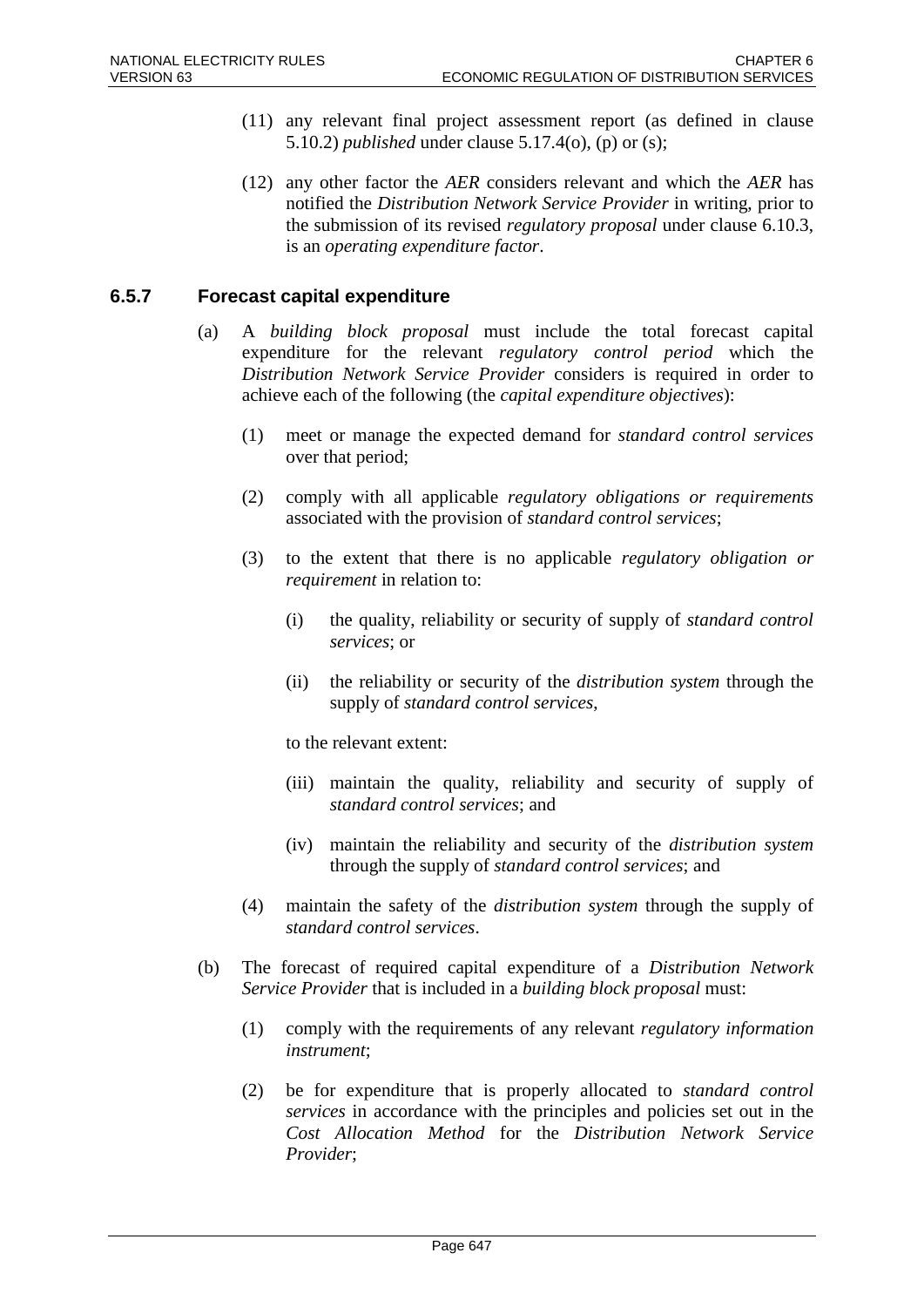- (3) include both:
	- (i) the total of the forecast capital expenditure for the relevant *regulatory control period*; and
	- (ii) the forecast capital expenditure for each *regulatory year* of the relevant *regulatory control period*; and
- (4) identify any forecast capital expenditure for the relevant *regulatory control period* that is for an option that has satisfied the *regulatory investment test for transmission* or the *regulatory investment test for distribution* (as the case may be).
- (c) The *AER* must accept the forecast of required capital expenditure of a *Distribution Network Service Provider* that is included in a *building block proposal* if the *AER* is satisfied that the total of the forecast capital expenditure for the *regulatory control period* reasonably reflects each of the following (the *capital expenditure criteria*):
	- (1) the efficient costs of achieving the *capital expenditure objectives*;
	- (2) the costs that a prudent operator would require to achieve the *capital expenditure objectives*; and
	- (3) a realistic expectation of the demand forecast and cost inputs required to achieve the *capital expenditure objectives*.
- (d) If the *AER* is not satisfied as referred to in paragraph (c), it must not accept the forecast of required capital expenditure of a *Distribution Network Service Provider*.
- (e) In deciding whether or not the *AER* is satisfied as referred to in paragraph (c), the *AER* must have regard to the following (the *capital expenditure factors*):
	- (1) [**Deleted**]
	- (2) [**Deleted**]
	- (3) [**Deleted**]
	- (4) the most recent *annual benchmarking report* that has been *published* under rule 6.27 and the benchmark capital expenditure that would be incurred by an efficient *Distribution Network Service Provider* over the relevant *regulatory control period*;
	- (5) the actual and expected capital expenditure of the *Distribution Network Service Provider* during any preceding *regulatory control periods*;
	- (5A) the extent to which the capital expenditure forecast includes expenditure to address the concerns of electricity consumers as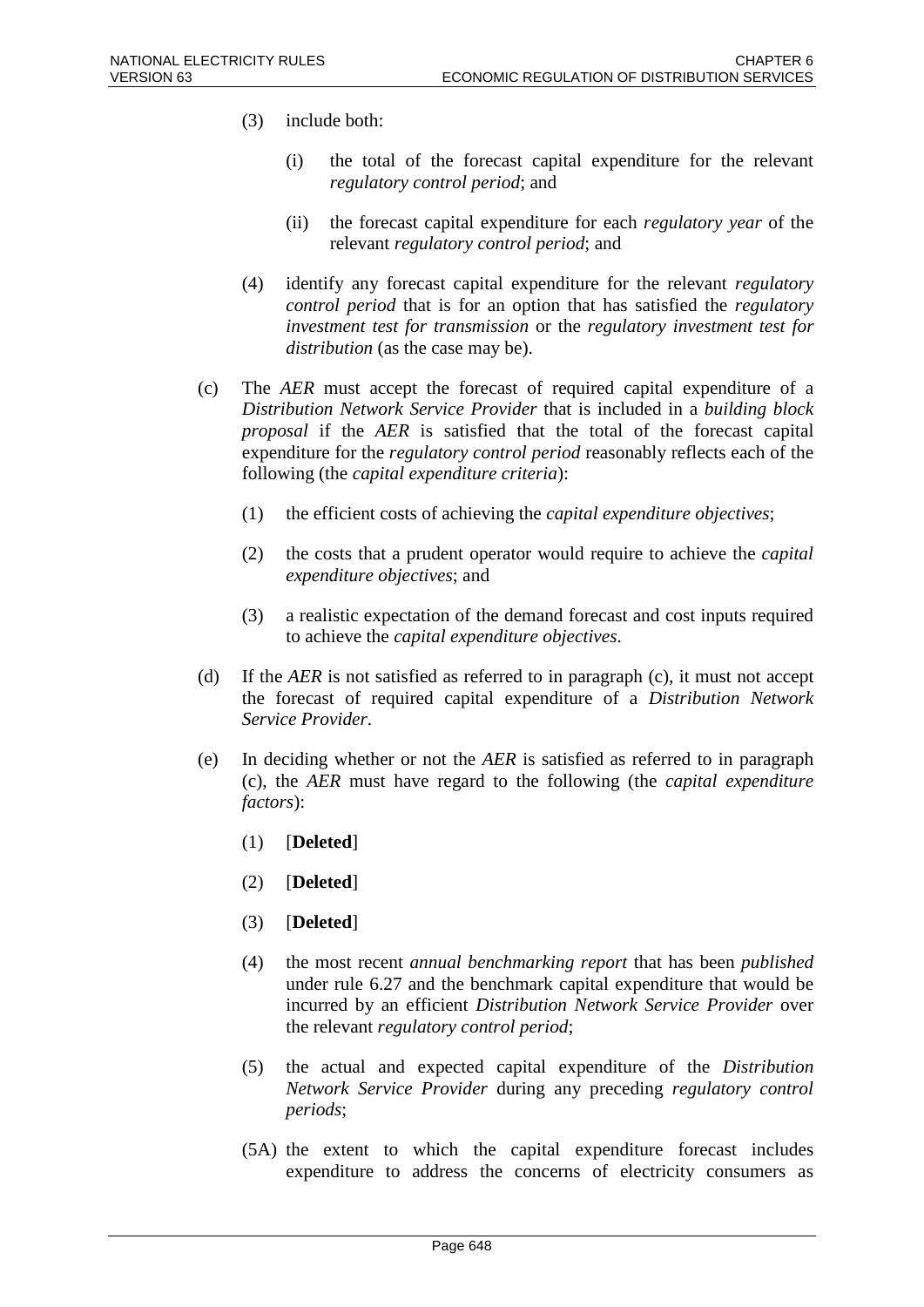identified by the *Distribution Network Service Provider* in the course of its engagement with electricity consumers;

- (6) the relative prices of operating and capital inputs;
- (7) the substitution possibilities between operating and capital expenditure;
- (8) whether the capital expenditure forecast is consistent with any incentive scheme or schemes that apply to the *Distribution Network Service Provider* under clauses 6.5.8A or 6.6.2 to 6.6.4;
- (9) the extent the capital expenditure forecast is referable to arrangements with a person other than the *Distribution Network Service Provider* that, in the opinion of the *AER*, do not reflect arm's length terms;
- (9A) whether the capital expenditure forecast includes an amount relating to a project that should more appropriately be included as a *contingent project* under clause 6.6A.1(b);
- (10) the extent the *Distribution Network Service Provider* has considered, and made provision for, efficient and prudent non-*network* alternatives; and
- (11) any relevant final project assessment report (as defined in clause 5.10.2) *published* under clause 5.17.4(o), (p) or (s):
- (12) any other factor the *AER* considers relevant and which the *AER* has notified the *Distribution Network Service Provider* in writing, prior to the submission of its revised *regulatory proposal* under clause 6.10.3, is a *capital expenditure factor*.

### **Forecast capital expenditure and contingent projects**

- (f) Paragraphs  $(g) (i)$  apply where:
	- (1) in a *regulatory control period* (the **first** *regulatory control period*), the *AER* determines under clause  $6.6A.2(e)(1)(iii)$  that the likely completion date for a *contingent project* is a date which occurs in the immediately following *regulatory control period* (the **second**  *regulatory control period*); and
	- (2) there is an unspent amount of capital expenditure for that *contingent project* under paragraph (g).
- (g) A *Distribution Network Service Provider's regulatory proposal* for the second *regulatory control period* must include in the forecast of required capital expenditure referred to in paragraph (a) an amount of any unspent capital expenditure for each *contingent project* as described in subparagraph  $(f)(2)$ , that equals the difference (if any) between: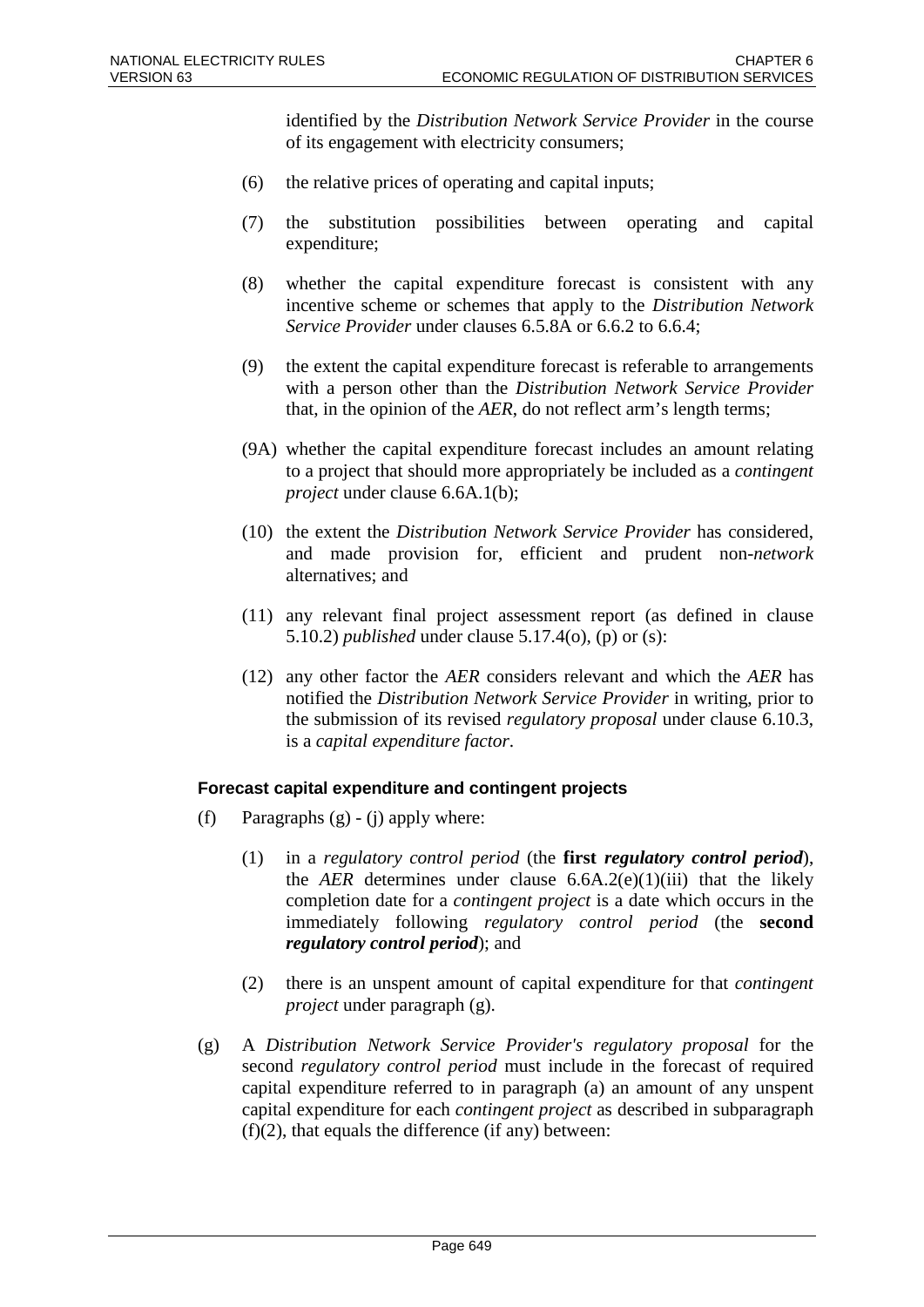- (1) the total capital expenditure for that *contingent project*, as determined by the *AER* in the first *regulatory control period* under clause 6.6A.2(e) $(1)(ii)$ ; and
- (2) the total of the capital expenditure actually incurred (or estimated capital expenditure for any part of the first *regulatory control period*  for which actual capital expenditure is not available) in the first *regulatory control period* for that *contingent project*.
- (h) The *AER* must include in any forecast capital expenditure for the second *regulatory control period* which is accepted in accordance with paragraph (c) or substituted in accordance with clause  $6.12.1(3)(ii)$  (as the case may be) the amount of any unspent capital expenditure calculated in accordance with paragraph (g).
- (i) Without limiting the requirement in paragraph (h), in deciding whether or not to accept the forecast of required capital expenditure of a *Distribution Network Service Provider* for the second *regulatory control period* in accordance with this clause 6.5.7, the *AER* must not:
	- (1) assess the reasonableness of the amount of unspent capital expenditure for a *contingent project* referred to in paragraph (g) or the remaining period to which the *contingent project* applies;
	- (2) assess the reasonableness of the timing of the unspent capital expenditure within the remaining period for a *contingent project* referred to in paragraph (g) except as part of the assessment of the total forecast capital expenditure under paragraph (c); or
	- (3) take into account any amount which represents for a *contingent project* referred to in paragraph (g) the difference between:
		- (i) the amount representing the sum of the forecast capital expenditure for that *contingent project* for each year of the immediately preceding *regulatory control period* referred to in clause  $6.6A.2(e)(1)(i)$ ; and
		- (ii) the total capital expenditure actually incurred (or estimated capital expenditure for any part of the preceding *regulatory control period* for which actual capital expenditure is not available) in the immediately preceding *regulatory control period* for that *contingent project*.
- (j) A *regulatory proposal* in respect of the second *regulatory control period* must not include in the forecast of required capital expenditure referred to in paragraph (a) any capital expenditure for a *contingent project* for the first *regulatory control period*:
	- (1) to the extent that the capital expenditure was included in the amount of capital expenditure for that *contingent project* as determined in the first *regulatory control period* under clause 6.6A.2(e)(1)(i); and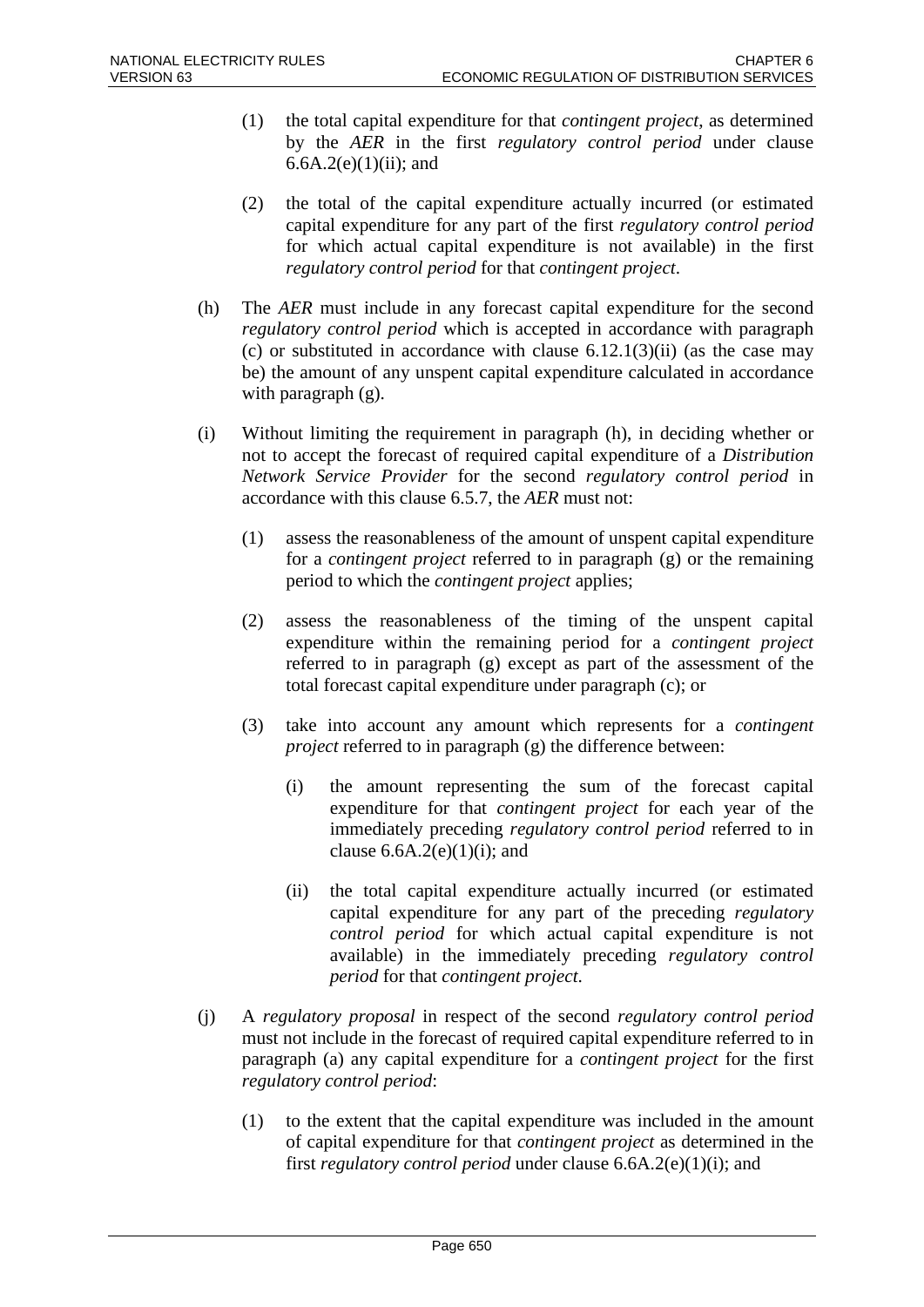(2) the capital expenditure actually incurred (or estimated capital expenditure for any part of the first *regulatory control period* for which actual capital expenditure is not available) in the first *regulatory control period* for that *contingent project* exceeded the capital expenditure referred to in subparagraph (1).

## **6.5.8 Efficiency benefit sharing scheme**

- (a) The *AER* must, in accordance with the *distribution consultation procedures*, develop and *publish* an incentive scheme or schemes (*efficiency benefit sharing scheme*) that provide for a fair sharing between *Distribution Network Service Providers* and *Distribution Network Users* of:
	- (1) the efficiency gains derived from the operating expenditure of *Distribution Network Service Providers* for a *regulatory control period* being less than; and
	- (2) the efficiency losses derived from the operating expenditure of *Distribution Network Service Providers* for a *regulatory control period* being more than,

the forecast operating expenditure accepted or substituted by the *AER* for that *regulatory control period*.

- (b) An *efficiency benefit sharing scheme* may (but is not required to) be developed to cover efficiency gains and losses related to *distribution losses*.
- (c) In developing and implementing an *efficiency benefit sharing scheme*, the *AER* must have regard to:
	- (1) the need to ensure that benefits to electricity consumers likely to result from the scheme are sufficient to warrant any reward or penalty under the scheme for *Distribution Network Service Providers*;
	- (2) the need to provide *Distribution Network Service Providers* with a continuous incentive, so far as is consistent with economic efficiency, to reduce operating expenditure ;
	- (3) the desirability of both rewarding *Distribution Network Service Providers* for efficiency gains and penalising *Distribution Network Service Providers* for efficiency losses;
	- (4) any incentives that *Distribution Network Service Providers* may have to capitalise expenditure; and
	- (5) the possible effects of the scheme on incentives for the implementation of non-network alternatives.
- (d) The *AER* may, from time to time and in accordance with the *distribution consultation procedures*, amend or replace an *efficiency benefit sharing scheme*.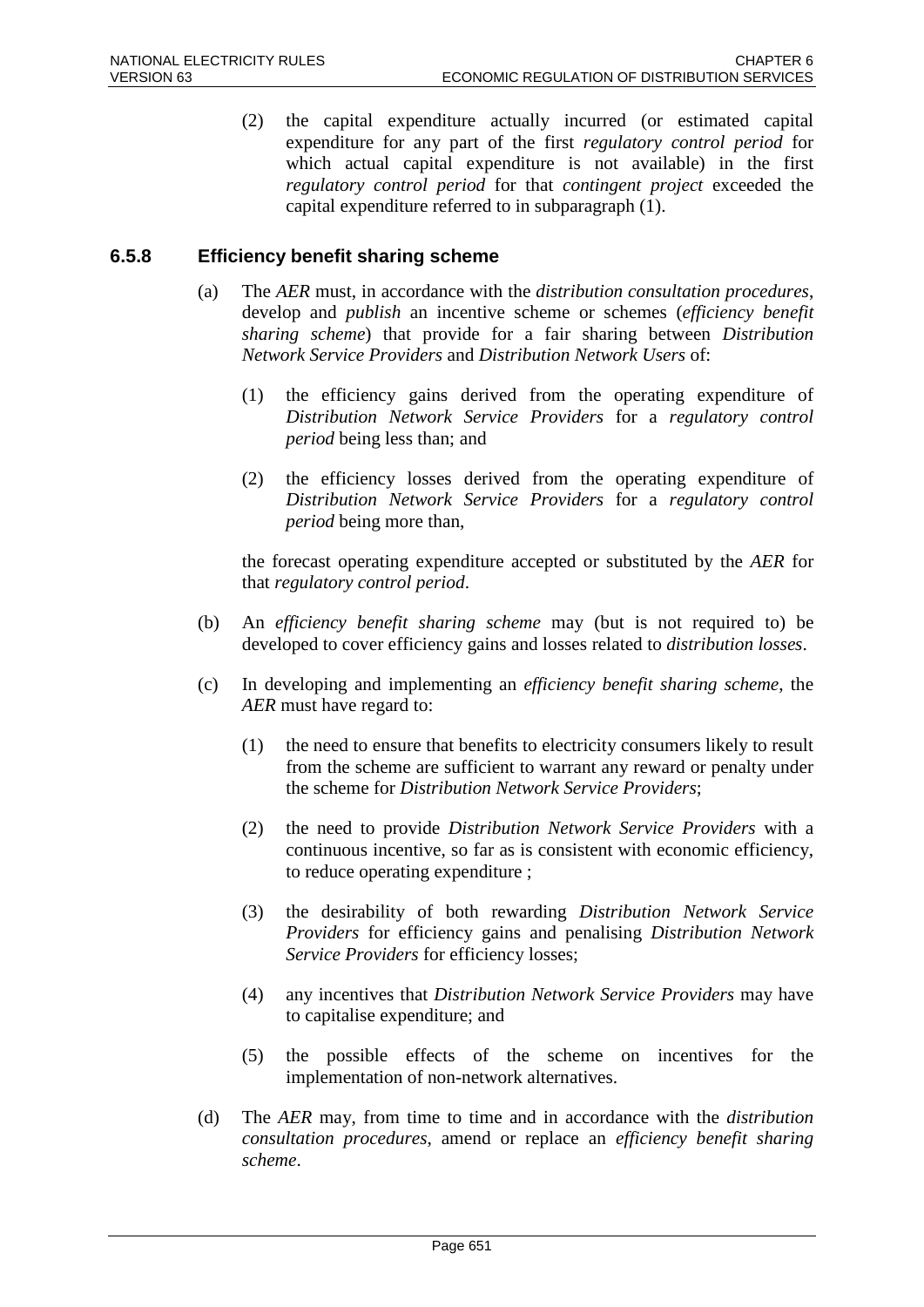### **6.5.8A Capital expenditure sharing scheme**

- (a) A *capital expenditure sharing scheme* is a scheme that provides *Distribution Network Service Providers* with an incentive to undertake efficient capital expenditure during a *regulatory control period*.
- (b) If the *AER* develops a *capital expenditure sharing scheme* in accordance with this clause, the *capital expenditure sharing scheme* must be consistent with the *capital expenditure incentive objective*.
- (c) In developing a *capital expenditure sharing scheme*, the *AER* must take into account the following principles (the *capital expenditure sharing scheme principles*):
	- (1) *Distribution Network Service Providers* should be rewarded or penalised for improvements or declines in efficiency of capital expenditure; and
	- (2) the rewards and penalties should be commensurate with the efficiencies or inefficiencies in capital expenditure, but a reward for efficient capital expenditure need not correspond in amount to a penalty for the same amount of inefficient capital expenditure.
- (d) In developing a *capital expenditure sharing scheme*, the *AER* must also take into account:
	- (1) the interaction of the scheme with other incentives that *Distribution Network Service Providers* may have in relation to undertaking efficient operating or capital expenditure; and
	- (2) the *capital expenditure objectives* and, if relevant, the *operating expenditure objectives*.
- (e) In deciding:
	- (1) whether to apply a *capital expenditure sharing scheme* to a *Distribution Network Service Provider* for a *regulatory control period*; and
	- (2) the nature and details of any *capital expenditure sharing scheme* that is to apply to a *Distribution Network Service Provider* for a *regulatory control period*,

the *AER* must:

- (3) make that decision in a manner that contributes to the achievement of the *capital expenditure incentive objective*; and
- (4) take into account: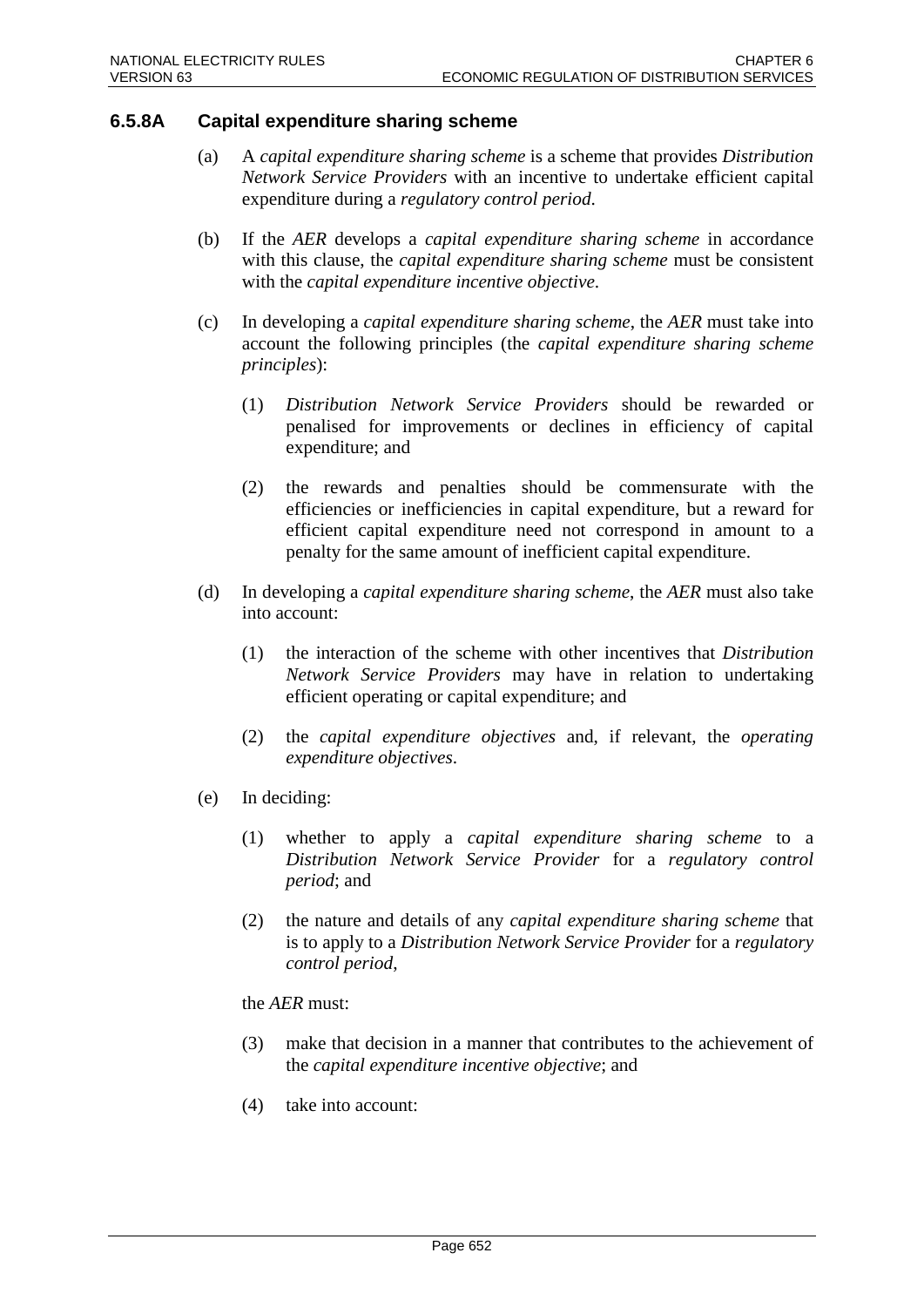- (i) both the *capital expenditure sharing scheme principles*, and the matters referred to in paragraph (d), as they apply to the *Distribution Network Service Provider*; and
- (ii) the circumstances of the *Distribution Network Service Provider*.

## **6.5.9 The X factor**

- (a) A *building block determination* is to include the X factor for each control mechanism for each *regulatory year* of the *regulatory control period*.
- (b) The X factor:
	- (1) must be set by the *AER* with regard to the *Distribution Network Service Provider's total revenue requirement* for the *regulatory control period*; and
	- (2) must be such as to minimise, as far as reasonably possible, variance between expected revenue for the last *regulatory year* of the *regulatory control period* and the *annual revenue requirement* for that last *regulatory year*; and
	- (3) must conform with whichever of the following requirements is applicable:
		- (i) if the control mechanism relates generally to *standard control services* – the X factor must be designed to equalise (in terms of net present value) the revenue to be earned by the *Distribution Network Service Provider* from the provision of *standard control services* over the *regulatory control period* with the provider's *total revenue requirement* for the *regulatory control period*;
		- (ii) if there are separate control mechanisms for different *standard control services* – the X factor for each control mechanism must be designed to equalise (in terms of net present value) the revenue to be earned by the *Distribution Network Service Provider* from the provision of *standard control services* to which the control mechanism relates over the *regulatory control period* with the portion of the provider's *total revenue requirement* for the *regulatory control period* attributable to those services.
- (c) There may be different X factors:
	- (1) for different *regulatory years* of the *regulatory control period*; and
	- (2) if there are 2 or more control mechanisms for each control mechanism.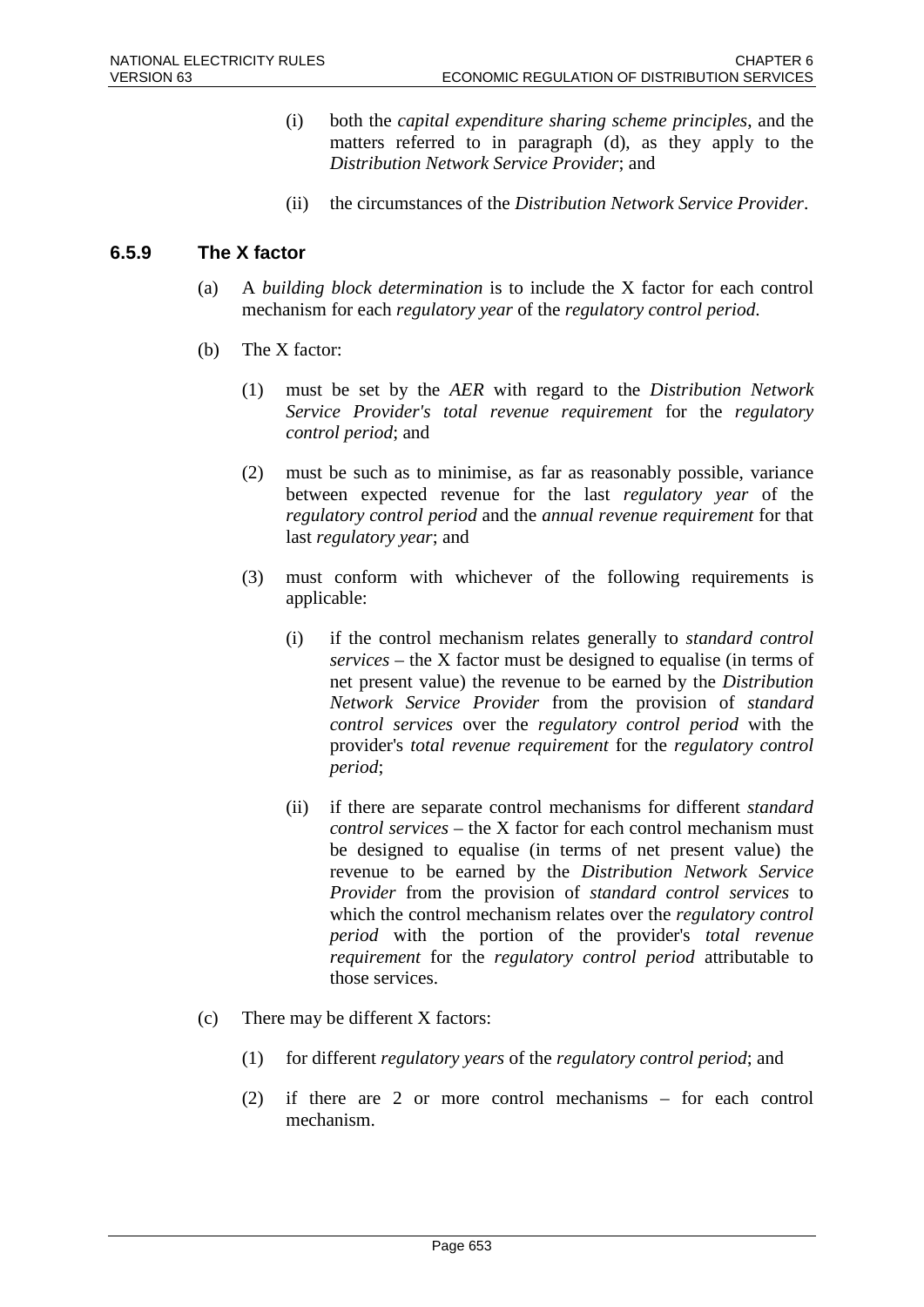## **6.5.10 Pass through events**

- (a) A *building block proposal* may include a proposal as to the events that should be defined as *pass through events* under clause 6.6.1(a1)(5) having regard to the *nominated pass through event considerations*.
- (b) In determining whether to accept the pass through events nominated by a *Distribution Network Service Provider* in its *building block proposal* under paragraph (a), the *AER* must take into account the *nominated pass through event considerations*.

## **6.6 Adjustments after making of building block determination.**

## **6.6.1 Cost pass through**

- (a1) Any of the following is a *pass through event* for a distribution determination:
	- (1) a *regulatory change event*;
	- (2) a *service standard event*;
	- (3) a *tax change event*;
	- (4) a *retailer insolvency event*; and
	- (5) any other event specified in a distribution determination as a *pass through event* for the determination.
- (a) If a *positive change event* occurs, a *Distribution Network Service Provider* may seek the approval of the *AER* to pass through to *Distribution Network Users* a *positive pass through amount*.
- (b) If a *negative change event* occurs, the *AER* may require the *Distribution Network Service Provider* to pass through to *Distribution Network Users* a *negative pass through amount* as determined by the *AER* under paragraph (g).

### **Positive pass through**

- (c) To seek the approval of the *AER* to pass through a *positive pass through amount*, a *Distribution Network Service Provider* must submit to the *AER*, within 90 *business days* of the relevant *positive change event* occurring, a written statement which specifies:
	- (1) the details of the *positive change event*;
	- (2) the date on which the *positive change event* occurred;
	- (3) the *eligible pass through amount* in respect of that *positive change event*;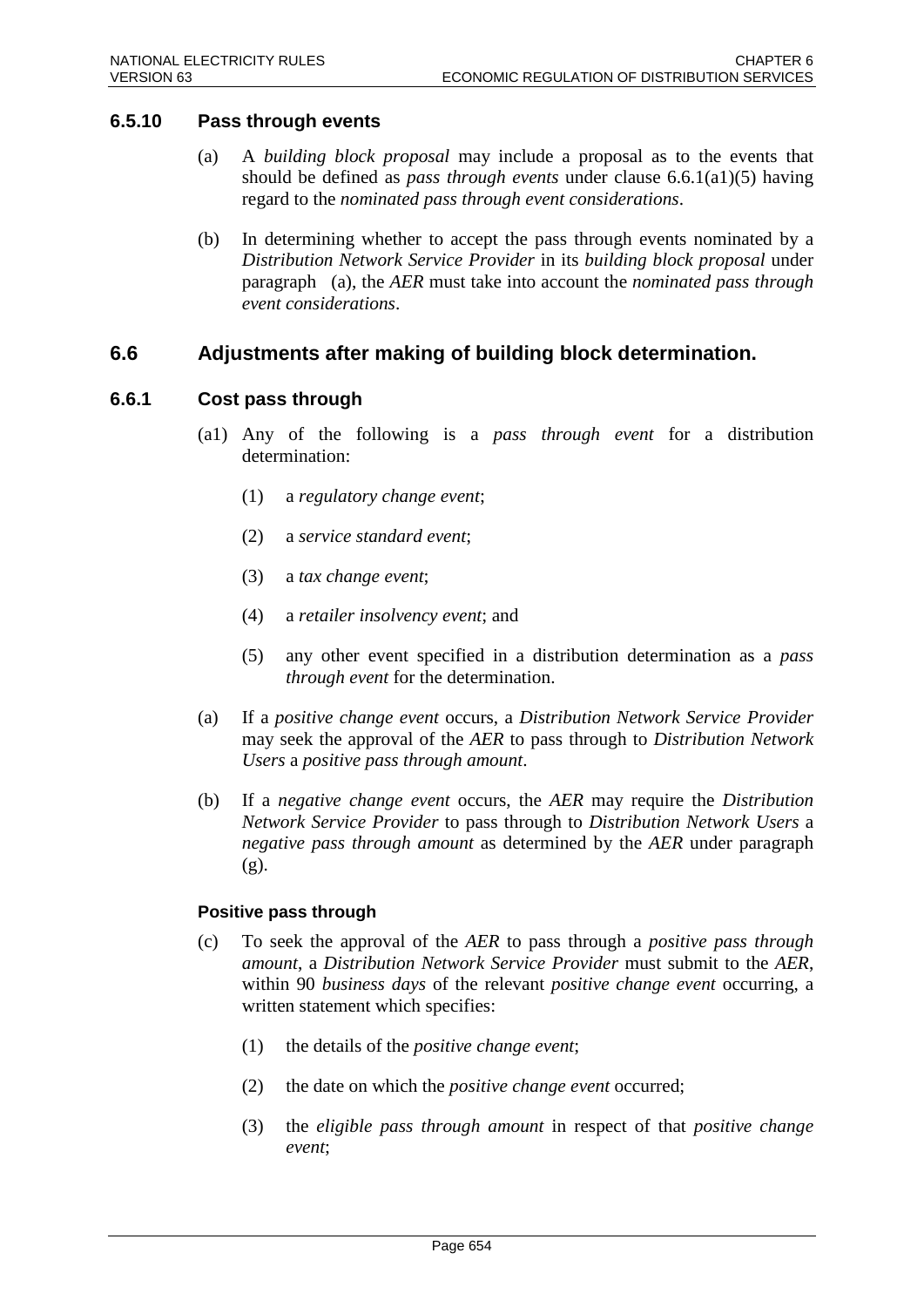- (4) the *positive pass through amount* the *Distribution Network Service Provider* proposes in relation to the *positive change event*;
- (5) the amount of the *positive pass through amount* that the *Distribution Network Service Provider* proposes should be passed through to *Distribution Network Users* in the *regulatory year* in which, and each *regulatory year* after that in which, the *positive change event* occurred;
- (6) evidence:
	- (i) of the actual and likely increase in costs referred to in subparagraph (3);
	- (ii) that such costs occur solely as a consequence of the *positive change event*; and
	- (iii) in relation to a *retailer insolvency event*, of :
		- (A) the amount to which the *Distribution Network Service* Provider is entitled under any relevant *credit support*;
		- (B) the maximum amount of *credit support* (if any) that the *Distribution Network Service* Provider was entitled to request the *retailer* to provide under the *credit support rules*; and
		- (C) any amount that the *Distribution Network Service* Provider is likely to receive on a winding-up of the *retailer*; and
- (7) such other information as may be required under any relevant *regulatory information instrument*.
- (d) If the *AER* determines that a *positive change event* has occurred in respect of a statement under paragraph (c), the *AER* must determine:
	- (1) the *approved pass through amount*; and
	- (2) the amount of that *approved pass through amount* that should be passed through to *Distribution Network Users* in the *regulatory year* in which, and each *regulatory year* after that in which, the *positive change event* occurred,

taking into account the matters referred to in paragraph (j).

(e) Subject to paragraph (k1), if the *AER* does not make the determinations referred to in paragraph (d) within 40 *business days* from the later of the date it receives the *Distribution Network Service Provider's* statement and accompanying evidence under paragraph (c), and the date it receives any additional information required under paragraph (e1), then, on the expiry of that period, the *AER* is taken to have determined that: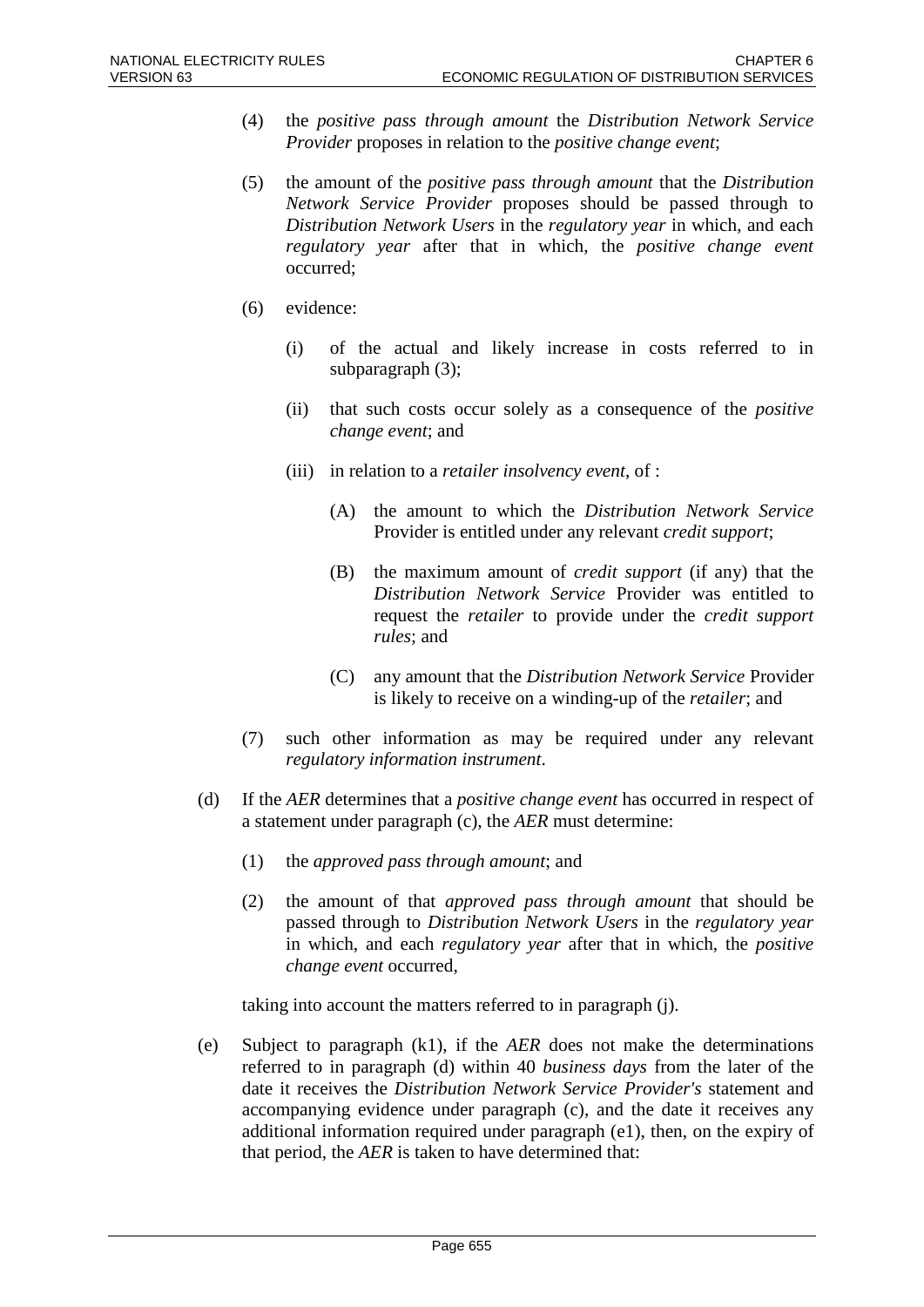- (1) the *positive pass through amount* as proposed in the *Distribution Network Service Provider's* statement under paragraph (c) is the *approved pass through amount* in respect of that *positive change event*; and
- (2) the amount of that *positive pass through amount* that the *Distribution Network Service Provider* proposes in its statement under paragraph(c) should be passed through to *Distribution Network Users* in the *regulatory year* in which, and each *regulatory year* after that in which, the *positive change event* occurred, is the amount that should be so passed through in each such *regulatory year*.
- (e1) A *Distribution Network Service Provider* must provide the *AER* with such additional information as the *AER* requires for the purpose of making a determination under paragraph (d) within the time specified by the *AER* in a notice provided to the *Distribution Network Service Provider* by the *AER* for that purpose.

### **Negative pass through**

- (f) A *Distribution Network Service Provider* must submit to the *AER*, within 90 *business days* of becoming aware of the occurrence of a *negative change event* for the *Distribution Network Service Provider*, a written statement which specifies:
	- (1) the details of the *negative change event* concerned;
	- (2) the date the *negative change event* occurred;
	- (3) the costs in the provision of *direct control services* that the *Distribution Network Service Provider* has saved and is likely to save as a result of the *negative change event* until:
		- (i) unless subparagraph (ii) applies the end of the *regulatory control period* in which the *negative change event* occurred; or
		- (ii) if the distribution determination for the *regulatory control period* following that in which the *negative change event* occurred does not make any allowance for the pass through of those cost savings - the end of the *regulatory control period* following that in which the *negative change event* occurred;
	- (4) the aggregate amount of those saved costs that the *Distribution Network Service Provider* proposes should be passed through to *Distribution Network Users*;
	- (5) the amount of the costs referred to in subparagraph (4) the *Distribution Network Service Provider* proposes should be passed through to *Distribution Network Users* in the *regulatory year* in which, and each *regulatory year* after that in which, the *negative change event* occurred; and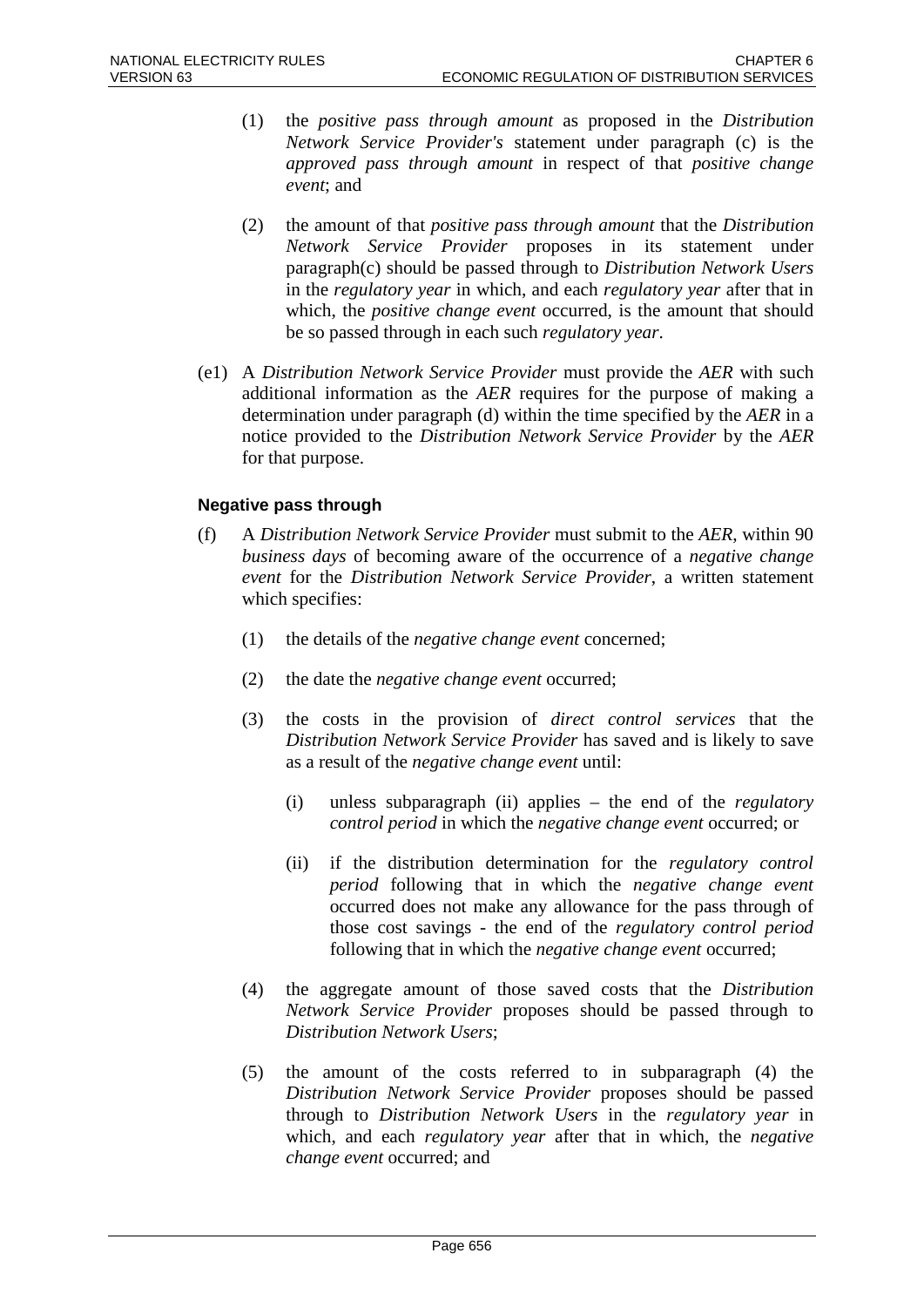- (6) such other information as may be required under any relevant *regulatory information instrument*.
- (f1) If the occurrence of the *negative change event* is not notified by the *Distribution Network Service Provider* to the *AER* under paragraph (f) then, as soon as is reasonably practicable and before making a determination referred to in paragraph (g), the *AER* must notify the *Distribution Network Service Provider* of the occurrence of that *negative change event*.
- (g) If a *negative change event* occurs (whether or not the occurrence of that *negative change event* is notified by the *Distribution Network Service Provider* to the *AER* under paragraph (f)) and the *AER* determines to impose a requirement on the provider in relation to that *negative change event* as described in paragraph (b), the *AER* must determine:
	- (1) the *required pass through amount*; and
	- (2) taking into account the matters referred to in paragraph (j):
		- (i) how much of that *required pass through amount* should be passed through to *Distribution Network Users* (the "*negative pass through amount*"); and
		- (ii) the amount of that *negative pass through amount* that should be passed through to *Distribution Network Users* in the *regulatory year* in which, and each *regulatory year* after that in which, the *negative change event* occurred.
- (g1) Subject to paragraph (k1), if the *AER* does not make the determinations referred to in paragraph (g) within 40 *business days* from:
	- (1) where the *Distribution Network Service Provider* notifies the *AER* of the occurrence of the *negative change event* under paragraph (f) - the later of the date the *AER* receives the *Distribution Network Service Provider's* statement under paragraph (f) and the date the *AER* receives any information required by the *AER* under paragraph (h); or
	- (2) where the *Distribution Network Service Provider* does not notify the *AER* of the occurrence of the *negative change event* under paragraph (f) – the later of the date the *AER* notifies the *Distribution Network Service Provider* under paragraph (g1) and the date the *AER* receives any information required by the *AER* under paragraph (h),

then the *AER* is taken to have determined that the *required pass through amount* is zero.

(h) A *Distribution Network Service Provider* must provide the *AER* with such information as the *AER* requires for the purpose of making a determination under paragraph (g) within the time specified by the *AER* in a notice provided to the *Distribution Network Service Provider* by the *AER* for that purpose.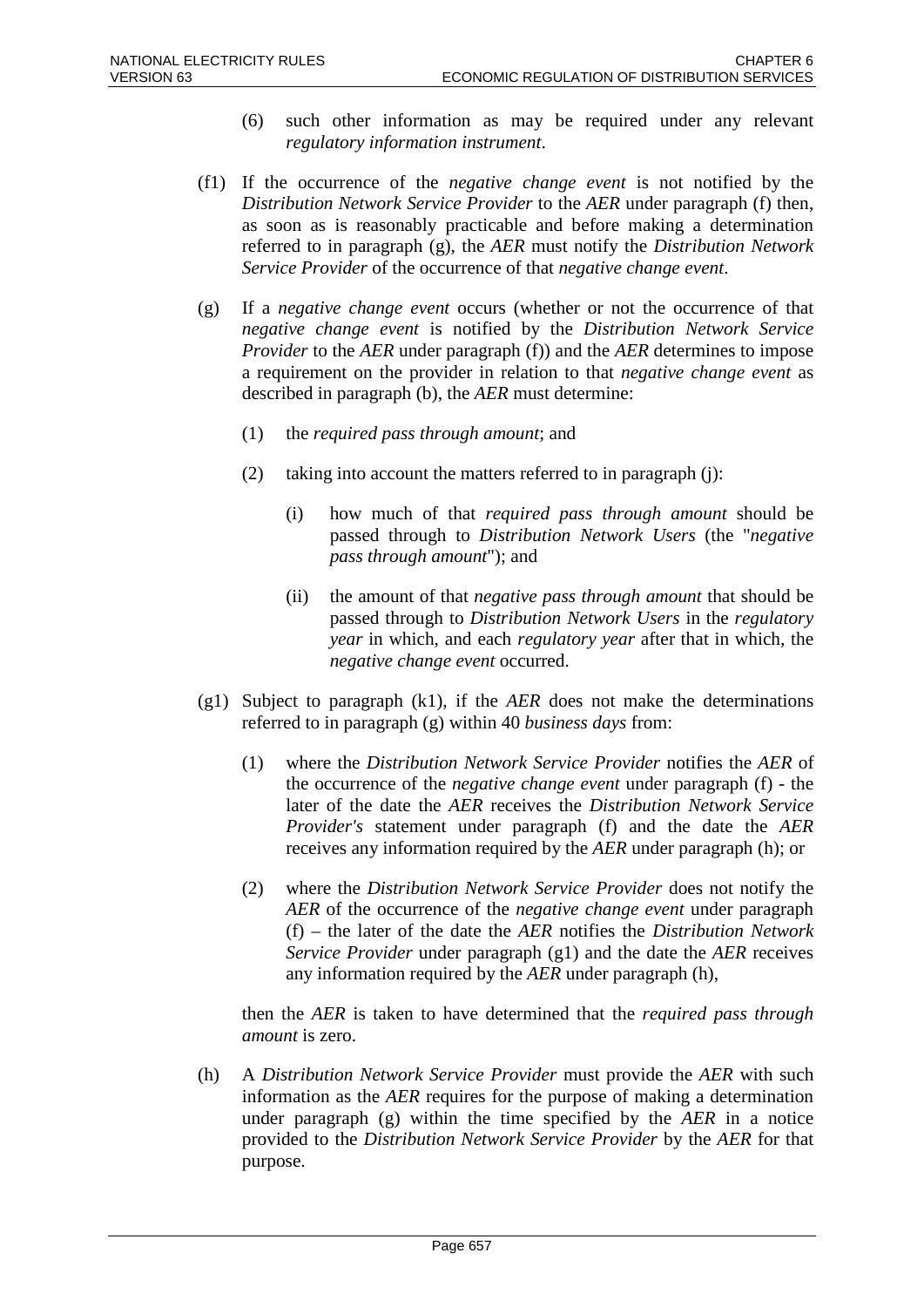## **Consultation**

(i) Before making a determination under paragraph (d) or (g), the *AER* may consult with the relevant *Distribution Network Service Provider* and such other persons as the *AER* considers appropriate, on any matters arising out of the relevant *pass through event* the *AER* considers appropriate.

### **Relevant factors**

- (j) In making a determination under paragraph (d) or (g) in respect of a *Distribution Network Service Provider*, the *AER* must take into account:
	- (1) the matters and proposals set out in any statement given to the *AER* by the *Distribution Network Service Provider* under paragraph (c) or (f); and
	- (2) in the case of a *positive change event*, the increase in costs in the provision of *direct control services* that, as a result of the *positive change event*, the *Distribution Network Service Provider* has incurred and is likely to incur until:
		- (i) unless subparagraph(ii) applies the end of the *regulatory control period* in which the *positive change event* occurred; or
		- (ii) if the distribution determination for the *regulatory control period* following that in which the *positive change event* occurred does not make any allowance for the recovery of that increase in costs – the end of the *regulatory control period* following that in which the *positive change event* occurred;
	- (2A) in the case of a *negative change event*, the costs in the provision of *direct control services* that, as a result of the *negative change event*, the *Distribution Network Service Provider* has saved and is likely to save until:
		- (i) unless subparagraph(ii) applies the end of the *regulatory control period* in which the *negative change event* occurred; or
		- (ii) if the distribution determination for the *regulatory control period* following that in which the *negative change event* occurred does not make any allowance for the pass through of those cost savings to *Distribution Network Users* – the end of the *regulatory control period* following that in which the *negative change event* occurred;
	- (3) in the case of a *positive change event*, the efficiency of the *Distribution Network Service Provider's* decisions and actions in relation to the risk of the *positive change event*, including whether the *Distribution Network Service Provider* has failed to take any action that could reasonably be taken to reduce the magnitude of the *eligible pass through amount* in respect of that *positive change event* and whether the *Distribution Network Service Provider* has taken or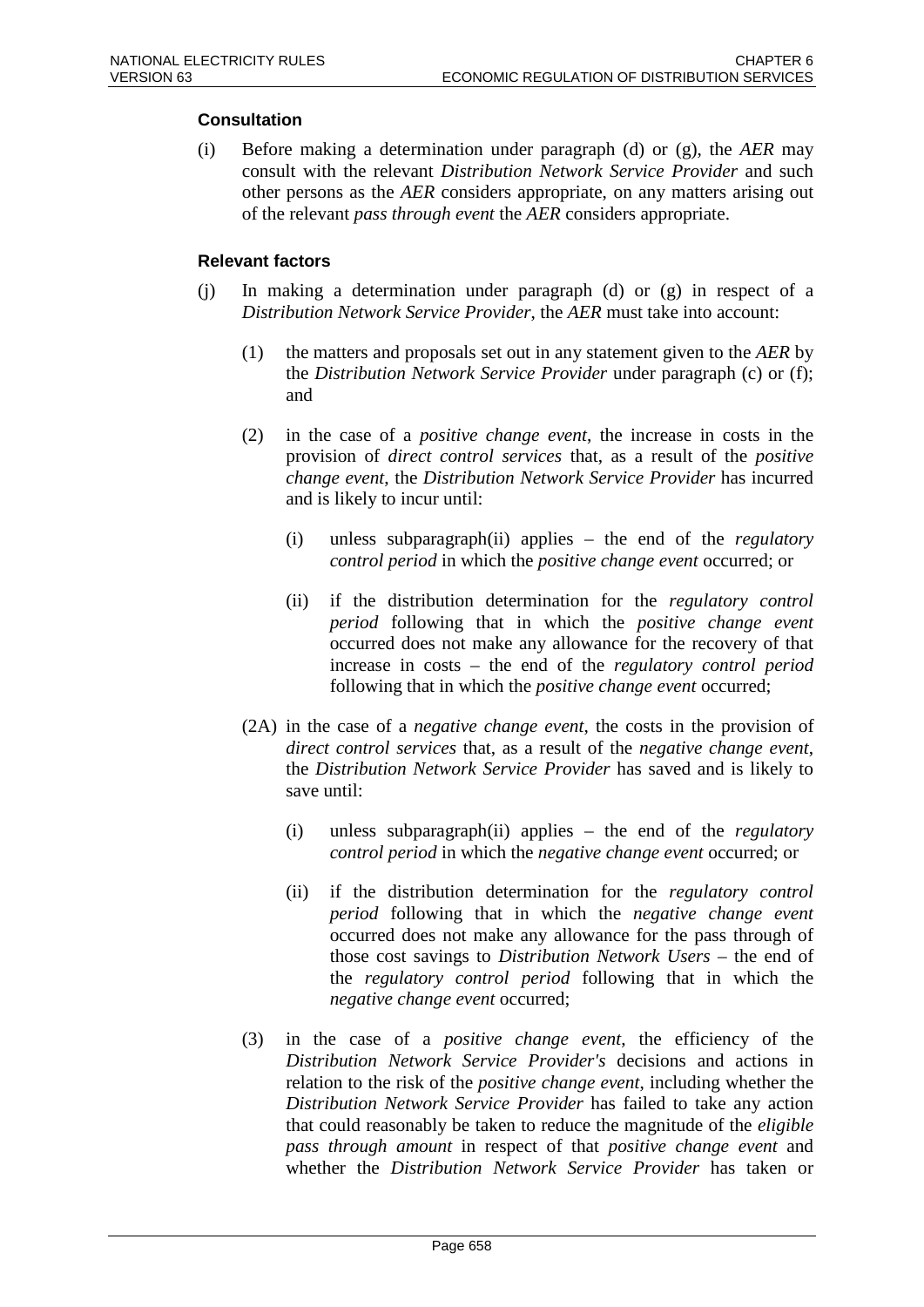omitted to take any action where such action or omission has increased the magnitude of the amount in respect of that *positive change event*;

- (4) the time cost of money based on the *allowed rate of return* for the *Distribution Network Service Provider* for the *regulatory control period* in which the *pass through event* occurred;
- (5) the need to ensure that the *Distribution Network Service Provider* only recovers any actual or likely increment in costs under this paragraph (j) to the extent that such increment is solely as a consequence of a *pass through event*;
- (6) in the case of a *tax change event*, any change in the way another *tax* is calculated, or the removal or imposition of another *tax*, which, in the *AER's* opinion, is complementary to the *tax change event* concerned;
- (7) whether the costs of the *pass through event* have already been factored into the calculation of the *Distribution Network Service Provider's annual revenue requirement* for the *regulatory control period* in which the *pass through event* occurred or will be factored into the calculation of the *Distribution Network Service Provider's annual revenue requirement* for a subsequent *regulatory control period*;
- (7A) the extent to which the costs that the *Distribution Network Service Provider* has incurred and is likely to incur are the subject of a previous determination made by the *AER* under this clause 6.6.1; and
- (8) any other factors that the *AER* considers relevant.

## **Extension of time limits**

- (k) The *AER* must, by written notice to a *Distribution Network Service Provider*, extend a time limit fixed in paragraph (c) or (f) if the *AER* is satisfied that the difficulty of assessing or quantifying the effect of the relevant *pass through event* justifies the extension.
- (k1) If the *AER* is satisfied that the making of a determination under paragraph (d) or (g) involves issues of such complexity or difficulty that the time limit fixed in paragraph (e) or (g1) should be extended, the *AER* may extend that time limit by a further period of up to 60 *business days*, provided that it gives written notice to the *Distribution Network Service Provider* of that extension not later than 10 *business days* before the expiry of that time limit.
- (k2) If the *AER* extends a time limit under paragraph (k1), it must make available on its website a notice of that extension as soon as is reasonably practicable.
- (k3) Subject to paragraph (k6), if the *AER* gives a written notice to the *Distribution Network Service Provider* stating that it requires information from an *Authority* in order to make a determination under paragraph (d) or (g) then, for the purpose of calculating elapsed time, the period between when the *AER* gives that notice to the *Distribution Network Service*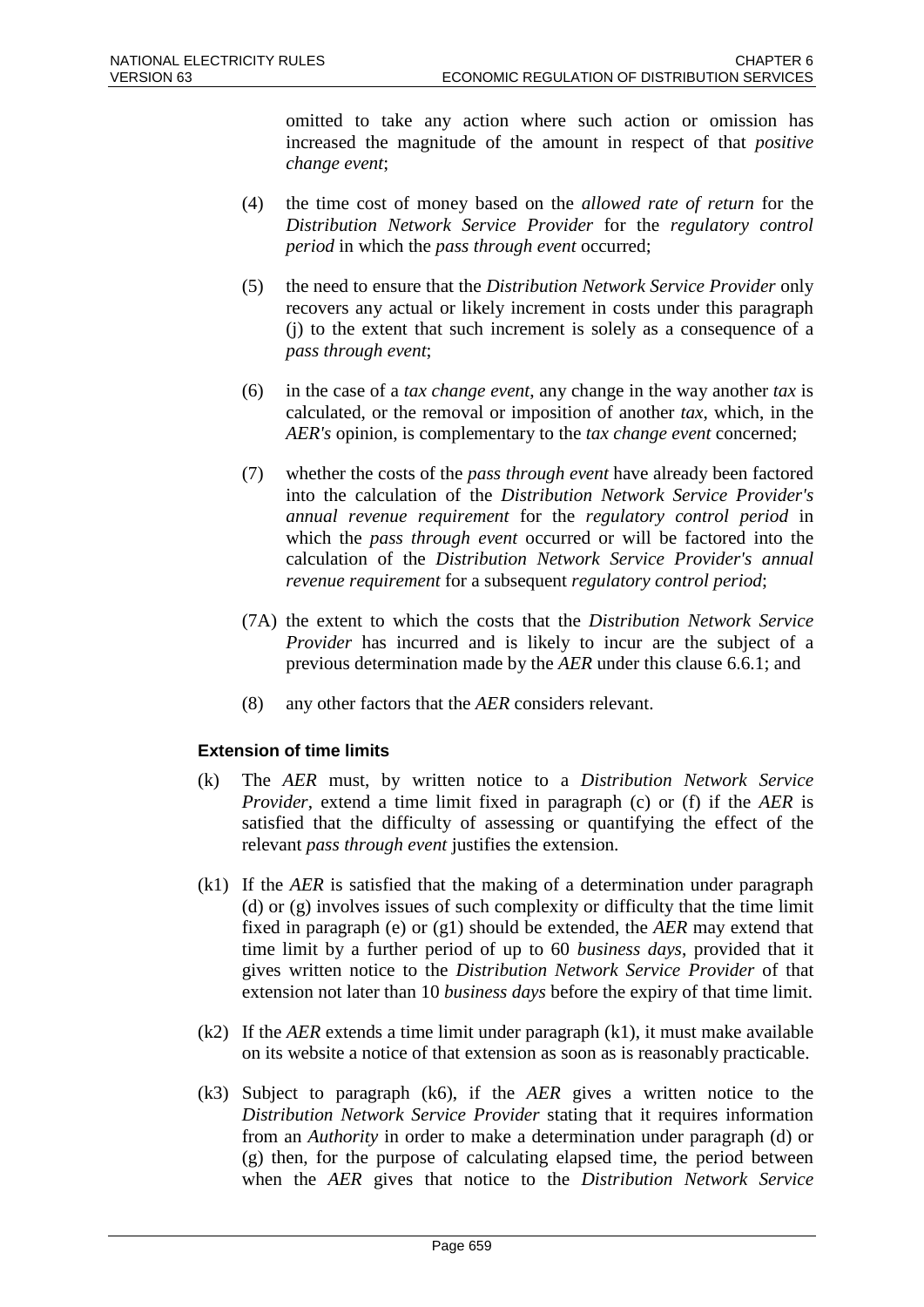*Provider* and when the *AER* receives that information from that *Authority* is to be disregarded.

- (k4) Subject to paragraph (k6), if the *AER* gives a written notice to the *Distribution Network Service Provider* stating that, in order to make a determination under paragraph (d) or (g), it requires information that it anticipates will be made publicly available by a judicial body or royal commission then, for the purpose of calculating elapsed time, the period between when the *AER* gives that notice to the *Distribution Network Service Provider* and when that information is made publicly available is to be disregarded.
- (k5) Where the *AER* gives a notice to the *Distribution Network Service Provider* under paragraph  $(k3)$  or  $(k4)$ , it must:
	- (1) as soon as is reasonably practicable make available on its website a notice stating when the period referred to in paragraph  $(k3)$  or  $(k4)$ , as the case may be, has commenced;
	- (2) as soon as is reasonably practicable make available on its website a notice stating when the period referred to in paragraph (k3) or (k4), as the case may be, has ended; and
	- (3) if the information specified in that notice is required from an *Authority*, promptly request that information from the relevant *Authority*.
- (k6) Paragraphs (k3) and (k4) do not apply if the *AER* gives the notice specified in those paragraphs to the *Distribution Network Service Provider* later than 10 *business days* before the expiry of the time limit fixed in paragraphs (e) or  $(g1)$ .

### **retailer insolvency event**

- (l) For the purposes of calculating the *eligible pass through amount* in relation to a *positive change event* which is a *retailer insolvency event*, the increase in costs is the *retailer* insolvency costs excluding:
	- (i) any amount recovered or recoverable from a *retailer* or a guarantor of a *retailer* under any relevant *credit support*; and
	- (ii) amounts that the *Distribution Network Service* Provider is likely to receive on a winding-up of the *retailer*; and
	- (iii) any costs that are recoverable under a *RoLR cost recovery scheme distributor payment determination* .
- (m) The amount the *AER* determines should be passed through to *Distribution Network Users* in respect of a *retailer insolvency event* must be taken to be a cost that can be passed through and not a revenue impact of the event.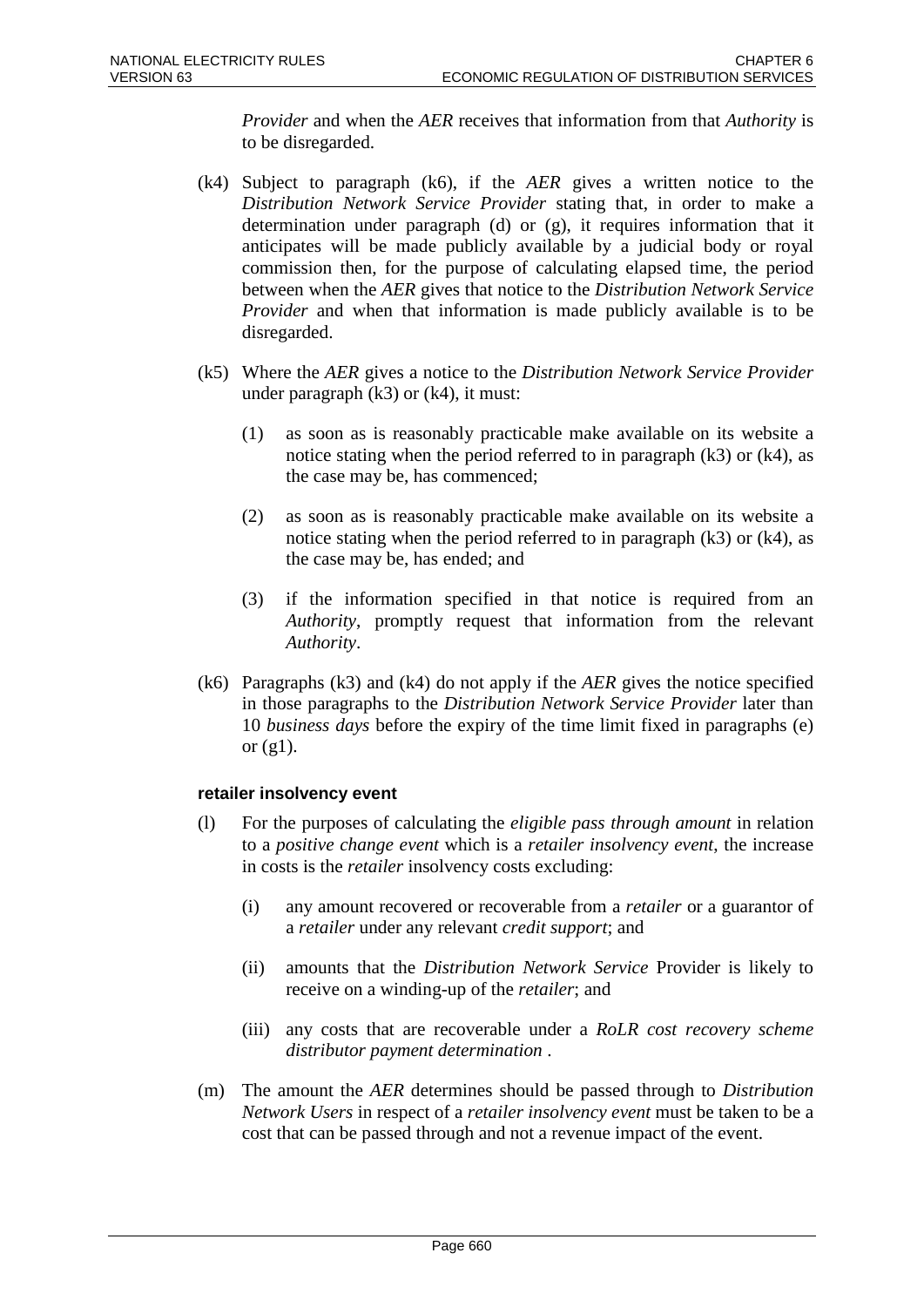## **6.6.1A Reporting on jurisdictional schemes**

- (a) If during a *regulatory control period*:
	- (1) a scheme becomes a *jurisdictional scheme*; or
	- (2) a *Distribution Network Service Provider* first becomes subject to *jurisdictional scheme obligations* under a *jurisdictional scheme*; and
	- (3) the relevant *jurisdictional scheme* is not an *approved jurisdictional scheme*,

then a *Distribution Network Service Provider* may request the *AER* to determine how the *Distribution Network Service Provider* is to report to the *AER* on its recovery of *jurisdictional scheme* amounts in respect of that scheme for each *regulatory year* of the *regulatory control period* and on the adjustments to be made to subsequent *pricing proposals* to account for over or under recovery of those amounts.

- (b) To make a request under paragraph (a), a *Distribution Network Service Provider* must submit to the *AER*, as soon as practicable after the event referred to in subparagraph  $(a)(1)$  or  $(2)$ , a written statement which specifies:
	- (1) the name of the relevant *jurisdictional scheme*;
	- (2) the date of the event referred to in subparagraph (a)(1) or (2);
	- (3) details of how the *Distribution Network Service Provider* proposes to:
		- (i) estimate the *jurisdictional scheme amounts* for the relevant *jurisdictional scheme* for the purposes of clause 6.18.7A(b);
		- (ii) carry out any adjustments to *jurisdictional scheme amounts* for the relevant *jurisdictional scheme* for the purposes of clause 6.18.7A(b); and
		- (iii) report to the *AER* on the recovery process under clause 6.18.7A (a) to (c).
- (c) The *AER* must as soon as practicable after receiving a statement under paragraph (b), *publish* the statement.
- (d) Before making a determination under paragraph (e), the *AER* may consult with the relevant *Distribution Network Service Provider* and such other persons as the *AER* considers appropriate, on any matters arising out of the statement the *AER* considers appropriate.
- (e) Within 60 *business days* of receiving the statement under paragraph (b), the *AER* must make a determination on how the *Distribution Network Service Provider* is to report to the *AER* on its recovery of *jurisdictional scheme amounts* for the relevant *jurisdictional scheme* for each *regulatory year* of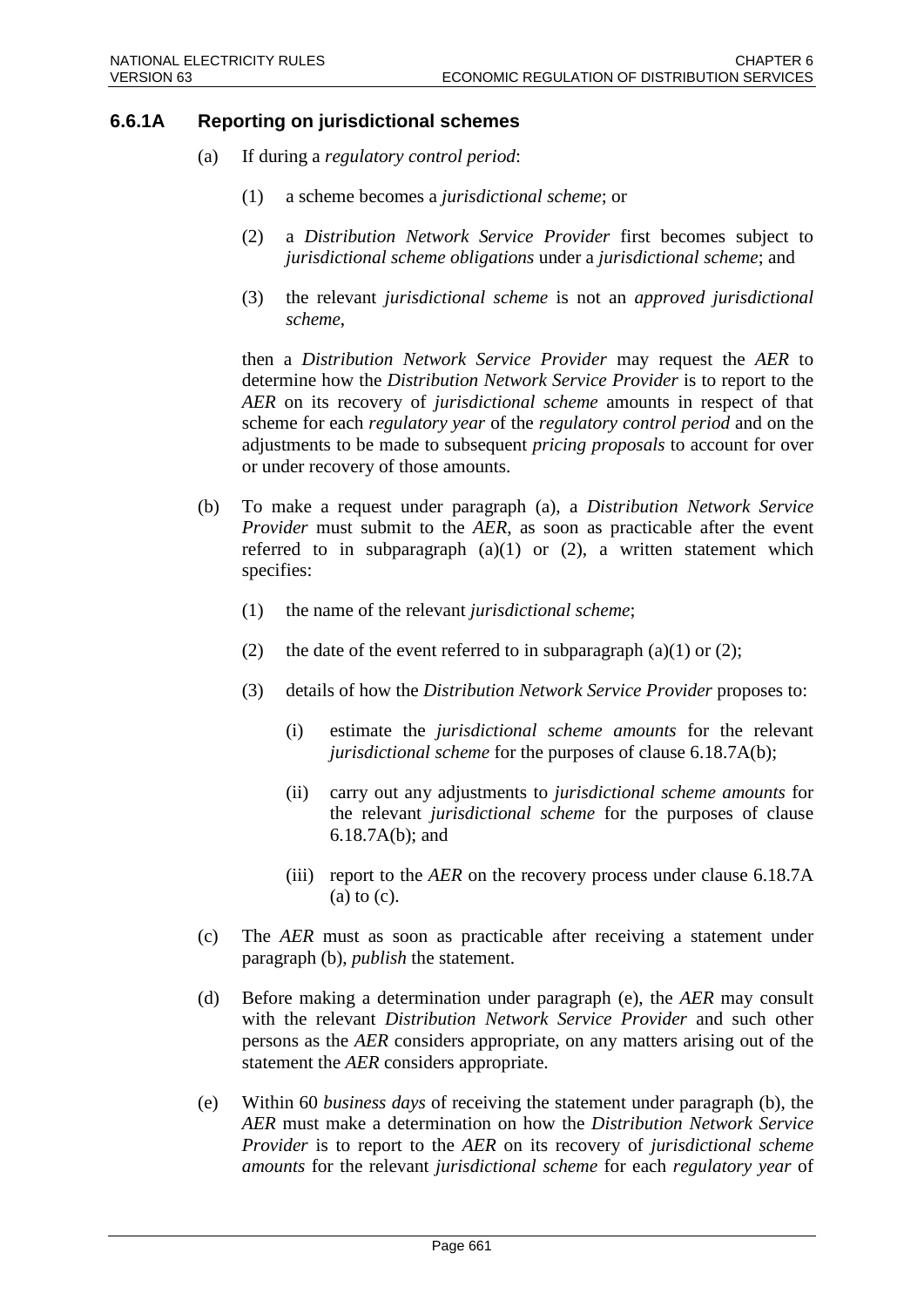the *regulatory control period* and on the adjustments to be made to subsequent *pricing proposals* to account for over or under recovery of those amounts.

(f) If the *AER* does not make the determination referred to in paragraph (e) within 60 *business days* of receiving the statement under paragraph (b) then, on expiry of that period, the *AER* is taken to have approved the process proposed in the *Distribution Network Service Provider's* statement.

## **6.6.2 Service target performance incentive scheme**

- (a) The *AER* must, in accordance with the *distribution consultation procedures*, develop and *publish* an incentive scheme or schemes (*service target performance incentive scheme*) to provide incentives (which may include targets) for *Distribution Network Service Providers* to maintain and improve performance.
- (b) In developing and implementing a *service target performance incentive scheme*, the *AER*:
	- (1) must consult with the authorities responsible for the administration of relevant *jurisdictional electricity legislation*; and
	- (2) must ensure that service standards and service targets (including guaranteed service levels) set by the scheme do not put at risk the *Distribution Network Service Provider's* ability to comply with relevant service standards and service targets (including guaranteed service levels) as specified in *jurisdictional electricity legislation*; and

#### **Note:**

A *service target performance incentive scheme* operates concurrently with any average or minimum service standards and guaranteed service level schemes that apply to the *Distribution Network Service Provider* under *jurisdictional electricity legislation*.

- (3) must take into account:
	- (i) the need to ensure that benefits to electricity consumers likely to result from the scheme are sufficient to warrant any reward or penalty under the scheme for *Distribution Network Service Providers*; and
	- (ii) any *regulatory obligation or requirement* to which the *Distribution Network Service Provider* is subject; and
	- (iii) the past performance of the *distribution network*; and
	- (iv) any other incentives available to the *Distribution Network Service Provider* under the *Rules* or a relevant distribution determination; and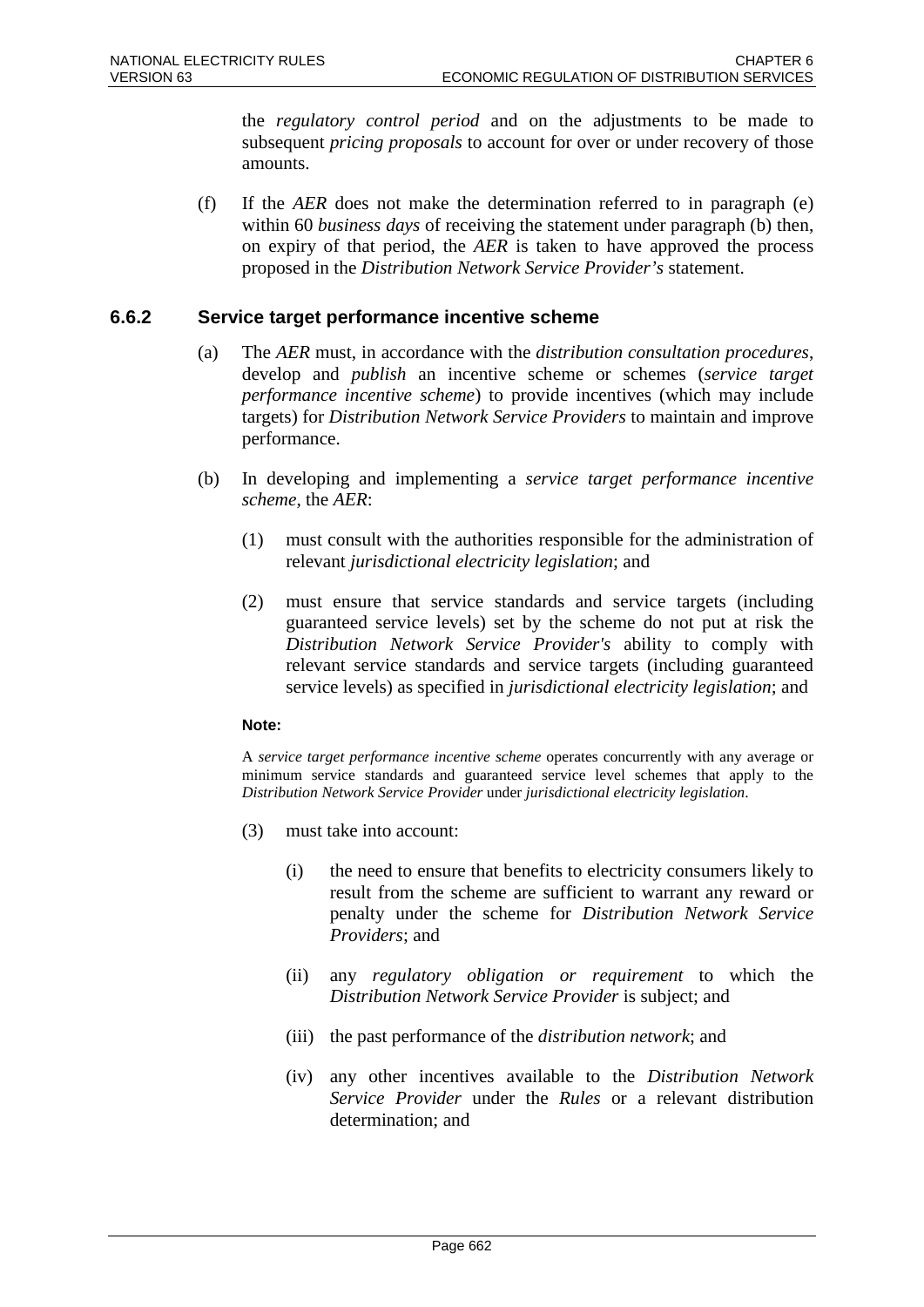- (v) the need to ensure that the incentives are sufficient to offset any financial incentives the *Distribution Network Service Provider* may have to reduce costs at the expense of service levels; and
- (vi) the willingness of the customer or end user to pay for improved performance in the delivery of services; and
- (vii) the possible effects of the scheme on incentives for the implementation of non-network alternatives.
- (c) The *AER* may, from time to time and in accordance with the *distribution consultation procedures*, amend or replace any scheme that is developed and *published* under this clause.

#### **Note:**

A *Distribution Network Service Provider* is not precluded from entering into a contract with a third party (such as a network support service provider) under which the benefits of a *service target performance incentive scheme* are passed on to the third party, or the third party is required to indemnify the provider for penalties to which the provider becomes liable under the scheme.

#### **6.6.3 Demand management and embedded generation connection incentive scheme**

- (a) The *AER*, may in accordance with the *distribution consultation procedures*, develop and *publish* an incentive scheme or schemes (*demand management and embedded generation connection incentive scheme*) to provide incentives for *Distribution Network Services Providers* to implement efficient non-*network* alternatives, or to manage the expected demand for *standard control services* in some other way, or to efficiently connect *Embedded Generators*.
- (b) In developing and implementing a demand management and embedded generation connection incentive scheme, the *AER* must have regard to:
	- (1) the need to ensure that benefits to electricity consumers likely to result from the scheme are sufficient to warrant any reward or penalty under the scheme for *Distribution Network Service Providers*;
	- (2) the effect of a particular control mechanism (i.e. price as distinct from revenue – regulation) on a *Distribution Network Service Provider's* incentives to adopt or implement efficient non-network alternatives;
	- (3) the extent the *Distribution Network Service Provider* is able to offer efficient pricing structures;
	- (4) the possible interaction between a *demand management and embedded generation connection incentive scheme* and other incentive schemes under clauses 6.5.8, 6.5.8A, 6.6.2 and 6.6.4;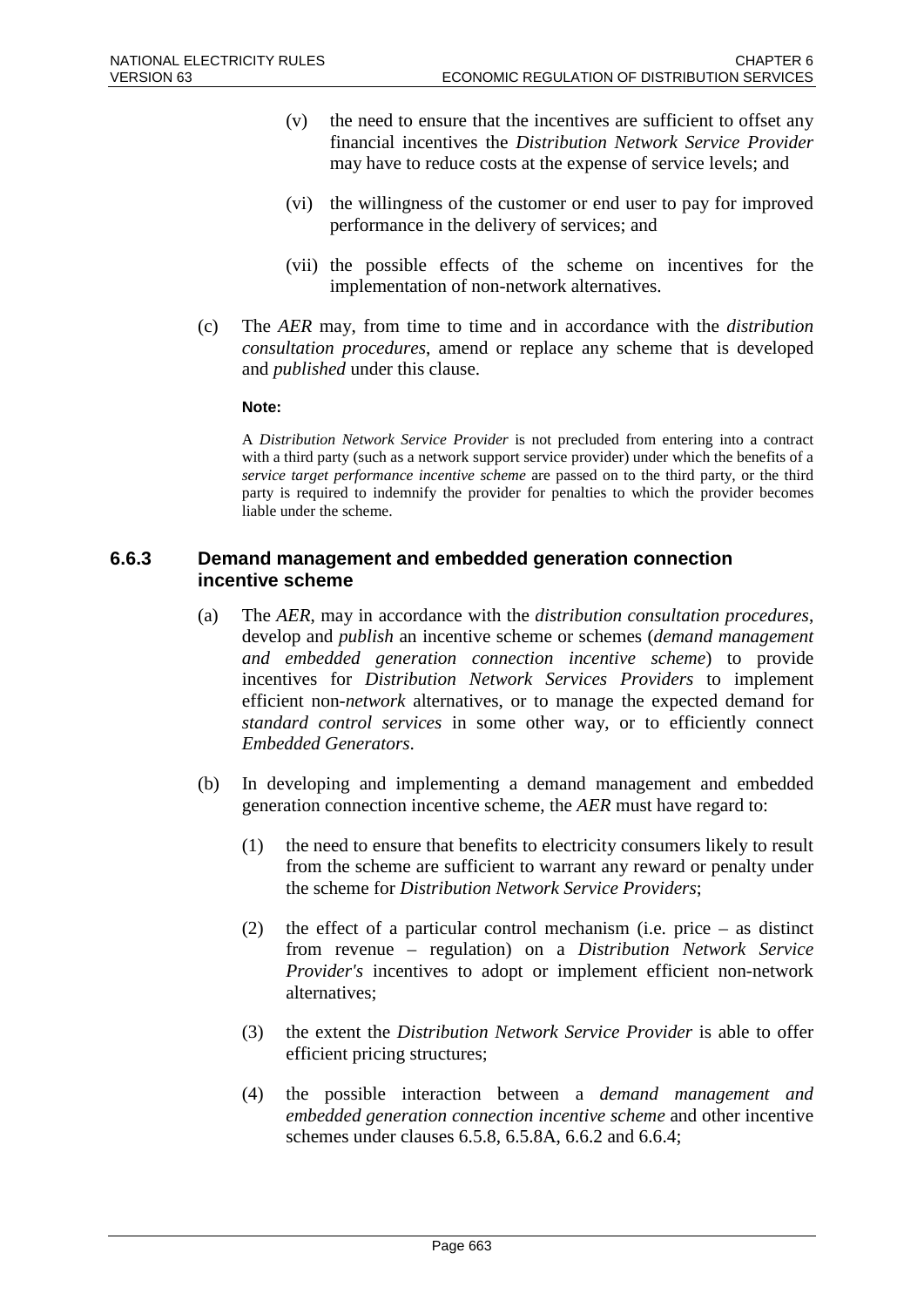- (5) the willingness of the customer or end user to pay for increases in costs resulting from implementation of the scheme; and
- (6) the effect of classification of *distribution services*, as determined in accordance with clause 6.2.1, on a *Distribution Network Service Provider's* incentive to adopt or implement efficient *Embedded Generator connections*.
- (c) The *AER* may, from time to time and in accordance with the *distribution consultation procedures*, amend or replace any scheme that is developed and *published* under this clause.
- (d) **[Deleted]**

#### **6.6.4 Small-scale incentive scheme**

- (a) The *AER* may, in accordance with the *distribution consultation procedures*, develop and *publish* an incentive scheme or schemes (*small-scale incentive scheme*) that provides *Distribution Network Service Providers* with incentives to provide *standard control services* in a manner that contributes to the achievement of the *national electricity objective*.
- (b) In developing and applying a *small-scale incentive scheme*, the *AER* must have regard to the following matters:
	- (1) *Distribution Network Service Providers* should be rewarded or penalised for efficiency gains or losses in respect of their *distribution systems*;
	- (2) the rewards and penalties should be commensurate with the efficiency gains or efficiency losses in respect of a *distribution system*, but a reward for efficiency gains need not correspond in amount to a penalty for efficiency losses;
	- (3) the benefits to electricity consumers that are likely to result from efficiency gains in respect of a *distribution system* should warrant the rewards provided under the scheme, and the detriments to electricity consumers that are likely to result from efficiency losses in respect of a *distribution system* should warrant the penalties provided under the scheme;
	- (4) the interaction of the scheme with other incentives that *Distribution Network Service Providers* may have under the *Rules*; and
	- (5) the *capital expenditure objectives* and the *operating expenditure objectives*.
- (c) The *AER* may, from time to time and in accordance with the *distribution consultation procedures*, amend or replace any *small-scale incentive scheme*.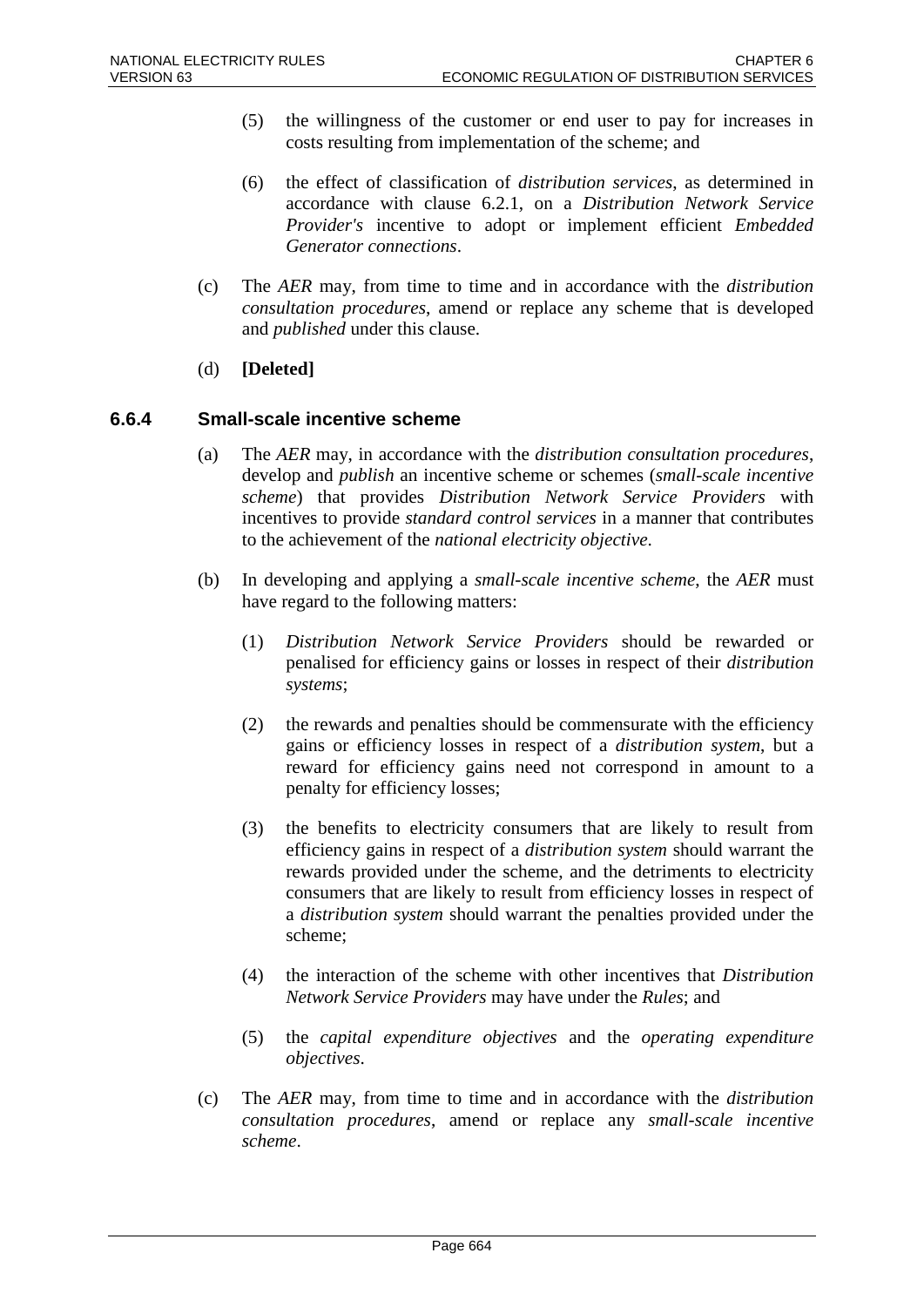- (d) Where the *AER* applies a *small-scale incentive scheme* to a *Distribution Network Service Provider* for a *regulatory control period*:
	- (1) the aggregate rewards or penalties for a *regulatory year* in that *regulatory period* that are provided or imposed under that scheme and any other *small-scale incentive schemes* that apply to that *Distribution Network Service Provider* must not exceed 0.5% of the *annual revenue requirement* for the *Distribution Network Service Provider* for that *regulatory year* unless the *Distribution Network Service Provider* consents to the contrary, in which case that aggregate must not exceed 1% of the *annual revenue requirement* for the *Distribution Network Service Provider* for that *regulatory year*; and
	- (2) the *small-scale incentive scheme* must cease to provide rewards or impose penalties in respect of a *regulatory year* after the expiry of such a period as is determined by the *AER*, being a period that is not more than two *regulatory control periods* after the commencement of that scheme.
- (e) Notwithstanding anything else contained in this clause, the *AER* may require a *Distribution Network Service Provider* to participate in a trial of a *small-scale incentive scheme* under which, for the duration of that trial, the *Distribution Network Service Provider* is not required to bear any penalty and is not entitled to earn any reward.

## **6.6.5 Reopening of distribution determination for capital expenditure**

- (a) Subject to paragraph (b), a *Distribution Network Service Provider* may, during a *regulatory control period*, apply to the *AER* to revoke and substitute a distribution determination that applies to it where:
	- (1) an event that is beyond the reasonable control of the *Distribution Network Service Provider* has occurred during that *regulatory control period* and the occurrence of that event during that period (or of an event of a similar kind) could not reasonably have been foreseen by the *Distribution Network Service Provider* at the time of the making of the distribution determination ('**the event**');
	- (2) no forecast capital expenditure was accepted or substituted by the *AER* for that period under clauses  $6.5.7(c)$  or  $6.12.1(3)(ii)$  (as the case may be) in relation to the event that has occurred;
	- (3) the *Distribution Network Service Provider* proposes to undertake capital expenditure to rectify the adverse consequences of the event;
	- (4) the total of the capital expenditure required during the *regulatory control period* to rectify the adverse consequences of the event:
		- (i) exceeds 5% of the value of the regulatory asset base for the relevant *Distribution Network Service Provider* for the first year of the relevant *regulatory control period*;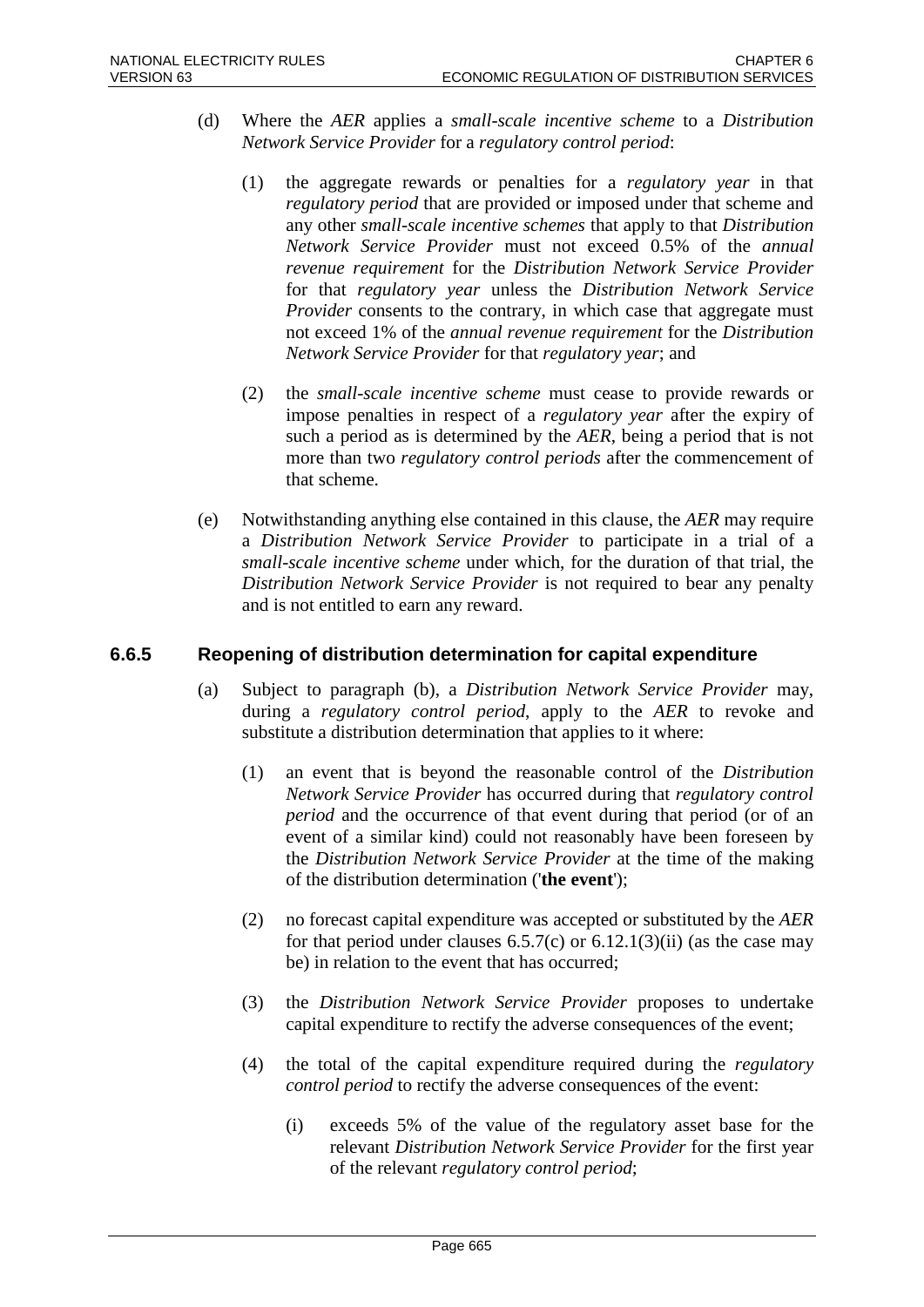- (ii) is such that, if undertaken, it is reasonably likely (in the absence of any other reduction in capital expenditure) to result in the total actual capital expenditure for that *regulatory control period* exceeding the total of the forecast capital expenditure for that *regulatory control period* as accepted or substituted by the *AER* in accordance with clauses  $6.5.7(c)$  or  $6.12.1(3)(ii)$  (as the case may be);
- (5) the *Distribution Network Service Provider* can demonstrate that it is not able to reduce capital expenditure in other areas to avoid the consequence referred to in subparagraph  $(a)(4)(ii)$  without materially adversely affecting the *reliability* and security of the relevant *distribution system*;
- (6) a failure to rectify the adverse consequences of the event would be likely to materially adversely affect the *reliability* and security of the relevant *distribution system*; and
- (7) the event is not a *pass through event* or a *contingent project*.

In this paragraph (a), a reference to an event includes a series of events or a state of affairs, which may include a greater than anticipated increase in demand.

- (b) An application referred to in paragraph (a) must not be made within 90 *business days* prior to the end of a *regulatory year*.
- (c) Following its receipt of an application made in accordance with paragraphs (a) and (b), the *AER* must:
	- (1) consult with the *Distribution Network Service Provider* and such other persons as it considers appropriate in relation to the application; and
	- (2) make its decision on the application within 40 *business days* from the later of the date the *AER* receives the application and the date the *AER* receives any information required by the *AER* under paragraph (g).
- (d) The *AER* must, and must only, revoke a distribution determination following an application made in accordance with paragraphs (a) and (b) if the *AER* is satisfied of each of the matters referred to in paragraph (a).
- (e) If the *AER* revokes a distribution determination under paragraph (d), the *AER* must make a new distribution determination in substitution for the revoked determination to apply for the remainder of the *regulatory control period* for which the revoked determination was to apply.
- (f) The substituted distribution determination must only vary from the revoked distribution determination to the extent necessary:
	- (1) to adjust the forecast capital expenditure for that *regulatory control period* to accommodate the amount of such additional capital expenditure as the *AER* determines is appropriate (in which case the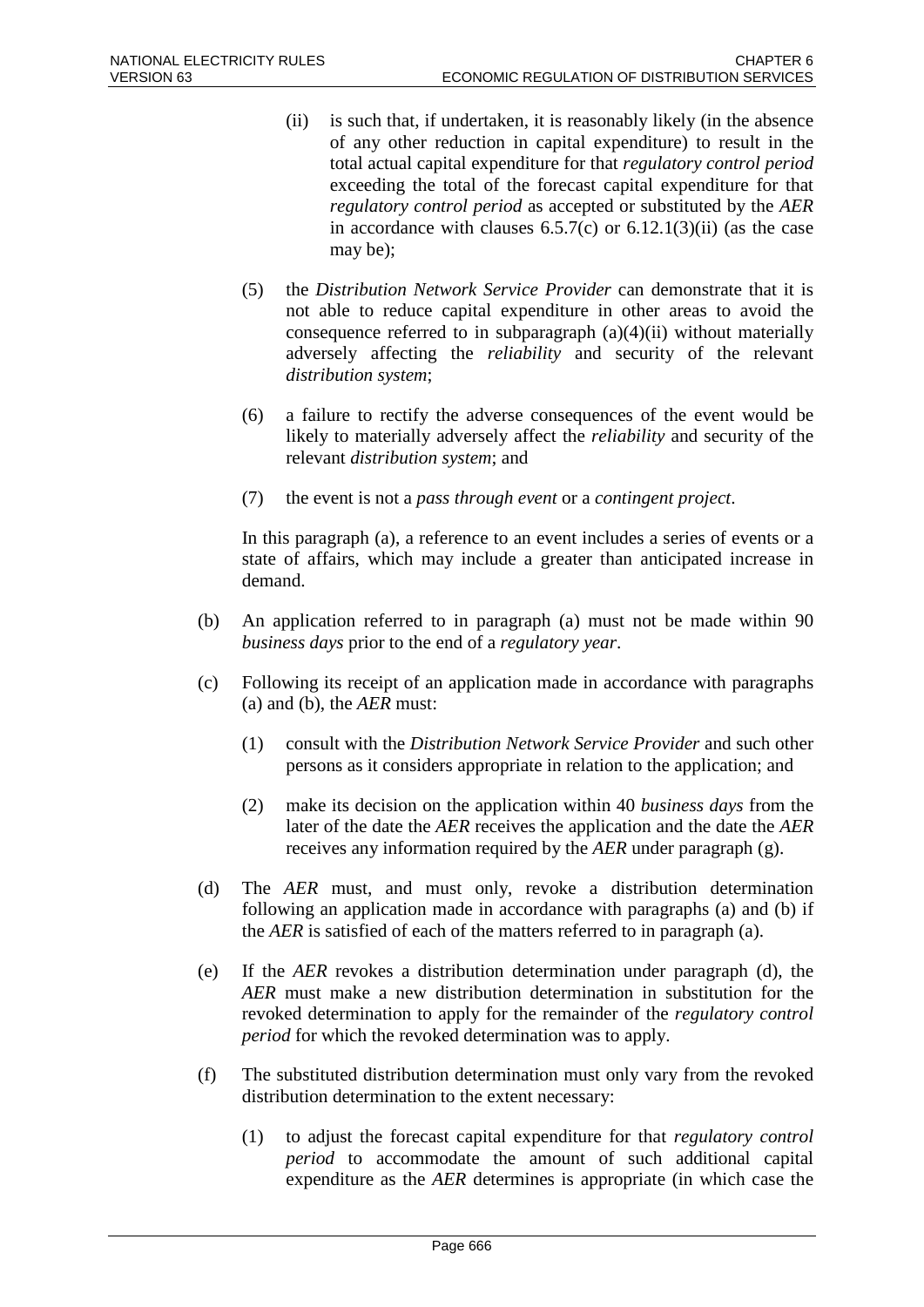amount of that adjustment will be taken to be accepted by the *AER* under clause  $6.5.7(c)$ ; and

- (2) to reflect the effect of any resultant increase in forecast capital expenditure on:
	- (i) the forecast operating expenditure for the remainder of the *regulatory control period*;
	- (ii) the *annual revenue requirement* for each *regulatory year* in the remainder of the *regulatory control period*; and
	- (iii) the X factor for each of the remaining *regulatory years* of the *regulatory control period*.
- (g) A *Distribution Network Service Provider* must provide the *AER* with such additional information as the *AER* requires for the purpose of making a decision on an application made by that *Distribution Network Service Provider* under paragraph (a) within the time specified by the *AER* in a notice provided to the *Distribution Network Service Provider* by the *AER*  for that purpose.

## **Extension of time limit**

- (h) If the *AER* is satisfied that the revocation and substitution of a distribution determination under paragraphs (d) and (e) involves issues of such complexity or difficulty that the time limit fixed in subparagraph  $(c)(2)$ should be extended, the *AER* may extend that time limit by a further period of up to 60 *business days*, provided that it gives written notice to the *Distribution Network Service Provider* of that extension not later than 10 *business days* before the expiry of that time limit.
- (i) If the *AER* extends the time limit under paragraph (h), it must make available on its website a notice of that extension as soon as is reasonably practicable.
- (j) Subject to paragraph (l1), if the *AER* gives a written notice to the *Distribution Network Service Provider* stating that it requires information from an *Authority* in order to make a decision on an application made by the *Distribution Network Service Provider* under paragraph (a) then, for the purpose of calculating elapsed time, the period between when the *AER* gives that notice to the *Distribution Network Service Provider* and when the *AER* receives that information from that *Authority* is to be disregarded.
- (k) Subject to paragraph (l1), if the *AER* gives a written notice to the *Distribution Network Service Provider* stating that, in order to make a decision on an application made by the *Distribution Network Service Provider* under paragraph (a), it requires information that it anticipates will be made publicly available by a judicial body or royal commission then, for the purpose of calculating elapsed time, the period between when the *AER* gives that notice to the *Distribution Network Service Provider* and when that information is made publicly available is to be disregarded.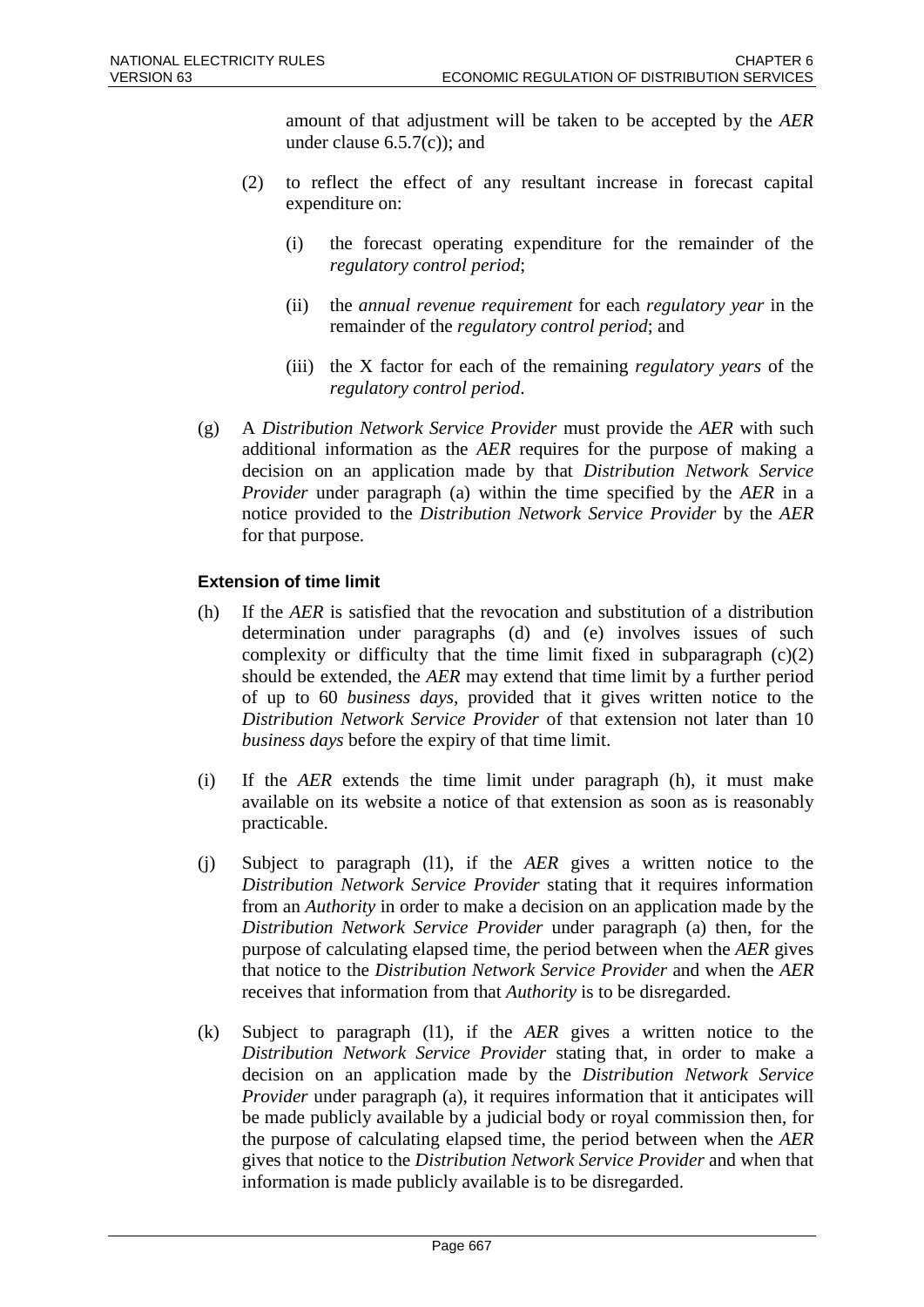- (l) Where the *AER* gives a notice to the *Distribution Network Service Provider* under paragraph  $(i)$  or  $(k)$ , it must:
	- (1) as soon as is reasonably practicable make available on its website a notice stating when the period referred to in paragraph (j) or (k), as the case may be, has commenced;
	- (2) as soon as is reasonably practicable make available on its website a notice stating when the period referred to in paragraph (j) or (k), as the case may be, has ended; and
	- (3) if the information specified in that notice is required from an *Authority*, promptly request that information from the relevant *Authority*.
- (l1) Paragraphs (j) and (k) do not apply if the *AER* gives the notice specified in those paragraphs to the *Distribution Network Service Provider* later than 10 *business days* before the expiry of the time limit fixed in subparagraph  $(c)(2)$ .

#### **Revocation and substitution of distribution determination**

(m) If the *AER* revokes and substitutes a distribution determination under paragraph (e), that revocation and substitution must take effect from the commencement of the next *regulatory year*.

# **6.6A Contingent Projects**

## **6.6A.1 Acceptance of a contingent project in a distribution determination**

- (a) A *regulatory proposal* may include *proposed contingent capital expenditure*, which the *Distribution Network Service Provider* considers is reasonably required for the purpose of undertaking a *proposed contingent project*.
- (b) The *AER* must determine that a *proposed contingent project* is a *contingent project* if the *AER* is satisfied that:
	- (1) the *proposed contingent project* is reasonably required to be undertaken in order to achieve any of the *capital expenditure objectives*;
	- (2) the *proposed contingent capital expenditure*:
		- (i) is not otherwise provided for (either in part or in whole) in the total of the forecast capital expenditure for the relevant *regulatory control period* which is accepted in accordance with clause 6.5.7(c) or substituted in accordance with clause  $6.12.1(3)(ii)$  (as the case may be);
		- (ii) reasonably reflects the *capital expenditure criteria*, taking into account the *capital expenditure factors*, in the context of the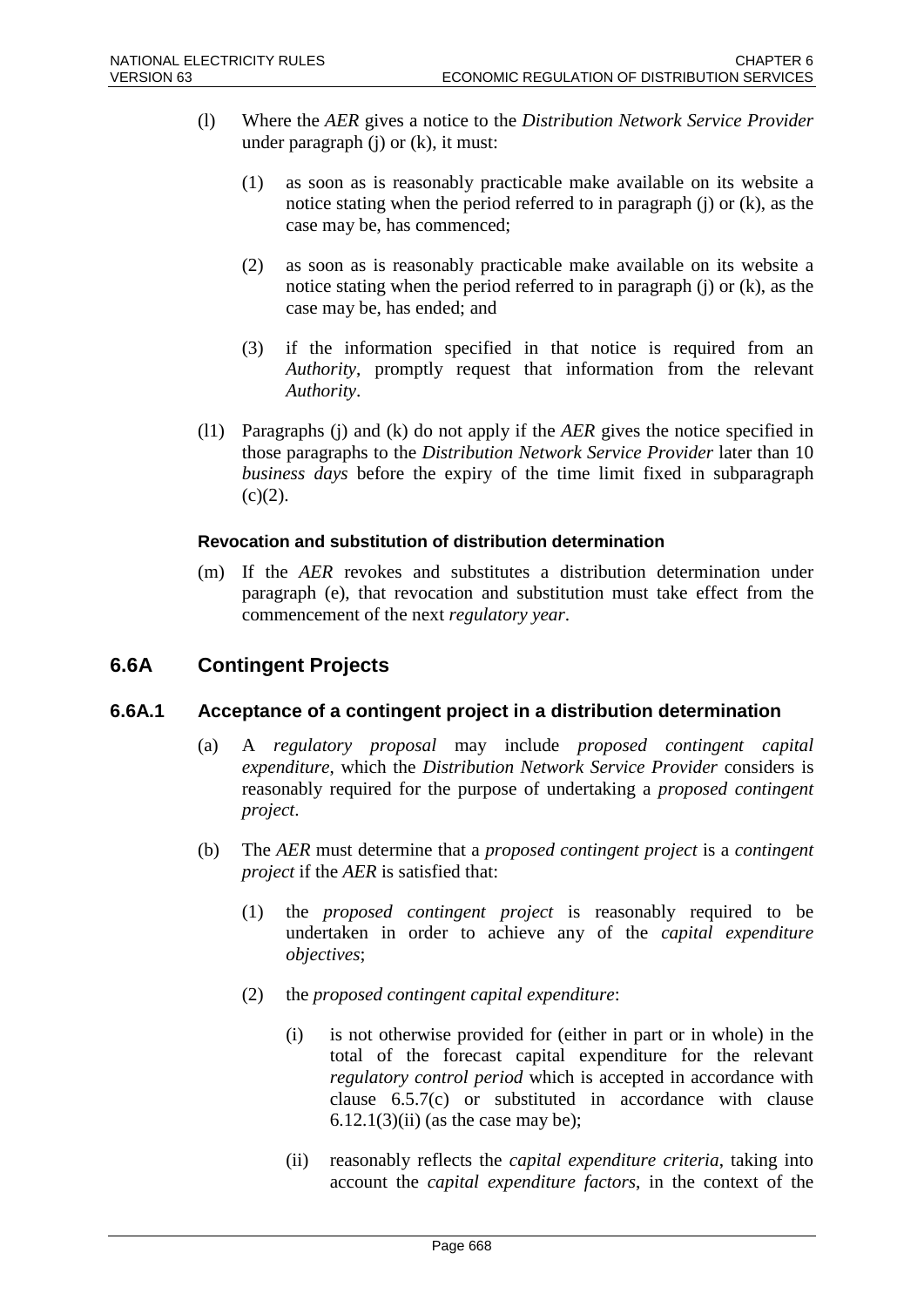*proposed contingent project* as described in the *regulatory proposal*; and

- (iii) exceeds either \$30 million or 5% of the value of the *annual revenue requirement* for the relevant *Distribution Network Service Provider* for the first year of the relevant *regulatory control period*, whichever is the larger amount;
- (3) the *proposed contingent project* and the *proposed contingent capital expenditure*, as described or set out in the *regulatory proposal*, and the information provided in relation to these matters, complies with the relevant requirements of any relevant *regulatory information instrument*; and
- (4) the *trigger events* in relation to the *proposed contingent project* which are proposed by the *Distribution Network Service Provider* in its *regulatory proposal* are appropriate.
- (c) In determining whether a *trigger event* in relation to a *proposed contingent project* is appropriate for the purposes of subparagraph (b)(4), the *AER* must have regard to the need for a *trigger event*:
	- (1) to be reasonably specific and capable of objective verification;
	- (2) to be a condition or event, which, if it occurs, makes the undertaking of the *proposed contingent project* reasonably necessary in order to achieve any of the *capital expenditure objectives*;
	- (3) to be a condition or event that generates increased costs or categories of costs that relate to a specific location rather than a condition or event that affects the *distribution network* as a whole;
	- (4) to be described in such terms that the occurrence of that event or condition is all that is required for the distribution determination to be amended under clause 6.6A.2; and
	- (5) to be an event or condition, the occurrence of which is probable during the *regulatory control period*, but the inclusion of capital expenditure in relation to it under clause 6.5.7 is not appropriate because:
		- (i) it is not sufficiently certain that the event or condition will occur during the *regulatory control period* or if it may occur after that *regulatory control period* or not at all; or
		- (ii) subject to the requirement to satisfy subparagraph  $(b)(2)(iii)$ , the costs associated with the event or condition are not sufficiently certain.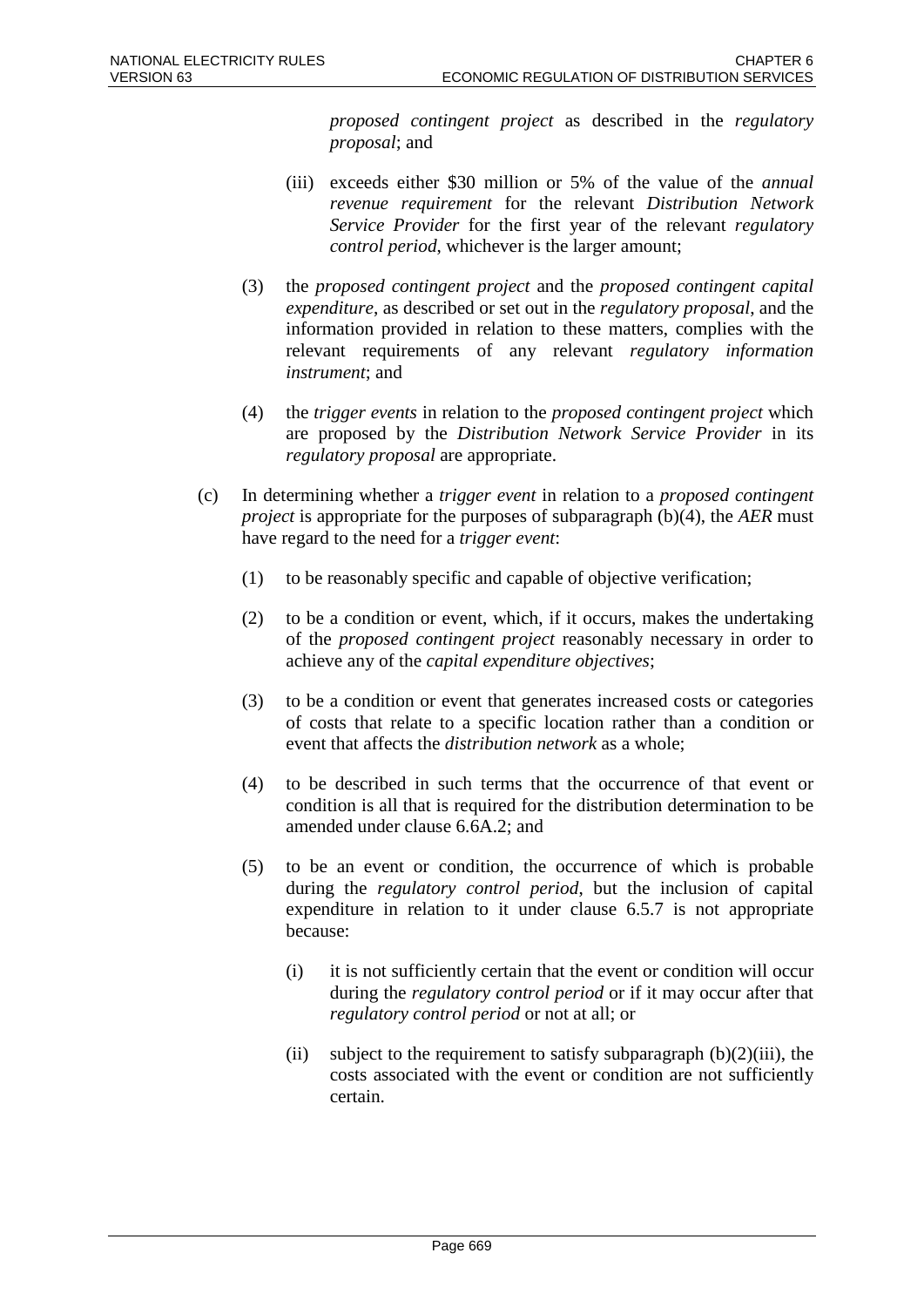#### **6.6A.2 Amendment of distribution determination for contingent project**

- (a) Subject to paragraph (b), a *Distribution Network Service Provider* may, during a *regulatory control period*, apply to the *AER* to amend a distribution determination that applies to that *Distribution Network Service Provider* where a *trigger event* for a *contingent project* in relation to that distribution determination has occurred.
- (b) An application referred to in paragraph (a):
	- (1) must not be made within 90 *business days* prior to the end of a *regulatory year*;
	- (2) subject to subparagraph (1), must be made as soon as practicable after the occurrence of the *trigger event*;
	- (3) must contain the following information:
		- (i) an explanation that substantiates the occurrence of the *trigger event*;
		- (ii) a forecast of the total capital expenditure for the *contingent project*;
		- (iii) a forecast of the capital and incremental operating expenditure, for each remaining *regulatory year* which the *Distribution Network Service Provider* considers is reasonably required for the purpose of undertaking the *contingent project*;
		- (iv) how the forecast of the total capital expenditure for the *contingent project* meets the threshold as referred to in clause  $6.6A.1(b)(2)(iii);$
		- (v) the intended date for commencing the *contingent project* (which must be during the *regulatory control period*);
		- (vi) the anticipated date for completing the *contingent project* (which may be after the end of the *regulatory control period*);
		- (vii) an estimate of the incremental revenue which the *Distribution Network Service Provider* considers is likely to be required to be earned in each remaining *regulatory year* of the *regulatory control period* as a result of the *contingent project* being undertaken as described in subparagraph (iii); and
	- (4) the estimate referred to in subparagraph (3)(vii) must be calculated:
		- (i) in accordance with the requirements of the *post-tax revenue model* referred to in clause 6.4.1;
		- (ii) in accordance with the requirements of the *roll forward model* referred to in clause 6.5.1(b);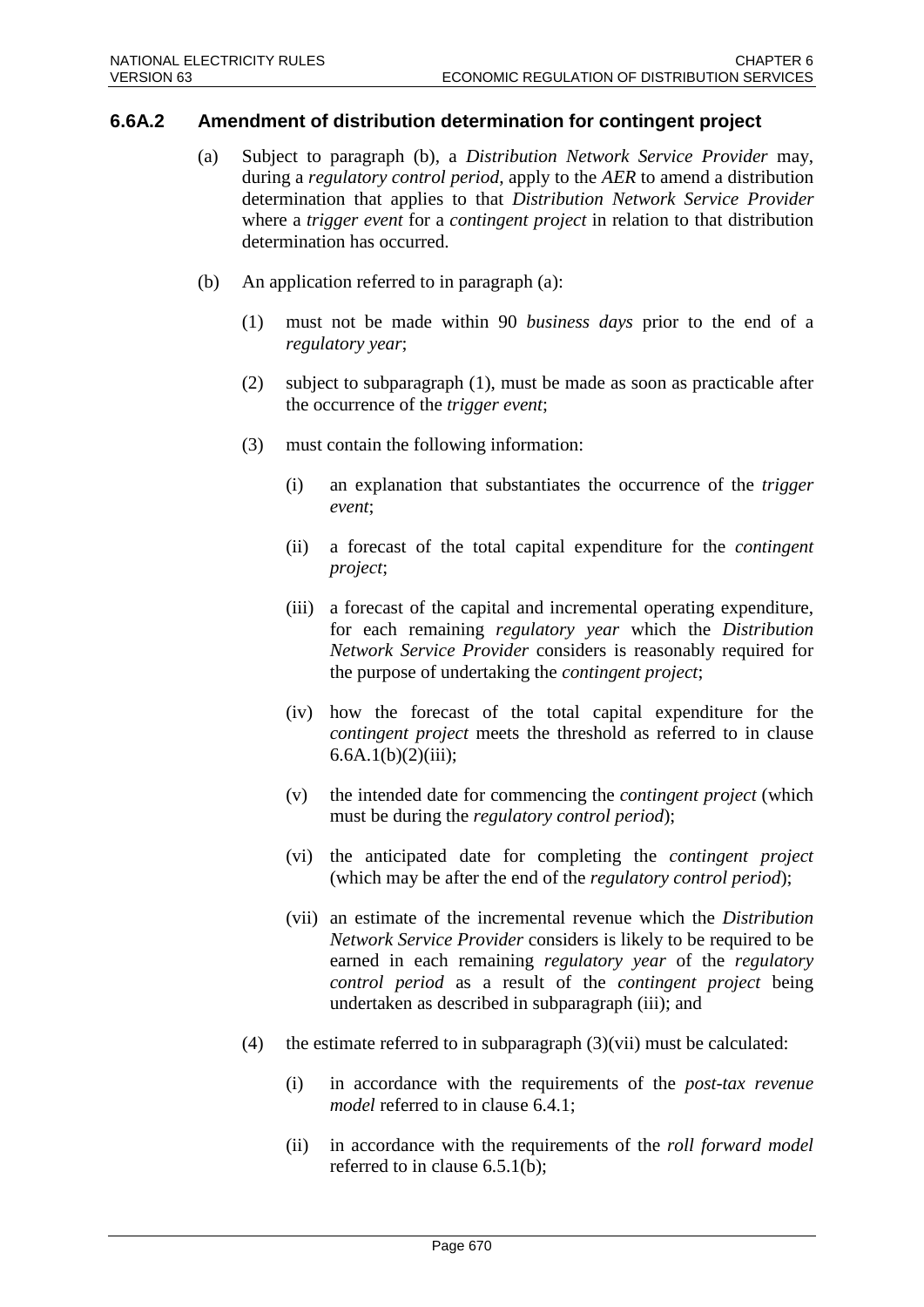- (iii) using the *allowed rate of return* for that *Distribution Network Service Provider* for the *regulatory control period* as determined in accordance with clause 6.5.2;
- (iv) in accordance with the requirements for depreciation referred to in clause 6.5.5; and
- (v) on the basis of the capital expenditure and incremental operating expenditure referred to in subparagraph (3)(iii).
- (c) As soon as practicable after its receipt of an application made in accordance with paragraphs (a) and (b), the *AER* must *publish* the application, together with an invitation for written submissions on the application.
- (d) The *AER* must consider any written submissions made under paragraph (c) and must make its decision on the application within 40 *business days* from the later of the date the *AER* receives the application and the date the *AER* receives any information required by the *AER* under paragraph (i). In doing so the *AER* may also take into account such other information as it considers appropriate, including any analysis (such as benchmarking) that is undertaken by it for that purpose.
- (e) If the *AER* is satisfied that the *trigger event* has occurred, and that the forecast of the total capital expenditure for the *contingent project* meets the threshold as referred to in clause  $6.6A.1(b)(2)(iii)$ , it must:
	- (1) determine:
		- (i) the amount of capital and incremental operating expenditure, for each remaining *regulatory year*, which the *AER* considers is reasonably required for the purpose of undertaking the *contingent project*;
		- (ii) the total capital expenditure which the *AER* considers is reasonably required for the purpose of undertaking the *contingent project*;
		- (iii) the likely commencement and completion dates for the *contingent project*; and
		- (iv) the incremental revenue which is likely to be required by the *Distribution Network Service Provider* in each remaining *regulatory year* as a result of the *contingent project* being undertaken as described in subparagraphs (i) and (ii), such estimate being calculated in accordance with subparagraph (2);
	- (2) calculate the estimate referred to in subparagraph  $(1)(iv)$ :
		- (i) on the basis of the capital expenditure and incremental operating expenditure referred to in subparagraph (1)(i); and
		- (ii) otherwise in accordance with subparagraph  $(b)(4)$ ; and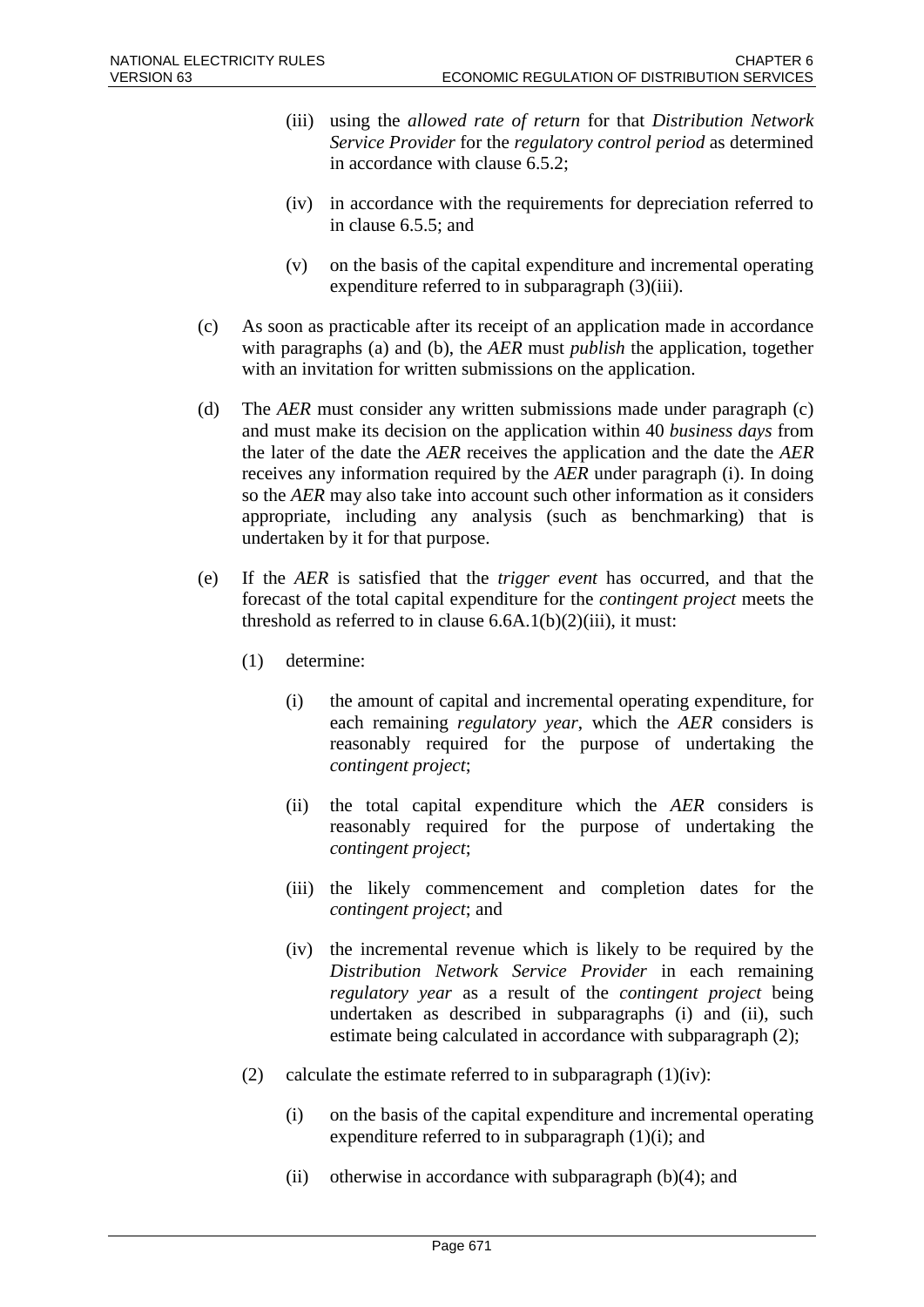- (3) amend the distribution determination in accordance with paragraph (h).
- (f) In making the determinations referred to in subparagraph (e)(1), the *AER* must accept the relevant amounts and dates, contained in the *Distribution Network Service Provider's* application, as referred to in subparagraph  $(b)(3)(ii)$  to  $(vii)$ , if the *AER* is satisfied that:
	- (1) the forecast of the total capital expenditure for the *contingent project* meets the threshold as referred to in clause 6.6A.1(b)(2)(iii);
	- (2) the amounts of forecast capital expenditure and incremental operating expenditure reasonably reflect the *capital expenditure criteria* and the *operating expenditure criteria*, taking into account the *capital expenditure factors* and the *operating expenditure factors* respectively, in the context of the *contingent project*;
	- (3) the estimates of incremental revenue are reasonable; and
	- (4) the dates are reasonable.
- (g) In making the determinations referred to in subparagraph (e)(1) and paragraph (f), the *AER* must have regard to:
	- (1) the information included in or accompanying the application;
	- (2) submissions received in the course of consulting on the application;
	- (3) such analysis as is undertaken by or for the *AER*;
	- (4) the expenditure that would be incurred in respect of a *contingent project* by an efficient and prudent *Distribution Network Service Provider* in the circumstances of the *Distribution Network Service Provider*;
	- (5) the actual and expected capital expenditure of the *Distribution Network Service Provider* for *contingent projects* during any preceding *regulatory control periods*;
	- (6) the extent to which the forecast capital expenditure for the *contingent project* is referable to arrangements with a person other than the *Distribution Network Service Provider* that, in the opinion of the *AER*, do not reflect arm's length terms;
	- (7) the relative prices of operating and capital inputs in relation to the *contingent project*;
	- (8) the substitution possibilities between operating and capital expenditure in relation to the *contingent project*; and
	- (9) whether the capital and operating expenditure forecasts for the *contingent project* are consistent with any incentive scheme or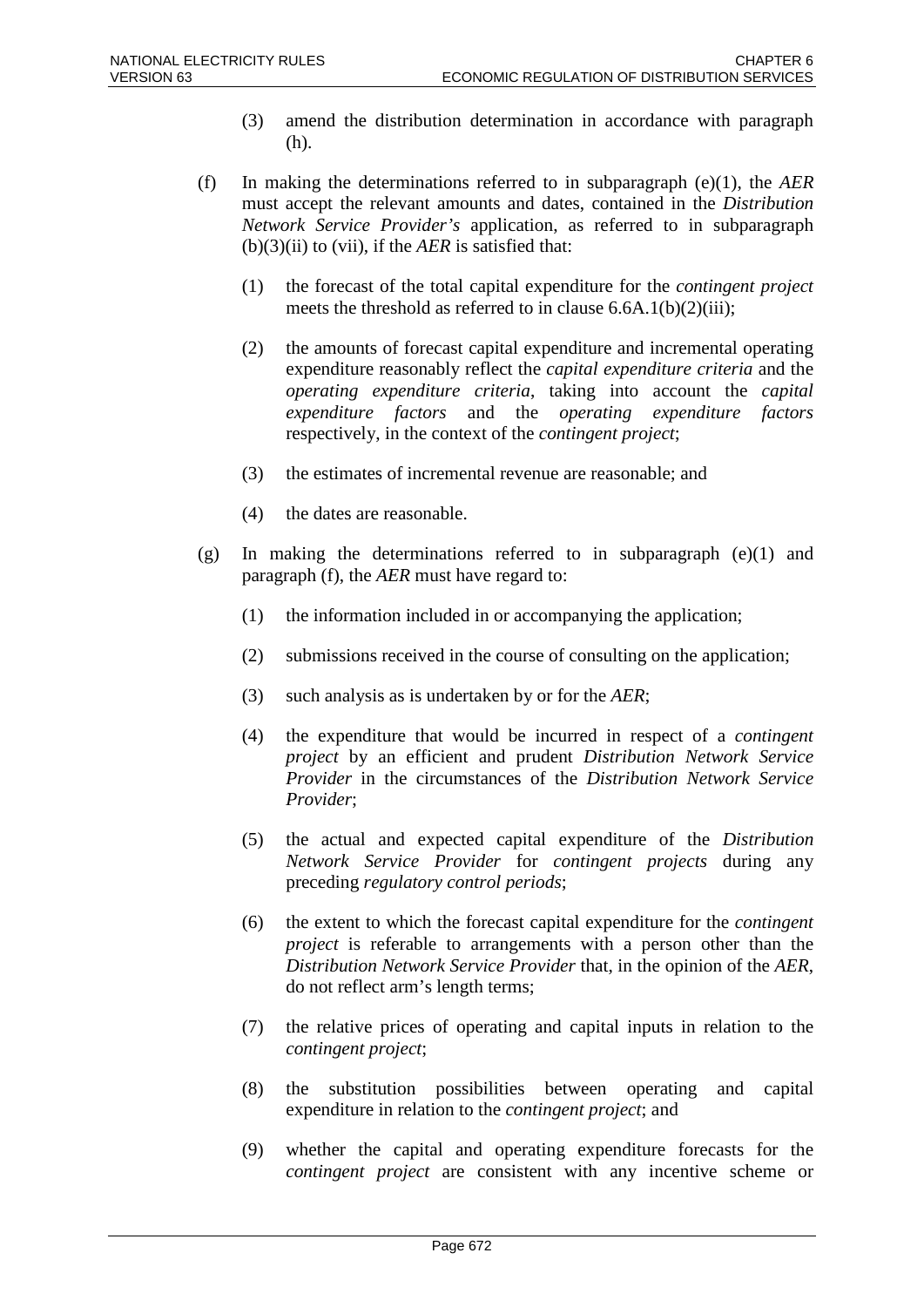schemes that apply to the *Distribution Network Service Provider* under clauses 6.5.8, 6.5.8A or 6.6.2 to 6.6.4.

- (h) Amendments to a distribution determination referred to in subparagraph (e)(3) must only vary the determination to the extent necessary:
	- (1) to adjust the forecast capital expenditure for that *regulatory control period* to accommodate the amount of capital expenditure determined under subparagraph  $(e)(1)(i)$  (in which case the amount of that adjustment will be taken to be accepted by the *AER* under clause  $6.5.7(c)$ ;
	- (2) to adjust the forecast operating expenditure for that *regulatory control period* to accommodate the amount of incremental operating expenditure determined under subparagraph  $(e)(1)(i)$  (in which case the amount of that adjustment will be taken to be accepted by the *AER* under clause 6.5.6(c));
	- (3) to reflect the effect of any resultant increase in forecast capital and operating expenditure on:
		- (i) the *annual revenue requirement* for each *regulatory year* in the remainder of the *regulatory control period*; and
		- (ii) the X factor for each *regulatory year* in the remainder of the *regulatory control period*.
- (i) A *Distribution Network Service Provider* must provide the *AER* with such additional information as the *AER* requires for the purpose of making a decision on an application made by that *Distribution Network Service Provider* under paragraph (a) within the time specified by the *AER* in a notice provided to the *Distribution Network Service Provider* by the *AER* for that purpose.

#### **Extension of time limit**

- (j) If the *AER* is satisfied that amending a distribution determination under subparagraphs (e)(3) and (h) involves issues of such complexity or difficulty that the time limit fixed in paragraph (d) should be extended, the *AER* may extend that time limit by a further period of up to 60 *business days*, provided that it gives written notice to the *Distribution Network Service Provider* of that extension no later than 10 *business days* before the expiry of that time limit.
- (k) If the *AER* extends the time limit under paragraph (j), it must make available on its website a notice of that extension as soon as is reasonably practicable.
- (l) Subject to paragraph (n1), if the *AER* gives a written notice to the *Distribution Network Service Provider* stating that it requires information from an *Authority* in order to make a decision on an application made by the *Distribution Network Service Provider* under paragraph (a) then, for the purpose of calculating elapsed time, the period between when the *AER* gives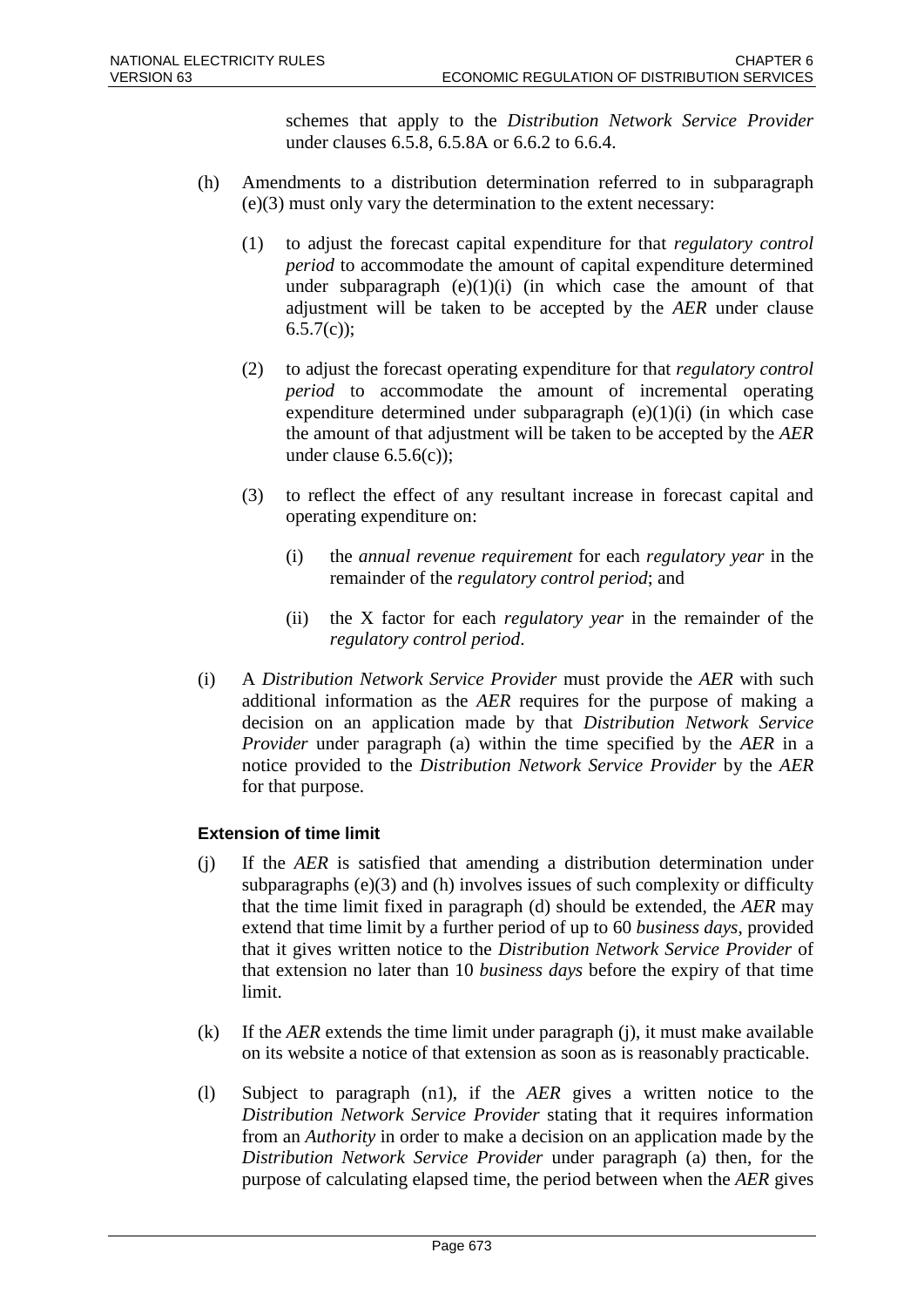that notice to the *Distribution Network Service Provider* and when the *AER* receives that information from that *Authority* is to be disregarded.

- (m) Subject to paragraph (n1), if the *AER* gives a written notice to the *Distribution Network Service Provider* stating that, in order to make a decision on an application made by the *Distribution Network Service Provider* under paragraph (a), it requires information from a judicial body or royal commission then, for the purpose of calculating elapsed time, the period between when the *AER* gives that notice to the *Distribution Network Service Provider* and when that information is made publicly available is to be disregarded.
- (n) Where the *AER* gives a notice to the *Distribution Network Service Provider* under paragraph (l) or (m), it must:
	- (1) as soon as is reasonably practicable make available on its website a notice stating when the period referred to in paragraph (l) or (m), as the case may be, has commenced;
	- (2) as soon as is reasonably practicable make available on its website a notice stating when the period referred to in paragraph (l) or (m), as the case may be, has ended; and
	- (3) if the information specified in that notice is required from an *Authority*, promptly request that information from the relevant *Authority*.
- (n1) Paragraphs (l) and (m) do not apply if the *AER* gives the notice specified in those paragraphs to the *Distribution Network Service Provider* later than 10 *business days* before the expiry of the time limit fixed in paragraph (d).

## **Amendment of distribution determination**

(o) If the *AER* amends a distribution determination under paragraph (h), that amendment must take effect from the commencement of the next *regulatory year*.

# **Part D Negotiated distribution services**

## **6.7 Negotiated distribution services**

## **6.7.1 Principles relating to access to negotiated distribution services**

The following principles constitute the *Negotiated Distribution Service Principles*:

(1) the price for a *negotiated distribution service* should be based on the costs incurred in providing that service, determined in accordance with the principles and policies set out in the *Cost Allocation Method* for the relevant *Distribution Network Service Provider*;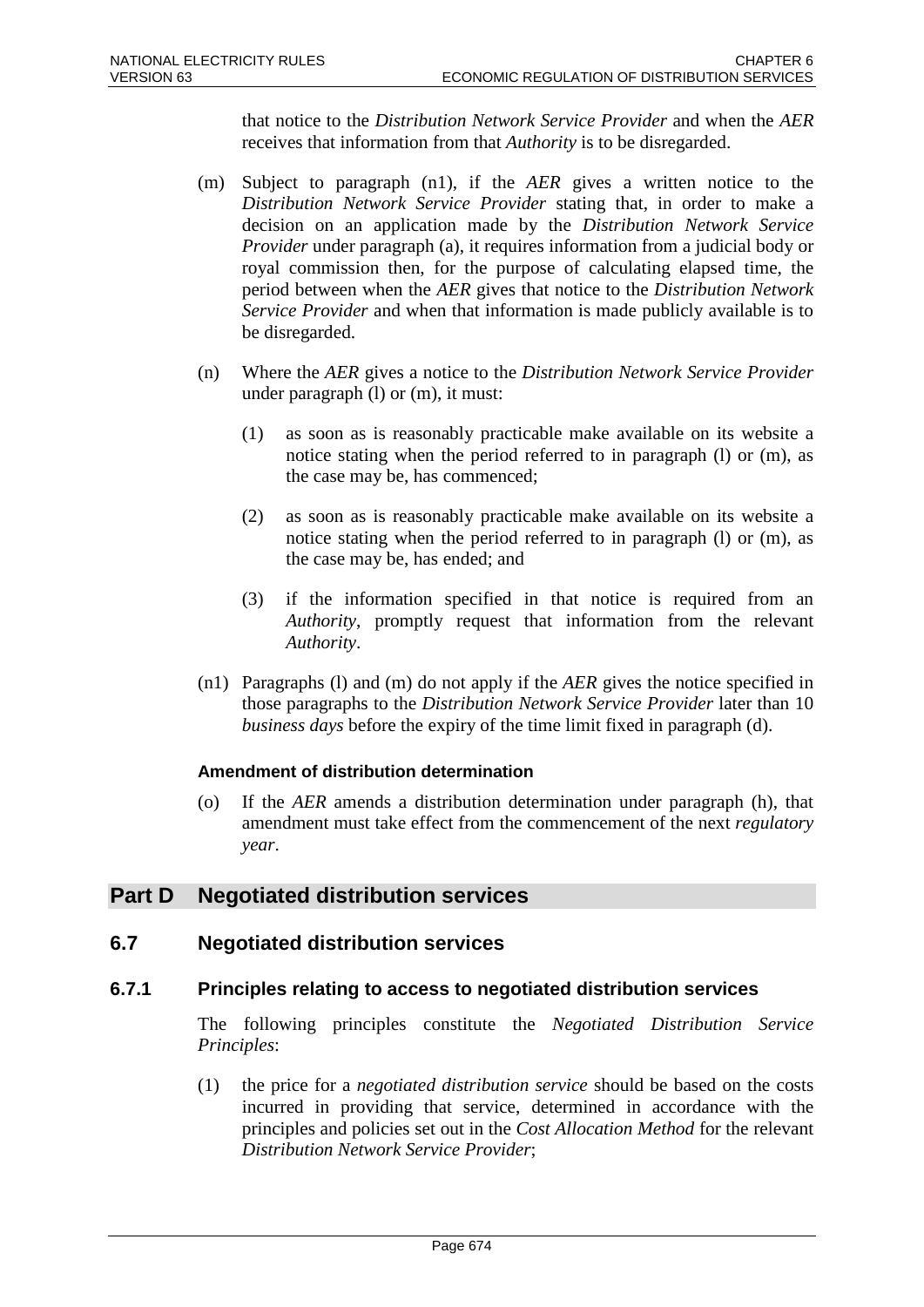- (2) subject to subparagraphs (3) and (4), the price for a *negotiated distribution service* should be at least equal to the cost that would be avoided by not providing the service but no more than the cost of providing it on a stand alone basis;
- (3) if the *negotiated distribution service* is the provision of a *shared distribution service* that:
	- (i) exceeds the *network* performance requirements (if any) which that *shared distribution service* is required to meet under any *jurisdictional electricity legislation*; or
	- (ii) exceeds the *network* performance requirements set out in schedules 5.1a and 5.1,

then the differential between the price for that service and the price for the *shared distribution service* which meets (but does not exceed) the *network* performance requirements under any *jurisdictional electricity legislation* or as set out in schedules 5.1a and 5.1 (as the case may be) should reflect the increase in the *Distribution Network Service Provider's* incremental cost of providing that service;

- (4) if the *negotiated distribution service* is the provision of a *shared distribution service* that does not meet (and does not exceed) the *network* performance requirements set out in schedules 5.1a and 5.1, the differential between the price for that service and the price for the *shared distribution service* which meets (but does not exceed) the *network* performance requirements set out in schedules 5.1a and 5.1 should reflect the cost the *Distribution Network Service Provider* would avoid by not providing that service;
- (5) the price for a *negotiated distribution service* must be the same for all *Distribution Network Users* unless there is a material difference in the costs of providing the *negotiated distribution service* to different *Distribution Network Users* or classes of *Distribution Network Users*;
- (6) the price for a *negotiated distribution service* should be subject to adjustment over time to the extent that the assets used to provide that service are subsequently used to provide services to another person, in which case the adjustment should reflect the extent to which the costs of that asset are being recovered through charges to that other person;
- (7) the price for a *negotiated distribution service* should be such as to enable the *Distribution Network Service Provider* to recover the efficient costs of complying with all *regulatory obligations or requirements* associated with the provision of the *negotiated distribution service*;
- (8) any access charges:
	- (A) in respect of providing *distribution network user access* to *negotiated distribution services* which would have been *negotiated distribution services* regardless of the operation of clause 6.24.2(c) should be based on the costs reasonably incurred by the *Distribution Network*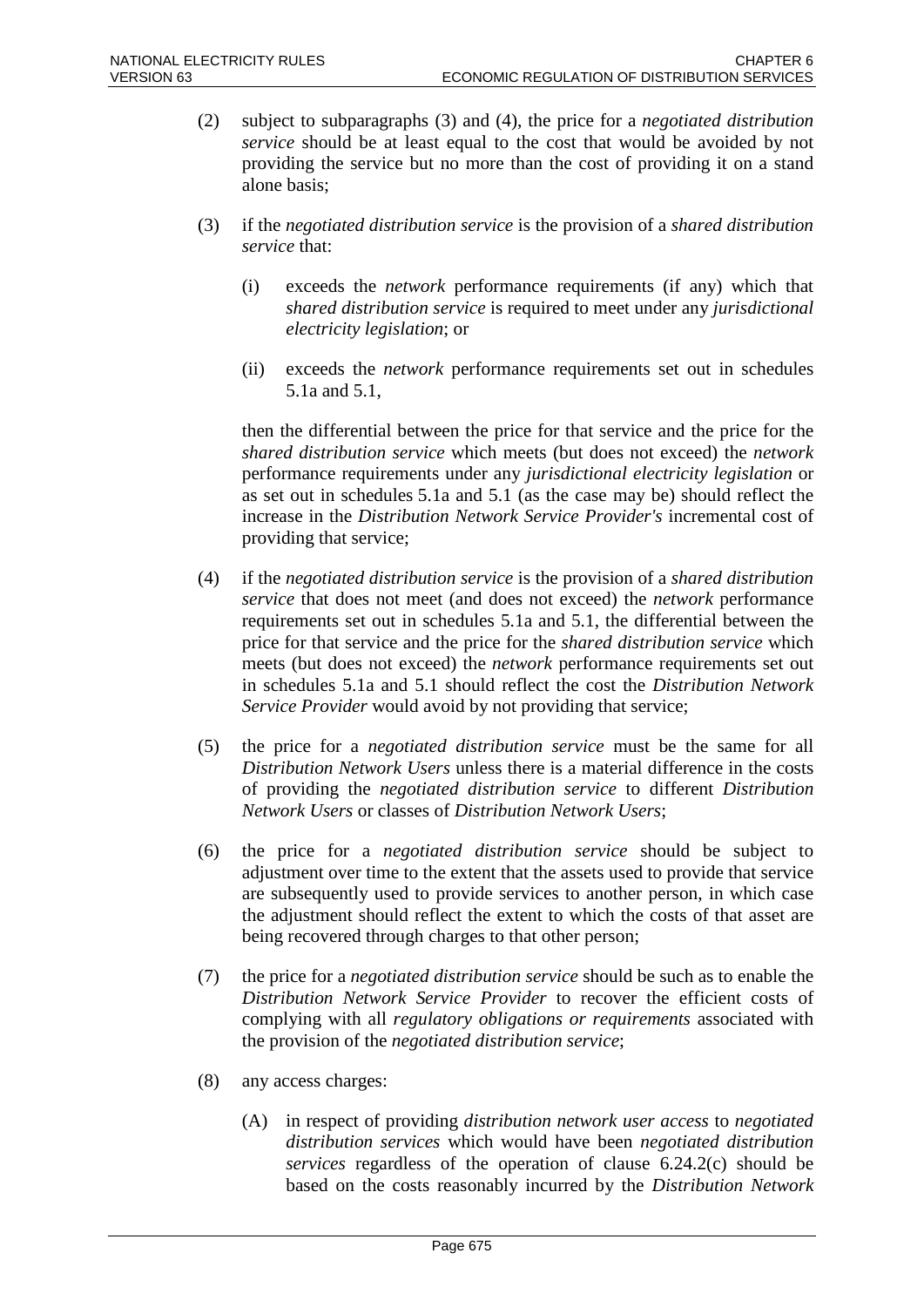*Service Provider* in providing that access and, in the case of compensation referred to in clauses  $5.5(f)(4)(ii)$  and (iii), on the revenue that is likely to be foregone and the costs that are likely to be incurred by a person referred to in those provisions where an event referred to in those provisions occurs; and

- (B) in respect of providing *transmission network user access* to *negotiated distribution services* which would have been treated as *negotiated transmission services* were it not for the operation of clause 6.24.2(c) should be based on the costs reasonably incurred by the *Distribution Network Service Provider* in providing that access and, in the case of compensation referred to in clauses 5.4A(h) - (j), on the revenue that is likely to be foregone and the costs that are likely to be incurred by a person referred to in those provisions where an event referred to in those provisions occurs;
- (9) the *terms and conditions of access* for a *negotiated distribution service* should be fair and reasonable and consistent with the safe and reliable operation of the *power system* in accordance with the *Rules* (for these purposes, the price for a *negotiated distribution service* is to be treated as being fair and reasonable if it complies with principles (1) to (7) of this clause);
- (10) the *terms and conditions of access* for a *negotiated distribution service* (including, in particular, any exclusions and limitations of liability and indemnities) must not be unreasonably onerous taking into account the allocation of risk between the *Distribution Network Service Provider* and the other party, the price for the *negotiated distribution service* and the costs to the *Distribution Network Service Provider* of providing the *negotiated distribution service*;
- (11) the *terms and conditions of access* for a *negotiated distribution service* should take into account the need for the service to be provided in a manner that does not adversely affect the safe and reliable operation of the *power system* in accordance with the *Rules*.

#### **6.7.2 Determination of terms and conditions of access for negotiated distribution services**

- (a) A *Distribution Network Service Provider* must comply with:
	- (1) the provider's *negotiating framework*; and
	- (2) the provider's *Negotiated Distribution Service Criteria*,

when the provider is negotiating the *terms and conditions of access* to *negotiated distribution services*.

(b) The *Distribution Network Service Provider* must also comply with any other applicable requirements of the *Rules*, including the requirements of: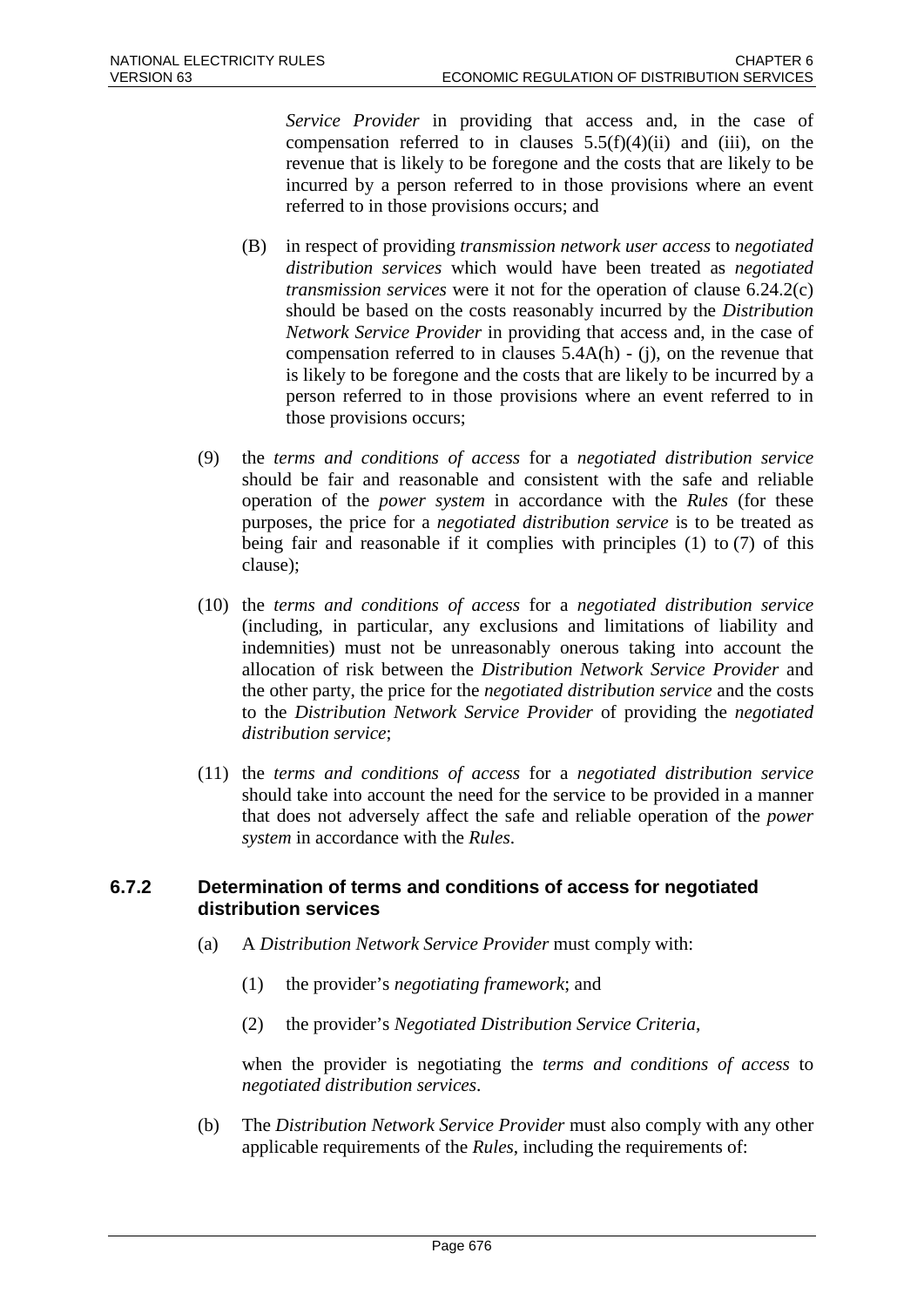- (1) rules 5.3 and 5.5, when negotiating for the provision of *connection services* and the associated *connection service* charges in respect of the provision of *negotiated distribution services* which would have been *negotiated distribution services* regardless of the operation of clause 6.24.2(c);
- (2) rules 5.3 and 5.4A, when negotiating for the provision of *connection* services and the associated *connection service* charges in respect of the provision of *negotiated distribution services* which would have been treated as *negotiated transmission services* were it not for the operation of clause 6.24.2(c);
- (3) rule 5.5, when negotiating the *use of system services charges* and *access charges* to be paid to or by a *Distribution Network User* in respect of the provision of *negotiated distribution services* which would have been *negotiated distribution services* regardless of the operation of clause 6.24.2(c); and
- (4) rule 5.4A, when negotiating the *use of system services charges* and *access charges* to be paid to or by a *Distribution Network User* in respect of the provision of *negotiated distribution services* which would have been treated as *negotiated transmission services* were it not for the operation of clause 6.24.2(c).

## **6.7.3 Negotiating framework determination**

The determination specifying requirements relating to the *negotiating framework* forming part of a distribution determination for a *Distribution Network Service Provider* is to set out requirements that are to be complied with in respect of the preparation, replacement, application or operation of its *negotiating framework*.

## **6.7.4 Negotiated Distribution Service Criteria determination**

- (a) The determination by the *AER* specifying the *Negotiated Distribution Service Criteria* forming part of a distribution determination for a *Distribution Network Service Provider* is to set out the criteria that are to be applied:
	- (1) by the provider in negotiating *terms and conditions of access* including:
		- (i) the prices that are to be charged for the provision of *negotiated distribution services* by the provider for the relevant *regulatory control period*; or
		- (ii) any *access charges* which are negotiated by the provider during that *regulatory control period*; and
	- (2) by the *AER* in resolving an access dispute about *terms and conditions of access* including: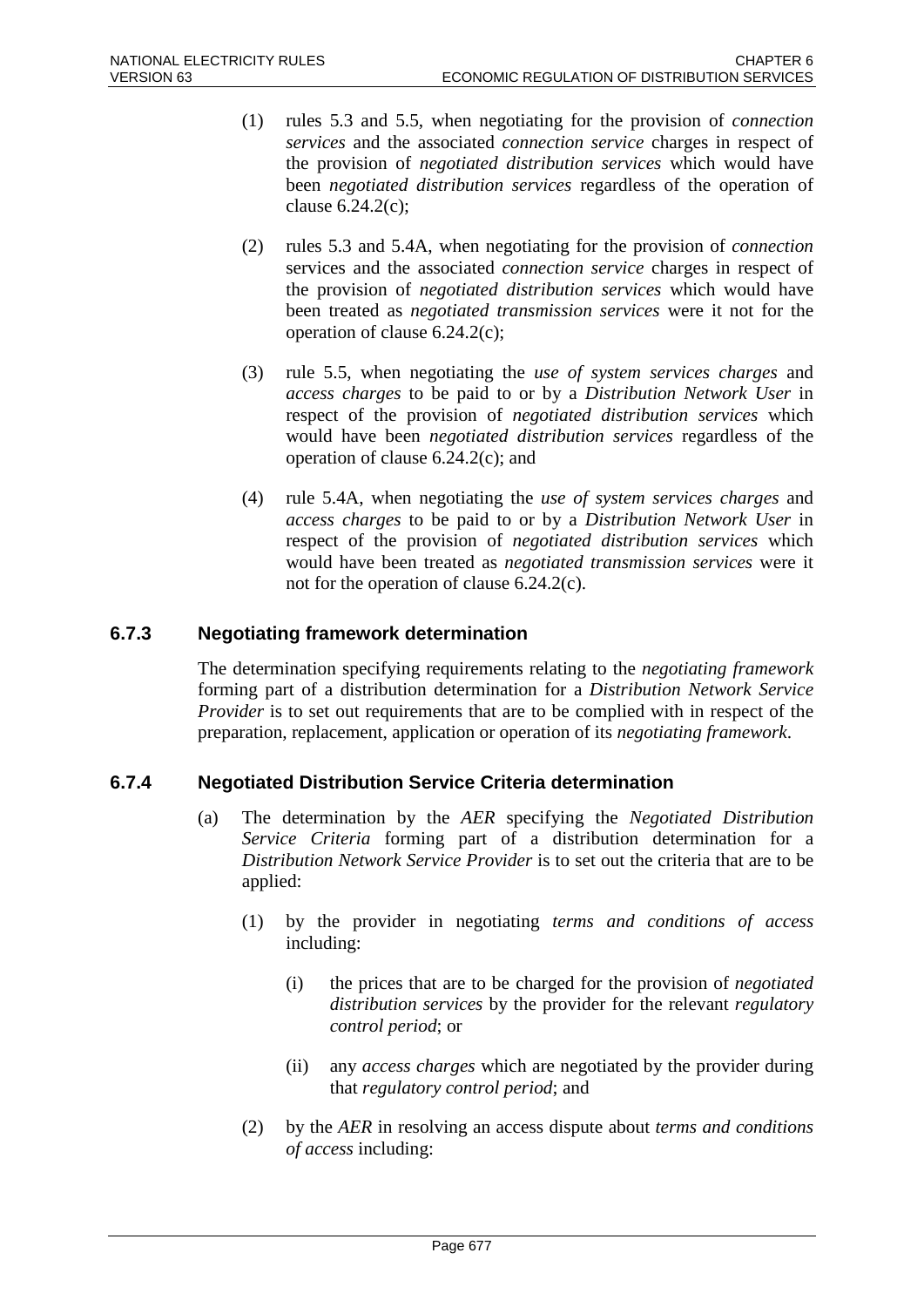- (i) the price that is to be charged for the provision of a *negotiated distribution service* by the provider; or
- (ii) any *access charges* that are to be paid to or by the provider.
- (b) The *Negotiated Distribution Service Criteria* must give effect to and be consistent with the *Negotiated Distribution Service Principles* set out in clause 6.7.1.

#### **6.7.5 Preparation of and requirements for negotiating framework for negotiated distribution services**

- (a) A *Distribution Network Service Provider* must prepare a document (the *negotiating framework*) setting out the procedure to be followed during negotiations between that provider and any person (the *Service Applicant* or applicant) who wishes to receive a *negotiated distribution service* from the provider, as to the *terms and conditions of access* for the provision of the service.
- (b) The *negotiating framework* for a *Distribution Network Service Provider* must comply with and be consistent with:
	- (1) the applicable requirements of the relevant distribution determination; and

**Note:**

See clause 6.7.3.

- (2) paragraph (c), which sets out the minimum requirements for a *negotiating framework*.
- (c) The *negotiating framework* for a *Distribution Network Service Provider* must specify:
	- (1) a requirement for the provider and a *Service Applicant* to negotiate in good faith the *terms and conditions of access* to a *negotiated distribution service*; and
	- (2) a requirement for the provider to provide all such commercial information a *Service Applicant* may reasonably require to enable that applicant to engage in effective negotiation with the provider for the provision of the *negotiated distribution service*, including the cost information described in subparagraph (3); and
	- (3) a requirement for the provider:
		- (i) to identify and inform a *Service Applicant* of the reasonable costs and/or the increase or decrease in costs (as appropriate) of providing the *negotiated distribution service*; and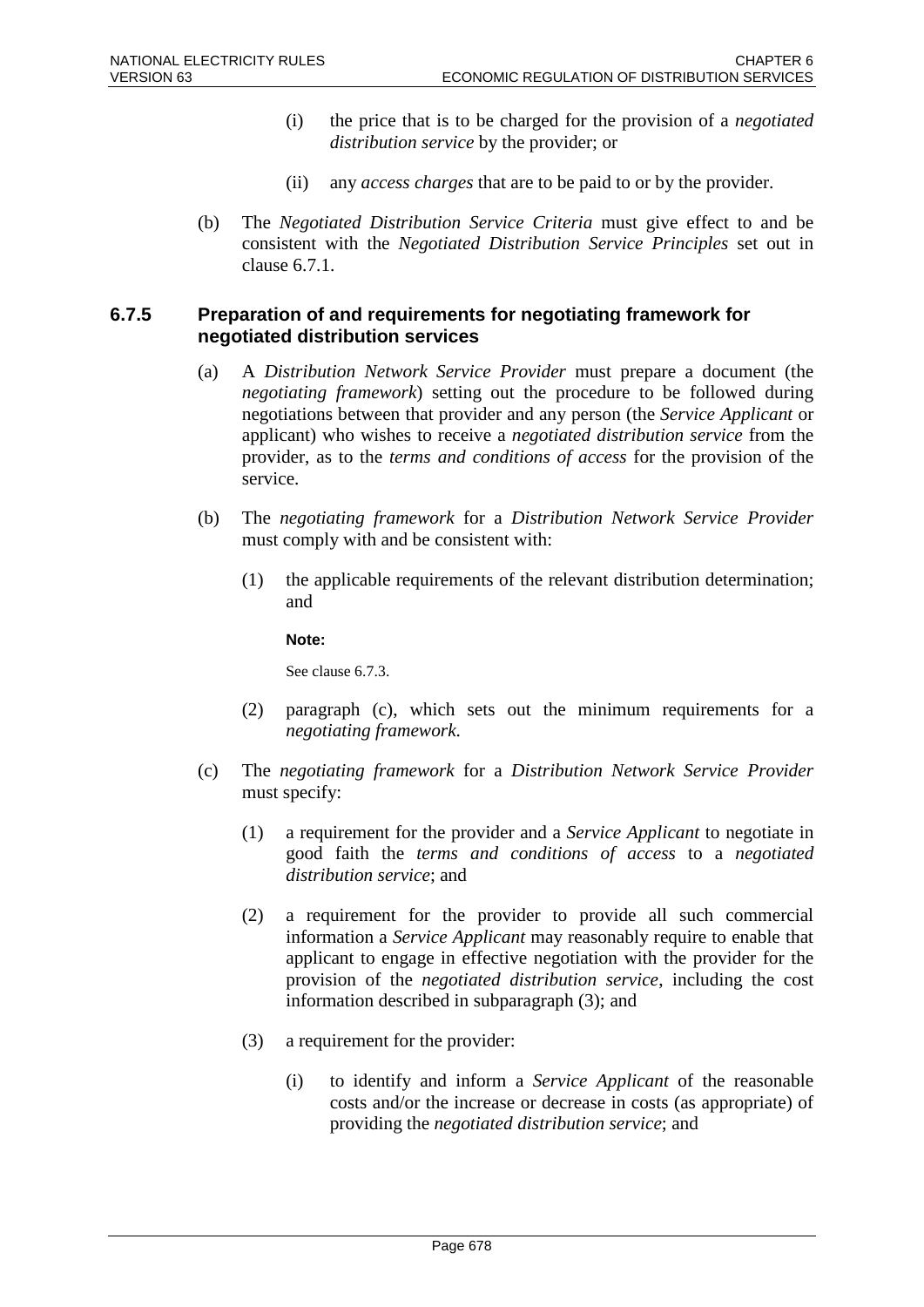- (ii) to demonstrate to a *Service Applicant* that the charges for providing the *negotiated distribution service* reflect those costs and/or the cost increment or decrement (as appropriate); and
- (iii) to have appropriate arrangements for assessment and review of the charges and the basis on which they are made; and

#### **Note:**

If (for example) a charge, or an element of a charge, is based on a customer's actual or assumed *maximum demand*, the assessment and review arrangements should allow for a change to the basis of the charge so that it more closely reflects the customer's *load* profile where a reduction or increase in *maximum demand* has been demonstrated.

- (4) a requirement for a *Service Applicant* to provide all commercial information the provider may reasonably require to enable the provider to engage in effective negotiation with that applicant for the provision of the *negotiated distribution service*; and
- (5) a requirement that negotiations with a *Service Applicant* for the provision of the *negotiated distribution service* be commenced and finalised within specified periods and a requirement that each party to the negotiations must make reasonable endeavours to adhere to the specified time limits; and
- (6) a process for dispute resolution which provides that all disputes as to the *terms and conditions of access* for the provision of *negotiated distribution services* are to be dealt with in accordance with the relevant provisions of the Law and the *Rules* for dispute resolution; and
- (7) the arrangements for payment by a *Service Applicant* of the provider's reasonable direct expenses incurred in processing the application to provide the *negotiated distribution service*; and
- (8) a requirement that the *Distribution Network Service Provider* determine the potential impact on other *Distribution Network Users* of the provision of the *negotiated distribution service*; and
- (9) a requirement that the *Distribution Network Service Provider* must notify and consult with any affected *Distribution Network Users* and ensure that the provision of *negotiated distribution services* does not result in non-compliance with obligations in relation to other *Distribution Network Users* under the *Rules*; and
- (10) a requirement that the *Distribution Network Service Provider publish* the results of negotiations on its website.
- (d) Notwithstanding the foregoing, the negotiating framework must not be inconsistent with any of the requirements of:
	- (1) rules 5.3 and 5.5 insofar as the *negotiating framework* applies to *negotiated distribution services* which would have been *negotiated*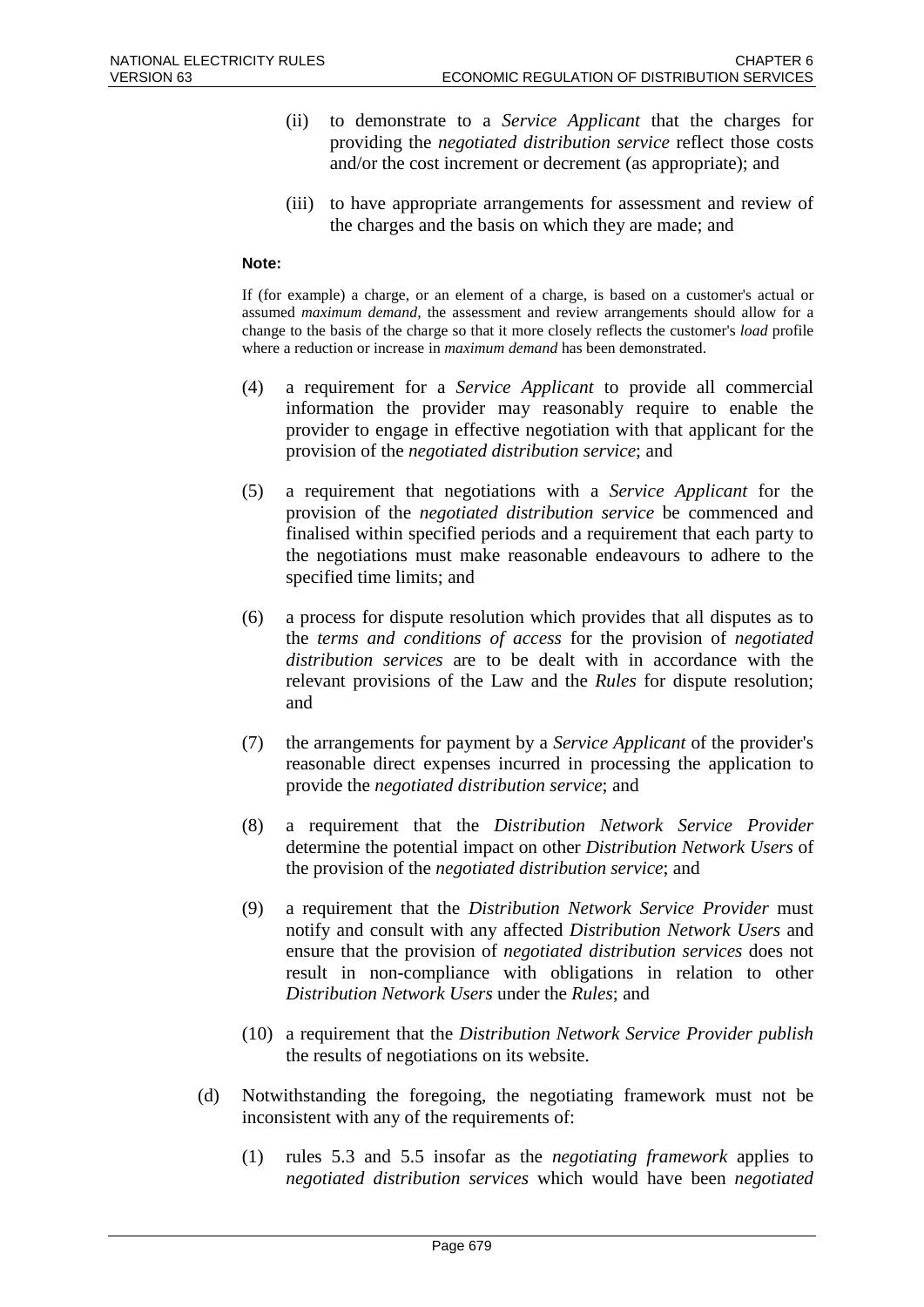*distribution services* regardless of the operation of clause 6.24.2(c); and

(2) rules 5.3 and 5.4A insofar as the *negotiating framework* applies to *negotiated distribution services* which would have been treated as *negotiated transmission services* were it not for the operation of clause  $6.24.2(c)$ ,

and any other relevant provisions of this Chapter 6 and, in the event of any inconsistency, those requirements prevail.

(e) Each *Distribution Network Service Provider* and *Service Applicant* who is negotiating for the provision of a *negotiated distribution service* by the provider must comply with the requirements of the *negotiating framework* in accordance with its terms.

# **6.7.6 Confidential information**

- (a) Commercial information to be provided to a *Service Applicant* in accordance with clause  $6.7.5(c)(2)$ :
	- (1) does not include *confidential information* provided to the *Distribution Network Service Provider* by another person; and
	- (2) may be provided subject to a condition that the *Service Applicant* must not provide any part of that commercial information to any other person without the consent of the *Distribution Network Service Provider*.
- (b) Commercial information to be provided to a *Distribution Network Service Provider* in accordance with clause 6.7.5(c)(4):
	- (1) does not include *confidential information* provided to a *Service Applicant* by another person; and
	- (2) may be provided subject to a condition that the provider must not provide any part of that commercial information to any other person without the consent of the *Service Applicant*.

# **Part DA Connection policies**

## **6.7A Connection policy requirements**

This *Rule* deals with the preparation of, requirements for and approval of *connection policies*.

## **6.7A.1 Preparation of, and requirements for, connection policy**

(a) A *Distribution Network Service Provider* must prepare a document (its proposed *connection policy*) setting out the circumstances in which it may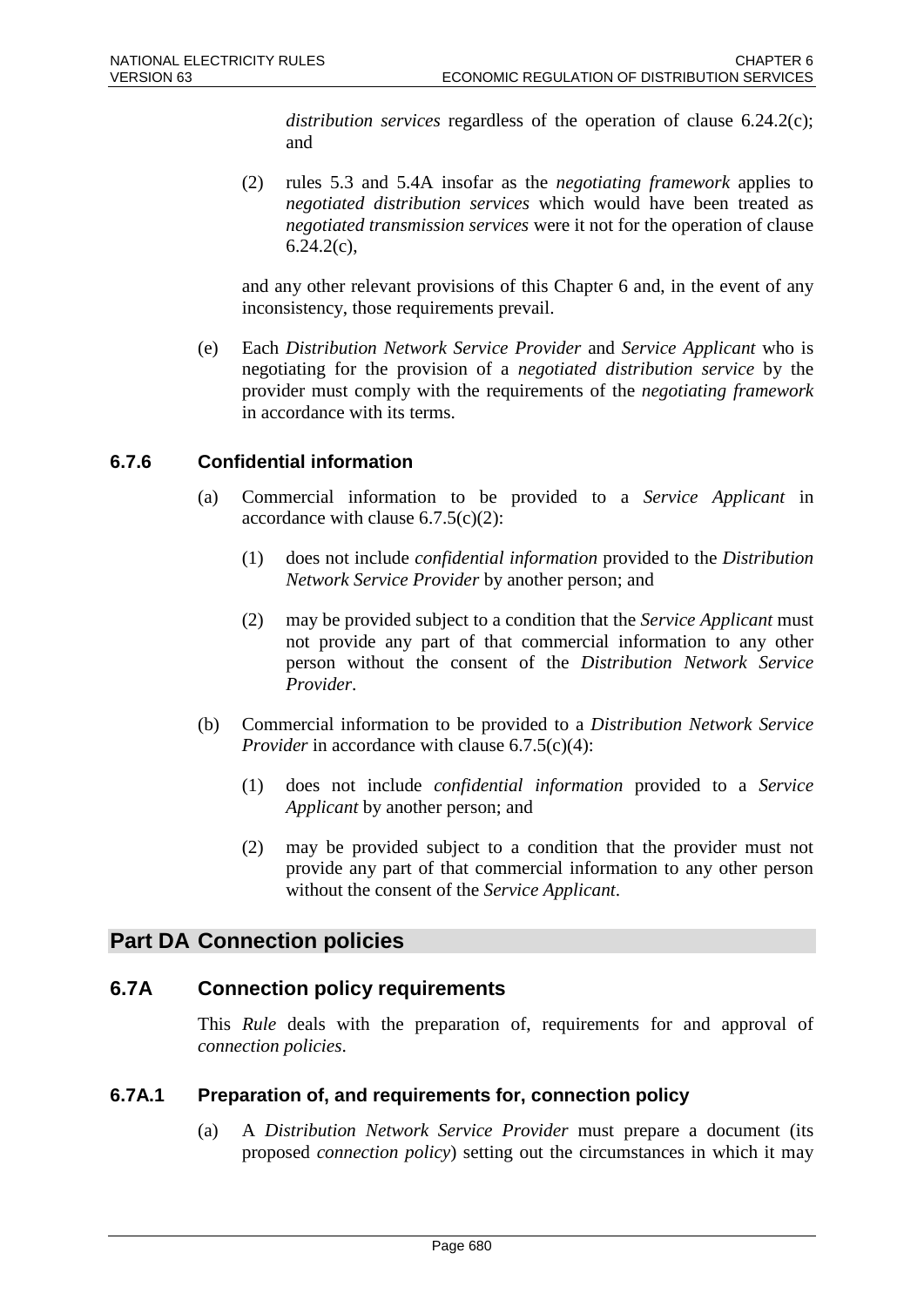require a *retail customer* or *real estate developer* to pay a *connection charge*, for the provision of a *connection service* under Chapter 5A.

- (b) The proposed *connection policy*:
	- (1) must be consistent with:
		- (i) the *connection charge principles*; and
		- (ii) the *connection charge guidelines*; and
	- (2) must specify:
		- (i) the categories of persons that may be required to pay a *connection charge* and the circumstances in which such a requirement may be imposed; and
		- (ii) the aspects of a *connection service* for which a *connection charge* may be made; and

#### **Example**

The *Distribution Network Service Provider* might (for example) make separate *connection charges* for the provision of a *connection asset* and for making a necessary *extension* to, or other *augmentation* of, the *distribution network*.

- (iii) the basis on which *connection charges* are determined; and
- (iv) the manner in which *connection charges* are to be paid (or equivalent consideration is to be given); and

#### **Examples**

The payment (or equivalent consideration) might take the form of a capital contribution, prepayment or financial guarantee.

(v) a threshold (based on capacity or any other measure identified in the *connection charge guidelines*) below which a *retail customer* (not being a non-registered *embedded generator* or a *real estate developer*) will not be liable for a *connection charge* for an *augmentation* other than an *extension*.

# **Part E Regulatory proposal and proposed tariff structure statement**

## **6.8 Regulatory proposal and proposed tariff structure statement**

#### **6.8.1 AER's framework and approach paper**

(a) The *AER* must make and *publish* a document (a *framework and approach paper*) that applies in respect of a distribution determination for a matter listed in paragraph (b) in accordance with this clause if: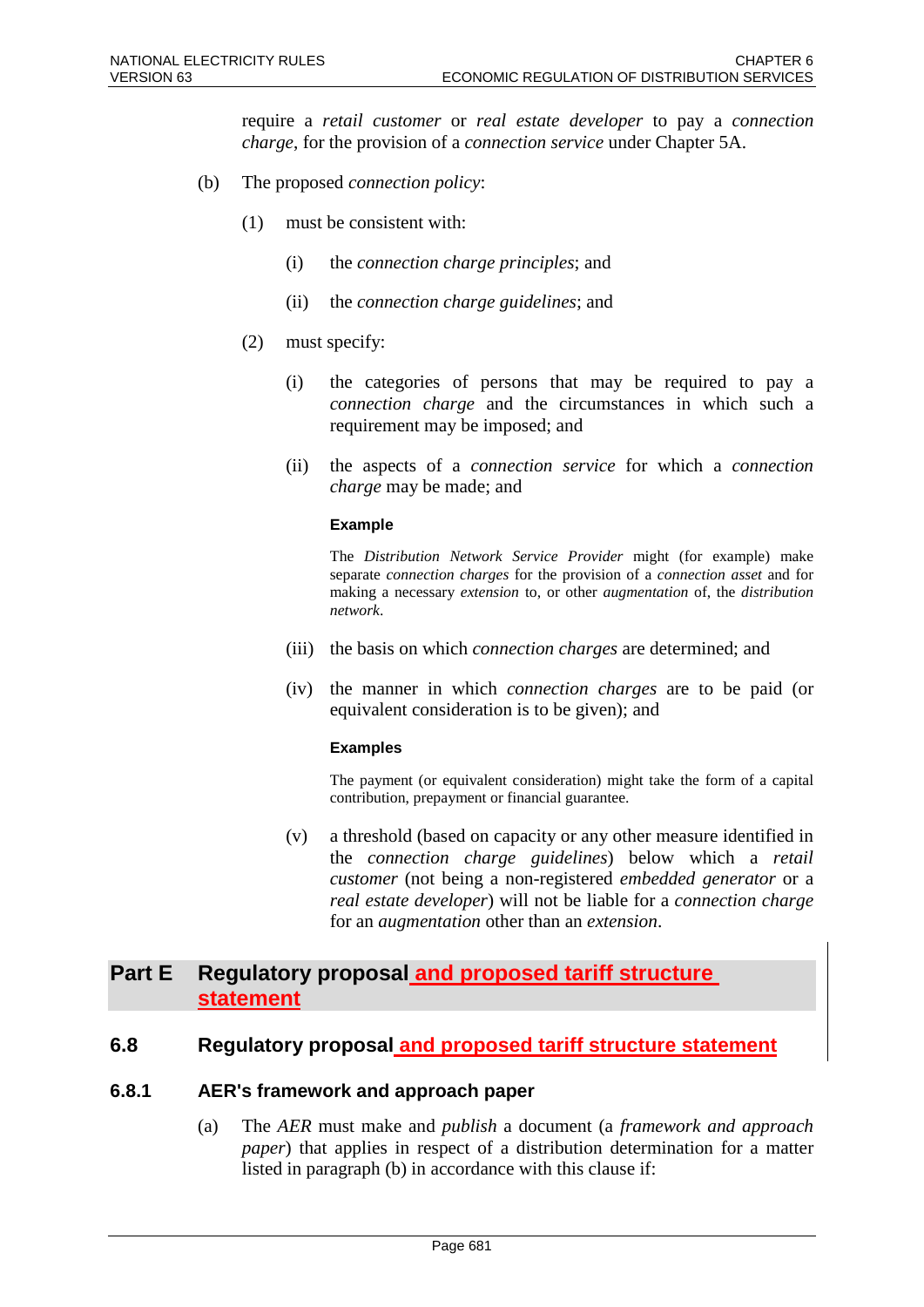- (1) there is no *framework and approach paper* that applies in respect of that distribution determination for that matter; or
- (2) there is a *framework and approach paper* that would apply in respect of that distribution determination for that matter, but the *AER* has *published* a notice under paragraph (c)(3) stating that it will make an amended or replacement *framework and approach paper* with respect to that matter.
- (b) A *framework and approach paper* that applies in respect of a distribution determination must set out:
	- (1) the *AER's* decision (together with its reasons for the decision), for the purposes of the forthcoming distribution determination, on the following matters:
		- (i) the form (or forms) of the control mechanisms; and
		- (ii) as to whether or not Part J of Chapter 6A is to be applied to determine the pricing of *transmission standard control services* provided by any *dual function assets* owned, controlled or operated by the *Distribution Network Service Provider*; and

#### **Note:**

See clause 6.25(b).

- (2) the *AER's* proposed approach (together with its reasons for the proposed approach), in the forthcoming distribution determination, to the following matters:
	- (i) the classification of *distribution services* under this Chapter;
	- (ii) the formulae that give effect to the control mechanisms referred to in subparagraph  $(1)(i)$ ;
	- (iii) the application to the *Distribution Network Service Provider* of any *service target performance incentive scheme*;
	- (iv) the application to the *Distribution Network Service Provider* of any *efficiency benefit sharing scheme*;
	- (v) the application to the *Distribution Network Service Provider* of any *capital expenditure sharing scheme*;
	- (vi) the application to the *Distribution Network Service Provider* of any *demand management and embedded generation connection incentive scheme*;
	- (vii) the application to the *Distribution Network Service Provider* of any *small-scale incentive scheme*; and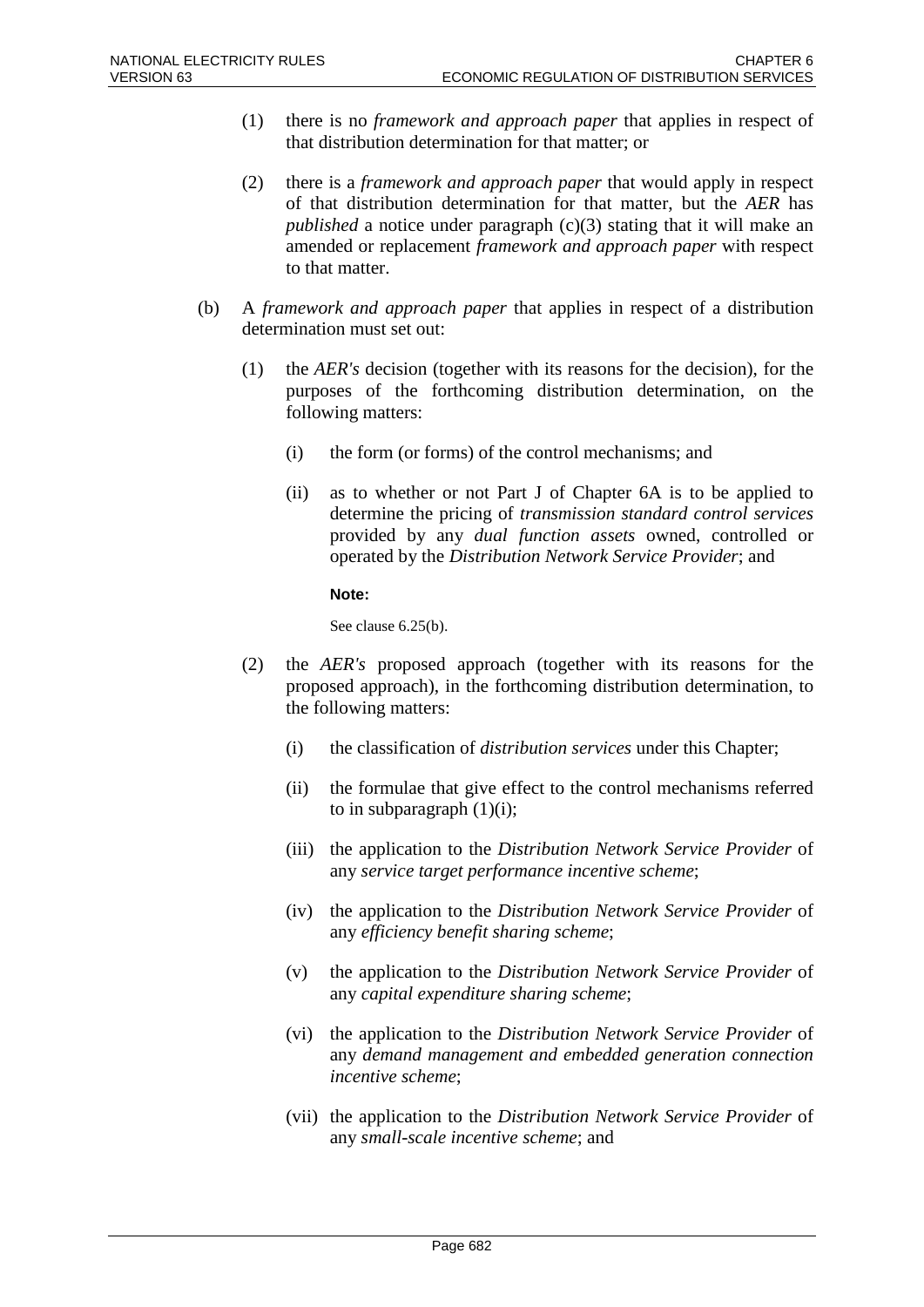- (viii) the application to the *Distribution Network Service Provider* of the *Expenditure Forecast Assessment Guidelines*; and
- (ix) whether depreciation for establishing the regulatory asset base for the relevant *distribution system* as at the commencement of the following *regulatory control period* is to be based on actual or forecast capital expenditure in accordance with clause S6.2.2B.
- (c) If there is a *framework and approach paper* that would apply in respect of the distribution determination for a matter listed in paragraph (b) then:
	- (1) no later than 32 months before the end of the *regulatory control period* that precedes that for which the distribution determination is to be made, the *Distribution Network Service Provider* may request the *AER* in writing to make an amended or replacement *framework and approach paper* in respect of a matter. The request must specify the *Distribution Network Service Provider's* reasons for making that request;
	- (2) no later than 31 months before the end of the *regulatory control period* that precedes that for which the distribution determination is to be made, the *AER* must *publish* a notice inviting submissions on whether it is necessary or desirable to amend or replace that *framework and approach paper* in so far as it relates to a matter (other than any matter specified in a request from the *Distribution Network Service Provider* under subparagraph (1)); and
	- (3) no later than 30 months before the end of the *regulatory control period* that precedes that for which the distribution determination is to be made, the *AER* must make and *publish* a notice that:
		- (i) states that it will make an amended or replacement *framework and approach paper* in respect of the matters specified in a request from the *Distribution Network Service Provider* under subparagraph (1) (if any);
		- (ii) if subparagraph (i) applies, is accompanied by a copy of the request from the *Distribution Network Service Provider* under subparagraph (1); and
		- (iii) states whether it will make an amended or replacement *framework and approach paper* in respect of any matter other than any matters referred to in subparagraph (i) above and, if so, the reasons why it considers that it is necessary or desirable to make an amended or replacement *framework and approach paper* in respect of that matter.
- (d) In making the decision referred to in paragraph (c)(3)(iii), the *AER* must have regard to any submissions made in response to the invitation under paragraph  $(c)(2)$ .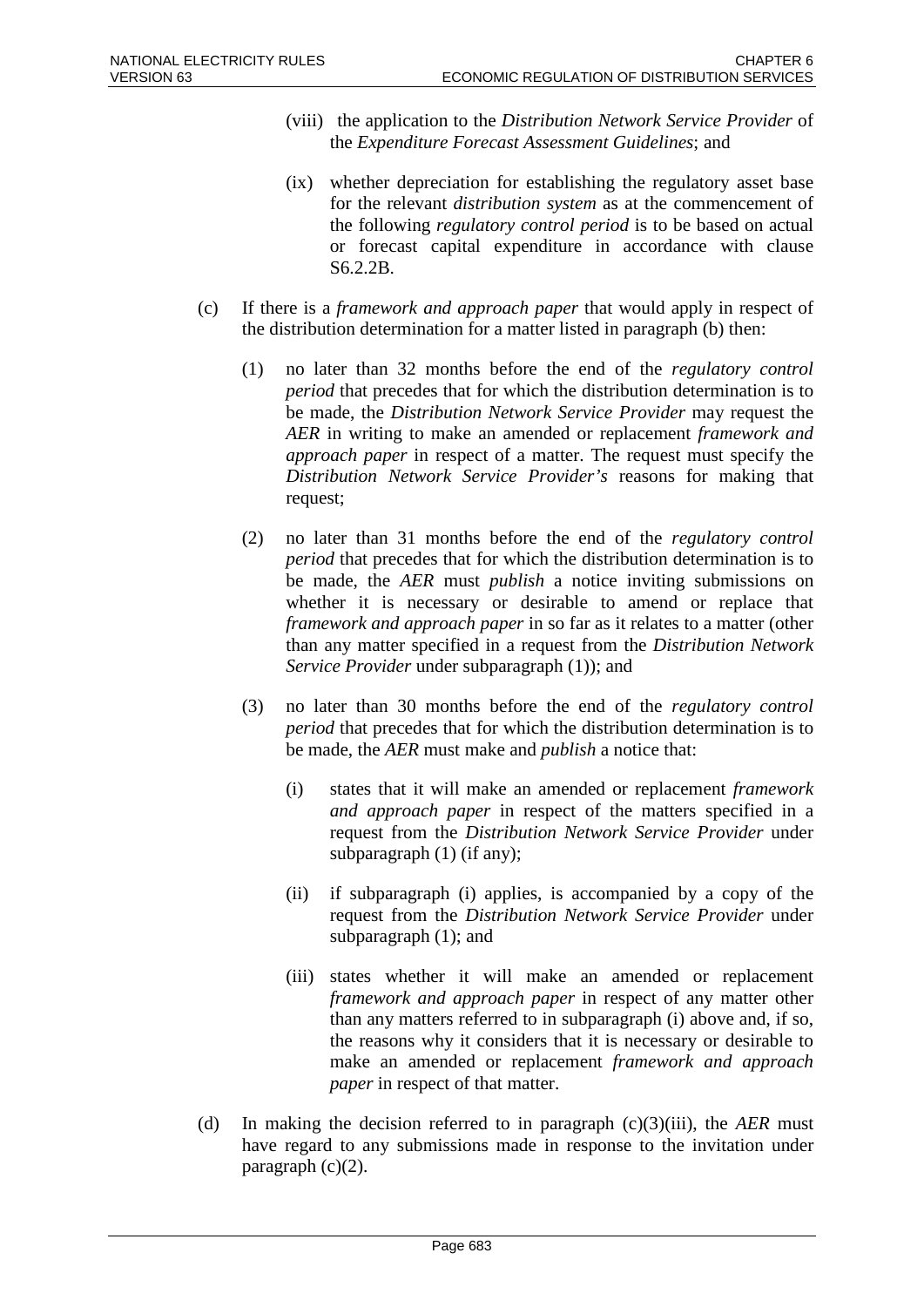- (e) Where paragraph (a) applies then, at least 23 months before the end of the current *regulatory control period*, the *AER* must, after consulting with the relevant *Distribution Network Service Provider* and other persons as the *AER* considers appropriate, make, amend or replace the *framework and approach paper*, as the case may be, and:
	- (1) give a copy of it to the relevant *Distribution Network Service Provider*; and
	- (2) *publish* it,

as soon as is reasonably practicable.

- (f) Subject to clauses 6.12.3 and 6.25(d), a *framework and approach paper* is not binding on the *AER* or a *Distribution Network Service Provider*.
- (g) The *AER* may make and *publish* a *framework and approach paper* that applies in respect of a distribution determination for a matter that is not listed in paragraph (b) and, if it does so, this clause 6.8.1 applies as if that matter were listed in paragraph (b).

#### **6.8.1A Notification of approach to forecasting expenditure**

- (a) A *Distribution Network Service Provider* must inform the *AER* of the methodology it proposes to use to prepare the forecasts of operating expenditure and capital expenditure that form part of its *regulatory proposal*.
- (b) A *Distribution Network Service Provider* must submit the information referred to in paragraph (a):
	- (1) at least 24 months before the expiry of a distribution determination that applies to the *Distribution Network Service Provider*; or
	- (2) if no distribution determination applies to the *Distribution Network Service Provider*, within 3 months after being required to do so by the *AER*.

## **6.8.2 Submission of regulatory proposal and tariff structure statement**

- (a) A *Distribution Network Service Provider* must, whenever required to do so under paragraph (b), submit to the *AER* a *regulatory proposal* to the *AER* and a proposed *tariff structure statement* related to the for *distribution services* provided by means of, or in connection with, the *Distribution Network Service Provider's distribution system*.
- (b) A *regulatory proposal* and a proposed *tariff structure statement* must be submitted:
	- (1) at least 17 months before the expiry of a distribution determination that applies to the *Distribution Network Service Provider*; or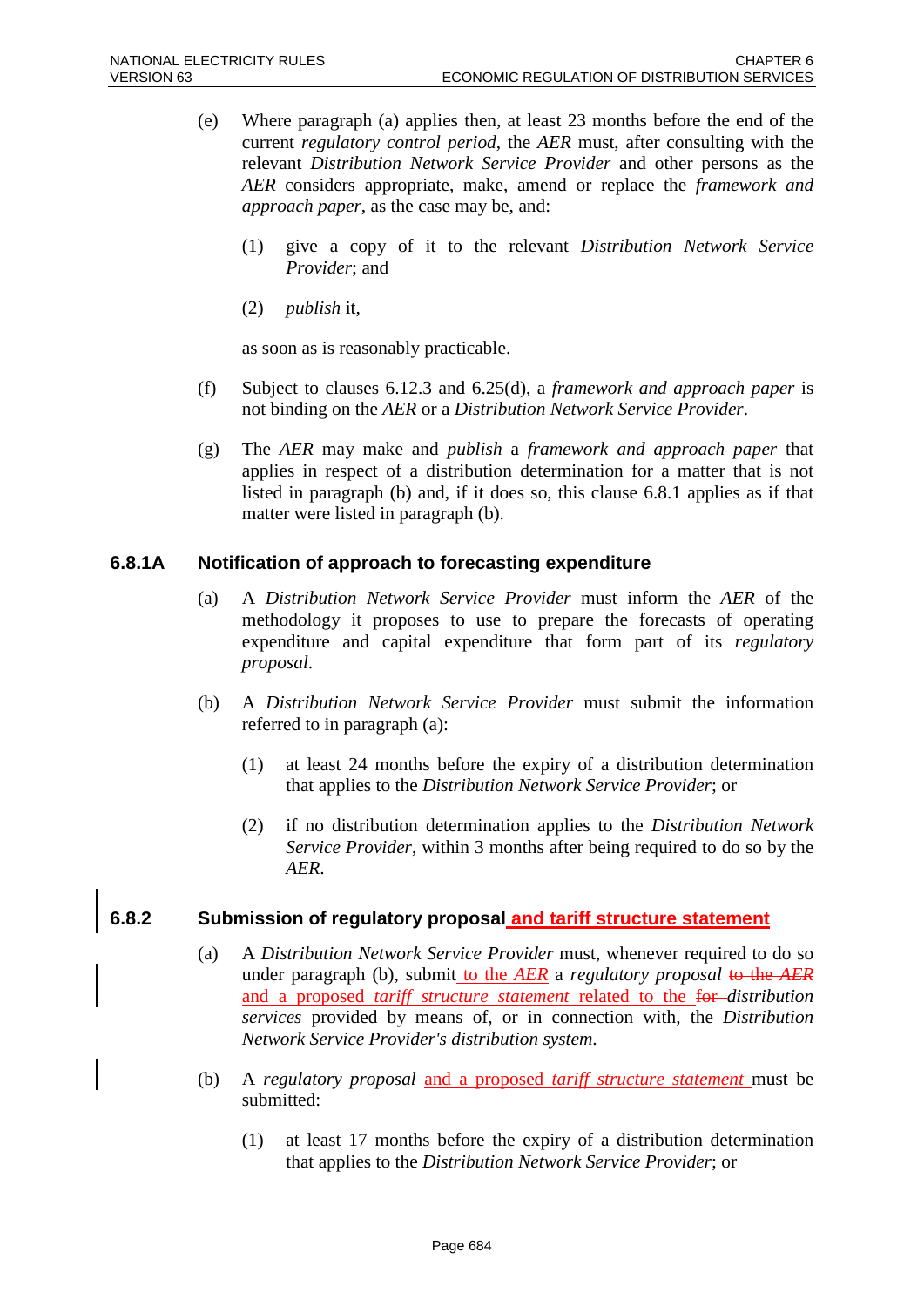- (2) if no distribution determination applies to the *Distribution Network Service Provider*, within 3 months after being required to do so by the *AER*.
- (c) A *regulatory proposal* must include (but need not be limited to) the following elements:
	- (1) a classification proposal:
		- (i) showing how the *distribution services* to be provided by the *Distribution Network Service Provider* should, in the *Distribution Network Service Provider's* opinion, be classified under this Chapter; and
		- (ii) if the proposed classification differs from the classification suggested in the relevant *framework and approach paper* – including the reasons for the difference;
	- (2) for *direct control services* classified under the proposal as *standard control services* – a *building block proposal*;
	- (3) for *direct control services* classified under the proposal as *alternative control services* – a demonstration of the application of the control mechanism, as set out in the *framework and approach paper*, and the necessary supporting information;
	- (4) for *direct control services* indicative prices for each year of the *regulatory control period***[deleted]**;
	- (5) for services classified under the proposal as *negotiated distribution services* – the proposed *negotiating framework*;
	- (5A) the proposed *connection policy*; and
	- (6) an identification of any parts of the *regulatory proposal* the *Distribution Network Service Provider* claims to be confidential and wants suppressed from publication on that ground in accordance with the *Distribution Confidentiality Guidelines*; and.
	- (7) a description (with supporting materials) of how the proposed *tariff structure statement* complies with the *pricing principles for direct control services*, including:
		- (A) a description of where there has been any departure from the pricing principles set out in paragraphs 6.18.5(e) to (g); and
		- (B) an explanation of how that departure complies with paragraph 6.18.5(c).

#### **Note:**

Additional information that must be included in a *regulatory proposal* is referred to in clause 6.3.1(c) and Schedule 6.1.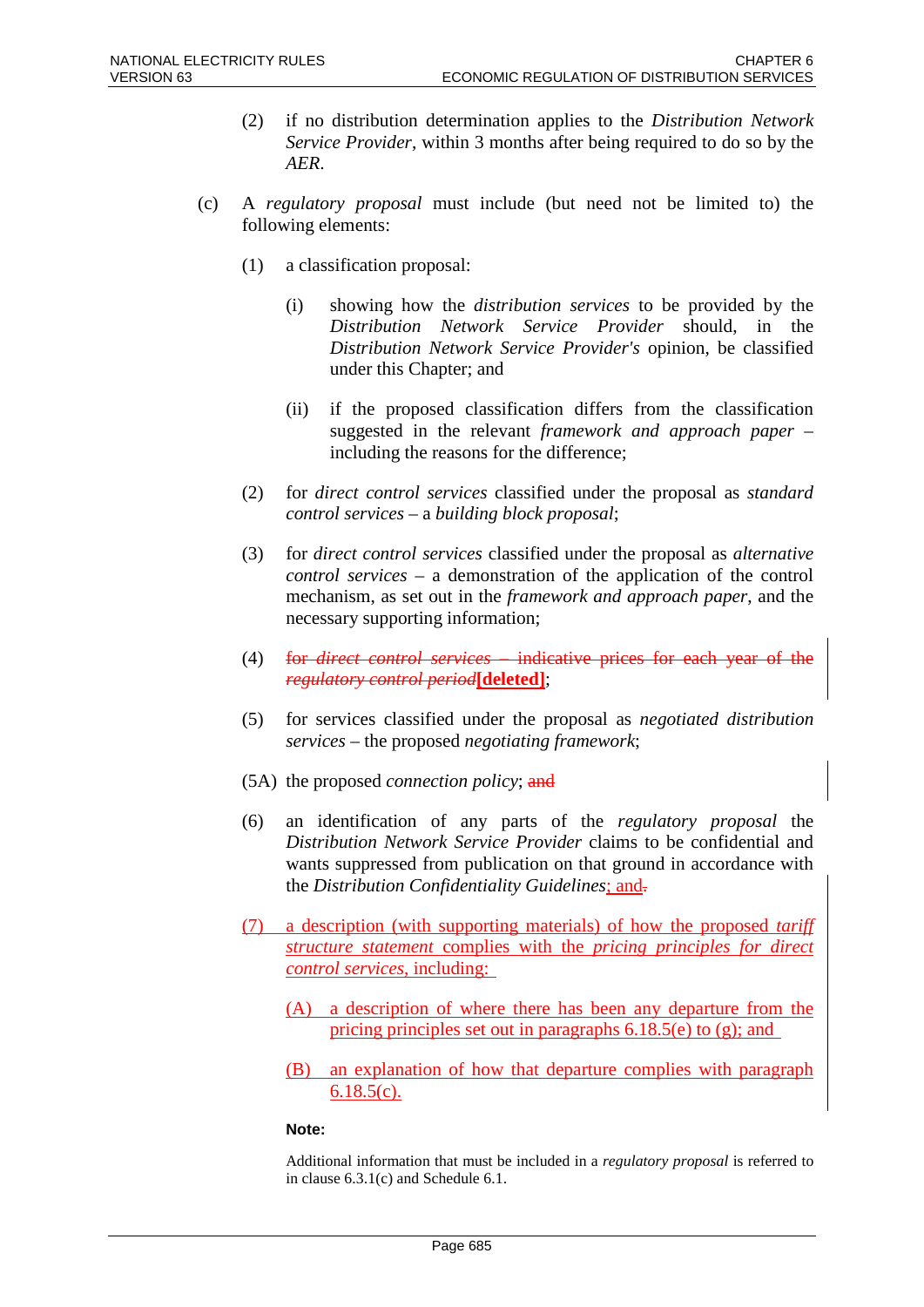- (c1) The *regulatory proposal* must be accompanied by an overview paper which includes each of the following matters:
	- (1) a summary of the *regulatory proposal* the purpose of which is to explain the *regulatory proposal* in reasonably plain language to electricity consumers;
	- (2) a description of how the *Distribution Network Service Provider* has engaged with electricity consumers in developing the *regulatory proposal* and has sought to address any relevant concerns identified as a result of that engagement;
	- (3) a description of the key risks and benefits of the *regulatory proposal* for electricity consumers; and
	- (4) a comparison of the *Distribution Network Service Provider's* proposed *total revenue requirement* with its *total revenue requirement* for the current *regulatory control period* and an explanation for any material differences between the two amounts.
- (c1a) The overview paper must also include a description of how the *Distribution Network Service Provider* has engaged with *retail customers* and *retailers* in developing the proposed *tariff structure statement* and has sought to address any relevant concerns identified as a result of that engagement.
- (c2) The *regulatory proposal* must be accompanied by information required by the *Expenditure Forecast Assessment Guidelines* as set out in the *framework and approach paper*.
- (d) The *regulatory proposal* must comply with the requirements of, and must contain or be accompanied by the information required by any relevant *regulatory information instrument*.
- (d1) The proposed *tariff structure statement* must be accompanied by a *pricing schedule*.
- (d2) The proposed *tariff structure statement* must comply with the *pricing principles for direct control services*.
- (e) If more than one *distribution system* is owned, controlled or operated by a *Distribution Network Service Provider*, then, unless the *AER* otherwise determines, a separate *regulatory proposal* and a separate *tariff structure statement* is are to be submitted for each *distribution system*.
- (f) If, at the commencement of this Chapter, different parts of the same *distribution system* were separately regulated, then, unless the *AER* otherwise determines, a separate *regulatory proposal* is and a separate *tariff structure statement* are to be submitted for each part as if it were a separate *distribution system*.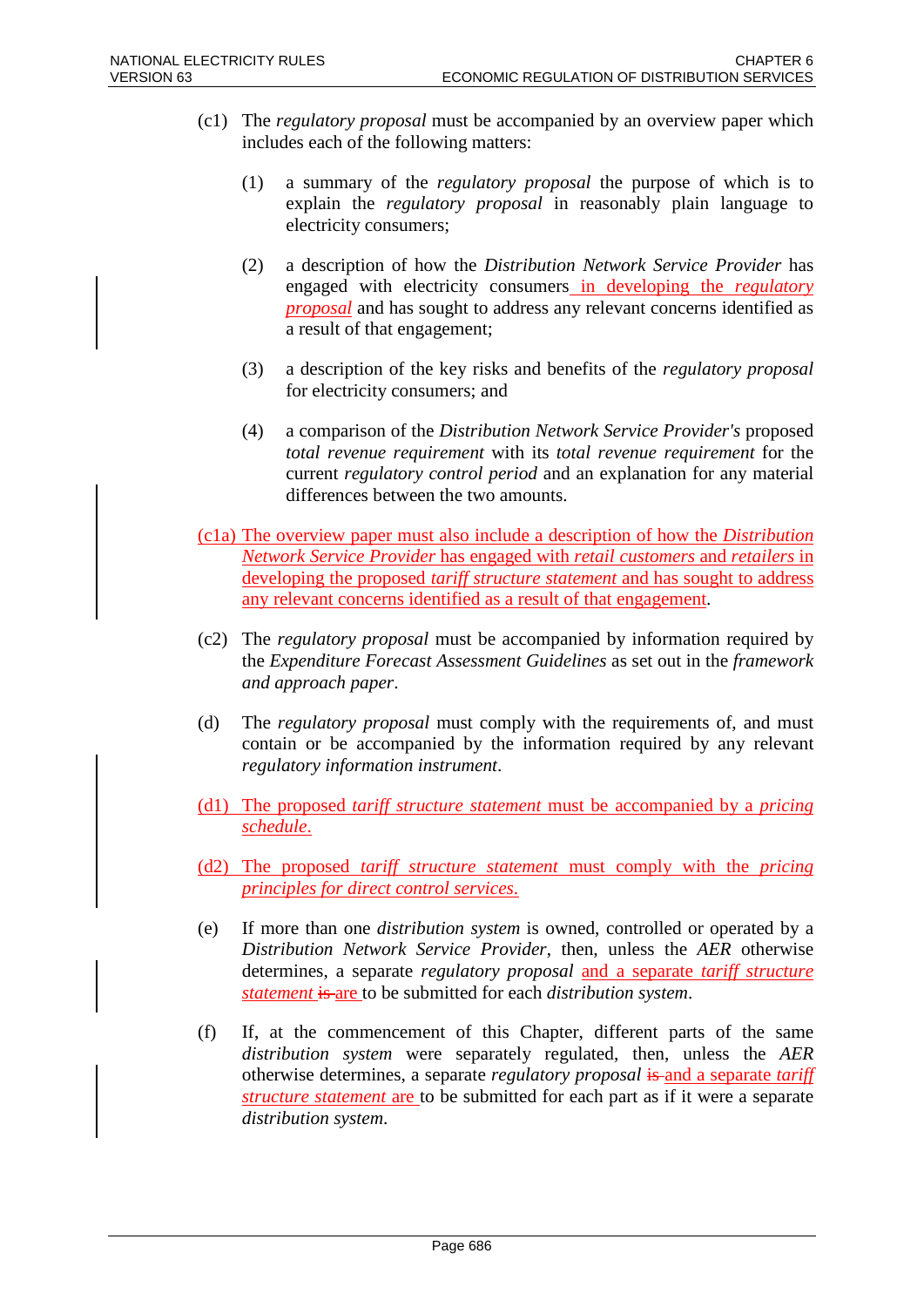# **6.9 Preliminary examination and consultation**

#### **6.9.1 Preliminary examination**

- (a) If the *AER* considers that:
	- (1) a *regulatory proposal* (or the accompanying information) submitted by a *Distribution Network Service Provider*;
	- (2) a proposed *tariff structure statement* submitted by a *Distribution Network Service Provider*; or
	- (3) any information accompanying such a *regulatory proposal* or proposed *tariff structure statement*,

does not comply, in any respect, with a requirement of the Law or the *Rules*, the *AER* may notify the *Distribution Network Service Provider* that it requires resubmission of the proposalrelevant *regulatory proposal*, proposed *tariff structure statement* or accompanying information.

(b) The notice must be given as soon as practicable and must state why, and in what respects, the *AER* considers the *regulatory proposal*, proposed *tariff structure statement* (or the accompanying information) (as the case may be) to be non-compliant.

#### **6.9.2 Resubmission of proposal**

- (a) A *Distribution Network Service Provider* must, within 20 *business days* after receiving a notice under clause 6.9.1, resubmit its *regulatory proposal*, proposed *tariff structure statement* (or the accompanying information) (as the case may be) in an amended form that complies with the relevant requirements set out in the notice.
- (b) A *Distribution Network Service Provider* may only make changes to its *regulatory proposal*, proposed *tariff structure statement* (or the accompanying information) (as the case may be) to address the deficiencies identified in the notice.

## **6.9.2A Confidential information**

If the *Distribution Network Service Provider* has identified any part of the *regulatory proposal* as submitted or resubmitted to the *AER* (as the case may be) under this Part to be confidential, the *AER* must, as soon as is reasonably practicable, include on its website a notice that sets out:

- (a) the fact that the *regulatory proposal* contains information over which a claim of confidentiality has been made;
- (b) the proportion of material in the *regulatory proposal* that is subject to any claim of confidentiality compared to that which is not subject to any such claim; and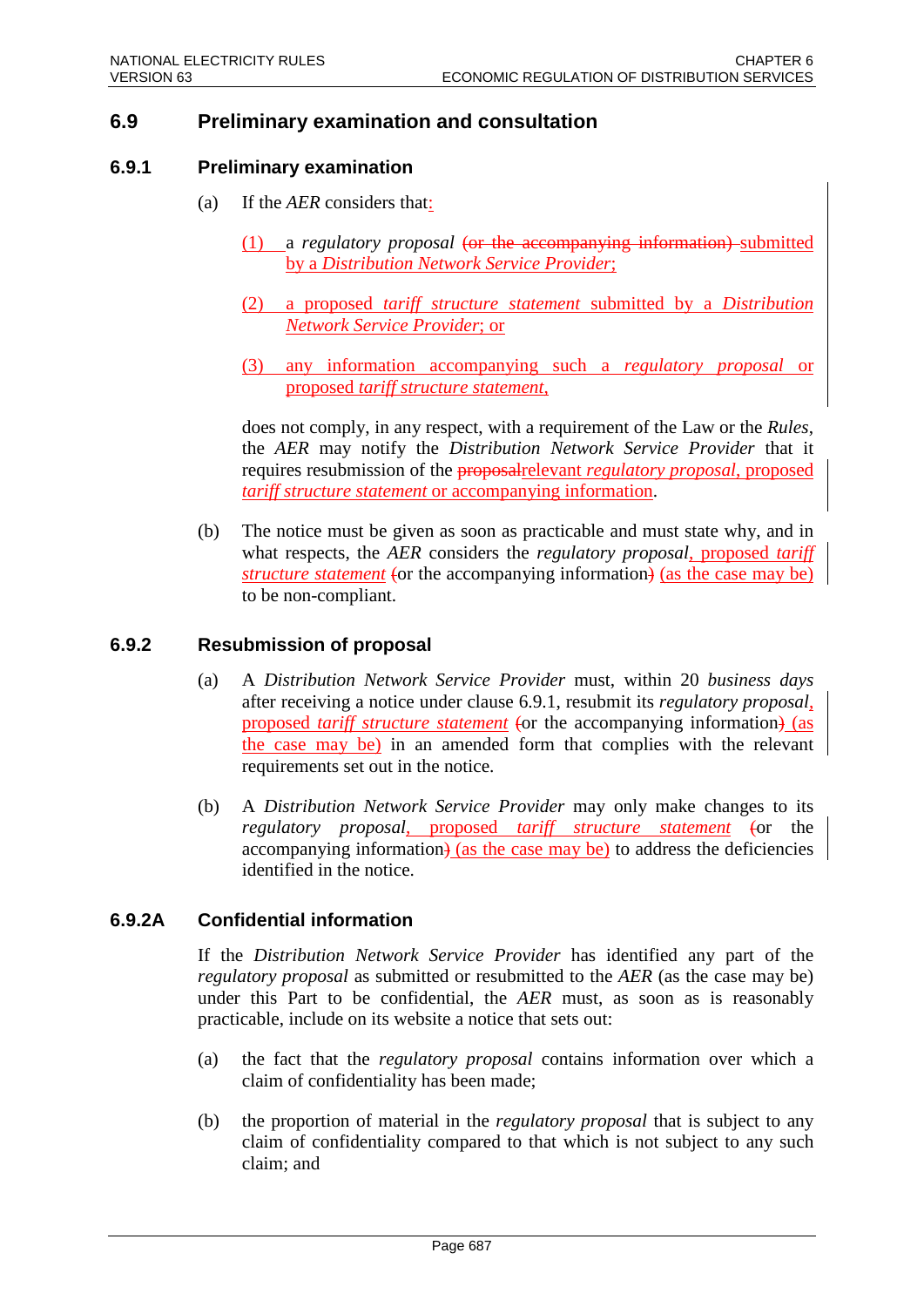(c) the comparative proportion of material in the *regulatory proposal* that is subject to any claim of confidentiality compared to that which is subject to claims of confidentiality in the *regulatory proposals* of other *Distribution Network Service Providers*.

# **6.9.3 Consultation**

- (a) Subject to the provisions of the Law and the *Rules* about the disclosure of *confidential information*, the *AER* must *publish*
	- (1) a *regulatory proposal* (and the accompanying information);
	- (2) a proposed *tariff structure statement*; and
	- (3) any information accompanying such a *regulatory proposal* or proposed *tariff structure statement*,

submitted or resubmitted to it (as the case may be) by the *Distribution Network Service Provider* under clause 6.8.2 or 6.9.2, together with:

- (14) the *AER's* proposed *Negotiated Distribution Service Criteria* for the *Distribution Network Service Provider*; and
- (25) an invitation for written submissions on the *regulatory proposal* and the proposed *Negotiated Distribution Service Criteria*documents and information referred to in sub-paragraphs (1) to (4),

after the *AER* decides that the *regulatory proposal,* proposed *tariff structure statement* complies and accompanying information comply (or that there is sufficient compliance) with the requirements of the Law and the *Rules*.

- (b) The *AER* must *publish*:
	- (1) an issues paper not more than 40 *business days* after the submission, under clause 6.8.2, of the *regulatory proposal*documents and information, but not any resubmitted documents or information, referred to in sub-paragraphs  $(a)(1)$  to  $(a)(3)$ ;
	- (2) an invitation for written submissions on the issues paper; and
	- (3) an invitation to attend a public forum on the issues paper.
- (b1) The issues paper referred to in paragraph (b) must identify preliminary issues, whether or not arising out of the **documents and information referred** to in sub-paragraphs (a)(1) to (a)(3) *regulatory proposal*, that the *AER* considers are likely to be relevant to its assessment of the *regulatory proposal*those documents or that information (however, nothing in this clause is to be taken as precluding the *AER* from considering other issues in making a distribution determination for the *Distribution Network Service Provider*).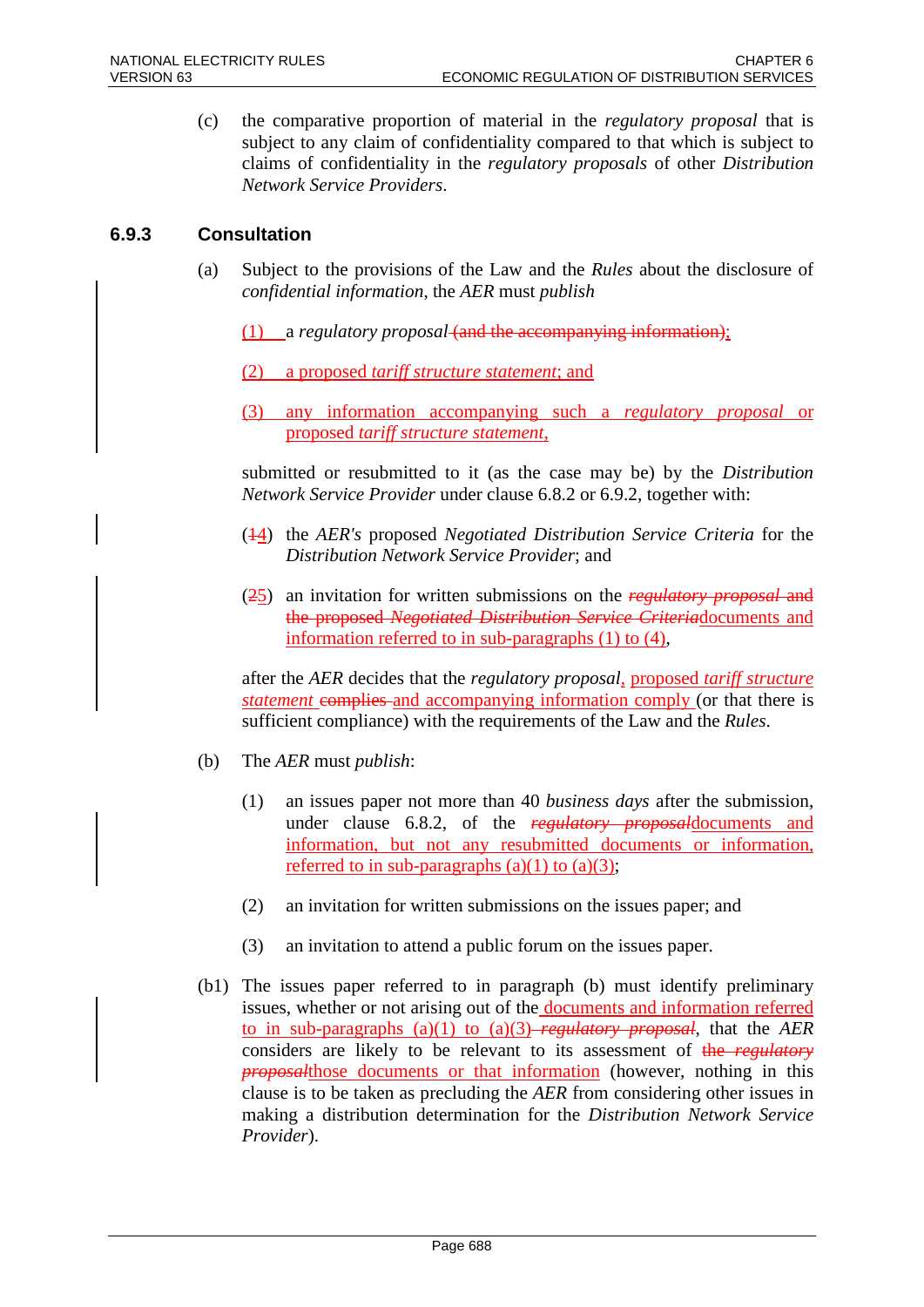- (b2) The *AER* must hold a public forum on the issues paper not more than 10 *business days* after the *publication* of the issues paper.
- (c) Any person may make a written submission to the *AER* on the *regulatory proposal*, the proposed *Negotiated Distribution Service Criteria* documents and information referred to in sub-paragraphs  $(a)(1)$  to  $(a)(4)$  or the issues paper within the time specified in the invitations referred to in paragraphs (a)(25) and (b), which in each case must be not earlier than 30 *business days* after the *publication* of the issues paper.

# **6.10 Draft distribution determination and further consultation**

#### **6.10.1 Making of draft distribution determination**

- (a) The *AER* must make a draft distribution determination in relation to the *Distribution Network Service Provider*.
- (b) In making a draft distribution determination in relation to the *Distribution Network Service Provider*, and subject to clause 6.14, the *AER* must have regard to each of the following:
	- (1) the information included in or accompanying the *regulatory proposal* and the proposed *tariff structure statement*;
	- (2) written submissions on the issues paper received under clause  $6.9.3<sub>z</sub>$ and on the *regulatory proposal* documents and information referred to in sub-paragraphs  $6.9.3(a)(1)$  to  $6.9.3(a)(4)$  and the proposed *Negotiated Distribution Service Criteria*; and
- (3) any analysis undertaken by or for the *AER* that is *published* prior to the making of the draft distribution determination or as part of the draft distribution determination.

## **6.10.2 Publication of draft determination and consultation**

- (a) The *AER* must, as soon as practicable after the relevant date referred to in clause 6.8.2(b), *publish*:
	- (1) the draft distribution determination;
	- (2) notice of the making of the draft distribution determination;
	- (3) the *AER's* reasons for suggesting that the distribution determination should be made as proposed including the draft constituent decisions i.e. the decisions made in accordance with rule 6.12 on which the draft distribution determination is predicated;
	- (4) notice of a predetermination conference; and
	- (5) an invitation for written submissions on its draft distribution determination.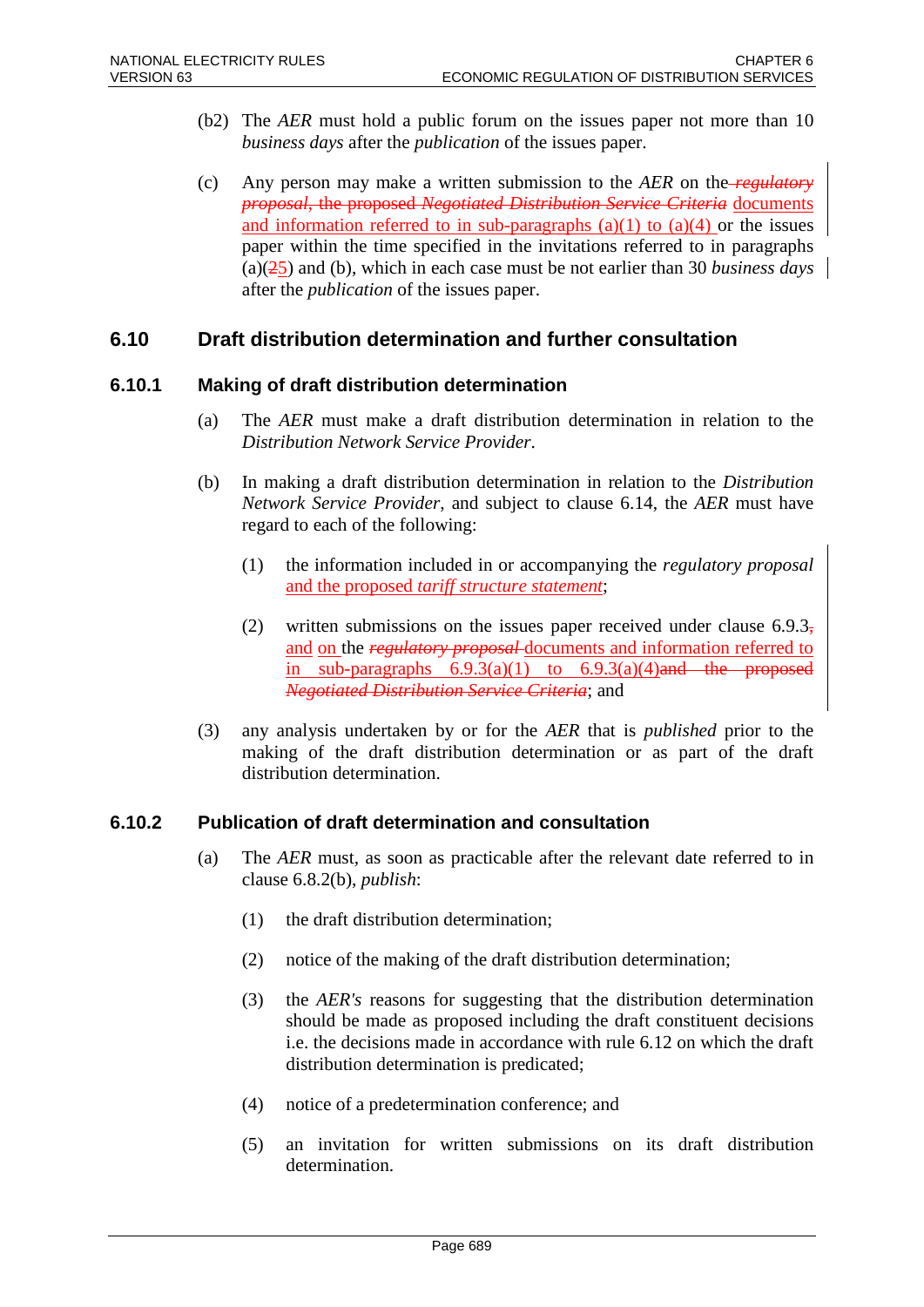- (b) The *AER* must hold the predetermination conference at the time, date and place specified in the notice under subparagraph (a)(4) for the purpose of explaining the draft distribution determination.
- (c) Any person may make a written submission to the *AER* on the draft distribution determination within the time specified in the invitation referred to in paragraph (a)(5), which must be not earlier than 45 *business days* after the making of the draft determination.

## **6.10.3 Submission of revised proposal**

- (a) In addition to making written submissions, the *Distribution Network Service Provider* may, not more than 45 *business days* after the publication of the draft distribution determination, submit a revised *regulatory proposal* or a revised proposed *tariff structure statement* to the *AER*.
- (b) A *Distribution Network Service Provider* may only make the revisions referred to in paragraph (a) so as to incorporate the substance of any changes required to address matters raised by the draft distribution determination or the *AER's* reasons for it.
- (b1) A revised proposed *tariff structure statement* must comply with the *pricing principles for direct control services* and must be accompanied by a revised *pricing schedule*.
- (c) A revised *regulatory proposal* must comply with the requirements of, and must contain or be accompanied by the information required by, any relevant *regulatory information instrument* or the *Rules*.
- (c1) If the *Distribution Network Service Provider* has identified any part of the revised *regulatory proposal* to the *AER* under this Part to be confidential, the *AER* must, as soon as is reasonably practicable, make available on its website a notice that sets out:
	- (1) the fact that the revised *regulatory proposal* contains information over which a claim of confidentiality has been made;
	- (2) the proportion of material in the revised *regulatory proposal* that is subject to any claim of confidentiality compared to that which is not subject to any such claim; and
	- (3) the comparative proportion of material in the revised *regulatory proposal* that is subject to any claim of confidentiality compared to that which is subject to claims of confidentiality in the revised *regulatory proposals* of other *Distribution Network Service Providers*.
- (d) Subject to the provisions of the Law and the *Rules* about the disclosure of *confidential information*, the *AER* must *publish* a revised *regulatory proposal* or a revised proposed *tariff structure statement* submitted by the *Distribution Network Service Provider* under paragraph (a), together with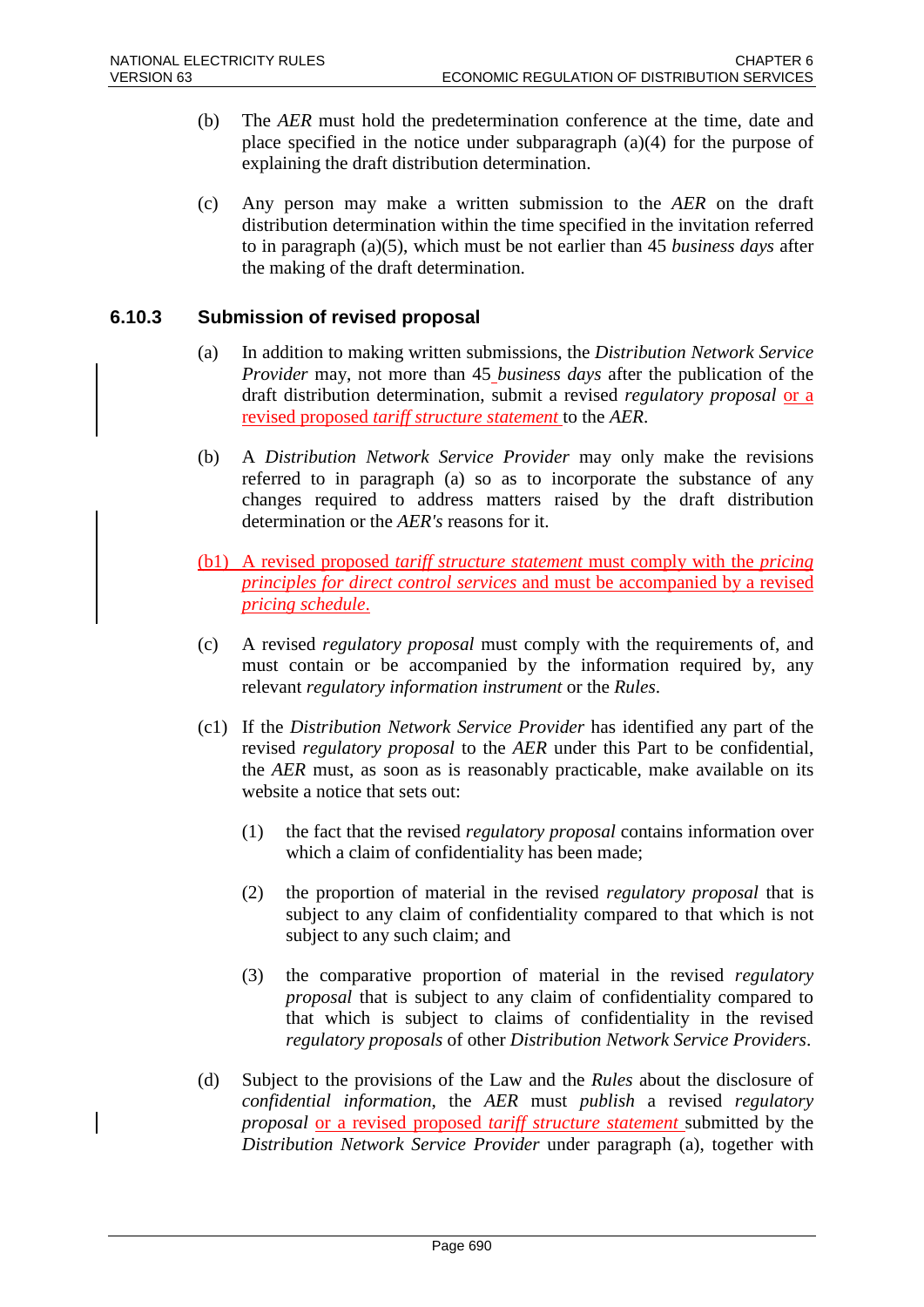the accompanying information, as soon as practicable after receipt by the *AER*.

(e) The *AER* may invite written submissions on the revised *regulatory proposal* or the revised proposed *tariff structure statement*.

## **6.10.4 Submissions on specified matters**

If the *AER* invites submissions on a revised *regulatory proposal* or a revised proposed *tariff structure statement* under clause 6.10.3(e), the *AER* may invite further written submissions on the submissions received under clause 6.10.2(c) or 6.10.3(e) by *publishing* an invitation which specifies:

- (a) the matters in respect of which submissions are invited; and
- (b) the time for making submissions, which must not be earlier than 15 *business days* after the date on which the invitation was *published*.

# **6.11 Distribution determination**

## **6.11.1 Making of distribution determination**

- (a) The *AER* must make a distribution determination in relation to the *Distribution Network Service Provider*.
- (b) In making a distribution determination in relation to the *Distribution Network Service Provider*, and subject to rule 6.14, the *AER* must have regard to each of the following:
	- (1) the information included in or accompanying the *regulatory proposal* and the proposed *tariff structure statement*;
	- (2) written submissions received under this Part E; and
	- (3) any analysis undertaken by or for the *AER* that is *published* prior to the making of the distribution determination or as part of the distribution determination.
- (c) The *AER* must use its best endeavours to *publish*, a reasonable time prior to the making of the distribution determination, any analysis undertaken by or for it on which it proposes to rely, or to which it proposes to refer, for the purposes of the distribution determination.

## **6.11.1A Out of scope revised regulatory proposal or late submissions**

On or before making a distribution determination, the *AER* must make available on its website:

(a) a summary of any revisions to the relevant *regulatory proposal* or proposed *tariff structure statement* that have been made in a revised *regulatory proposal* or revised proposed *tariff structure statement* that do not comply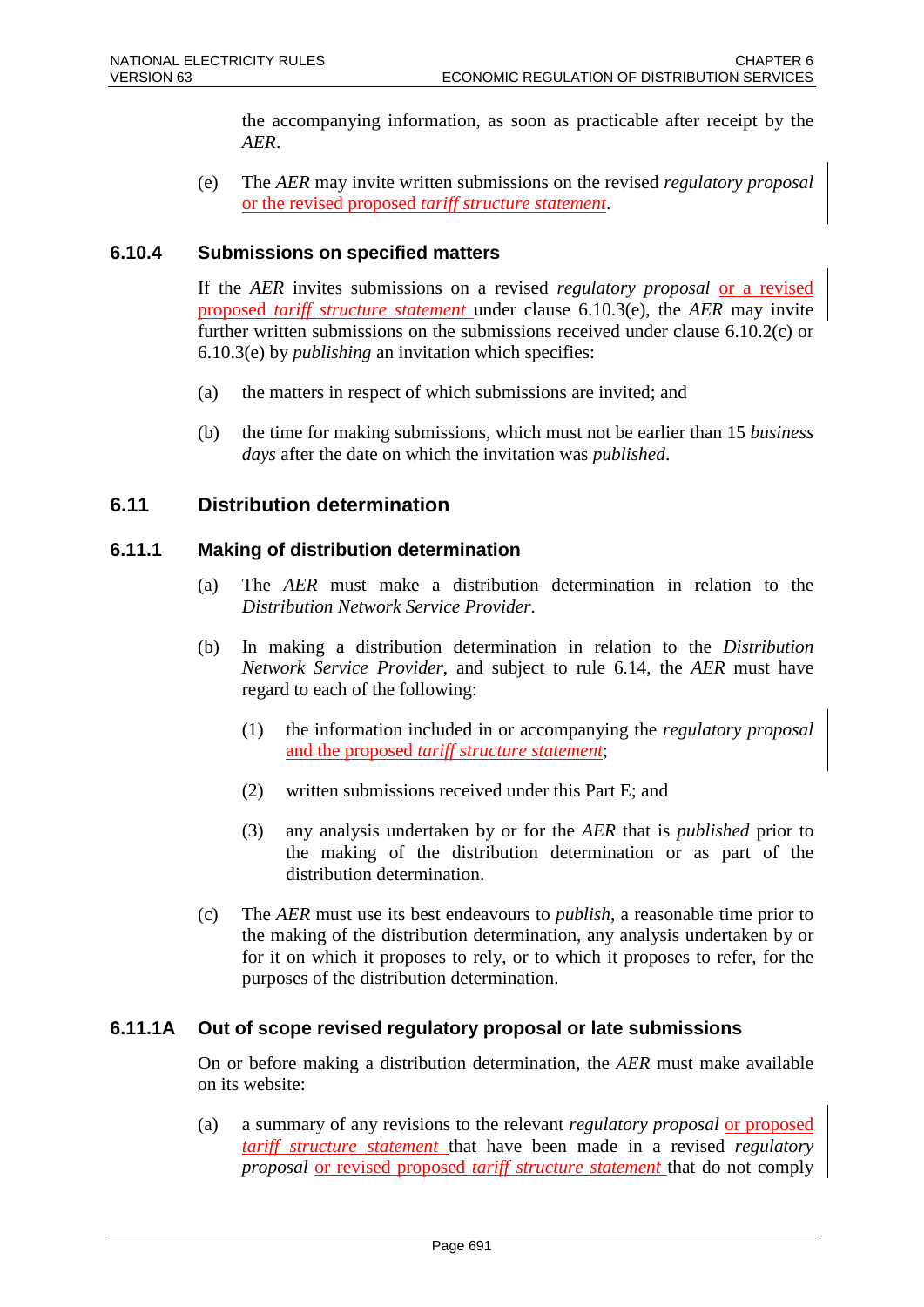with clause 6.10.3(b), together with an indication of the amount of that information;

- (b) a summary of any submissions on the draft distribution determination  $-$ or<sub>1</sub>. revised *regulatory proposal* or revised proposed *tariff structure statement* that were made by the *Distribution Network Service Provider* and that contain information that the *Distribution Network Service Provider* was entitled to incorporate in the revised *regulatory proposal* or the revised proposed *tariff structure statement* under clause 6.10.3(b), together with an indication of the amount of that information;
- (c) a summary of any submissions that purport to be made by the *Distribution Network Service Provider* under clause 6.10.4 but are in respect of matters other than those specified by the *AER* under that clause, together with an indication of the length of those submissions; and
- (d) a summary of any submissions on the draft determination,  $\theta$ -revised *regulatory proposal* or revised proposed *tariff structure statement* that were made by the *Distribution Network Service Provider* after the time for making the submissions has expired, together with an indication of the length of those submissions.

For the purpose of this clause 6.11.1A, revisions or submissions may be summarised by cross-referencing to the relevant *regulatory proposal*, proposed *tariff structure statement* or submissions.

## **6.11.2 Notice of distribution determination**

The *AER* must as soon as practicable, but not later than 2 months before the commencement of the relevant *regulatory control period*, *publish*:

- (1) notice of the making of the distribution determination;
- (2) the distribution determination itself; and
- (3) the *AER's* reasons for making the distribution determination in its final form including the constituent decisions i.e. the decisions made in accordance with rule 6.12 on which the distribution determination is predicated.

#### **6.11.3 Commencement of distribution determination**

- (a) A distribution determination takes effect at the commencement of the *regulatory control period* to which it relates.
- (b) If a period intervenes between the end of one *regulatory control period* and the commencement of a new distribution determination providing for the next *regulatory control period*:
	- (1) the previous distribution determination continues in force during the intervening period;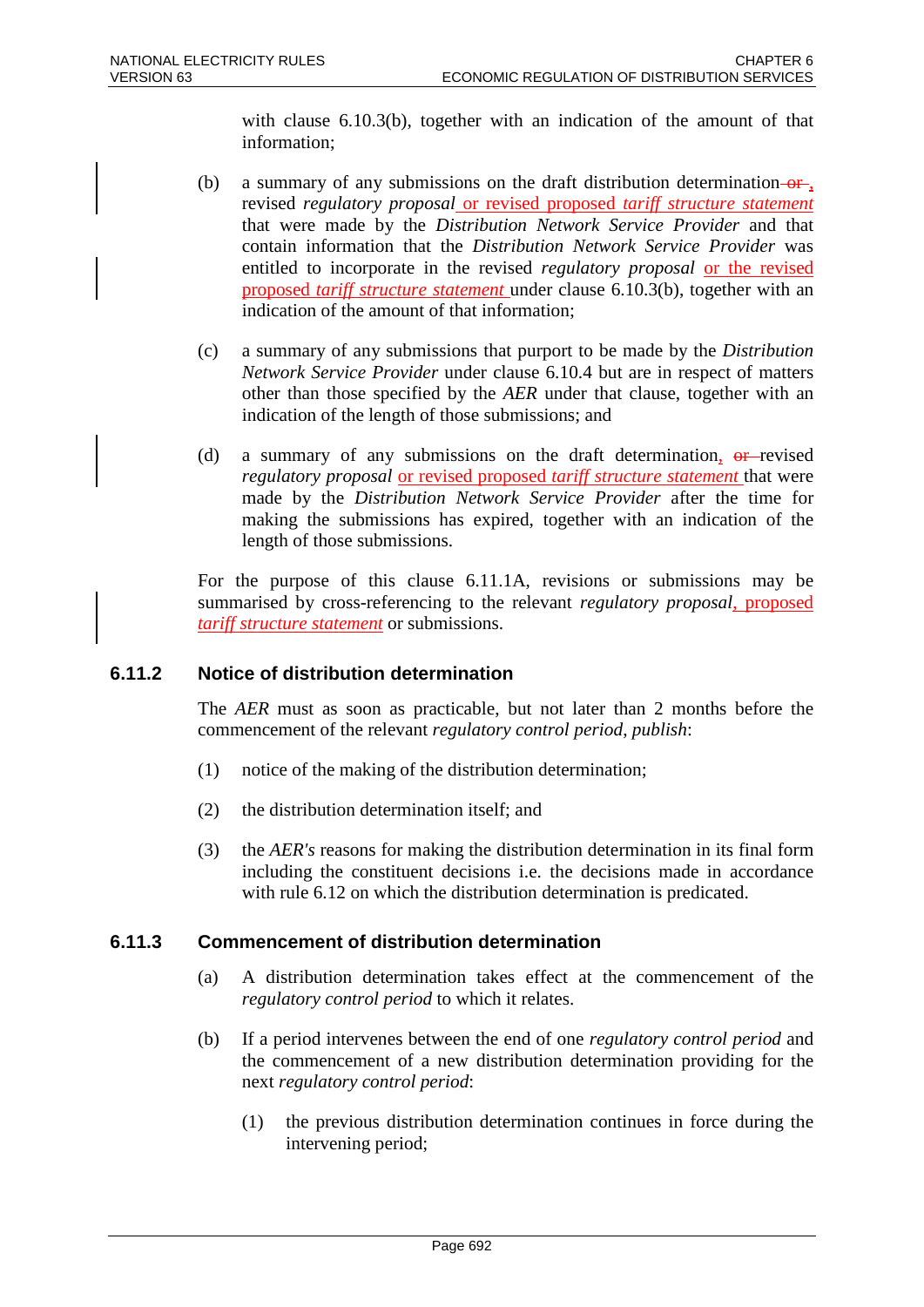- (2) the previous *approved pricing proposal* continues in force (despite any contrary provision of these *Rules*) during the intervening period and the first *regulatory year* of the later *regulatory control period*; and
- (3) the later distribution determination is to make provision for appropriate adjustments to the *approved pricing proposals* for subsequent *regulatory years* of the *regulatory control period*.

# **6.12 Requirements relating to draft and final distribution determinations**

# **6.12.1 Constituent decisions**

A distribution determination is predicated on the following decisions by the *AER* (**constituent decisions**):

- (1) a decision on the classification of the services to be provided by the *Distribution Network Service Provider* during the course of the *regulatory control period*;
- (2) a decision on the *Distribution Network Service Provider's* current *building block proposal* in which the *AER* either approves or refuses to approve:
	- (i) the *annual revenue requirement* for the *Distribution Network Service Provider*, as set out in the *building block proposal*, for each *regulatory year* of the *regulatory control period*; and
	- (ii) the commencement and length of the *regulatory control period* as proposed in the *building block proposal*;
- (3) a decision in which the *AER* either:
	- (i) acting in accordance with clause  $6.5.7(c)$ , accepts the total of the forecast capital expenditure for the *regulatory control period* that is included in the current *building block proposal*; or
	- (ii) acting in accordance with clause  $6.5.7(d)$ , does not accept the total of the forecast capital expenditure for the *regulatory control period* that is included in the current *building block proposal*, in which case the *AER* must set out its reasons for that decision and an estimate of the total of the *Distribution Network Service Provider's* required capital expenditure for the *regulatory control period* that the *AER* is satisfied reasonably reflects the *capital expenditure criteria*, taking into account the *capital expenditure factors*;
- (4) a decision in which the *AER* either:
	- (i) acting in accordance with clause  $6.5.6(c)$ , accepts the total of the forecast operating expenditure for the *regulatory control period* that is included in the current *building block proposal*; or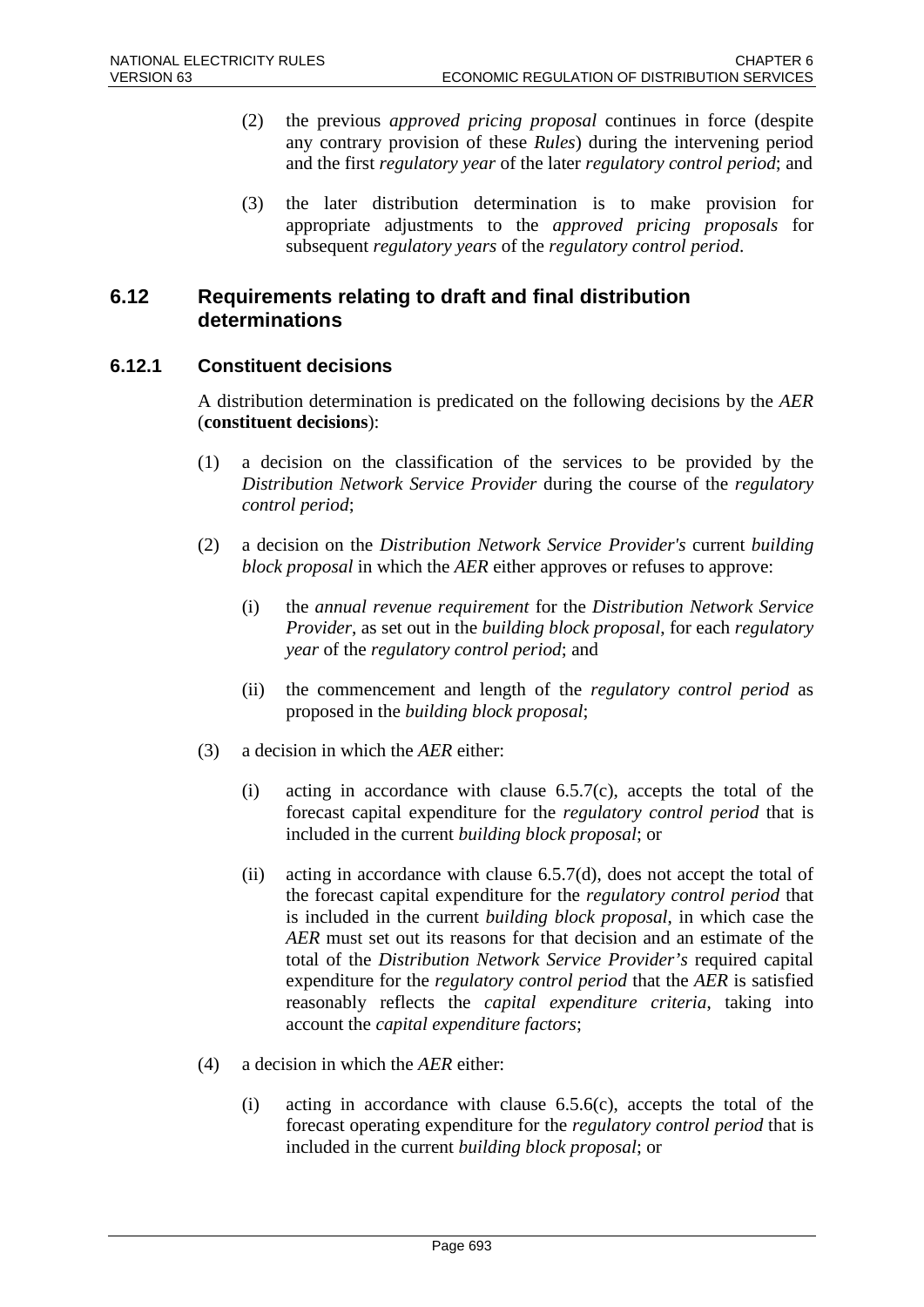- (ii) acting in accordance with clause  $6.5.6(d)$ , does not accept the total of the forecast operating expenditure for the *regulatory control period* that is included in the current *building block proposal*, in which case the *AER* must set out its reasons for that decision and an estimate of the total of the *Distribution Network Service Provider's* required operating expenditure for the *regulatory control period* that the *AER* is satisfied reasonably reflects the *operating expenditure criteria*, taking into account the *operating expenditure factors*;
- (4A) a decision in which the *AER* determines:
	- (i) whether each of the *proposed contingent projects* (if any) described in the current *regulatory proposal* are *contingent projects* for the purposes of the distribution determination in which case the decision must clearly identify each of those *contingent projects*;
	- (ii) the capital expenditure that it is satisfied reasonably reflects the *capital expenditure criteria*, taking into account the *capital expenditure factors*, in the context of each *contingent project* as described in the current *regulatory proposal*;
	- (iii) the *trigger events* in relation to each *contingent project* (in which case the decision must clearly specify those *trigger events*); and
	- (iv) if the *AER* determines that such a *proposed contingent project* is not a *contingent project* for the purposes of the distribution determination, its reasons for that conclusion, having regard to the requirements of clause 6.6A.1(b);
- (5) a decision on the *allowed rate of return* for each *regulatory year* of the *regulatory control period* in accordance with clause 6.5.2;
- (5A) a decision on whether the return on debt is to be estimated using a methodology referred to in clause  $6.5.2(i)(2)$  and, if that is the case, the formula that is to be applied in accordance with clause 6.5.2(l);
- (5B) a decision on the value of imputation credits as referred to in clause 6.5.3;
- (6) a decision on the regulatory asset base as at the commencement of the *regulatory control period* in accordance with clause 6.5.1 and schedule 6.2;
- (7) a decision on the estimated cost of corporate income tax to the *Distribution Network Service Provider* for each *regulatory year* of the *regulatory control period* in accordance with clause 6.5.3;
- (8) a decision on whether or not to approve the depreciation schedules submitted by the *Distribution Network Service Provider* and, if the *AER* decides against approving them, a decision determining depreciation schedules in accordance with clause 6.5.5(b);
- (9) a decision on how any applicable *efficiency benefit sharing scheme*, *capital expenditure sharing scheme*, *service target performance incentive scheme*,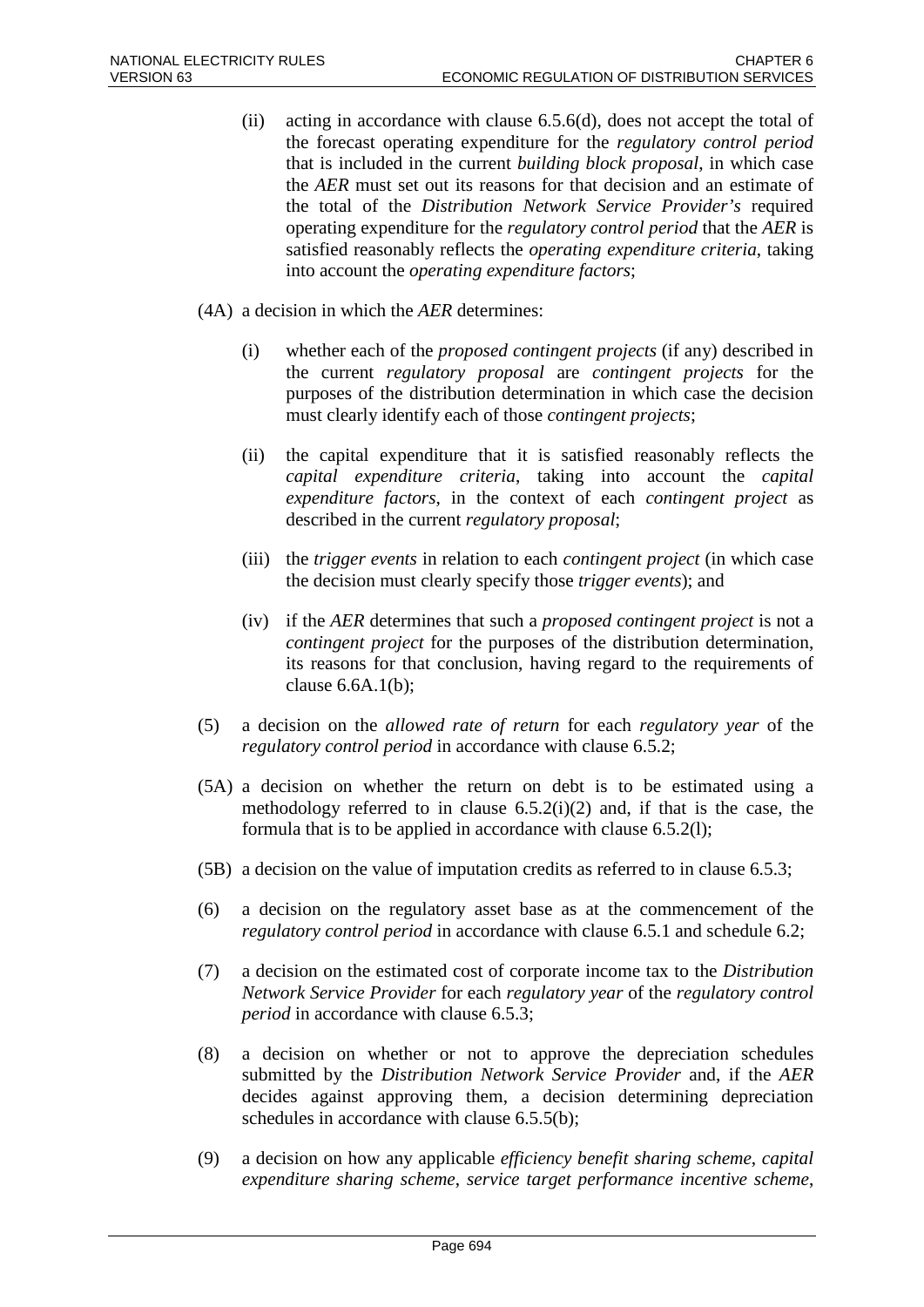*demand management and embedded generation connection incentive scheme* or *small-scale incentive scheme* is to apply to the *Distribution Network Service Provider*;

- (10) a decision in which the *AER* decides other appropriate amounts, values or inputs;
- (11) a decision on the form of the control mechanisms (including the X factor) for *standard control services* (to be in accordance with the relevant *framework and approach paper*) and on the formulae that give effect to those control mechanisms;
- (12) a decision on the form of the control mechanisms for *alternative control services* (to be in accordance with the relevant *framework and approach paper*) and on the formulae that give effect to those control mechanisms;
- (13) a decision on how compliance with a relevant control mechanism is to be demonstrated;
- (14) a decision on the additional *pass through events* that are to apply for the *regulatory control period* in accordance with clause 6.5.10;
- (14A) a decision on the *Distribution Network Service Provider*'s proposed *tariff structure statement*, in which the *AER* either approves or refuses to approve that statement;
- (15) a decision on the *negotiating framework* that is to apply to the *Distribution Network Service Provider* for the *regulatory control period* (which may be the *negotiating framework* as proposed by the *Distribution Network Service Provider*, some variant of it, or a framework substituted by the *AER*);
- (16) a decision in which the *AER* decides the *Negotiated Distribution Service Criteria* for the *Distribution Network Service Provider*;
- (17) a decision on the policies and procedures for assigning *retail customers* to *tariff classes*, or reassigning *retail customers* from one *tariff class* to another (including any applicable restrictions);
- (17A) a decision on the approval of the proposed *pricing methodology* for *transmission standard control services* (if rule 6.26 applies);
- (18) a decision on whether depreciation for establishing the regulatory asset base as at the commencement of the following *regulatory control period* is to be based on actual or forecast capital expenditure;

#### **Note:**

See clause S6.2.2B.

(19) a decision on how the *Distribution Network Service Provider* is to report to the *AER* on its recovery of *designated pricing proposal charges* for each *regulatory year* of the *regulatory control period* and on the adjustments to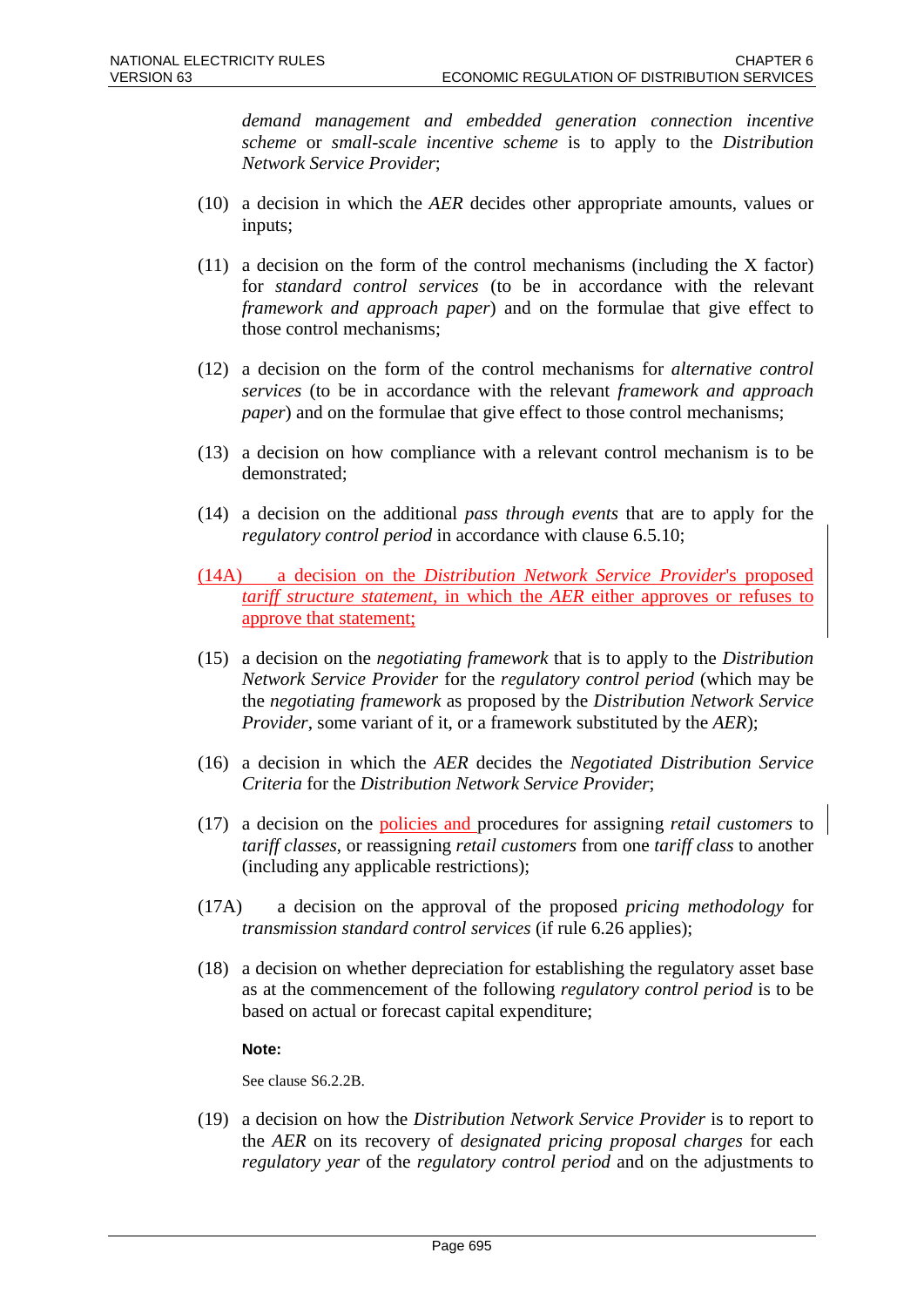be made to subsequent *pricing proposals* to account for over or under recovery of those charges;

- (20) a decision on how the *Distribution Network Service Provider* is to report to the *AER* on its recovery of *jurisdictional scheme amounts* for each *regulatory year* of the *regulatory control period* and on the adjustments to be made to subsequent *pricing proposals* to account for over or under recovery of those amounts. A decision under this subparagraph (20) must be made in relation to each *jurisdictional scheme* under which the *Distribution Network Service Provider* has *jurisdictional scheme* obligations at the time the decision is made; and
- (21) a decision on the *connection policy* that is to apply to the *Distribution Network Service Provider* for the *regulatory control period* (which may be the *connection policy* as proposed by the *Distribution Network Service Provider*, some variant of it, or a policy substituted by the *AER*).

## **6.12.2 Reasons for decisions**

- (a) The reasons given by the *AER* for a draft distribution determination under rule 6.10 or a final distribution determination under rule 6.11 must set out the basis and rationale of the determination, including:
	- (1) details of the qualitative and quantitative methods applied in any calculations and formulae made or used by the *AER*;
	- (2) the values adopted by the *AER* for each of the input variables in any calculations and formulae, including:
		- (i) whether those values have been taken or derived from the *Distribution Network Service Provider's* current building block proposal; and
		- (ii) if not, the rationale for the adoption of those values;
	- (3) details of any assumptions made by the *AER* in undertaking any material qualitative and quantitative analyses; and
	- (4) reasons for the making of any decisions, the giving or withholding of any approvals, and the exercise of any discretions as referred to in this Chapter 6, for the purposes of the determination, such reasons being expressed by reference to the requirements relating to such decisions, approvals or discretions as are contained in this Chapter.
- (b) The *AER* must include in its reasons for a draft distribution determination under rule 6.10 or a final distribution determination under rule 6.11 a statement, with supporting reasons, as to the extent to which the roll forward of the regulatory asset base as determined under clause 6.12.1(6) contributes to the achievement of the *capital expenditure incentive objective*.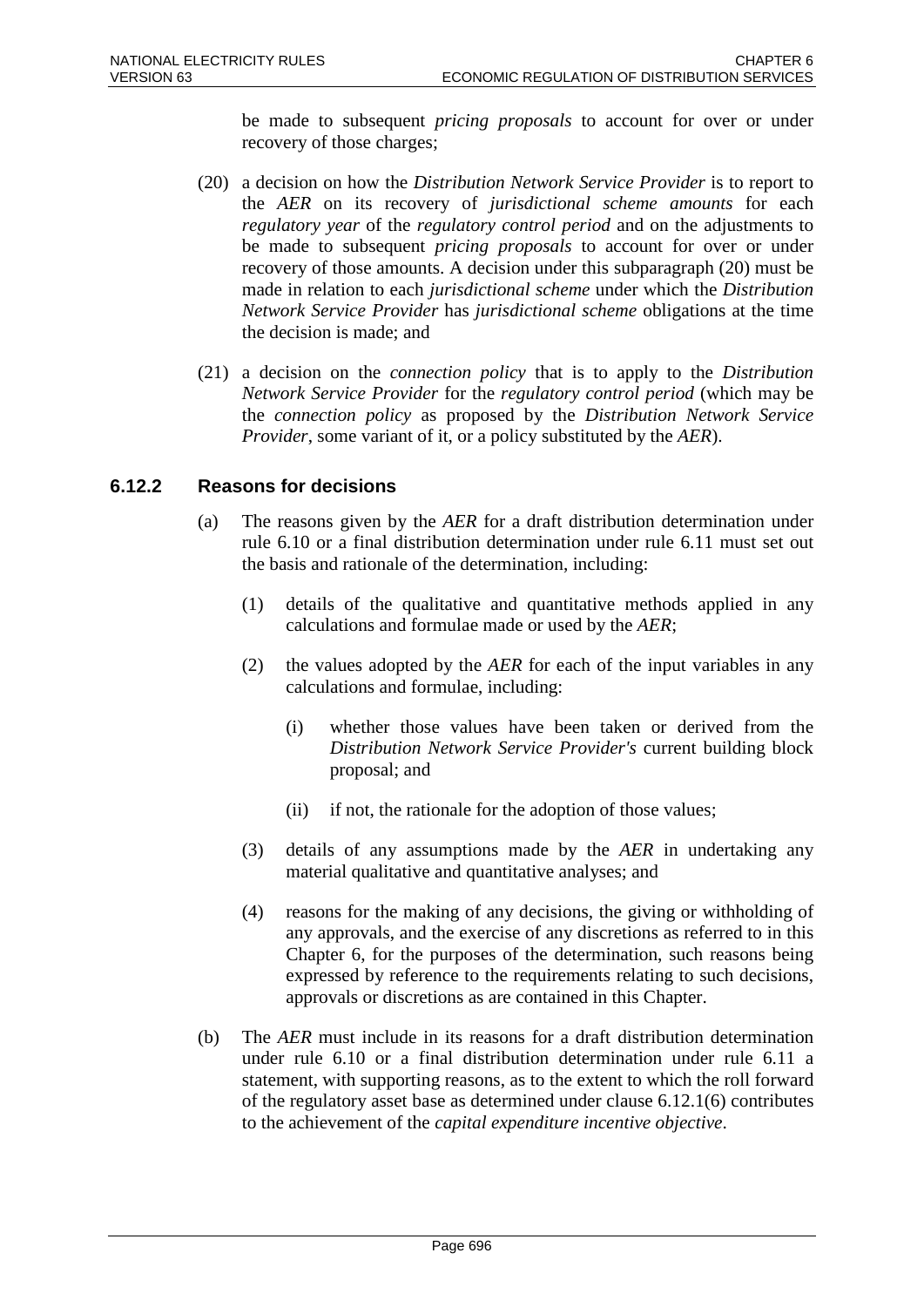### **6.12.3 Extent of AER's discretion in making distribution determinations**

- (a) Subject to this clause and other provisions of this Chapter 6 explicitly negating or limiting the *AER's* discretion, the *AER* has a discretion to accept or approve, or to refuse to accept or approve, any element of a *regulatory proposal* or proposed *tariff structure statement*.
- (b) The classification of *distribution services* must be as set out in the relevant *framework and approach paper* unless the *AER* considers that unforeseen circumstances justify departing from the classification as set out in that paper.
- (c) The form of the control mechanisms must be as set out in the relevant *framework and approach paper*.
- (c1) The formulae that give effect to the control mechanisms referred to in paragraph (c) must be as set out in the relevant *framework and approach paper* unless the *AER* considers that unforeseen circumstances justify departing from the formulae as set out in that paper.
- (d) The *AER* must approve the *total revenue requirement* for a *Distribution Network Service Provider* for a *regulatory control period*, and the *annual revenue requirement* for each *regulatory year* of the *regulatory control period*, as set out in the *Distribution Network Service Provider's* current *building block proposal*, if the *AER* is satisfied that those amounts have been properly calculated using the *post-tax revenue model* on the basis of amounts calculated, determined or forecast in accordance with the requirements of Part C of this Chapter 6.
- (e) The *AER* must approve a proposed *regulatory control period* if the proposed period consists of 5 *regulatory years*.
- (f) **[Deleted]**
- (g) The *AER* must approve a proposed *negotiating framework* if the *AER* is satisfied that it adequately complies with the requirements of Part D.
- (h) If the *AER* refuses to approve the proposed *negotiating framework*, the approved amended *negotiating framework* must be:
	- (1) determined on the basis of the current proposed *negotiating framework*; and
	- (2) amended from that basis only to the extent necessary to enable it to be approved in accordance with the *Rules*.
- (i) The *AER* must approve the proposed *connection policy* if the *AER* is satisfied that it adequately complies with the requirements of Part DA.
- (j) If the *AER* refuses to approve the proposed *connection policy*, the approved amended *connection policy* must be: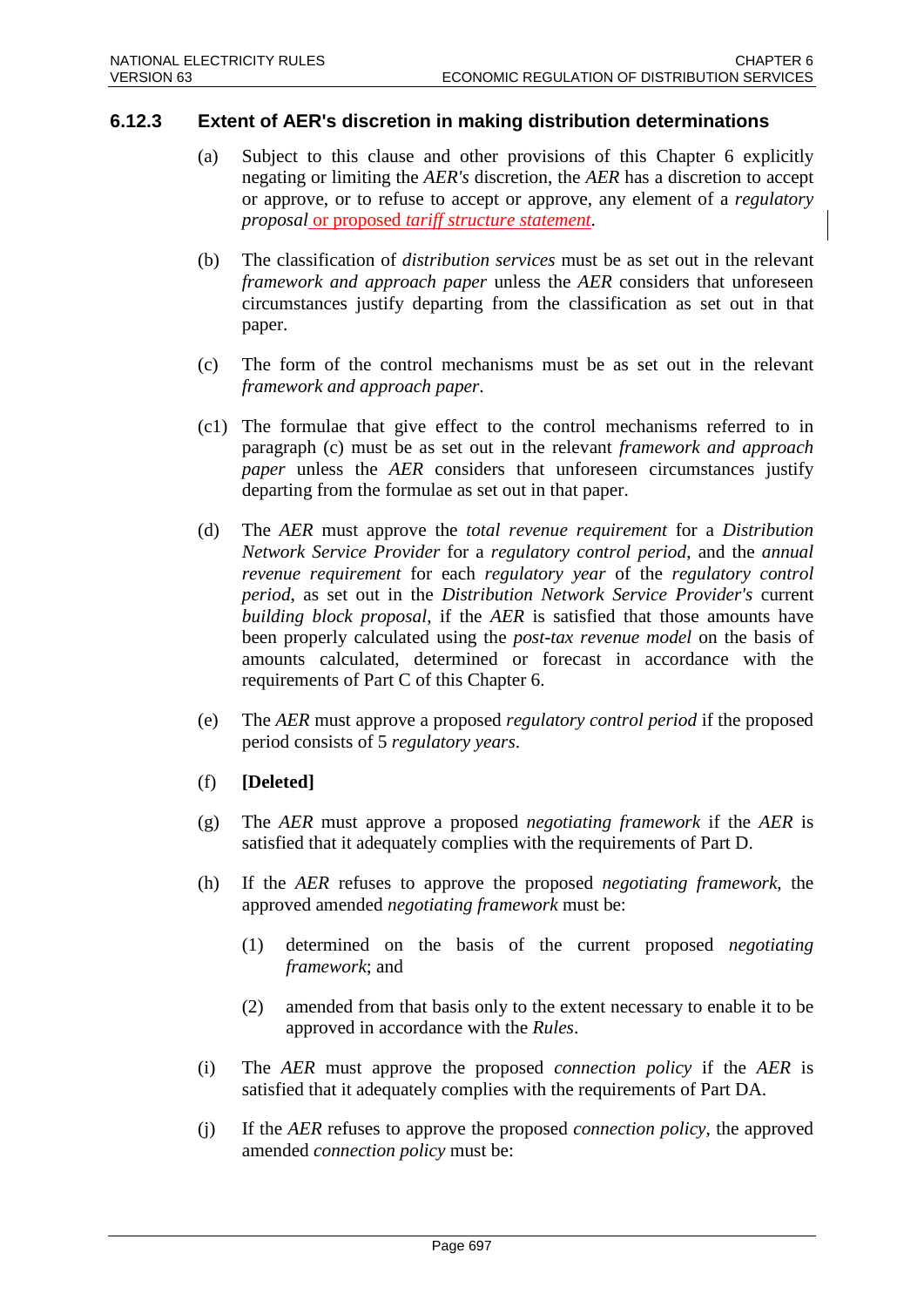- (1) determined on the basis of the current proposed *connection policy*; and
- (2) amended from that basis only to the extent necessary to *enable* it to be approved in accordance with the *Rules*.
- (k) The *AER* must approve a *Distribution Network Service Provider*'s proposed *tariff structure statement* unless the *AER* is reasonably satisfied that the proposed *tariff structure statement* does not comply with the *pricing principles for direct control services* or other applicable requirements of the *Rules*.
- (l) If, in making a distribution determination in relation to a *Distribution Network Service Provider*, the *AER* refuses to approve the *Distribution Network Service Provider*'s proposed *tariff structure statement*, the *AER* must include in that distribution determination an amended *tariff structure statement* which is:
	- (1) determined on the basis of the *Distribution Network Service Provider*'s proposed *tariff structure statement*; and
	- (2) amended from that basis only to the extent necessary to enable it to be approved in accordance with the *Rules*.

# **6.13 Revocation and substitution of distribution determination for wrong information or error**

- (a) The *AER* may (but is not required to) revoke a distribution determination during a *regulatory control period* if it appears to the *AER* that the distribution determination is affected by a material error or deficiency of one or more of the following kinds:
	- (1) a clerical mistake or an accidental slip or omission;
	- (2) a miscalculation or misdescription;
	- (3) a defect in form; or
	- (4) a deficiency resulting from the provision of false or materially misleading information to the *AER*.
- (b) If the *AER* revokes a distribution determination under paragraph (a), the *AER* must make a new distribution determination in substitution for the revoked distribution determination to apply for the remainder of the *regulatory control period* for which the revoked distribution determination was to apply.
- (c) If the *AER* revokes and substitutes a distribution determination under paragraphs (a) and (b), the substituted distribution determination must only vary from the revoked distribution determination to the extent necessary to correct the relevant error or deficiency.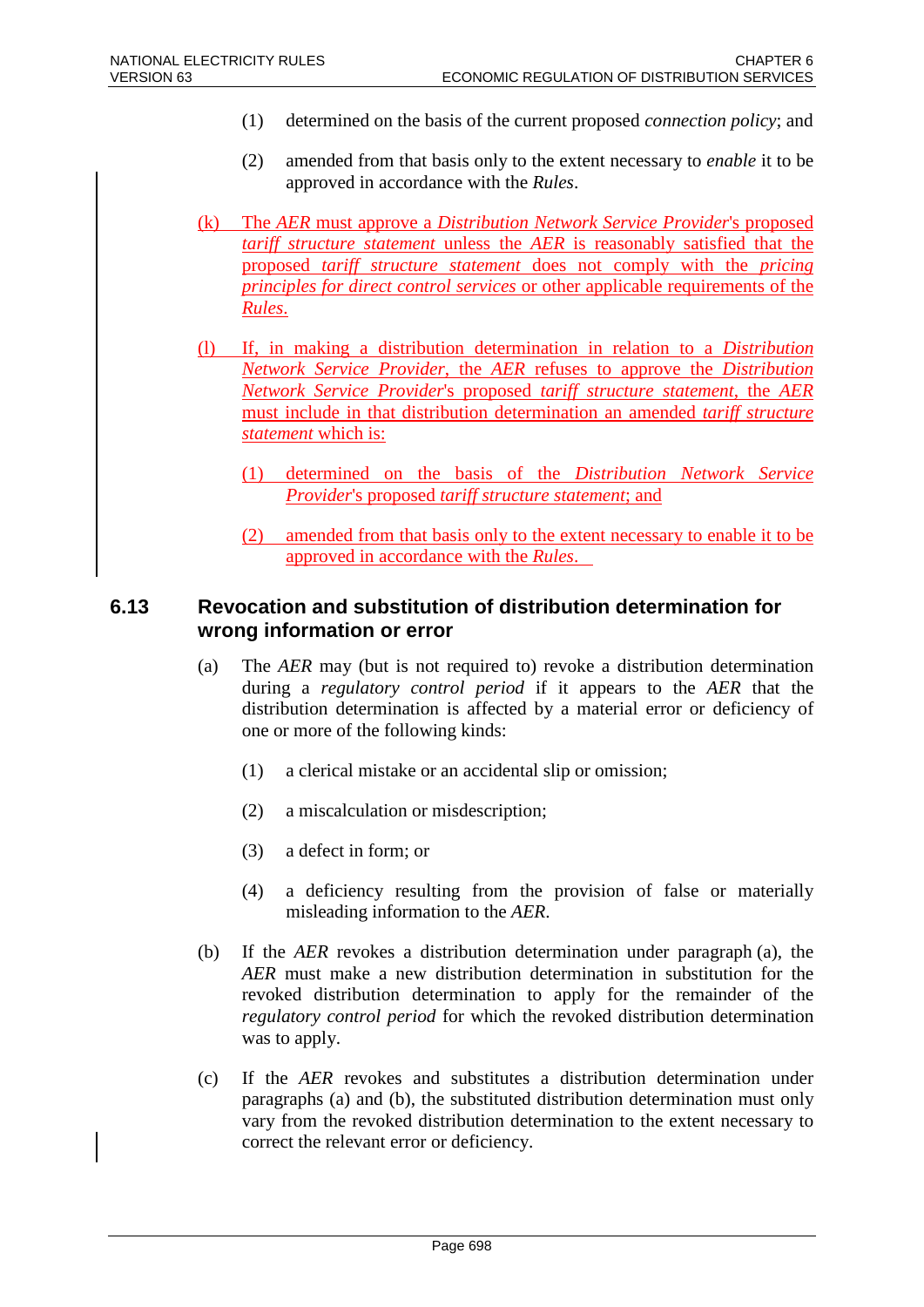(d) The *AER* may only revoke and substitute a distribution determination under this rule 6.13, if it has first consulted with the relevant *Distribution Network Service Provider* and such other persons as it considers appropriate.

# **6.14 Miscellaneous**

- (a) The *AER* may, but is not required to, consider any submission made pursuant to an invitation for submissions after the time for making the submission has expired.
- (b) Nothing in this Part E is to be construed as precluding the *AER* from *publishing* any issues, consultation and discussion papers, or holding any conferences and information sessions, that the *AER* considers appropriate.
- (c) Subject to paragraph (d), as soon as practicable after the *AER* receives a submission in response to an invitation for submissions that is made under this Chapter (whether or not the submission was made before the time for making it has expired), the *AER* must *publish* that submission.
- (d) The *AER* must not *publish* a submission referred to in paragraph (c) to the extent it contains information which has been clearly identified as confidential by the person making the submission.
- (e) The *AER* may give such weight to *confidential information* identified in accordance with paragraph (d) in a submission as it considers appropriate, having regard to the fact that such information has not been made publicly available.
- (f) Paragraph (d) does not apply to the extent that any other provision of the Law or the *Rules* permits or requires such information to be publicly released by the *AER*.

# **6.14A Distribution Confidentiality Guidelines**

- (a) The *AER* must, in accordance with the *distribution consultation procedures*, make and *publish* guidelines (*Distribution Confidentiality Guidelines*).
- (b) The *Distribution Confidentiality Guidelines* must specify the manner in which the *Distribution Network Service Provider* may make confidentiality claims in its *regulatory proposal*, which may include categories of confidential information by reference to which *Distribution Network Service Providers* must classify any claims of confidentiality in their *regulatory proposals*.
- (c) There must be *Distribution Confidentiality Guidelines* in force at all times after the date on which the *AER* first *publishes* the *Distribution Confidentiality Guidelines* under these *Rules*.
- (d) The *Distribution Confidentiality Guidelines* are binding on the *AER* and each *Distribution Network Service Provider* to which they apply.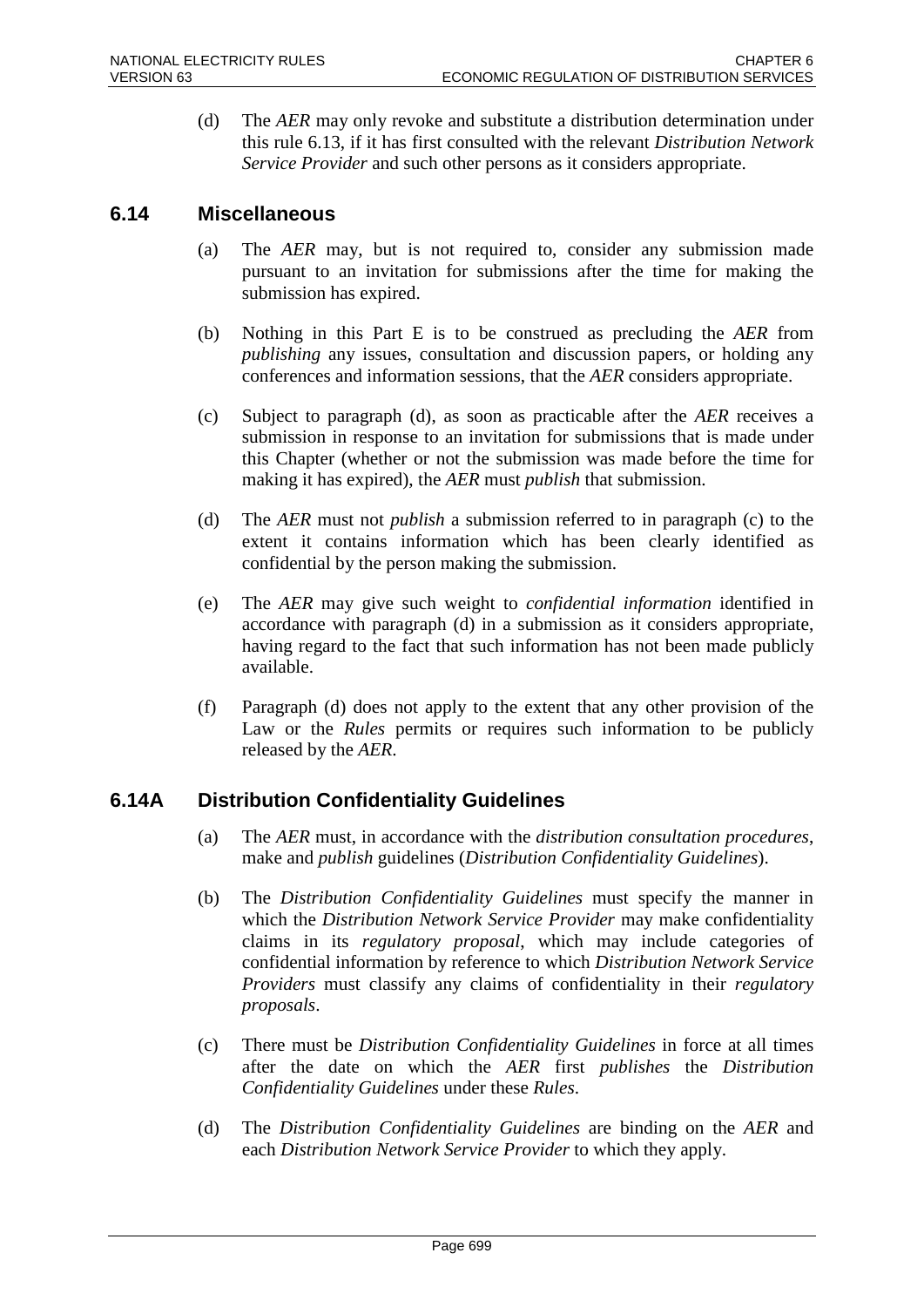# **Part F Cost Allocation**

# **6.15 Cost allocation**

### **6.15.1 Duty to comply with Cost Allocation Method**

A *Distribution Network Service Provider* must comply with the *Cost Allocation Method* that has been approved in respect of that provider from time to time by the *AER* under this rule 6.15.

# **6.15.2 Cost Allocation Principles**

The following principles constitute the *Cost Allocation Principles*:

- (1) the detailed principles and policies used by a *Distribution Network Service Provider* to allocate costs between different categories of *distribution services* must be described in sufficient detail to enable the *AER* to replicate reported outcomes through the application of those principles and policies;
- (2) the allocation of costs must be determined according to the substance of a transaction or event rather than its legal form;
- (3) only the following costs may be allocated to a particular category of *distribution services*:
	- (i) costs which are directly attributable to the provision of those services;
	- (ii) costs which are not directly attributable to the provision of those services but which are incurred in providing those services, in which case such costs must be allocated to the provision of those services using an appropriate allocator which should:
		- (A) except to the extent the cost is immaterial or a causal based method of allocation cannot be established without undue cost and effort, be causation based; and
		- (B) to the extent the cost is immaterial or a causal based method of allocation cannot be established without undue cost and effort, be an allocator that accords with a well accepted cost allocation method;
- (4) any cost allocation method which is used, the reasons for using that method and the numeric quantity (if any) of the chosen allocator must be clearly described;
- (5) the same cost must not be allocated more than once;
- (6) the principles, policies and approach used to allocate costs must be consistent with the *Distribution Ring-Fencing Guidelines*;
- (7) costs which have been allocated to a particular service cannot be reallocated to another service during the course of a *regulatory control period*.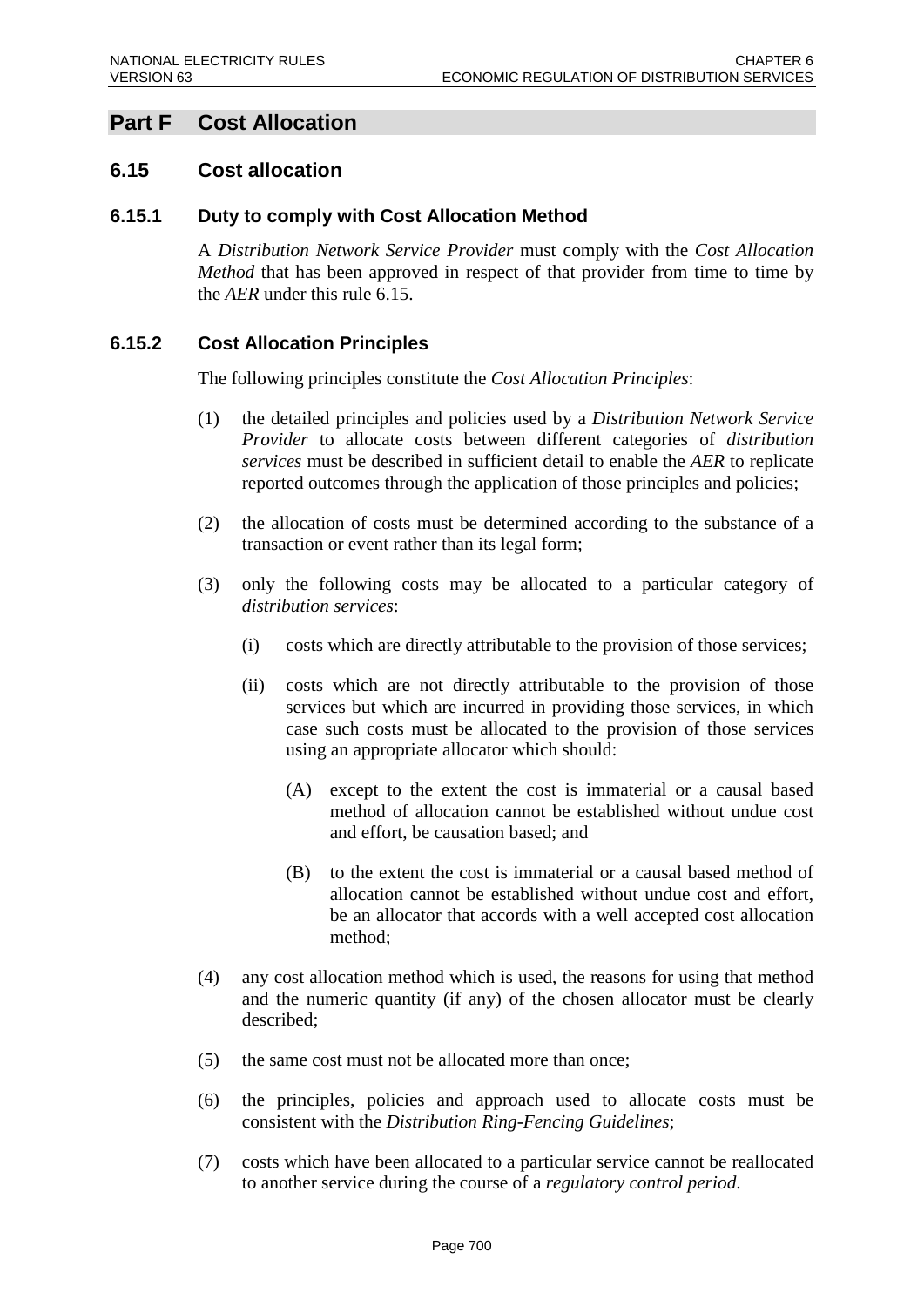#### **Note:**

The *Cost Allocation Guidelines* are required by clause 6.15.3 to give effect to and be consistent with, the *Cost Allocation Principles*.

### **6.15.3 Cost Allocation Guidelines**

- (a) The *AER* must, in accordance with the *distribution consultation procedures*, make and *publish* guidelines (the *Cost Allocation Guidelines*) relating to the preparation by a *Distribution Network Service Provider* of its *Cost Allocation Method*.
- (b) The *Cost Allocation Guidelines* must give effect to and be consistent with the *Cost Allocation Principles*.
- (c) Without limiting the generality of paragraph (b), the *Cost Allocation Guidelines* may specify:
	- (1) the format of a *Cost Allocation Method*;
	- (2) the detailed information that is to be included in a *Cost Allocation Method*;
	- (3) the categories of *distribution services* which are to be separately addressed in a *Cost Allocation Method*, such categories being determined by reference to the nature of those services, the persons to whom those services are provided or such other factors as the *AER* considers appropriate; and
	- (4) the allocation methods which are acceptable and the supporting information that is to be included in relation to such methodologies in a *Cost Allocation Method*.
- (d) The *Cost Allocation Guidelines* are binding on the *AER* and each *Distribution Network Service Provider* to which they apply.
- (e) The *AER* must *publish* the first *Cost Allocation Guidelines* within 6 months after the commencement of these *Rules* and there must be *Cost Allocation Guidelines* in force at all times after that date.

#### **6.15.4 Cost Allocation Method**

- (a) Each *Distribution Network Service Provider* must submit to the *AER* for its approval a document setting out its proposed *Cost Allocation Method*:
	- (1) within 12 months after the commencement of these *Rules*; or
	- (2) in the case of an entity that becomes a *Distribution Network Service Provider* more than 6 months after the commencement of these *Rules*, within 6 months of being required to do so by the *AER*.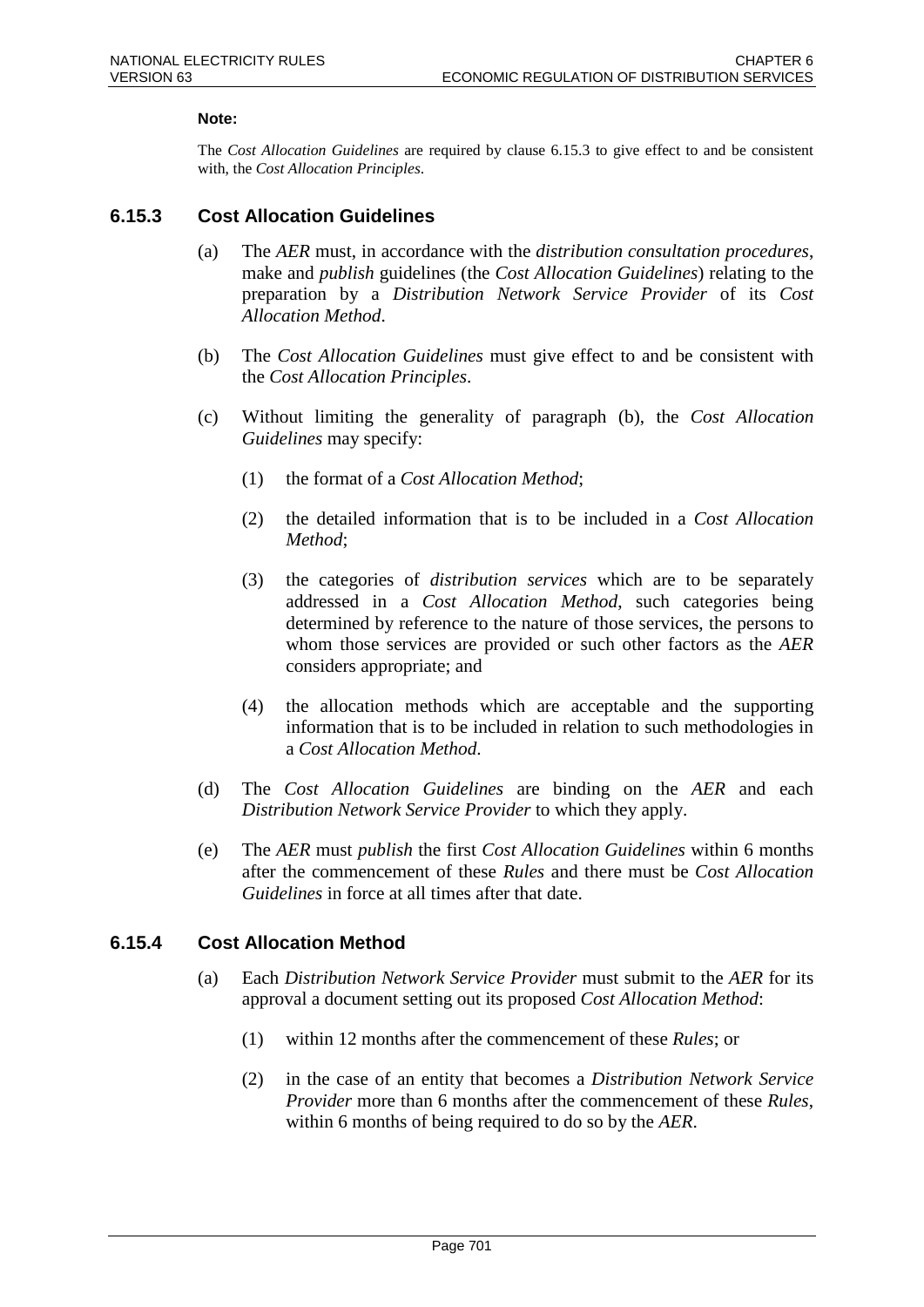- (b) The *Cost Allocation Method* proposed by a *Distribution Network Service Provider* must give effect to and be consistent with the *Cost Allocation Guidelines*.
- (c) The *AER* may approve or refuse to approve a *Cost Allocation Method* submitted under paragraph (a).
- (d) The *AER* must notify the relevant *Distribution Network Service Provider* of its decision to approve or refuse to approve the *Cost Allocation Method* submitted to it under paragraph (a) within 6 months of its submission, failing which the *AER* will be taken to have approved it.
- (e) As part of giving any approval referred to in paragraph (c), the *AER* may, after consulting with the relevant *Distribution Network Service Provider*, amend the *Cost Allocation Method* submitted to it, in which case the *Cost Allocation Method* as so amended will be taken to be approved by the *AER*.
- (f) A *Distribution Network Service Provider* may, with the *AER's* approval, amend its *Cost Allocation Method* from time to time but:
	- (1) the amendment:
		- (i) may be approved on condition that the *Distribution Network Service Provider* agree to incorporate into the amendment specified additional changes to the *Cost Allocation Method* the *AER* reasonably considers necessary or desirable as a result of the amendment as submitted; and
		- (ii) if approved on such a condition, does not take effect unless and until the *Distribution Network Service Provider* notifies the *AER* of its agreement; and
	- (2) if 6 months elapse from the date of the submission of the amendment and the *AER* has not notified the *Distribution Network Service Provider* within that period of its approval or refusal to approve the amendment, the amendment is, at the end of that period, conclusively presumed to have been unconditionally approved.
- (g) A *Distribution Network Service Provider* must amend its *Cost Allocation Method* where the amendment is required by the *AER* to take into account any change to the *Cost Allocation Guidelines*, but the amendment only comes into effect:
	- (1) on the date that the *AER* approves that amendment, or 3 months after the submission of the amendment, whichever is the earlier; and
	- (2) subject to additional changes to the *Cost Allocation Method* (if any) the *AER* reasonably considers necessary or desirable as a result of the amendment and notifies to the *Distribution Network Service Provider* before the amendment takes effect.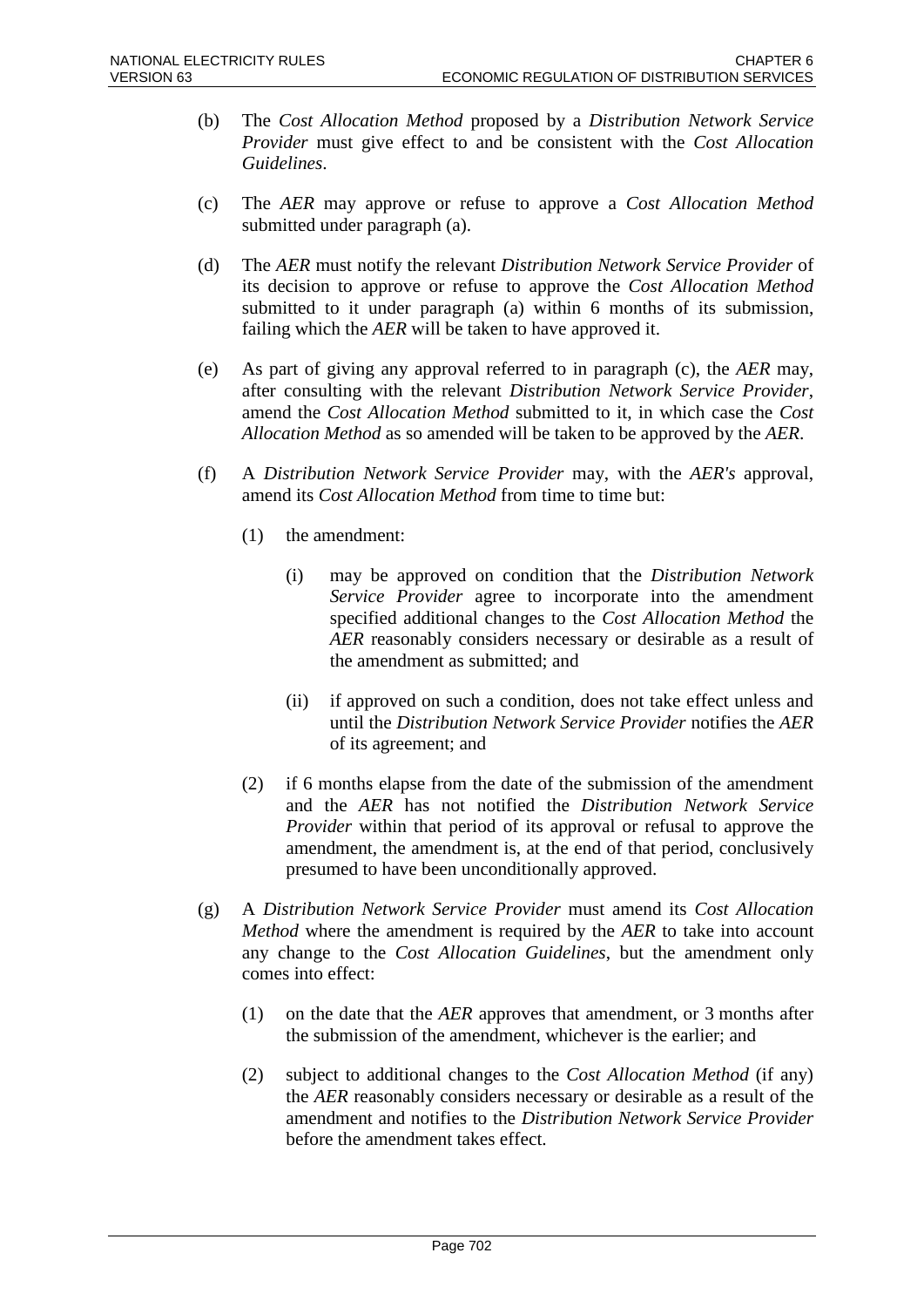(h) A *Distribution Network Service Provider* must maintain a current copy of its *Cost Allocation Method* on its website.

# **Part G Distribution consultation procedures**

# **6.16 Distribution consultation procedures**

- (a) This rule 6.16 applies wherever the *AER* is required to comply with the *distribution consultation procedures*. For the avoidance of doubt, the *distribution consultation procedures* are separate from, and (where they are required to be complied with) apply to the exclusion of, the *Rules consultation procedures* under rule 8.9.
- (b) If the *AER* is required to comply with the *distribution consultation procedures* in preparing, making, developing, reviewing, amending or replacing any guidelines, methodologies, models, schemes, or tests, it must *publish*:
	- (1) the proposed guideline, methodology, model, scheme, test or amendment;
	- (2) an explanatory statement that sets out the provision of the *Rules* under or for the purposes of which the guideline, methodology, model, scheme, test or amendment is proposed to be prepared, made or developed or is required to be reviewed, and the reasons for the proposed guideline, methodology, model, scheme, test or amendment; and
	- (3) an invitation for written submissions on the proposed guideline, methodology, model, scheme, test or amendment, or the review, (as the case may be).
- (c) The invitation must allow no less than 30 *business days* for the making of submissions, and the *AER* is not required to consider any submission made pursuant to that invitation after this time period has expired.
- (d) The *AER* may *publish* such issues, consultation and discussion papers, and hold such conferences and information sessions, in relation to the proposed guideline, methodology, model, scheme, test or amendment, or the review, as it considers appropriate.
- (e) Within 80 *business days* of *publishing* the documents referred to in paragraph (b), the *AER* must *publish*:
	- (1) its final decision on the guideline, methodology, model, scheme, test, amendment or review that sets out:
		- (i) the guideline, methodology, model, scheme, test or amendment (if any);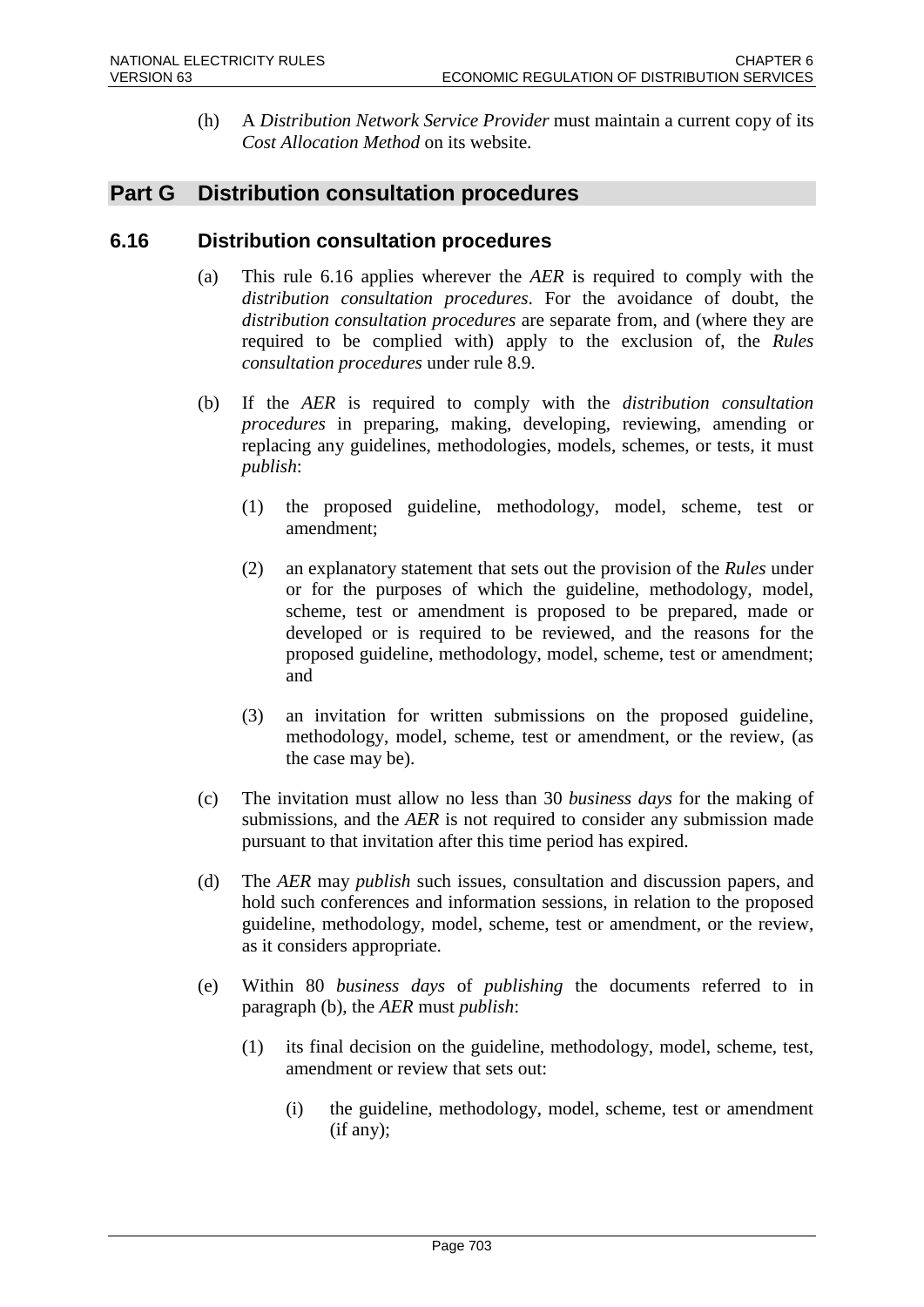- (ii) the provision of the *Rules* under which or for the purposes of which the guideline, methodology, model, scheme, test or amendment is being prepared, made or developed or is being reviewed;
- (iii) the reasons for the guideline, methodology, model, scheme, test or amendment; and
- (iv) the reasons for the outcome of any review; and
- (2) notice of the making of the final decision on the guideline, methodology, model, scheme, test, amendment or review.
- (f) Subject to paragraph (c), the *AER* must, in making its final decision referred to in paragraph  $(e)(1)$ , consider any submissions made pursuant to the invitation for submissions referred to in paragraph  $(b)(3)$ , and the reasons referred to in paragraph  $(e)(1)(iii)$  or  $(iv)$  must include:
	- (1) a summary of each issue raised in those submissions that the *AER* reasonably considers to be material; and
	- (2) the *AER's* response to each such issue.
- (g) The *AER* may extend the time within which it is required to publish its final decision if:
	- (1) the consultation involves issues of unusual complexity or difficulty; and
	- (2) the extension of time has become necessary because of circumstances beyond the *AER's* control.

# **Part H Ring-Fencing Arrangements for Distribution Network Service Providers**

# **6.17 Distribution Ring-Fencing Guidelines**

# **6.17.1 Compliance with Distribution Ring-Fencing Guidelines**

All *Distribution Network Service Providers* must comply with the *Distribution Ring-Fencing Guidelines* prepared in accordance with clause 6.17.2.

# **6.17.2 Development of Distribution Ring-Fencing Guidelines**

(a) Guidelines may be developed by the *AER* for the accounting and functional separation of the provision of *direct control services* by *Distribution Network Service Providers* from the provision of other services by *Distribution Network Service Providers* (the *Distribution Ring-Fencing Guidelines*). The guidelines may vary in application as between different *participating jurisdictions*.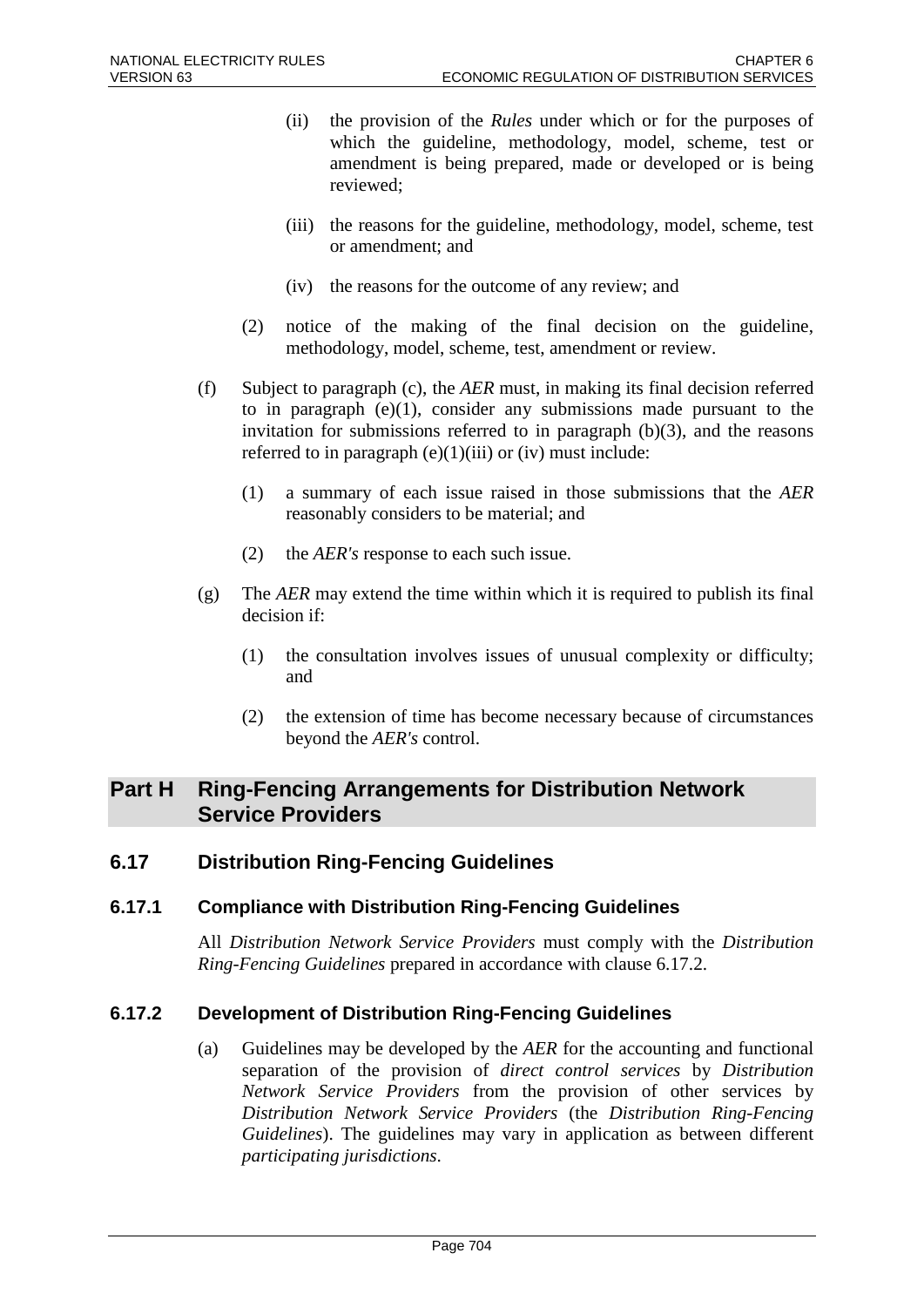#### **Note:**

Clause 11.14.5 will have a bearing on the application of these guidelines in certain cases.

- (b) The *Distribution Ring-Fencing Guidelines* may include, but are not limited to:
	- (1) provisions defining the need for and extent of:
		- (i) legal separation of the entity through which a *Distribution Network Service Provider* provides *network services* from any other entity through which it conducts business; and
		- (ii) the establishment and maintenance of consolidated and separate accounts for *standard control services*, *alternative control services* and other services provided by the *Distribution Network Service Provider*; and
		- (iii) allocation of costs between *standard control services*, *alternative control services* and other services provided by the *Distribution Network Service Provider*; and
		- (iv) limitations on the flow of information between the *Distribution Network Service Provider* and any other person; and
		- (v) limitations on the flow of information where there is the potential for a competitive disadvantage between those parts of the *Distribution Network Service Provider's* business which provide *direct control services* and parts of the provider's business which provide any other services; and
	- (2) provisions allowing the AER to add to or to waive a Distribution Network Service Provider's obligations under the Distribution Ring-Fencing Guidelines.
- (c) In developing or amending the *Distribution Ring-Fencing Guidelines* the *AER* must consider, without limitation, the need, so far as practicable, for consistency between the *Distribution Ring-Fencing Guidelines* and the *Transmission Ring-Fencing Guidelines*.
- (d) In developing or amending the *Distribution Ring-Fencing Guidelines*, the *AER* must consult with *participating jurisdictions*, *Registered Participants*, *AEMO* and other *interested parties*, and such consultation must be otherwise in accordance with the *distribution consultation procedures*.

# **Part I Distribution Pricing Rules**

# **6.18 Distribution Pricing Rules**

#### **6.18.1 Application of this Part**

This Part applies to tariffs and *tariff classes* related to *direct control services*.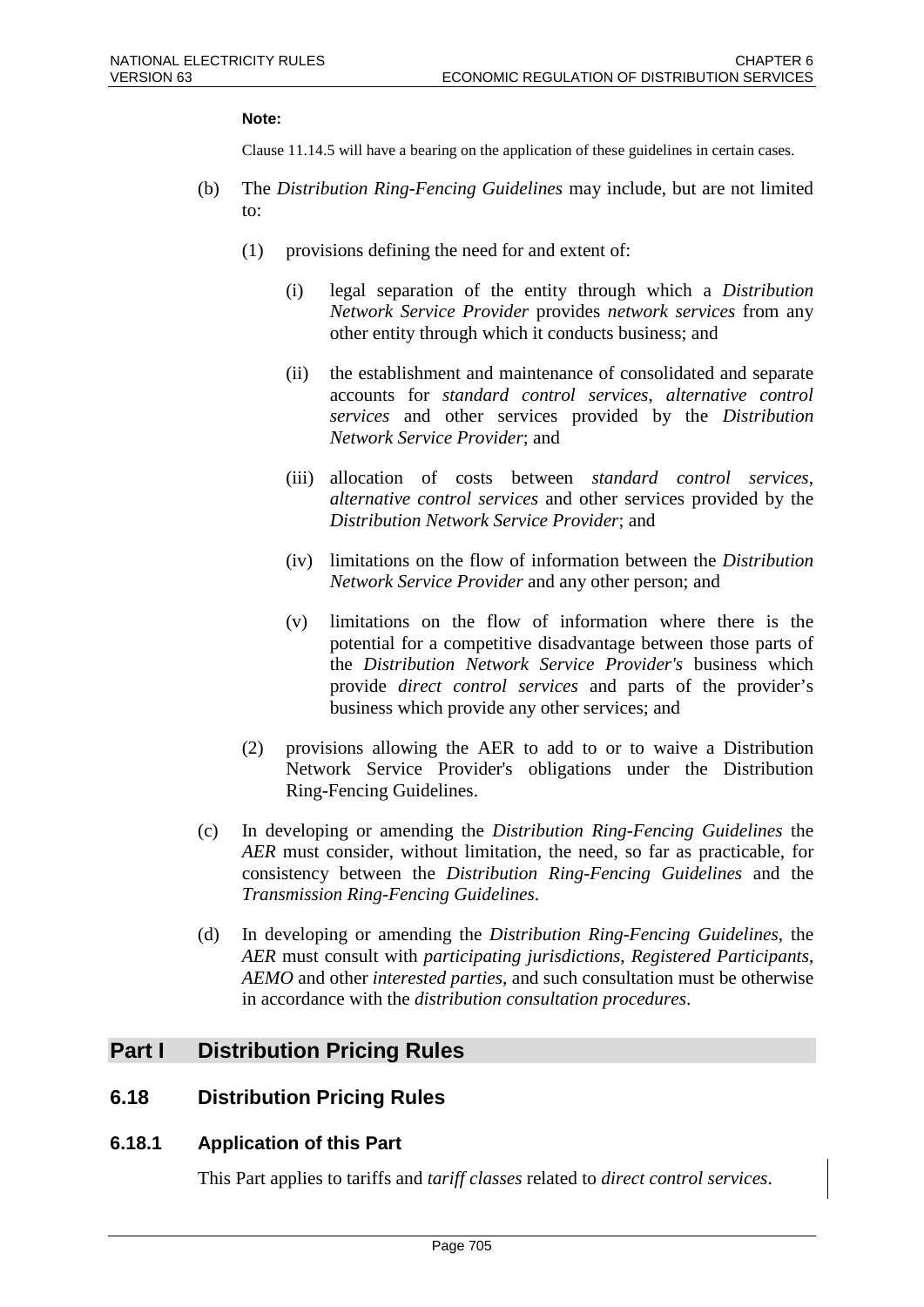# **6.18.1A Tariff structure statement**

- (a) A *tariff structure statement* of a *Distribution Network Service Provider* must include the following elements:
	- (1) the *tariff classes* into which *retail customers* for *direct control services* will be divided during the relevant *regulatory control period*;
	- (2) the policies and procedures the *Distribution Network Service Provider* will apply for assigning *retail customers* to tariffs or reassigning *retail customers* from one tariff to another (including any applicable restrictions);
	- (3) the structures for each proposed tariff;
	- (4) the *charging parameters* for each proposed tariff; and
	- (5) the pricing methodology that will be used to set each tariff in each *pricing proposal* of the *Distribution Network Service Provider* during the relevant *regulatory control period*.
- (b) A *tariff structure statement* must comply with the *pricing principles for direct control services*.
- (c) A *Distribution Network Service Provider* must comply with the *tariff structure statement* approved by the *AER* and any other applicable requirements in the *Rules*, when the provider is setting the prices that may be charged for *direct control services*.
- (d) Subject to clause 6.18.1B, a *tariff structure statement* may not be amended during a *regulatory control period*.

#### **Note:**

Rule 6.13 still applies in relation to a *tariff structure statement* because that rule deals with the revocation and substitution of a distribution determination (which includes a *tariff structure statement*) as opposed to its amendment.

(e) A *tariff structure statement* must be accompanied by a *pricing schedule* which sets out, for each tariff for each *regulatory year* of the *regulatory control period,* the indicative price levels determined in accordance with the *tariff structure statement*.

# **6.18.1B Amending a tariff structure statement with the AER's approval**

- (a) No later than nine months before the start of a *regulatory year* (other than the first *regulatory year* of a *regulatory control period*) (**relevant regulatory year**), a *Distribution Network Service Provider* may request the *AER* to approve an amendment to its current *tariff structure statement*.
- (b) A request for an amendment to a *tariff structure statement* under paragraph (a) must include: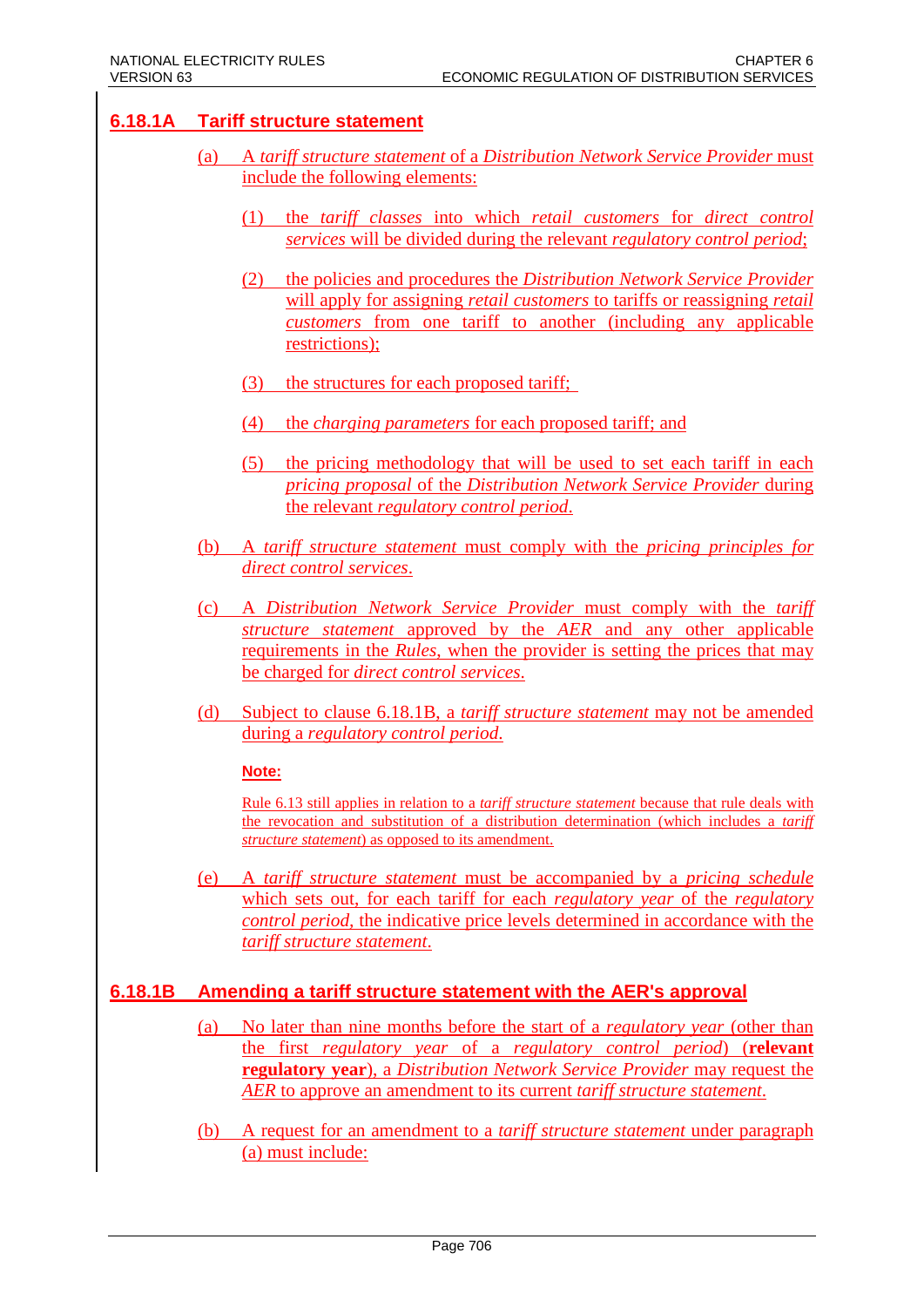- (1) the proposed amended *tariff structure statement*;
- (2) a description and justification of the differences between the proposed amended *tariff structure statement* and the *Distribution Network Service Provider*'s current *tariff structure statement*;
- (3) a description of how the differences referred to in sub-paragraph (2) would impact the other elements of the *tariff structure statement*;
- (4) a description of how the proposed amended *tariff structure statement* would better comply with the *pricing principles for direct control services* than the current *tariff structure statement*; and
- (5) a description of how the *Distribution Network Service Provider* has engaged with *retail customers* and *retailers* in developing the proposed amended *tariff structure statement* and has sought to address any relevant concerns identified as a result of that engagement.
- (c) The *AER* must, on receipt of a *Distribution Network Service Provider*'s request for an amendment to its *tariff structure statement, publish* the request.
- (d) The *AER* must approve the request for an amendment to a *tariff structure statement* under paragraph (a) if the *Distribution Network Service Provider* demonstrates to the reasonable satisfaction of the *AER* that:
	- (1) an event has occurred that:
		- (A) is beyond the reasonable control of the *Distribution Network Service Provider*; and
		- (B) could not reasonably have been foreseen by the *Distribution Network Service Provider* at the time its current *tariff structure statement* was approved by the *AER*; and
	- (2) as a result of the event referred to in sub-paragraph (1), the proposed amended *tariff structure statement* would, or would be likely to, materially better comply with the *pricing principles for direct control services* than the *Distribution Network Service Provider*'s current *tariff structure statement*.
- (e) No later than four months before the start of the relevant *regulatory year*, the *AER* must either approve or refuse to approve the request for an amendment to a *tariff structure statement* under paragraph (a) and set out reasons for its decision.
- (f) If the *AER* refuses to approve the request for an amendment to a *tariff structure statement* under paragraph (a), the current *tariff structure statement* will apply for the relevant *regulatory year* and, subject to any subsequent amendment approved under this clause 6.18.1B, the remainder of the *regulatory control period*.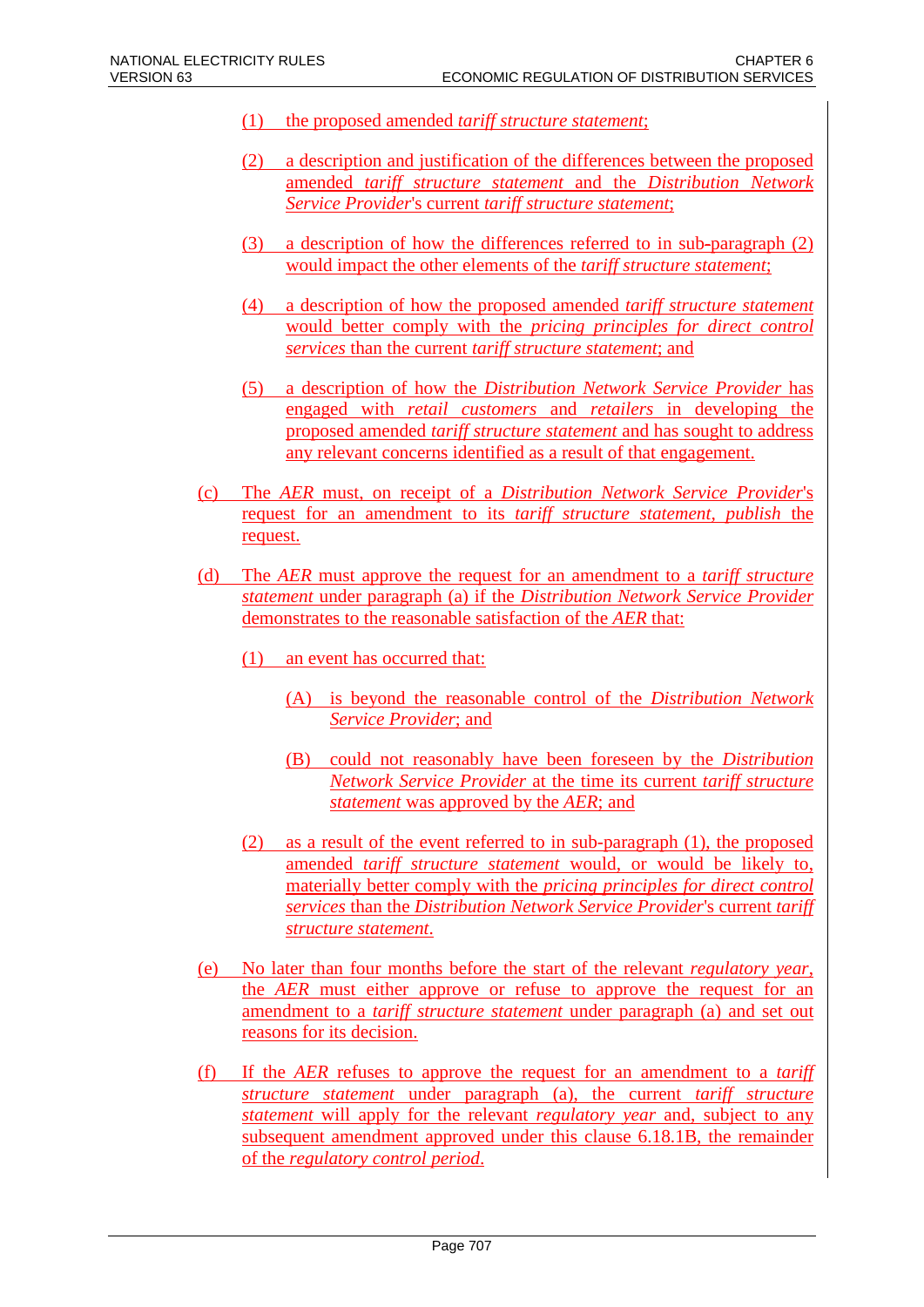### **Note:**

Rule 6.13 still applies in relation to a *tariff structure statement* because that rule deals with the revocation and substitution of a distribution determination (which includes a *tariff structure statement*) as opposed to its amendment.

# **6.18.1C Sub-threshold tariffs**

- (a) No later than four months before the start of a *regulatory year* (other than the first *regulatory year* of a *regulatory control period*), a *Distribution Network Service Provider* may notify the *AER*, affected *retailers* and affected *retail customers* of a new proposed tariff (a **relevant tariff**) that is determined otherwise than in accordance with the *Distribution Network Service Provider*'s current *tariff structure statement*, if both of the following requirements are satisfied:
	- (1) the *Distribution Network Service Provider*'s forecast revenue from the relevant tariff during each *regulatory year* in which the tariff is to apply is no greater than 0.5 per cent of the *Distribution Network Service Provider*'s *annual revenue requirement* for that *regulatory year* (the **individual threshold**); and
	- (2) the *Distribution Network Service Provider*'s forecast revenue from the relevant tariff, as well as from all other relevant tariffs, during each *regulatory year* in which those tariffs are to apply is no greater than one per cent of the *Distribution Network Service Provider*'s *annual revenue requirement* for that *regulatory year* (the **cumulative threshold**).
	- (b) Notwithstanding any other provision in the *Rules* to the contrary, a relevant tariff notified by the *Distribution Network Service Provider* in accordance with paragraph (a) is, for the remainder of the *regulatory control period* in which the notification is given:
		- (1) not required to comply with the *pricing principles for direct control services*; and
		- (2) for the purposes of the submission and approval of a *pricing proposal*, deemed to comply with the *Distribution Network Service Provider*'s current *tariff structure statement*,

unless, at any point in time after the notification of the relevant tariff is given under paragraph (a) (the **post-notification point**), either the individual threshold or the cumulative threshold (in each case, calculated using actual rather than forecast revenue) is exceeded by virtue of the amount of revenue that is attributable to the relevant tariff, in which case sub-paragraphs (1) and (2) cease to apply to the relevant tariff in relation to the *regulatory years* that commence after the post-notification point.

(c) Where sub-paragraphs (b)(1) and (2) cease to apply to a relevant tariff in accordance with paragraph (b), then sub-paragraphs  $(b)(1)$  and  $(2)$  will be taken to continue to apply to other relevant tariffs that were notified before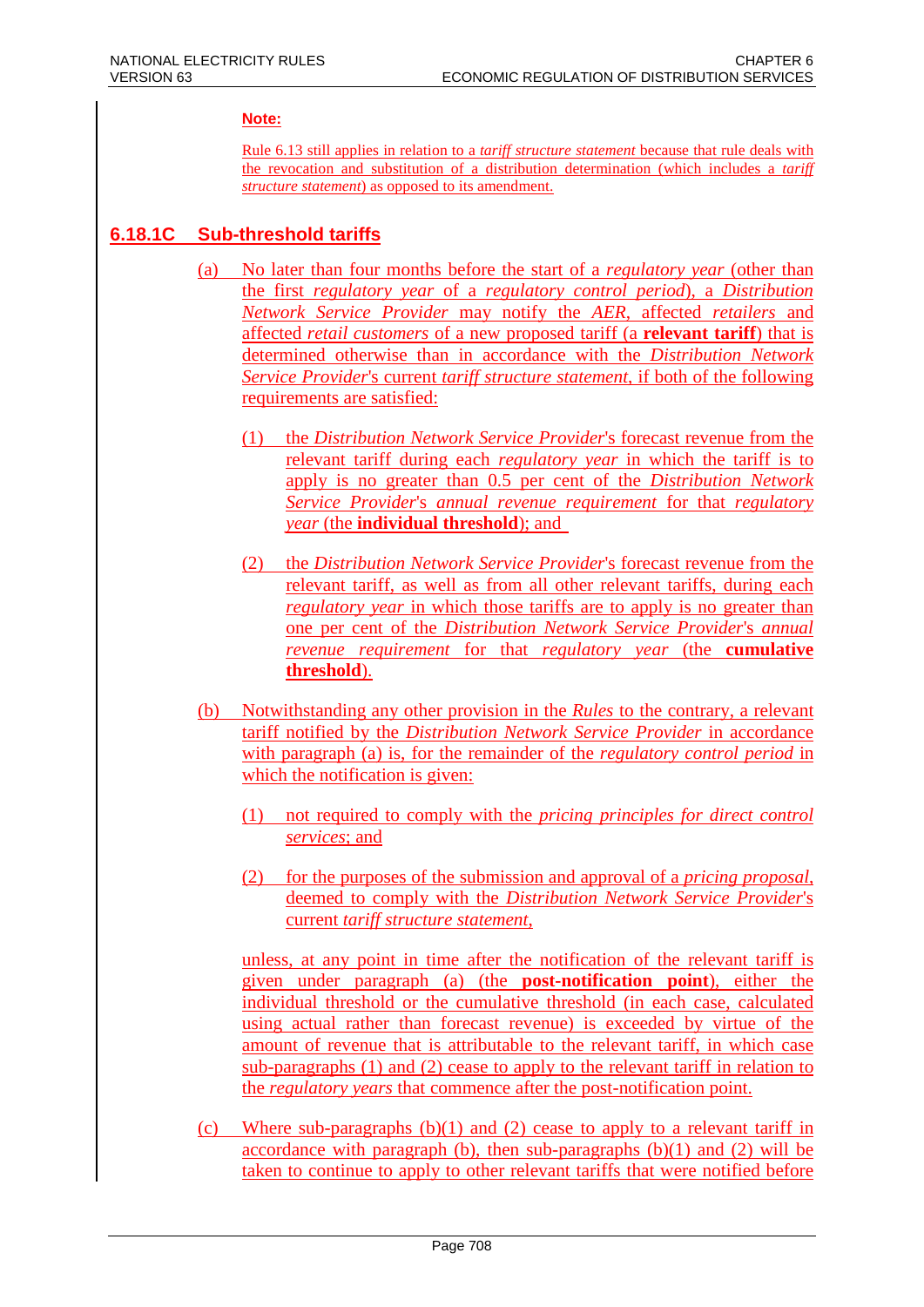the post-notification point, but only to the extent that those sub-paragraphs would apply if the first-mentioned relevant tariff were not a relevant tariff.

# **6.18.2 Pricing proposals**

- (a) A *Distribution Network Service Provider* must:
	- (1) submit to the *AER*, as soon as practicable, and in any case within 15 *business days*, after *publication* of the distribution determination, a *pricing proposal* (the **initial** *pricing proposal*) for the first *regulatory year* of the *regulatory control period*; and
	- (2) submit to the *AER*, at least  $\frac{2}{3}$  months before the commencement of the second and each subsequent *regulatory year* of the *regulatory control period*, a further *pricing proposal* (an **annual** *pricing proposal*) for the relevant *regulatory year*.
- (b) A *pricing proposal* must:
	- (1) set out the *tariff classes* that are to apply *year* **[deleted]**; and
	- (2) set out the proposed tariffs for each *tariff class* that is specified in the *Distribution Network Service Provider's tariff structure statement* for the relevant *regulatory control period*; and
	- (3) set out, for each proposed tariff, the *charging parameters* and the elements of service to which each *charging parameter* relates; and
	- (4) set out, for each *tariff class* related to *standard control services*, the expected weighted average revenue for the relevant *regulatory year* and also for the current *regulatory year*; and
	- (5) set out the nature of any variation or adjustment to the tariff that could occur during the course of the *regulatory year* and the basis on which it could occur; and
	- (6) set out how *designated pricing proposal charges* are to be passed on to customers and any adjustments to tariffs resulting from over or under recovery of those charges in the previous *regulatory year*; and
	- (6A) set out how *jurisdictional scheme amounts* for each *approved jurisdictional scheme* are to be passed on to customers and any adjustments to tariffs resulting from over or under recovery of those amounts; and
	- (6B) describe how each *approved jurisdictional scheme* that has been amended since the *last jurisdictional scheme approval date* meets the *jurisdictional scheme eligibility criteria*; and
	- (7) demonstrate compliance with the *Rules* and any applicable distribution determination, including the *Distribution Network Service Provider's*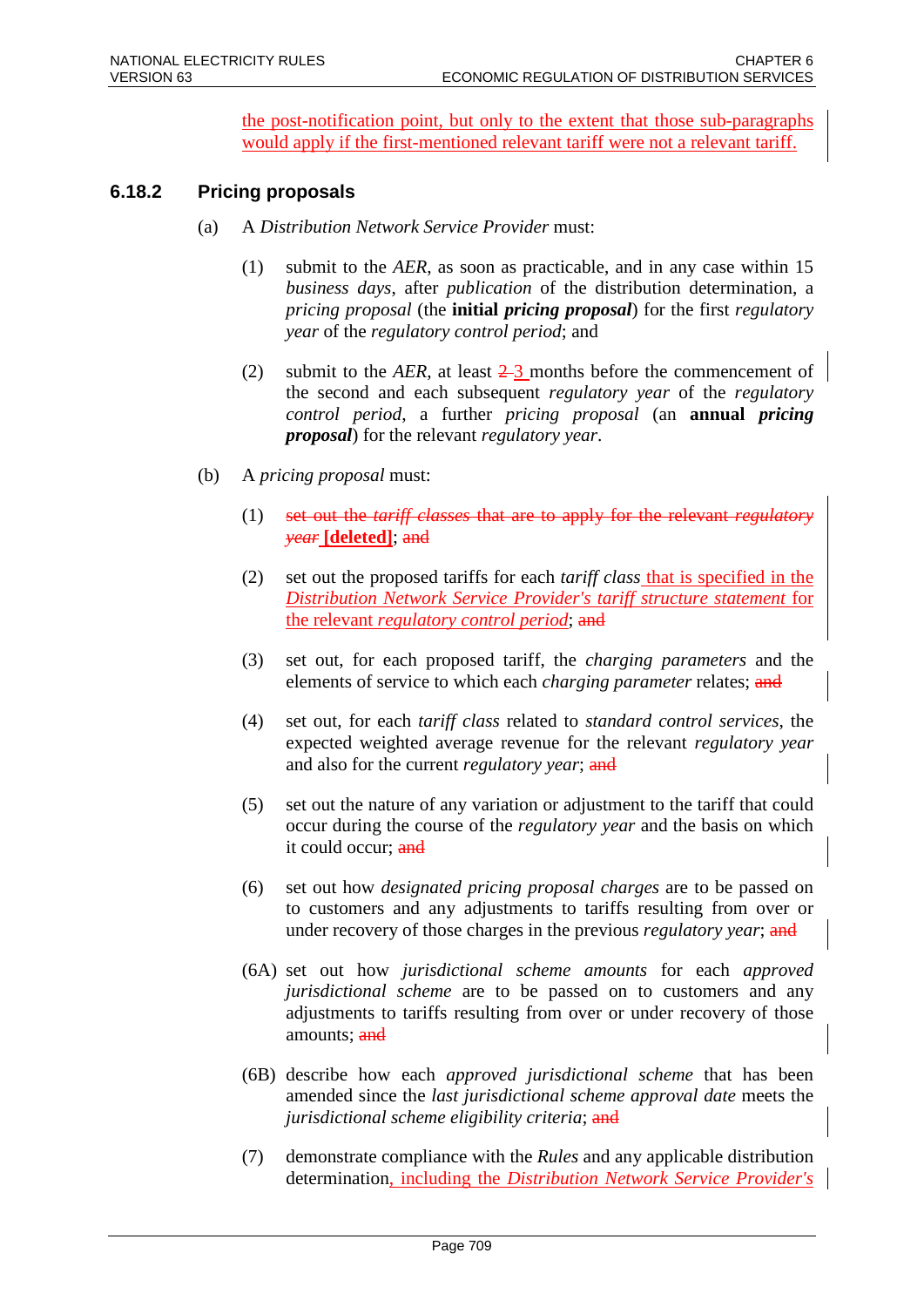*tariff structure statement* for the relevant *regulatory control period*; and

- (7A) demonstrate how each proposed tariff is consistent with the corresponding indicative pricing levels for the relevant *regulatory year* as set out in the relevant *pricing schedule*, or explain any material differences between them; and
- (8) describe the nature and extent of change from the previous *regulatory year* and demonstrate that the changes comply with the *Rules* and any applicable distribution determination.
- (c) The *AER* must on receipt of a *pricing proposal* from a *Distribution Network Service Provider publish* the proposal.
- (d) At the same time as a *Distribution Network Service Provider* submits a *pricing proposal* under paragraph (a), the *Distribution Network Service Provider* must submit to the *AER* a revised *pricing schedule* which sets out, for each tariff and for each of the remaining *regulatory years* of the *regulatory control period*, the indicative price levels determined in accordance with the *Distribution Network Service Provider's tariff structure statement* for that *regulatory control period* and updated so as to take into account that *pricing proposal*.
- (e) Where the *Distribution Network Service Provider* submits an annual *pricing proposal*, the revised *pricing schedule* referred to in paragraph (d) must also set out, for each relevant tariff under clause 6.18.1C, the indicative price levels for that relevant tariff for each of the remaining *regulatory years* of the *regulatory control period*, updated so as to take into account that *pricing proposal*.

# **6.18.3 Tariff classes**

- (a) A *pricing proposal* must define the *tariff classes* into which *retail customers* for *direct control services* are divided. **[deleted]**
- (b) Each customer for *direct control services* must be a member of 1 or more *tariff classes*.
- (c) Separate *tariff classes* must be constituted for *retail customers* to whom *standard control services* are supplied and *retail customers* to whom *alternative control services* are supplied (but a customer for both *standard control services* and *alternative control services* may be a member of 2 or more *tariff classes*).
- (d) A *tariff class* must be constituted with regard to:
	- (1) the need to group *retail customers* together on an economically efficient basis; and
	- (2) the need to avoid unnecessary transaction costs.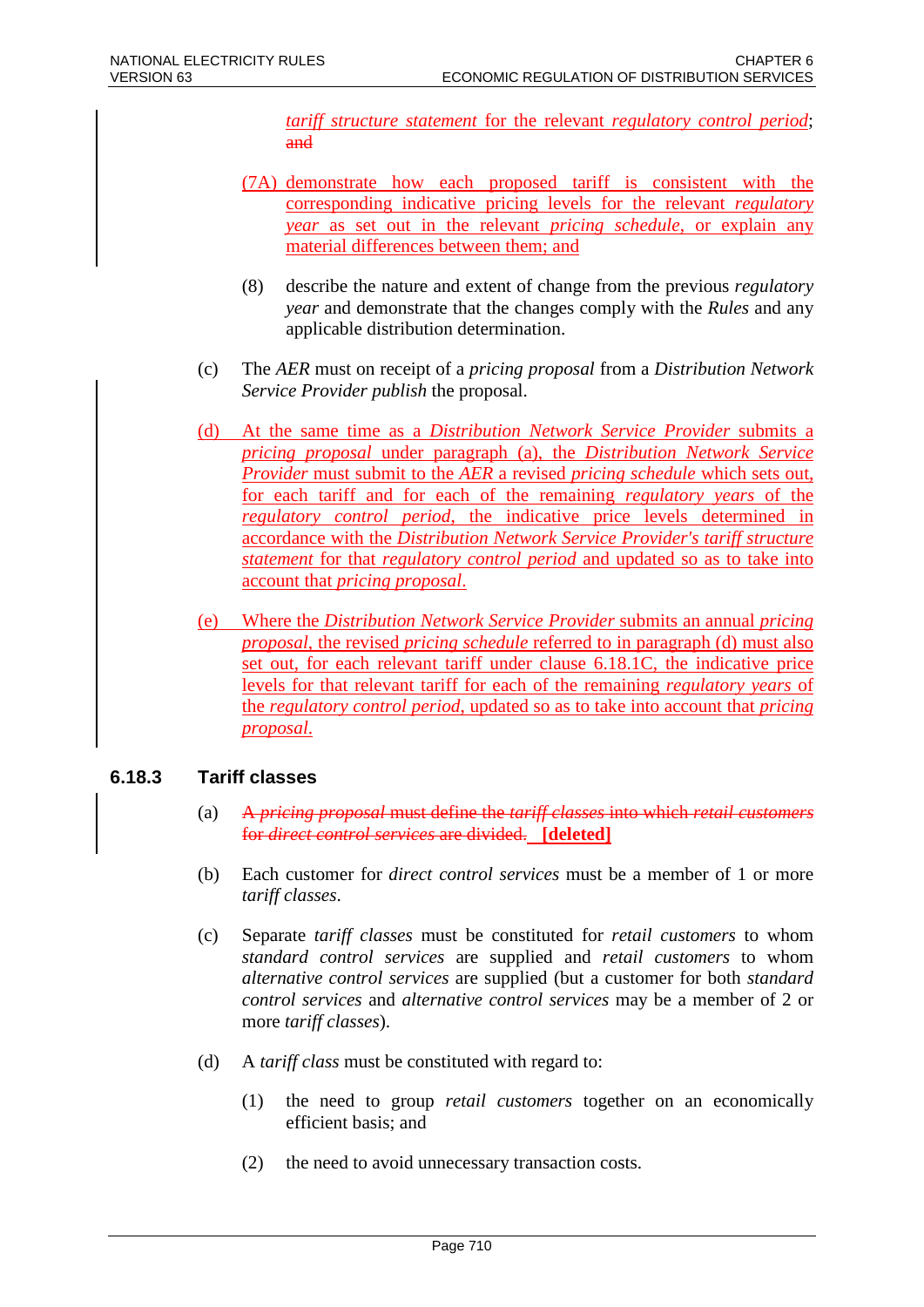# **6.18.4 Principles governing assignment or re-assignment of retail customers to tariff classes and assessment and review of basis of charging**

- (a) In formulating provisions of a distribution determination governing the assignment of *retail customers* to *tariff classes* or the re-assignment of *retail customers* from one *tariff class* to another, the *AER* must have regard to the following principles:
	- (1) *retail customers* should be assigned to *tariff classes* on the basis of one or more of the following factors:
		- (i) the nature and extent of their usage;
		- (ii) the nature of their *connection* to the *network*;
		- (iii) whether remotely-read interval metering or other similar metering technology has been installed at the *retail customer's* premises as a result of a *regulatory obligation or requirement*;
	- (2) *retail customers* with a similar *connection* and usage profile should be treated on an equal basis;
	- (3) however, *retail customers* with micro-generation facilities should be treated no less favourably than *retail customers* without such facilities but with a similar load profile;
	- (4) a *Distribution Network Service Provider's* decision to assign a customer to a particular *tariff class*, or to re-assign a customer from one *tariff class* to another should be subject to an effective system of assessment and review.

#### **Note:**

If (for example) a customer is assigned (or reassigned) to a *tariff class* on the basis of the customer's actual or assumed *maximum demand*, the system of assessment and review should allow for the reassignment of a customer who demonstrates a reduction or increase in *maximum demand* to a *tariff class* that is more appropriate to the customer's *load* profile.

(b) If the *charging parameters* for a particular tariff result in a basis of charge that varies according to the usage or load profile of the customer, a distribution determination must contain provisions for an effective system of assessment and review of the basis on which a customer is charged.

# **6.18.5 Pricing principles**

# **Network pricing objective**

(a) The *network pricing objective* is that the tariffs that a *Distribution Network Service Provider* charges in respect of its provision of *direct control services* to a *retail customer* should reflect the *Distribution Network Service Provider*'s efficient costs of providing those services to the *retail customer*.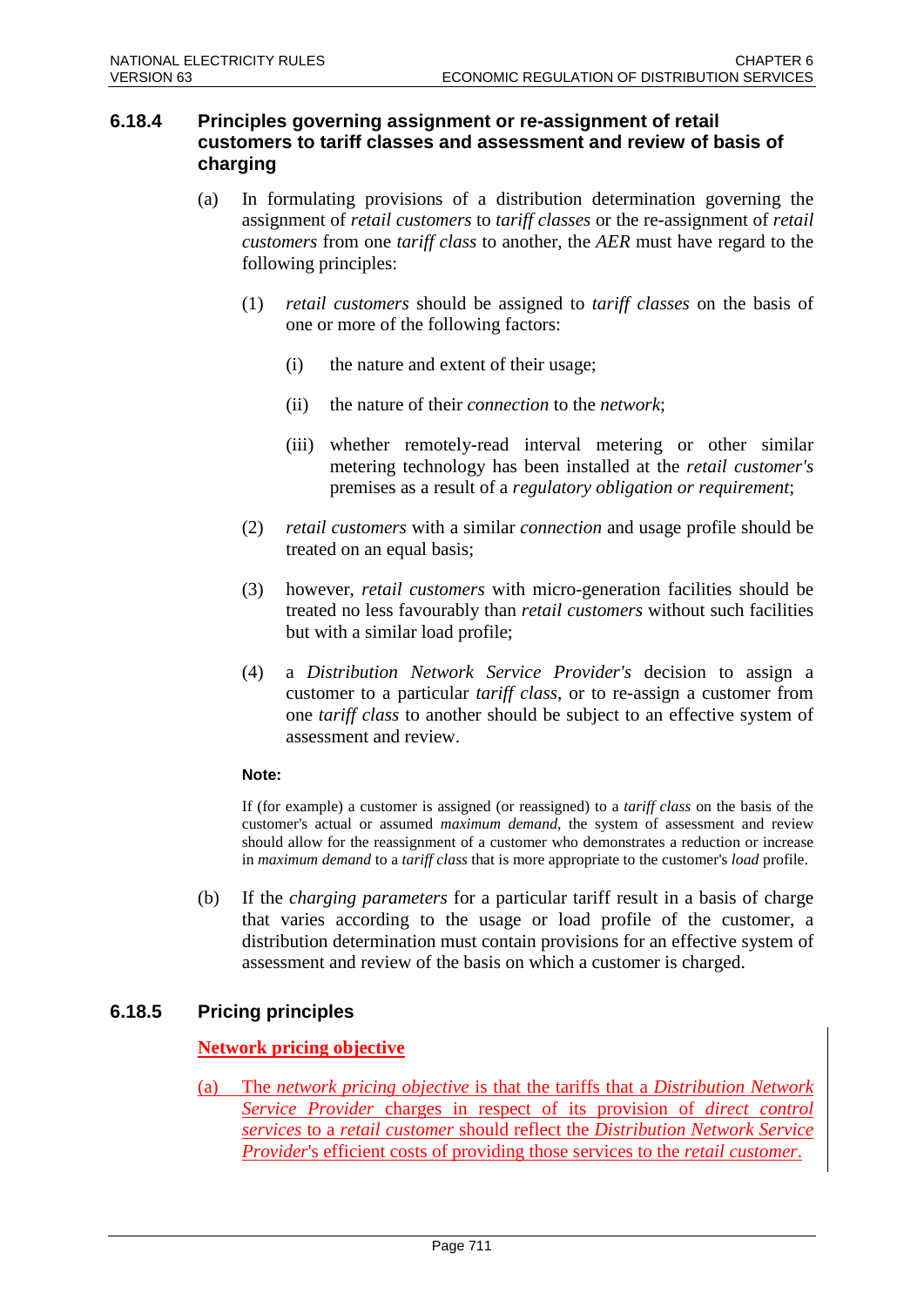# **Application of the pricing principles**

- (b) Subject to paragraph (c), a *Distribution Network Service Provider*'s tariffs must comply with the pricing principles set out in paragraphs (e) to (g)*.*
- (c) A *Distribution Network Service Provider*'s tariffs may vary from tariffs which would result from complying with the pricing principles set out in paragraphs (e) to (g) only to the extent necessary to give effect to the pricing principles set out in paragraphs (h) to (j).
- (d) A *Distribution Network Service Provider* must comply with paragraph (b) in a manner that will contribute to the achievement of the *network pricing objective*.

### **Pricing principles**

- (e) For each *tariff class*, the revenue expected to be recovered must lie on or between:
	- (1) an upper bound representing the stand alone cost of serving the *retail customers* who belong to that class; and
	- (2) a lower bound representing the avoidable cost of not serving those *retail customers*.
- (f) Each tariff must be based on the *long run marginal cost* of providing the service to which it relates, with the method of calculating such cost and the manner in which that method is applied to be determined having regard to:
	- (1) must take into account the long run marginal cost for the service or, in the case of a *charging parameter*, for the element of the service to which the *charging parameter* relates; and the costs and benefits associated with using and applying that method as proposed;
	- (2) must be determined having regard to: the extent to which
	- (i) transaction costs associated with the tariff or each *charging parameter*; and
	- (ii) whether *retail customers* of the relevant *tariff class*that are assigned to that tariff are able or likely to receive and respond to price signals.
	- (3) the additional costs likely to be associated with meeting demand from *retail customers* that are assigned to that tariff at times of greatest utilisation of the relevant part of the *distribution network*; and
	- (4) the location of *retail customers* that are assigned to that tariff and the extent to which costs vary between different locations in the *distribution network*.
- (g) The revenue expected to be recovered from each tariff must: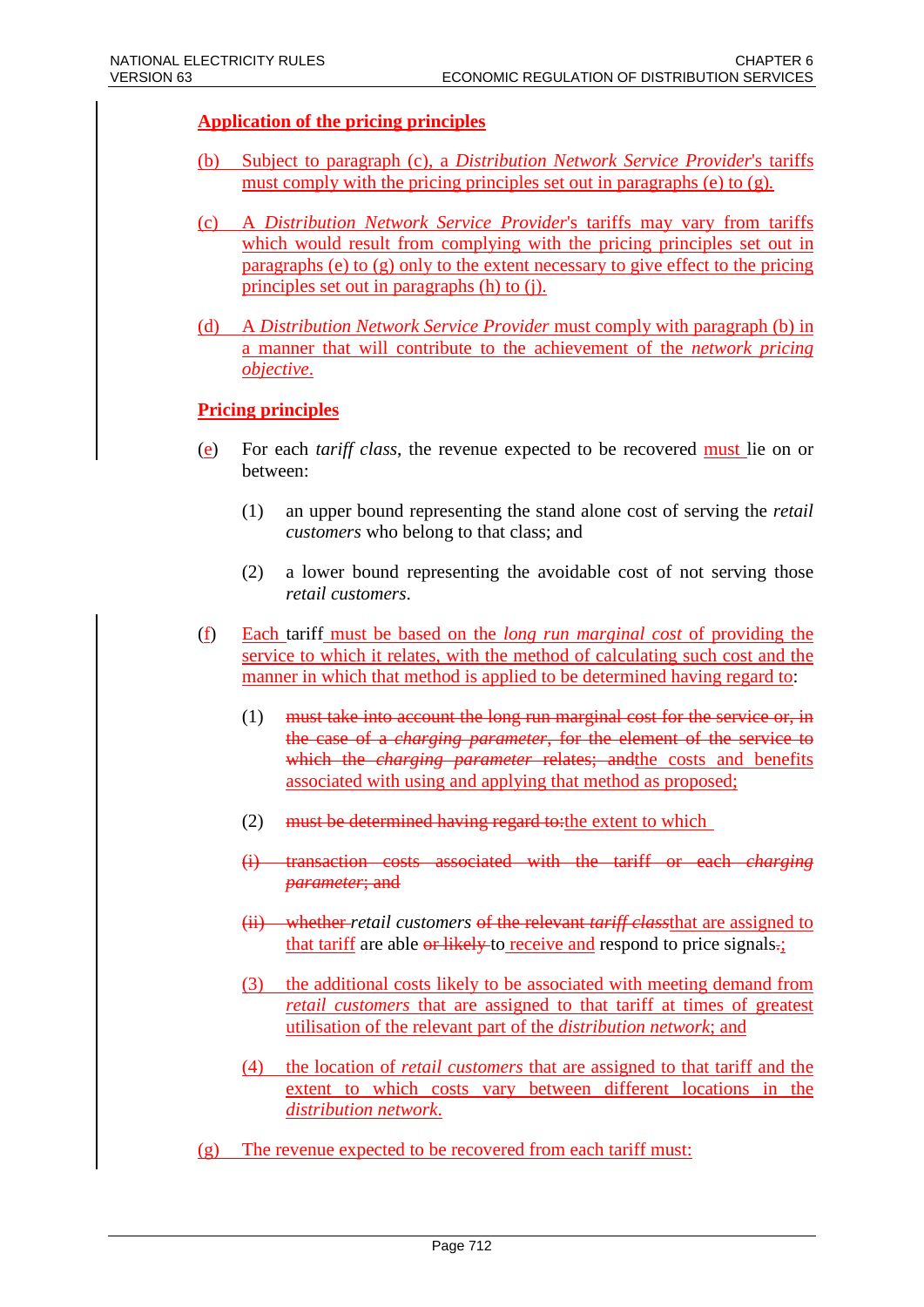- (1) reflect the *Distribution Network Service Provider*'s total efficient costs of serving the *retail customers* that are assigned to that tariff;
- (2) when summed with the revenue expected to be received from all other tariffs, permit the *Distribution Network Service Provider* to recover the expected revenue for the relevant services in accordance with the applicable distribution determination for the *Distribution Network Service Provider*; and
- (3) comply with sub-paragraphs (1) and (2) in a way that minimises distortions to the price signals for efficient usage that would result from tariffs that comply with the pricing principle set out in paragraph (f).
- (h) A *Distribution Network Service Provider* must minimise the impact on *retail customers* of changes in tariffs from the previous *regulatory year* having regard to:
	- (1) the desirability for tariffs to comply with the pricing principles referred to in paragraphs (f) and (g), albeit after a reasonable period of transition (which may extend over more than one *regulatory control period*);
	- (2) the extent to which *retail customers* can choose the tariff to which they are assigned; and
	- (3) the extent to which *retail customers* are able to mitigate the impact of changes in tariffs through their usage decisions.
- (i) The structure of each tariff must be reasonably capable of being understood by *retail customers* that are assigned to that tariff, having regard to:
	- (1) the type and nature of those *retail customers*; and
	- (2) the information provided to, and the consultation undertaken with, those *retail customers*.
- (j) A tariff must comply with the *Rules* and all *applicable regulatory instruments*.
- (c) If, however, as a result of the operation of paragraph (b), the *Distribution Network Service Provider* may not recover the expected revenue, the provider must adjust its tariffs so as to ensure recovery of expected revenue with minimum distortion to efficient patterns of consumption.

# **6.18.6 Side constraints on tariffs for standard control services**

- (a) This clause applies only to *tariff classes* related to the provision of *standard control services*.
- (b) The expected weighted average revenue to be raised from a *tariff class* for a particular *regulatory year* of a *regulatory control period* must not exceed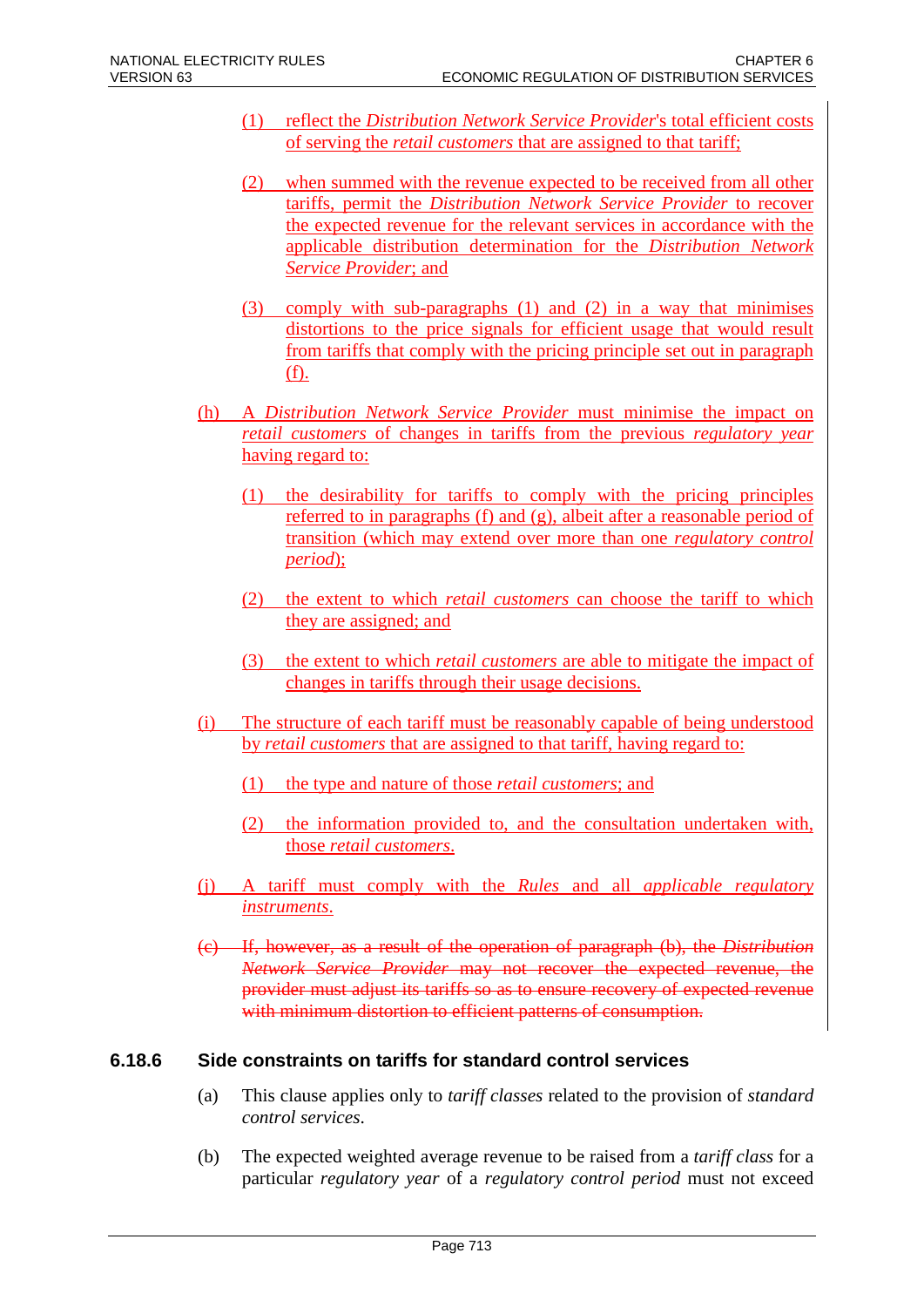the corresponding expected weighted average revenue for the preceding *regulatory year* in that *regulatory control period* by more than the permissible percentage.

- (c) The permissible percentage is the greater of the following:
	- (1) the CPI-X limitation on any increase in the *Distribution Network Service Provider's* expected weighted average revenue between the two *regulatory years* plus 2%;

#### **Note:**

The calculation is of the form  $(1 + \text{CPI})(1 - X)(1 + 2\%)$ 

(2) CPI plus 2%.

**Note:**

The calculation is of the form  $(1 + \text{CPI})(1 + 2\%)$ 

- (d) In deciding whether the permissible percentage has been exceeded in a particular *regulatory year*, the following are to be disregarded:
	- (1) the recovery of revenue to accommodate a variation to the distribution determination under rule 6.6 or 6.13;
	- (2) the recovery of revenue to accommodate pass through of *designated pricing proposal charges* to *retail customers*;
	- (3) the recovery of revenue to accommodate pass through of *jurisdictional scheme amounts* for *approved jurisdictional schemes*; and
	- (4) the recovery of revenue to accommodate any increase in the *Distribution Network Service Provider's annual revenue requirement* by virtue of an application of a formula referred to in clause 6.5.2(l).
- (e) This clause does not, however, limit the extent a tariff for *retail customers* with remotely-read interval metering or other similar metering technology may vary according to the time or other circumstances of the customer's usage.**[deleted]**

# **6.18.7 Recovery of designated pricing proposal charges**

- (a) A *pricing proposal* must provide for tariffs designed to pass on to *retail customers* the *designated pricing proposal charges* to be incurred by the *Distribution Network Service Provider*.
- (b) The amount to be passed on to *retail customers* for a particular *regulatory year* must not exceed the estimated amount of the *designated pricing proposal charges* adjusted for over or under recovery in accordance with paragraph (c).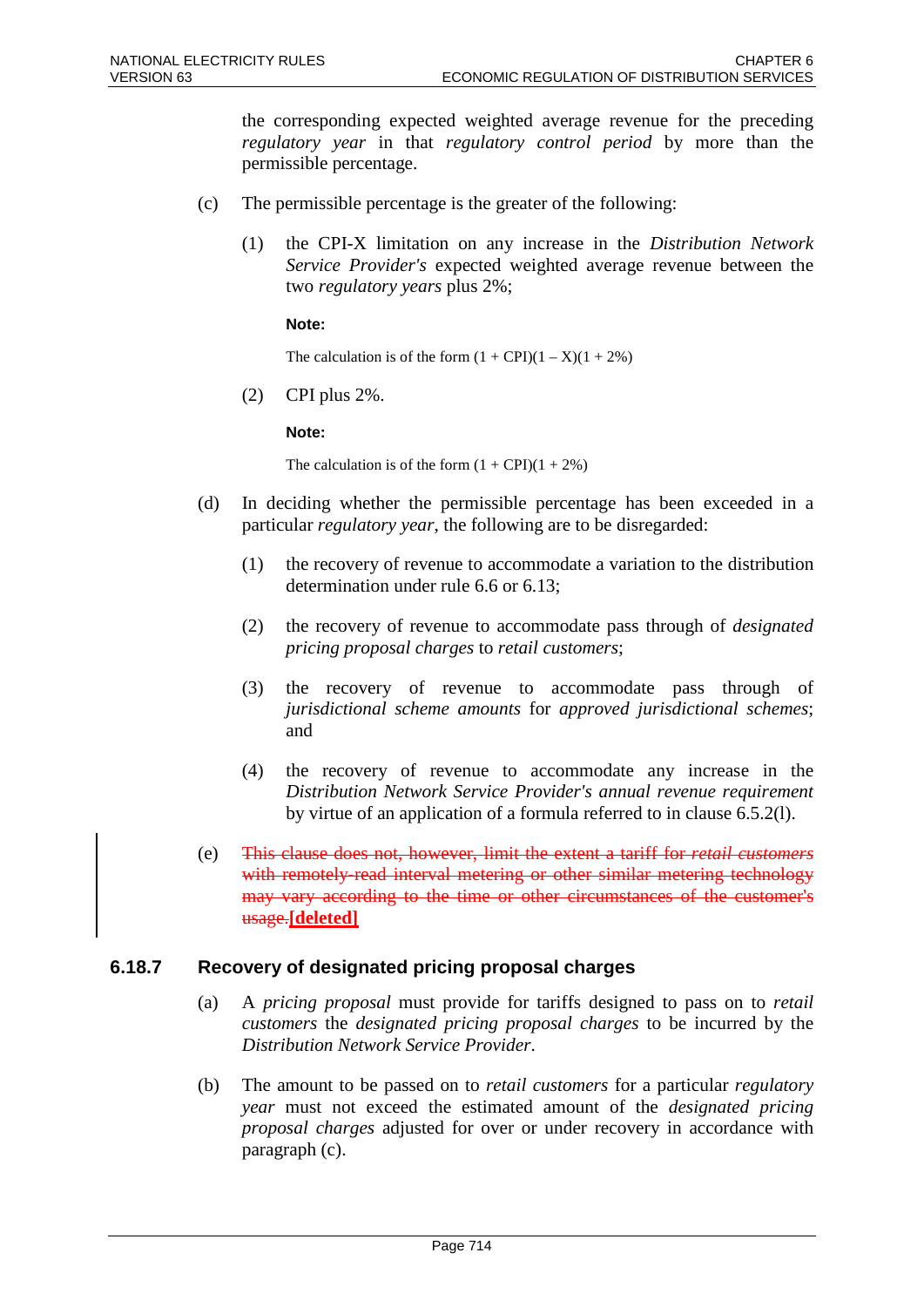- (c) The over and under recovery amount must be calculated in a way that:
	- (1) subject to subparagraphs (2) and (3) below, is consistent with the method determined by the *AER* in the relevant distribution determination for the *Distribution Network Service Provider*;
	- (2) ensures a *Distribution Network Service Provider* is able to recover from *retail customers* no more and no less than the *designated pricing proposal charges* it incurs; and
	- (3) adjusts for an appropriate cost of capital that is consistent with the *allowed rate of return* used in the relevant distribution determination for the relevant *regulatory year*.
- (d) Notwithstanding anything else in this clause 6.18.7, a *Distribution Network Service Provider* may not recover charges under this clause to the extent these are:
	- (1) recovered through the *Distribution Network Service Provider's annual revenue requirement*;
	- (2) recovered under clause 6.18.7A; or
	- (3) recovered from another *Distribution Network Service Provider*.

#### **6.18.7A Recovery of jurisdictional scheme amounts**

#### **Pricing Proposal**

- (a) A *pricing proposal* must provide for tariffs designed to pass on to customers a *Distribution Network Service Provider's jurisdictional scheme amounts* for *approved jurisdictional schemes*.
- (b) The amount to be passed on to customers for a particular *regulatory year* must not exceed the estimated amount of *jurisdictional scheme amounts* for a *Distribution Network Service Provider's approved jurisdictional schemes* adjusted for over or under recovery in accordance with paragraph (c).
- (c) The over and under recovery amount must be calculated in a way that:
	- (1) subject to subparagraphs (2) and (3) below, is consistent with the method determined by the *AER* for *jurisdictional scheme amounts* in the relevant distribution determination for the *Distribution Network Service Provider*, or where no such method has been determined, with the method determined by the *AER* in the relevant distribution determination in respect of *designated pricing proposal charges*;
	- (2) ensures a *Distribution Network Service Provider* is able to recover from customers no more and no less than the *jurisdictional scheme amounts* it incurs; and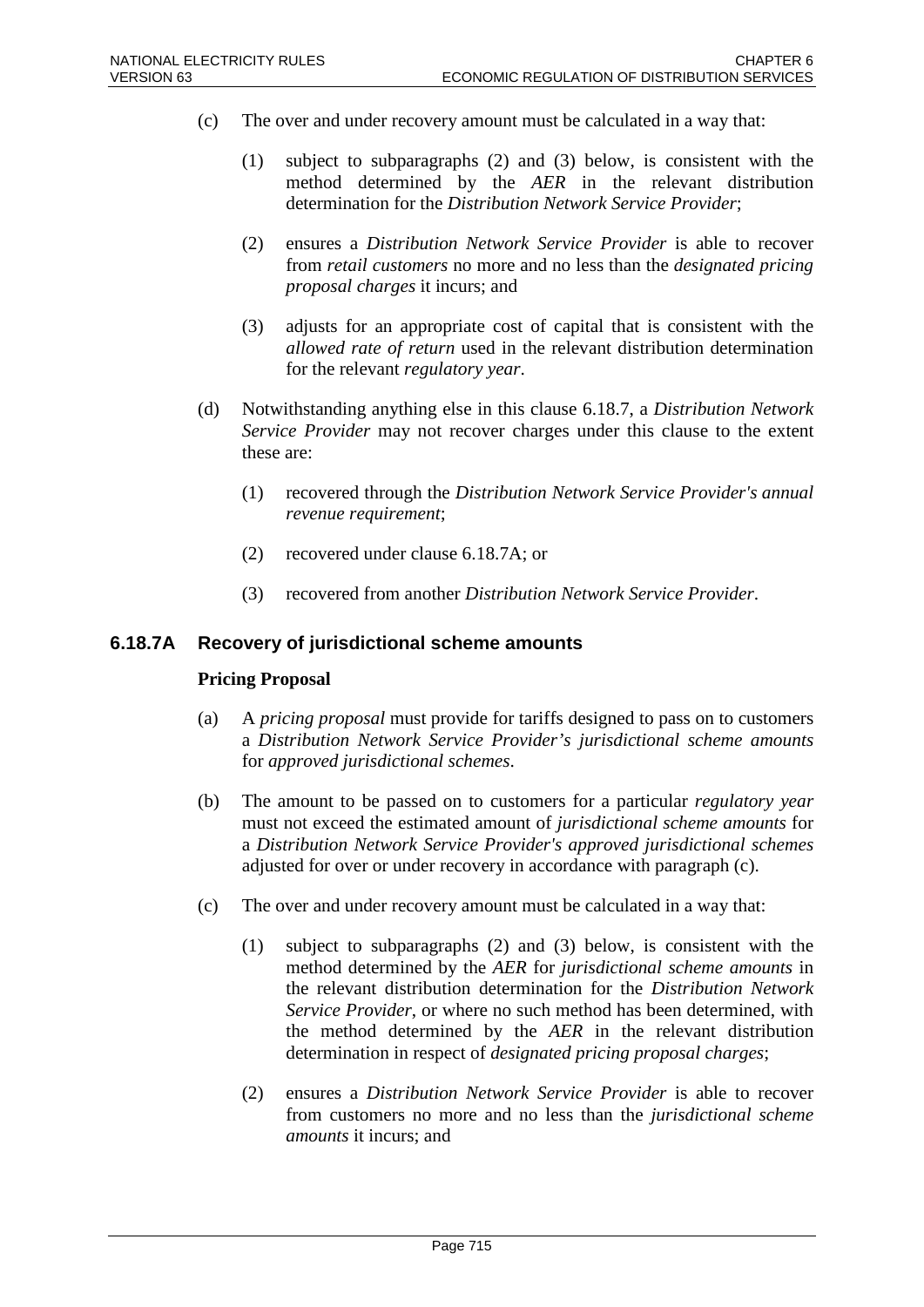(3) adjusts for an appropriate cost of capital that is consistent with the *allowed rate of return* used in the relevant distribution determination for the relevant *regulatory year*.

### **Jurisdictional schemes**

- (d) A scheme is a *jurisdictional scheme* if:
	- (1) the scheme is specified in paragraph (e); or
	- (2) the *AER* has determined under clause paragraph (l) that the scheme is a *jurisdictional scheme*,

and the *AER* has not determined under paragraph (u) that the scheme has ceased to be a *jurisdictional scheme*.

- (e) For the purposes of paragraph  $(d)(1)$ , the following schemes are *jurisdictional schemes*:
	- (1) schemes established under the following laws of participating jurisdictions:
		- (i) Electricity Feed-in (Renewable Energy Premium) Act 2008  $(ACT);$
		- (ii) Division 3AB of the Electricity Act 1996 (SA);
		- (iii) Section 44A of the Electricity Act 1994 (Qld);
		- (iv) Electricity Industry Amendment (Premium Solar Feed-in Tariff) Act 2009 (Vic);
	- (2) the Solar Bonus Scheme established under the Electricity Supply Act 1995 (NSW); and
	- (3) the Climate Change Fund established under the Energy and Utilities Administration Act 1987 (NSW).

#### **AER Requested to determine that scheme is a jurisdictional scheme**

- (f) Any person may request the *AER* to determine whether a scheme is a *jurisdictional scheme*.
- $(g)$  A request made under paragraph  $(f)$  must contain the following information:
	- (1) the name and address of the person making the request;
	- (2) details of the law of a *participating jurisdiction* under which the relevant scheme is established;
	- (3) the commencement date of the relevant scheme; and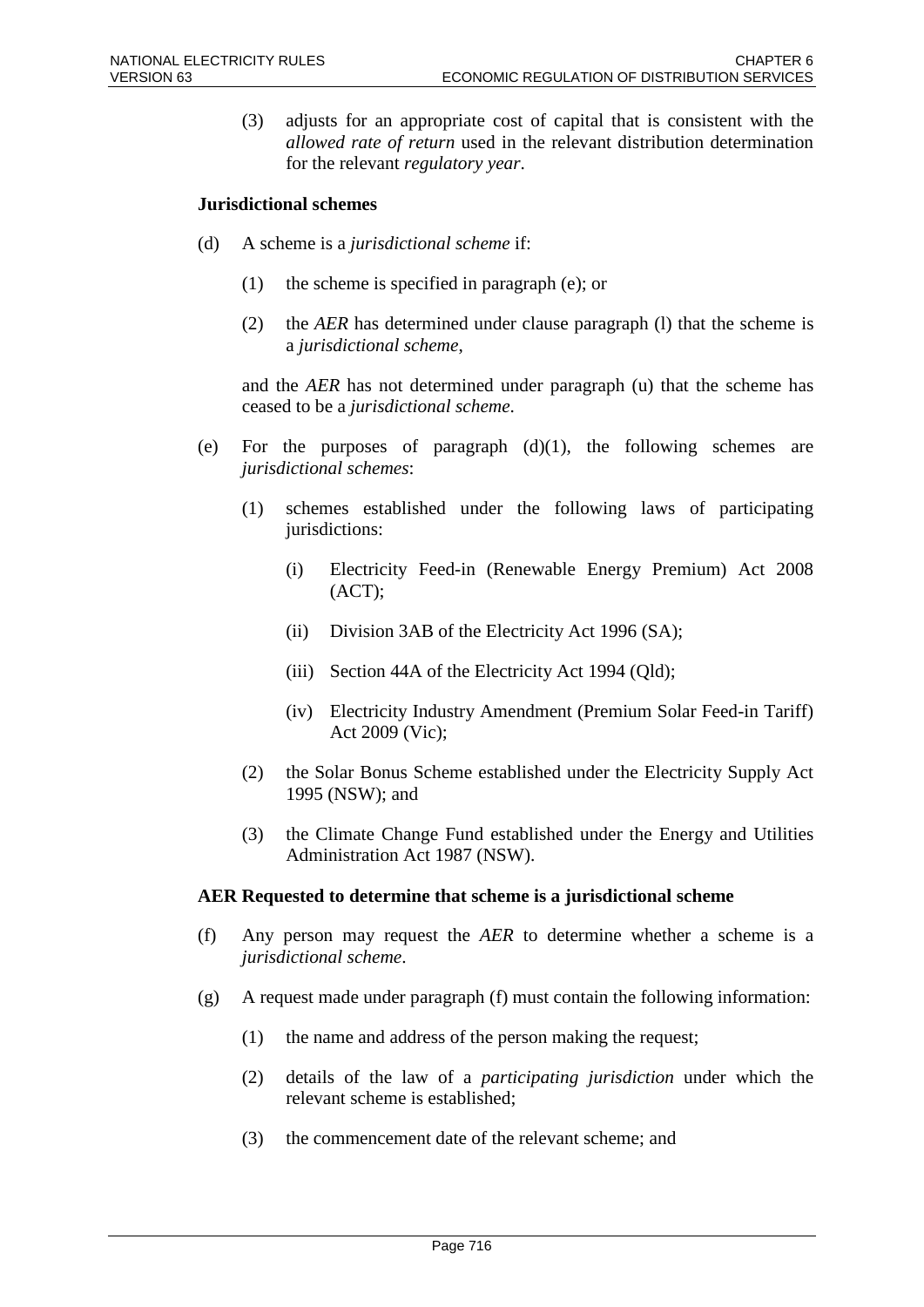- (4) an explanation of how the relevant scheme meets the *jurisdictional scheme eligibility criteria*.
- (h) The *AER* must as soon as practicable after receiving the request under paragraph (f) *publish* the request.

#### **AER may assess whether a scheme is a jurisdictional scheme**

- (i) The *AER* may at any time initiate an assessment of whether a scheme is a *jurisdictional scheme*.
- (j) If the *AER* decides to initiate an assessment under paragraph (i) it must *publish* details of the scheme it is considering and the reasons for initiating the assessment.

#### **AER to determine whether a scheme is a jurisdictional scheme**

- (k) Before making a determination under paragraph (l), the *AER* may consult with the relevant *Distribution Network Service Provider* and such other persons as the *AER* considers appropriate, on any matters arising out of the request or the assessment the *AER* considers appropriate.
- (l) The *AER* must within 20 *business days* of:
	- (1) receiving a request under paragraph (f); and
	- (2) *publishing* details of an assessment under paragraph (j),

determine in accordance with paragraph (n) if the relevant scheme is a *jurisdictional scheme* and *publish* its decision (including the reasons).

- (m) The *AER* may extend the time limit fixed in paragraph (l) if it considers that the difficulty of assessing whether a scheme is a *jurisdictional scheme*, or the complexity of the issues raised during any consultation under paragraph (k), justifies the extension.
- (n) The *AER* must only determine that a scheme is a *jurisdictional scheme* under paragraph (l) if it considers that the scheme meets the *jurisdictional scheme eligibility criteria*.

### **AER requested to determine that scheme should cease to be a jurisdictional scheme**

- (o) Any person may request the *AER* to determine that a scheme is no longer a *jurisdictional scheme*.
- (p) A request made under paragraph (o) must contain the following information:
	- (1) the name and address of the person making the request;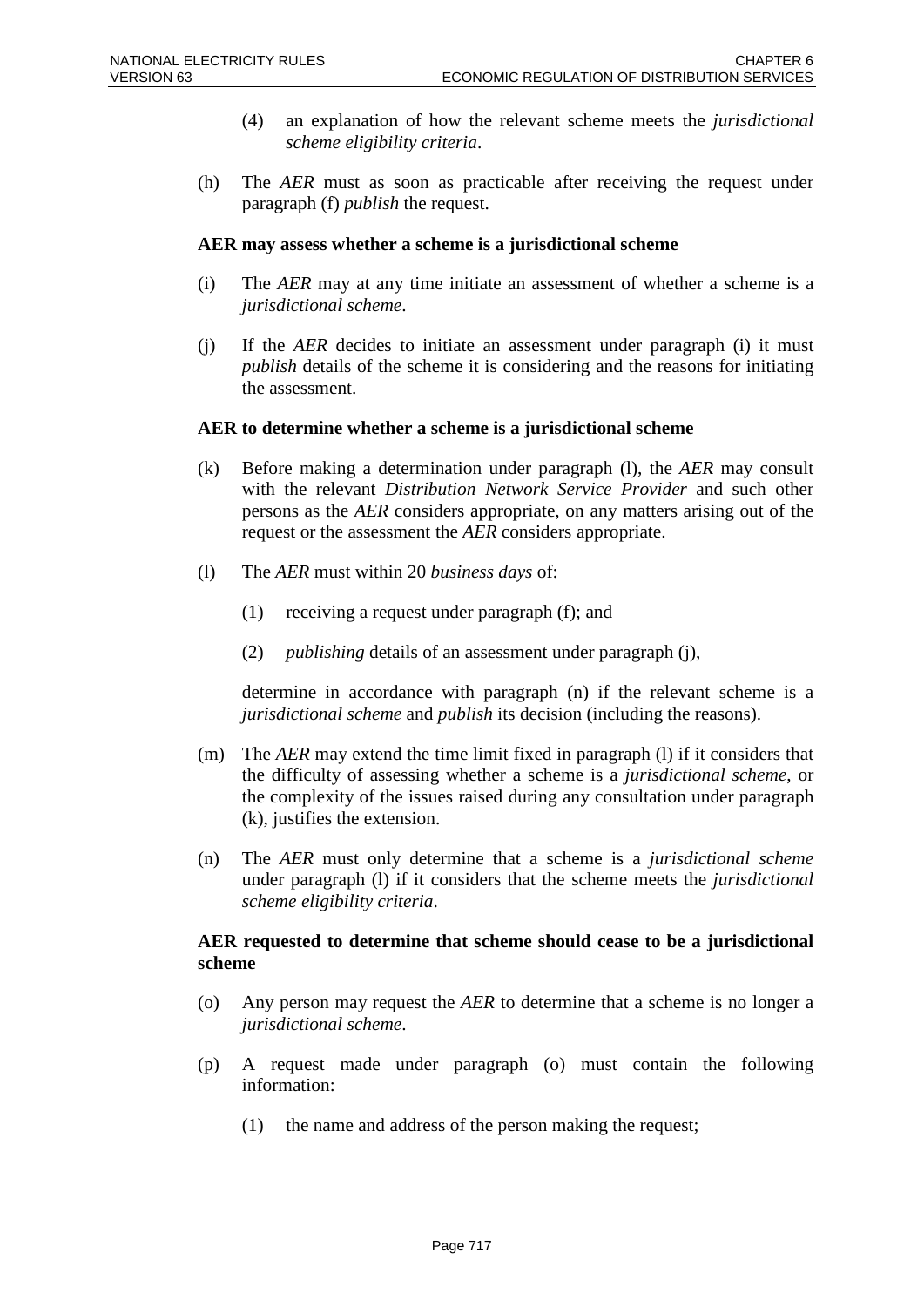- (2) the law of a *participating jurisdiction* under which the relevant scheme is established;
- (3) the commencement date of the relevant scheme; and
- (4) an explanation of why the scheme no longer meets the *jurisdictional scheme eligibility criteria*.
- (q) The *AER* must as soon as practicable after receiving the request under paragraph (o) *publish* the request.

#### **AER may assess whether a scheme should cease to a jurisdictional scheme**

- (r) The *AER* may at any time consider whether a scheme should cease to be a *jurisdictional scheme*.
- (s) If the *AER* decides to initiate an assessment of whether a scheme should cease to be *jurisdictional scheme* under paragraph (r) it must *publish* details of the scheme it is considering and the reasons for initiating the assessment.

#### **AER to determine whether a scheme should cease to be a jurisdictional scheme**

- (t) Before making a determination under paragraph (u), the *AER* may consult with the relevant *Distribution Network Service Provider* and such other persons as the *AER* considers appropriate, on any matters arising out of the request or the assessment the *AER* considers appropriate.
- (u) The *AER* must within 20 *business days* of:
	- (i) receiving a request under paragraph (o); or
	- (ii) *publishing* details of an assessment under paragraph (s),

determine in accordance with paragraph (w) if the relevant scheme should cease to be a *jurisdictional scheme* and *publish* its decision (including the reasons).

- (v) The *AER* may extend the time limit fixed in paragraph (u) if it considers that the difficulty of assessing whether a scheme should cease to be a *jurisdictional scheme*, or the complexity of the issues raised during any consultation under paragraph (t), justifies the extension.
- (w) The *AER* must only determine that a scheme has ceased to be a *jurisdictional scheme* under paragraph (u) if it considers that the scheme no longer meets the *jurisdictional scheme eligibility criteria*.

#### **Jurisdictional scheme eligibility criteria**

(x) The following are the *jurisdictional scheme eligibility criteria*: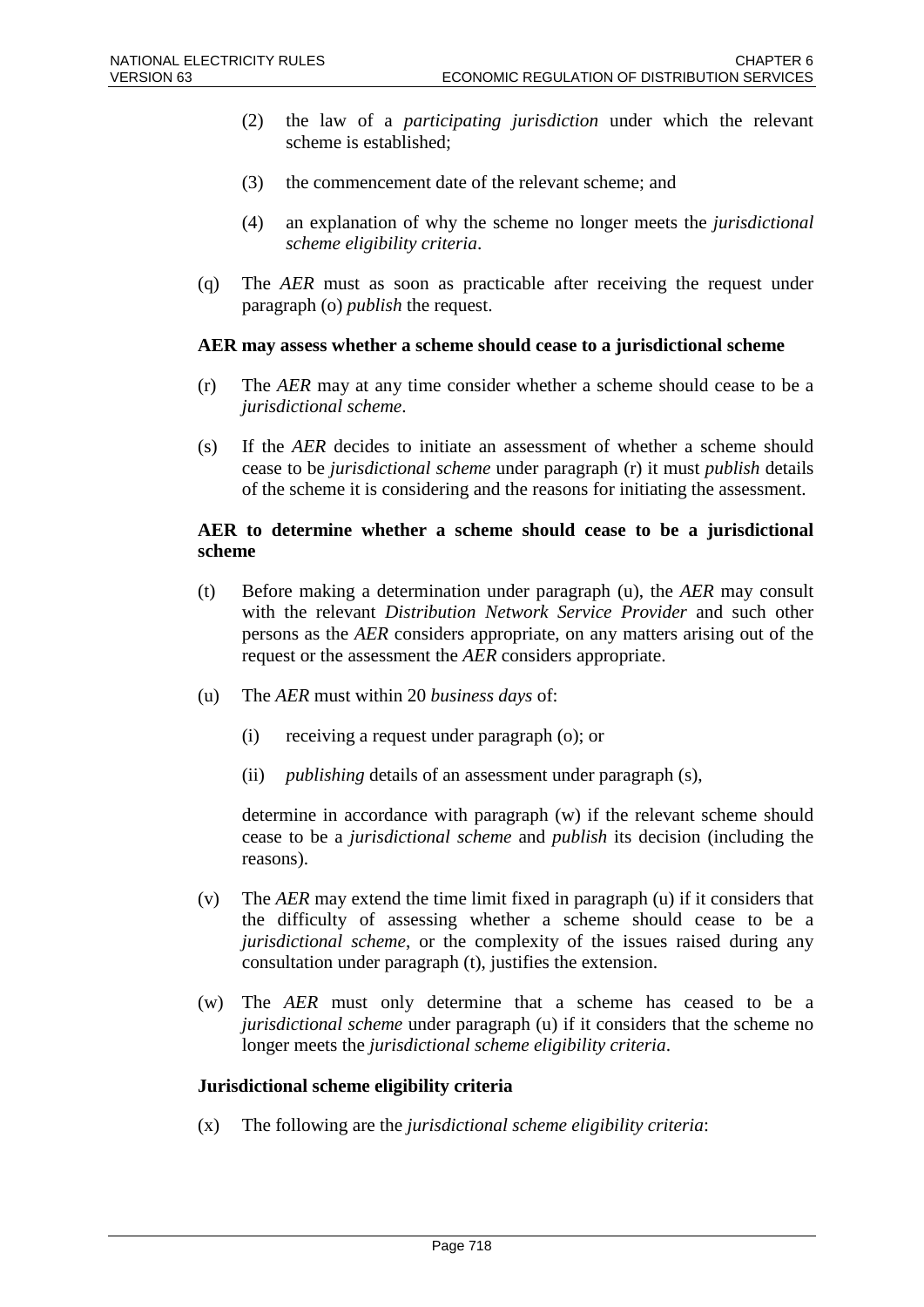- (1) the *jurisdictional scheme obligations* require a *Distribution Network Service Provider* to:
	- (i) pay a person;
	- (ii) pay into a fund established under an Act of a *participating jurisdiction*;
	- (iii) credit against charges payable by a person; or
	- (iv) reimburse a person,

an amount specified in, or determined in accordance with, the *jurisdictional scheme obligations*;

- (2) the *jurisdictional scheme obligations* are imposed on a *Distribution Network Service Provider* in its capacity as a *Distribution Network Service Provider*;
- (3) the amount referred to in subparagraph (1) is not in the nature of a fine, penalty or incentive payment for the *Distribution Network Service Provider*; and
- (4) except as provided in these Rules, the *Distribution Network Service Provider* has no right to recover the amount referred to in subparagraph (1) from any person.

#### **6.18.8 Approval of pricing proposal**

- (a) The *AER* must approve a *pricing proposal* if the *AER* is satisfied that:
	- (1) the proposal complies with this Part, any relevant clauses in Chapter 11 and any applicable distribution determination including any applicable *tariff structure statement*; and
	- (2) each proposed tariff set out in the proposal is broadly consistent with the corresponding indicative pricing levels for that tariff for the relevant *regulatory year* as set out in any previously applicable *pricing schedule*, or else any material differences between them have been explained by the *Distribution Network Service Provider*; and
	- (23) all forecasts associated with the proposal are reasonable.
- (b) If the *AER* determines that a *pricing proposal* is deficient:
	- (1) the *AER* may require the *Distribution Network Service Provider*, within 10 *business days* after receiving notice of the determination, to re-submit the proposal with the amendments necessary to correct the deficiencies identified in the determination and (unless the *AER* permits further amendment) no further amendment; or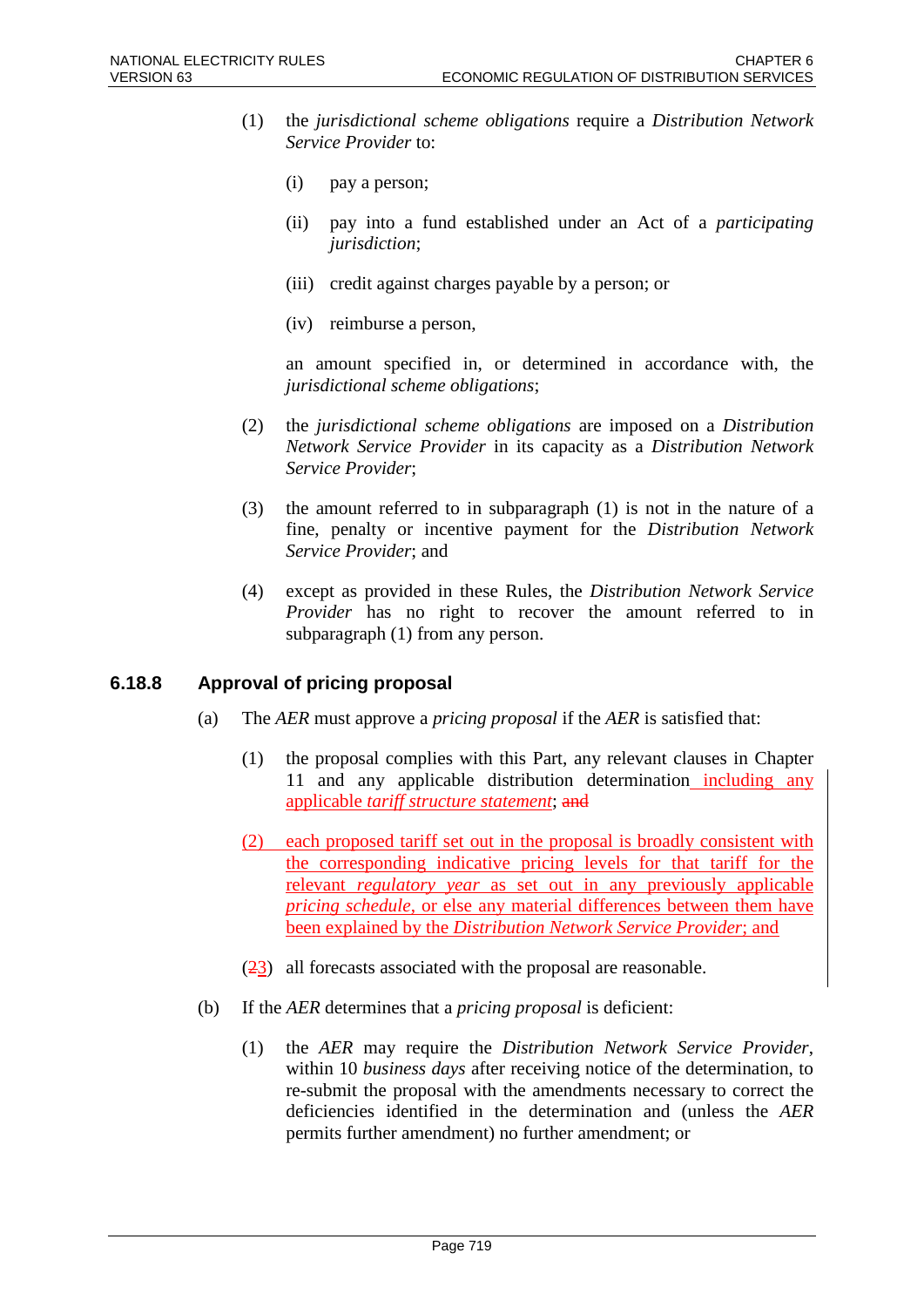- (2) the *AER* may itself make the amendments necessary to correct the deficiencies.
- (c) If the service provider*Distribution Network Service Provider* fails to comply with a requirement under paragraph (b), or the resubmitted proposal fails to correct the deficiencies in the former proposal, the *AER* may itself amend the proposal to bring it into conformity with the requirements of this Part, and any applicable distribution determination and the *Distribution Network Service Provider*'s *tariff structure statement* for the relevant *regulatory control period*.
- (c1) For the purposes of amending a *pricing proposal* under sub-paragraph (b)(2) or paragraph (c), the *AER* may have regard to the corresponding indicative pricing levels for the relevant *regulatory year* as set out in any previously applicable *pricing schedule*.
- (c2) The *AER* must, as soon as practicable after a *Distribution Network Service Provider* has submitted an initial *pricing proposal* under sub-paragraph 6.18.2(a)(1), *publish* an *approved pricing proposal* (including any amendments made by the *AER* under this clause 6.18.8) with respect to that initial *pricing proposal*.
- (c3) The *AER* must, within 30 *business days* from the date of submission of an annual *pricing proposal* by a *Distribution Network Service Provider* under sub-paragraph 6.18.2(a)(2), *publish* an *approved pricing proposal* (including any amendments made by the *AER* under this clause 6.18.8) with respect to that annual *pricing proposal*.
- (d) An *approved pricing proposal* takes effect:
	- (1) in the case of an initial *pricing proposal* at the commencement of the first *regulatory year* of the *regulatory control period* for which the distribution determination is made; and
	- (2) in the case of an annual *pricing proposal* at the commencement of the *regulatory year* to which the proposal relates.

#### **Note:**

The operation of this paragraph may, in some instances, be displaced or modified by clause 6.11.3(b).

# **6.18.9 Publication of information about tariffs and tariff classes**

(a) A *Distribution Network Service Provider* must maintain on its website:

(1) its current *tariff structure statement*;

- (2) its current *pricing schedule*; and
- (13) a statement of the provider's *tariff classes* and the tariffs applicable to each class; and.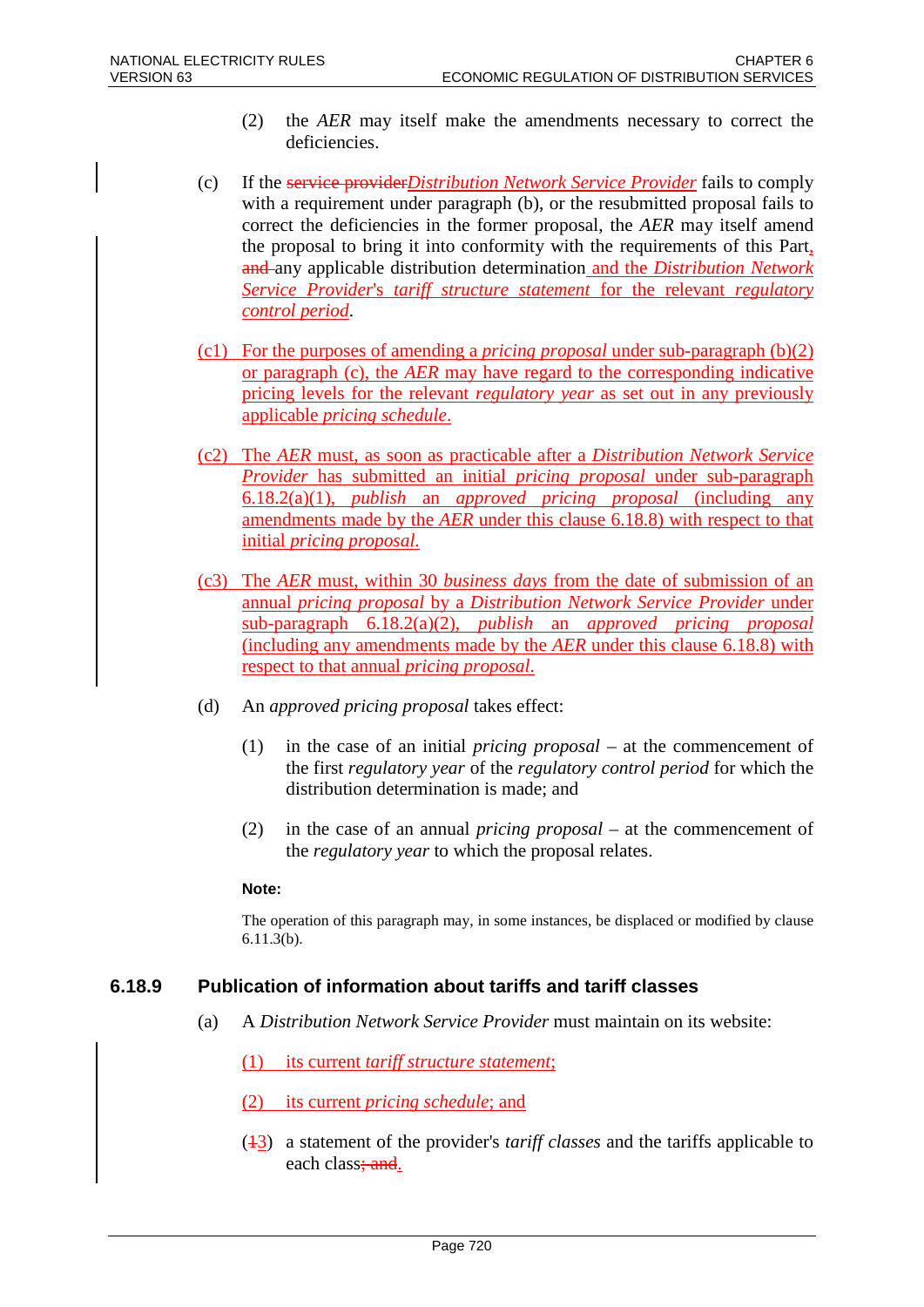- (2) for each tariff the *charging parameters* and the elements of the service to which each *charging parameter* relates; and
- (3) a statement of expected price trends (to be updated for each *regulatory year*) giving an indication of how the *Distribution Network Service Provider* expects prices to change over the *regulatory control period* and the reasons for the expected changes.
- (a1) A *Distribution Network Service Provider* must, within 5 *business days* from the date the *AER publishes* a distribution determination under paragraph 6.11.2(2) for that *Distribution Network Service Provider*, publish on its website the *tariff structure statement* contained in that distribution determination and the accompanying *pricing schedule*.
- (b) The A *Distribution Network Service Provider* must publish on its website the information referred to in paragraph (a) within for a particular *regulatory year* must, if practicable, be posted on the website 20 5 *business days* before the commencement of the relevant *regulatory year* and, if that is not practicable, as soon as practicable thereafterfrom the date the *AER publishes* an *approved pricing proposal* under paragraphs 6.18.8(c2) or 6.18.8(c3) (as applicable) for that *Distribution Network Service Provider*.

# **6.19. Data Required for Distribution Service Pricing**

### **6.19.1 Forecast use of networks by Distribution Customers and Embedded Generators**

Any information required by *Distribution Network Service Providers* must be provided by *Service Applicants* as part of the *connection* and access requirements set out in Chapter 5.

# **6.19.2 Confidentiality of distribution network pricing information**

- (a) Subject to the Law and the *Rules*, all information about a *Service Applicant* or *Distribution Network User* used by *Distribution Network Service Providers* for the purposes of *distribution service* pricing is confidential information.
- (b) No requirement in this Chapter 6 to publish information about a *tariff class* is to be construed as requiring publication of information about an individual *retail customer*.

# **Part J Billing and Settlements**

# **6.20 Billing and Settlements Process**

This clause describes the manner in which *Distribution Customers* and *Embedded Generators* are billed by *Distribution Network Service Providers* for *distribution services* and how payments for *distribution services* are settled.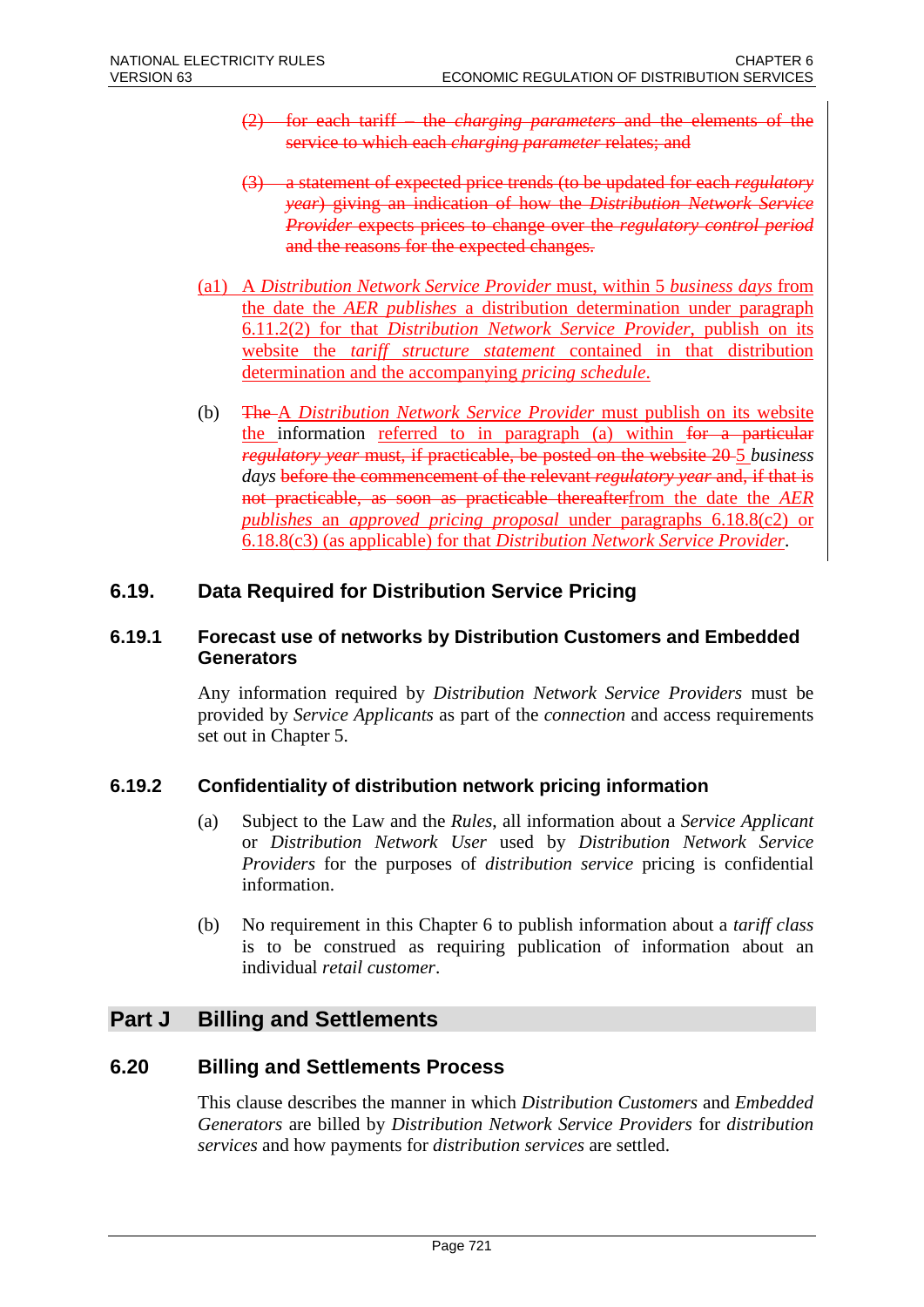# **6.20.1 Billing for distribution services**

- (a) A *Distribution Network Service Provider* must bill *Distribution Network Users* for *distribution services* as follows:
	- (1) *Embedded Generators*:
		- (i) by applying the *entry charge* as a fixed annual charge to each *Embedded Generator*; and
		- (ii) by applying any other charge the *Distribution Network Service Provider* makes consistently with these *Rules* and the applicable distribution determination.
	- (2) *Distribution Customers*:

The charges to *Distribution Customers* must be determined according to use of the *distribution network* as determined in accordance with a *metrology procedure* or, in the absence of a *metrology procedure* allowing such a determination to be made, by *meter* or by agreement between the *Distribution Customer* and the *Distribution Network Service Provider* by applying one or more of the following measures:

- (i) demand-based prices to the *Distribution Customer's* metered or agreed half-hourly demand;
- (ii) energy-based prices to the *Distribution Customer's* metered or agreed energy;
- (iii) the *Distribution Customer* charge determined under this clause as a fixed periodic charge to each *Distribution Customer*;
- (iv) a fixed periodic charge, a prepayment or other charge determined by agreement with the *Distribution Customer*;
- (v) any other measure the *Distribution Network Service Provider* is authorised to apply by the applicable distribution determination.
- (b) Subject to paragraph (c), where a *Distribution Customer* (other than a *Market Customer*) incurs *distribution service* charges, the *Distribution Network Service Provider* must bill the *Market Customer* from whom the *Distribution Customer* purchases electricity directly or indirectly for such *distribution services* in accordance with paragraph (a)(2).
- (c) If a *Distribution Customer* and the *Market Customer* from whom it purchases electricity agree, the *Distribution Network Service Provider* may bill the *Distribution Customer* directly for *distribution services* used by that *Distribution Customer* in accordance with paragraph (a)(2).
- (d) *Distribution Network Service Providers* must: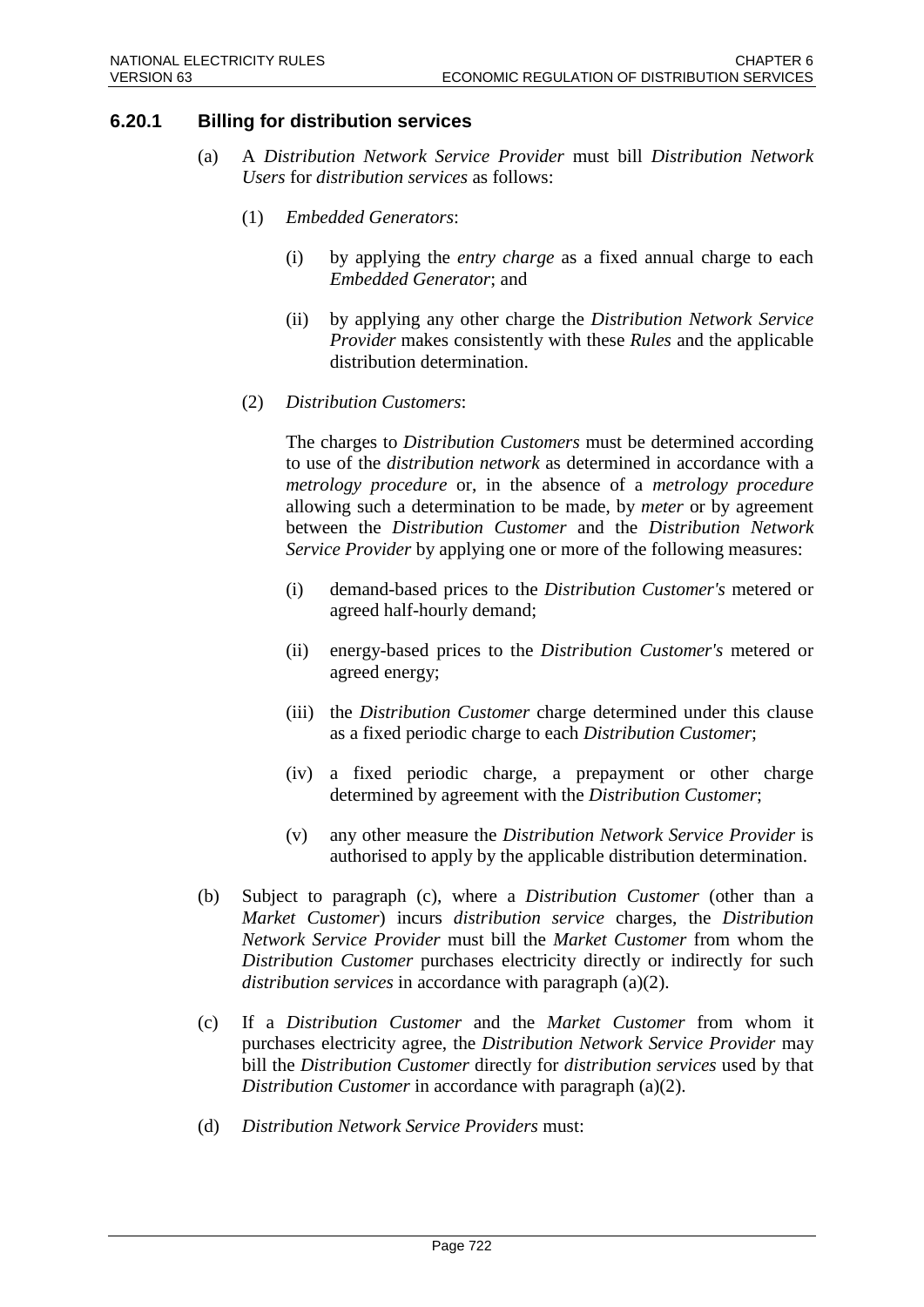- (1) calculate *transmission service* charges and *distribution service* charges for all *connection points* in their *distribution network*; and
- (2) pay to *Transmission Network Service Providers* the *transmission service* charges incurred in respect of use of a *transmission network* at each *connection point* on the relevant *transmission network*.
- (e) Charges for *distribution services* based on metered kW, kWh, kVA, or kVAh for:
	- (1) *Embedded Generators* that are *Market Generators*; and
	- (2) *Market Customer*; and
	- (3) *Second-Tier Customers*;

must be calculated by the *Distribution Network Service Provider* from:

- (1) *settlements ready data* obtained from *AEMO's metering database*, for those *Embedded Generators*, *Market Customers* and *Second-Tier Customers* with *connection points* that have a type 1, 2, 3 or 4 *metering installation*; and
- (2) *metering data*, in accordance with a *metrology procedure* that allows the *Distribution Network Service Provider* to use *energy data* for this purpose, or otherwise *settlements ready data* obtained from *AEMO's metering database*, for those *Embedded Generators*, *Market Customers* and *Second-Tier Customers* with *connection points* that have a type 5, 6 or 7 *metering installation*.
- (f) Charges for *distribution services* based on metered kW, kWh, kVA or kVAh for:
	- (1) *Embedded Generators* that are not *Market Generators*; and
	- (2) *Non-Registered Customers*; and
	- (3) *franchise customers*,

must be calculated by the *Distribution Network Service Provider* using data that is consistent with the *metering data* used by the relevant *Local Retailer* in determining *energy settlements*.

- (g) The *Distribution Network Service Provider* may bill the relevant *Local Retailer* for *distribution services* used by *Non-Registered Customers* and *franchise customers*.
- (h) Where the billing for a *Distribution Customer* for a particular *financial year* is based on quantities which are undefined until after the commencement of the *financial year*, charges must be estimated from the previous year's billing quantities with a reconciliation to be made when the actual billing quantities are known.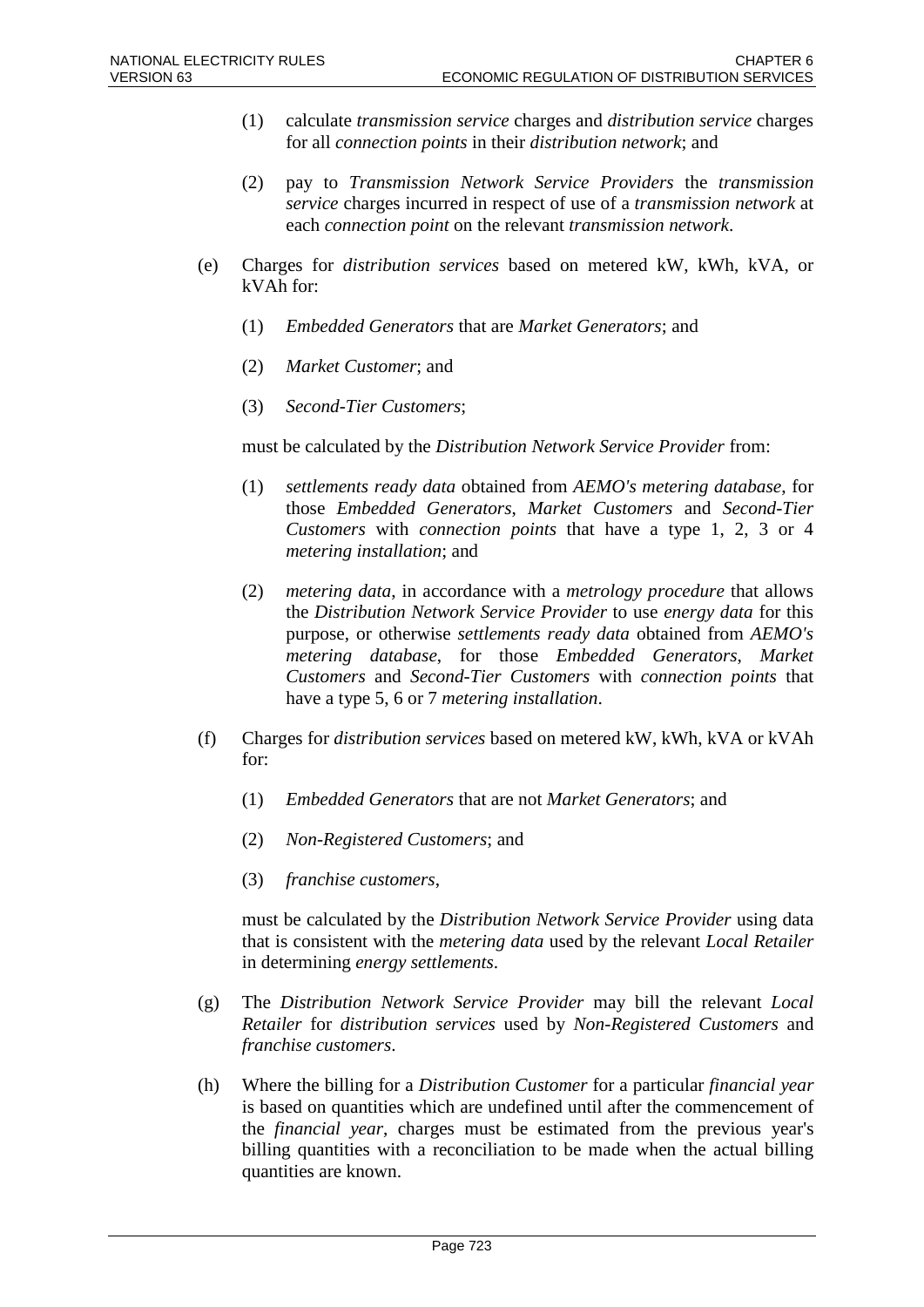(i) Where the previous year's billing quantities are unavailable or no longer suitable, nominated quantities may be used as agreed between the parties.

### **6.20.2 Minimum information to be provided in distribution network service bills**

- (a) The following is the minimum information that must be provided with a bill for a *network coupling point* issued by a *Distribution Network Service Provider* directly to a *Registered Participant*:
	- (1) the *network coupling point* identifier; and
	- (2) the dates on which the billing period starts and ends; and
	- (3) the identifier of the *distribution service* price from which the *network coupling point* charges are calculated; and
	- (4) measured quantities, billed quantities, prices and amounts charged for each component of the total *distribution service* account.
- (b) In addition to the minimum information requirements in paragraph (a), a bill for a *network coupling point* issued by a *Distribution Network Service Provider* directly to another *Distribution Network Service Provider* must separately identify the component of *designated pricing proposal services*, if any, to which each amount charged in the bill relates.

# **6.20.3 Settlement between Distribution Network Service Providers**

The billing and settlement process specified in this clause must be applied to all *Distribution Customers* including other *Distribution Network Service Providers*.

# **6.20.4 Obligation to pay**

A *Distribution Network User* must pay *distribution service* charges properly charged to it and billed in accordance with this clause by the due date specified in the bill.

# **Part K Prudential requirements, capital contributions and prepayments**

# **6.21 Distribution Network Service Provider Prudential Requirements**

This clause sets out the arrangements by which *Distribution Network Service Providers* may minimise financial risks associated with investment in *network assets* and provides for adoption of cost-reflective payment options in conjunction with the use of average distribution prices. The clause also prevents *Distribution Network Service Providers* from receiving income twice for the same assets through prudential requirements and *distribution service* prices.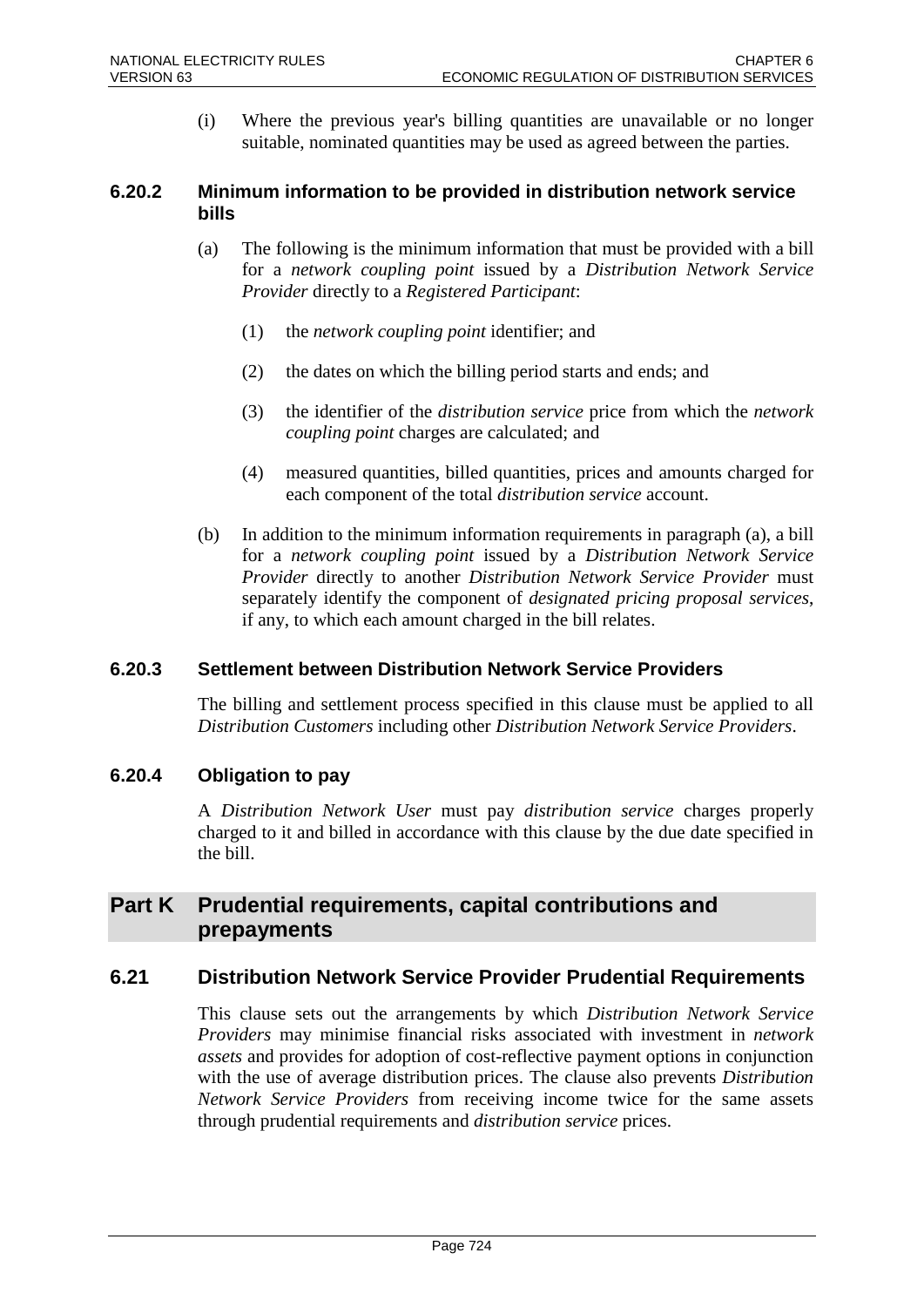### **6.21.1 Prudential requirements for distribution network service**

- (a) A *Distribution Network Service Provider* may require an *Embedded Generator* or *Distribution Customer* that requires a new *connection* or a modification in service for an existing *connection* to establish prudential requirements for *connection service* and/or *distribution use of system service*.
- (b) Prudential requirements for *connection service* and/or *distribution use of system service* are a matter for negotiation between the *Distribution Network Service Provider* and the *Embedded Generator* or *Distribution Customer* and the terms agreed must be set out in the *connection agreement* between the *Distribution Network Service Provider* and the *Embedded Generator* or *Distribution Customer*.
- (c) The *connection agreement* may include one or more of the following provisions:
	- (1) the conditions under which and the time frame within which other *Distribution Network Users* who use that part of the *distribution network* contribute to refunding all or part of the payments;
	- (2) the conditions under which financial arrangements may be terminated; and
	- (3) the conditions applying in the event of default by the *Distribution Customer* or *Embedded Generator*.
- (d) The prudential requirements may incorporate, but are not limited to, one or more of the following arrangements:
	- (1) financial capital contributions;
	- (2) non-cash contributions;
	- (3) *distribution service* charge prepayments;
	- (4) guaranteed minimum *distribution service* charges for an agreed period;
	- (5) guaranteed minimum *distribution service* quantities for an agreed period;
	- (6) provision for financial guarantees for *distribution service* charges.

#### **6.21.2 Capital contributions, prepayments and financial guarantees**

Despite any other provision in this Chapter, in relation to capital contributions, prepayments and financial guarantees:

(1) the *Distribution Network Service Provider* is not entitled to recover, under a mechanism for the economic regulation of *direct control services*, any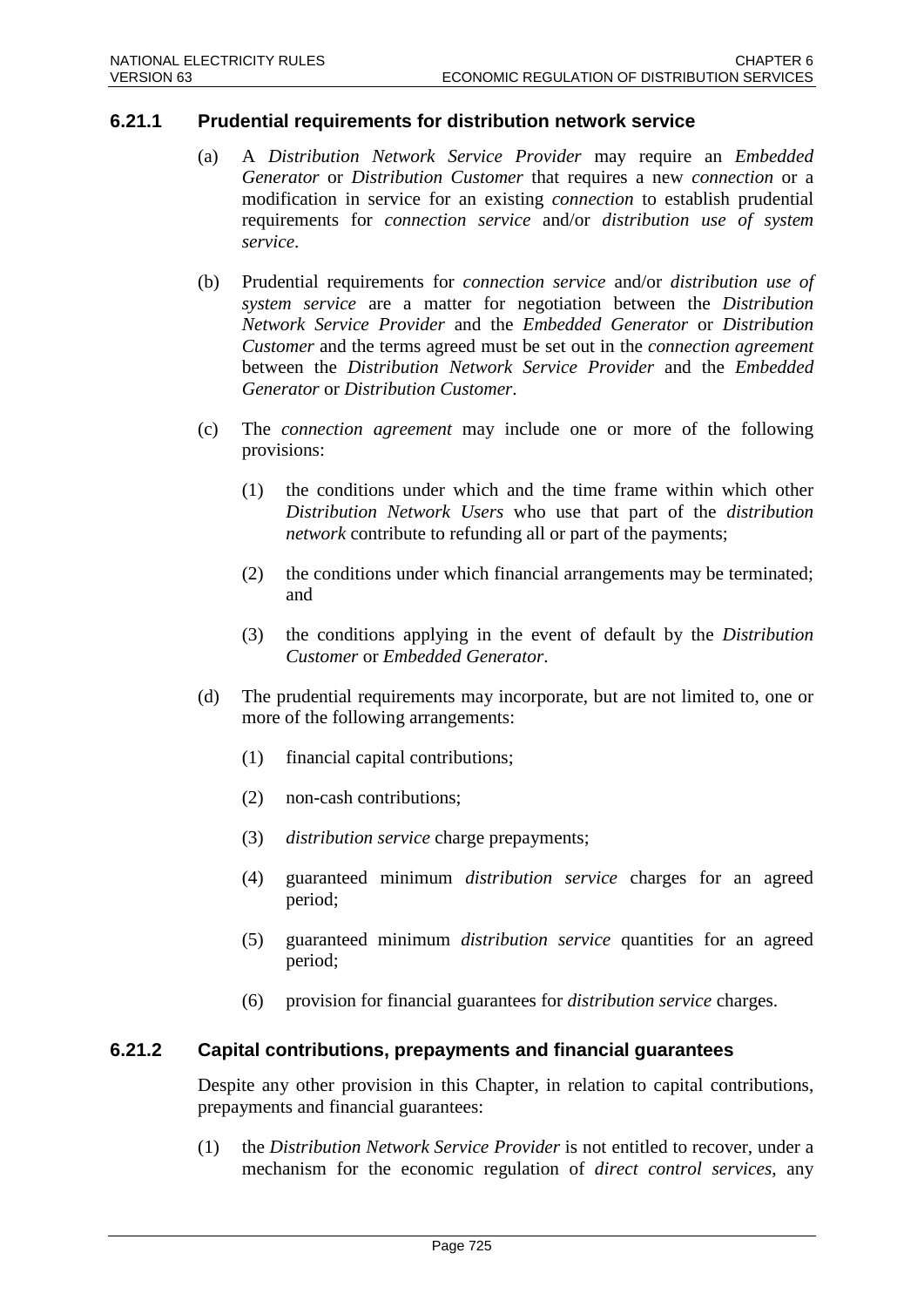component representing asset related costs for assets provided by *Distribution Network Users*; and

- (2) the *Distribution Network Service Provider* may receive a capital contribution, prepayment and/or financial guarantee up to the provider's future revenue related to the provision of *direct control services* for any new assets installed as part of a new *connection* or modification to an existing *connection*, including any *augmentation* to the *distribution network*; and
- (3) where assets have been the subject of a contribution or prepayment, the *Distribution Network Service Provider* must amend the provider's revenue related to the provision of *direct control services*.

# **6.21.3 Treatment of past prepayments and capital contributions**

- (a) Payments made by *Distribution Customers* and *Embedded Generators* for *distribution service* prior to 13 December 1998 must be made in accordance with any contractual arrangements with the relevant *Distribution Network Service Providers* applicable at that time.
- (b) Where contractual arrangements referred to in clause paragraph (a) are not in place, past *distribution service* prepayments or capital contributions may be incorporated in the capital structure of the *Distribution Network Service Provider's* business.
- (c) The *AER* may intervene in and resolve any dispute under this clause which cannot be resolved between the relevant *Distribution Network Service Provider* and *Distribution Customer* or *Embedded Generator*.

# **Part L Dispute resolution**

# **6.22 Dispute Resolution**

#### **6.22.1 Dispute Resolution by the AER**

- (a) A dispute between a *Distribution Network Service Provider* and a *Service Applicant* as to the *terms and conditions of access* to a *direct control service* or to a *negotiated distribution service* is an access dispute for the purposes of Part 10 of the Law.
- (b) A dispute between a *Distribution Network Service Provider* and a *Service Applicant* about *access charges* is an access dispute for the purposes of Part 10 of the Law.
- (c) A dispute between a *Distribution Network Service Provider* and a *Connection Applicant* about matters referred to in clause 5.5(f) or clause 5.5(h) is an access dispute for the purposes of Part 10 of the Law.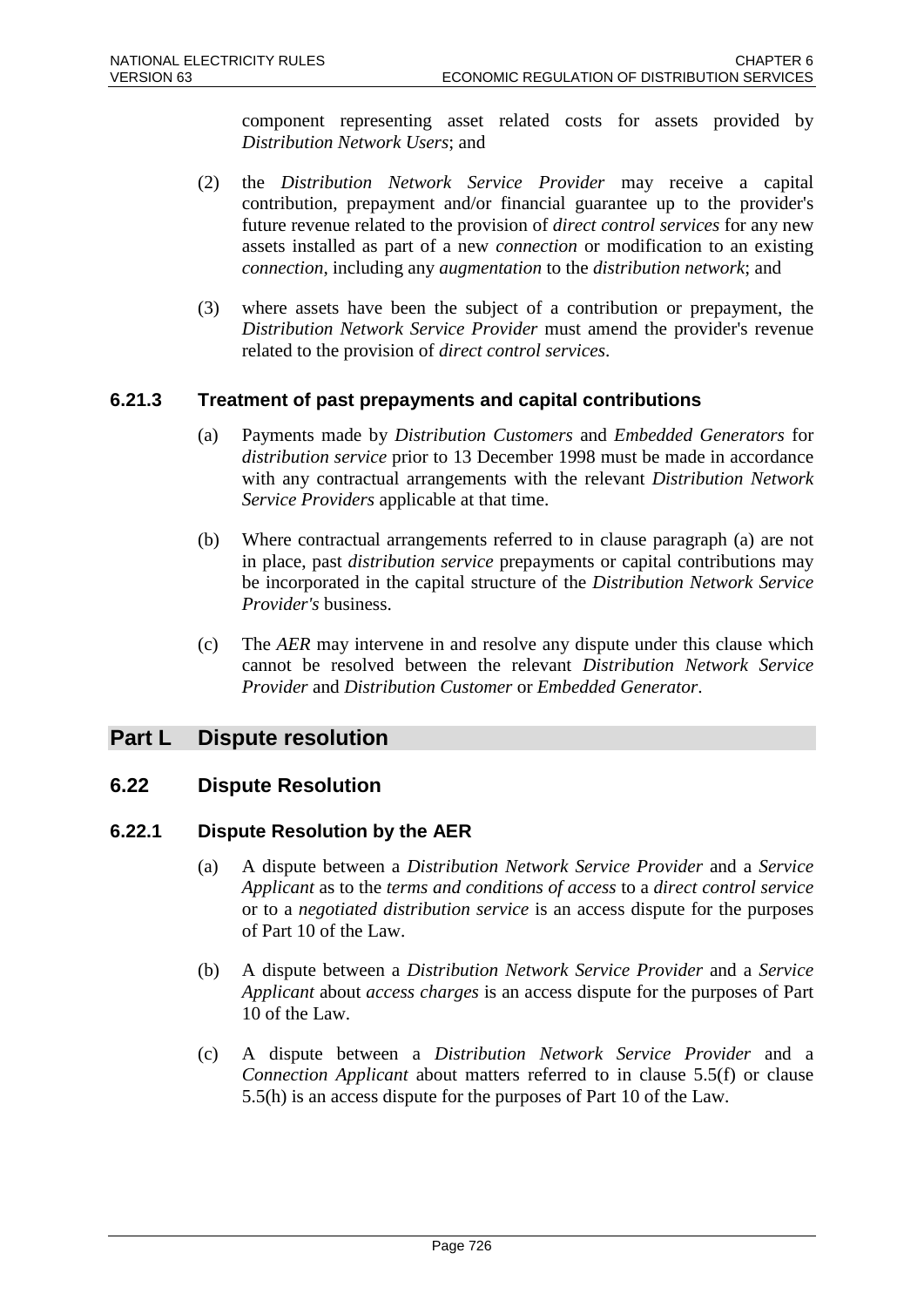# **6.22.2 Determination of dispute**

- (a) In determining an access dispute about *terms and conditions of access* to a *direct control service*, the *AER* must apply:
	- (1) in relation to price, the *Distribution Network Service Provider's approved pricing proposal* and the *Distribution Network Service Provider*'s *tariff structure statement* or, in respect of the *Distribution Network Service Provider's transmission standard control services* in respect of which the AER has made a determination under clause 6.25(b) that pricing in respect of those services should be regulated under Part J of Chapter 6A through the application of rule 6.26, the Distribution Network Service Provider's approved pricing *Distribution Network Service Provider's* approved *pricing methodology*;
	- (2) in relation to other terms and conditions, Chapters 4, 5, this Chapter 6 and Chapter 7 and any other *applicable regulatory instrument*; and
	- (3) in relation to all *terms and conditions of access* (including price) the decisions of *AEMO* or the *AER* where those decisions relate to those terms and conditions and are made under Chapters 4, 5, this Chapter 6 and Chapter 7.
- (b) In determining an access dispute about the *terms and conditions of access* to a *direct control service*, the *AER* may:
	- (1) have regard to other matters the *AER* considers relevant; and
	- (2) hear evidence or receive submissions from *AEMO* about *power system security* and from *Distribution Network Users* who may be adversely affected.

#### **Note:**

Section 130 of the Law requires the *AER*, in making an access determination, to give effect to a network revenue or pricing determination applicable to the services that are the subject of the dispute even though the determination may not have been in force when the dispute arose.

- (c) In determining an access dispute about *terms and conditions of access* to a *negotiated distribution service*, the *AER* must apply:
	- (1) in relation to price (including *access charges*), the *Negotiated Distribution Service Criteria* that are applicable to the dispute in accordance with the relevant distribution determination; and
	- (2) in relation to other terms and conditions, the *Negotiated Distribution Service Criteria* that are applicable to the dispute and Chapters 4, 5, this Chapter 6 and Chapter 7 of the *Rules*; and
	- (3) in relation to all *terms and conditions of access* (including price) the decisions of *AEMO* or the *AER* where those decisions relate to those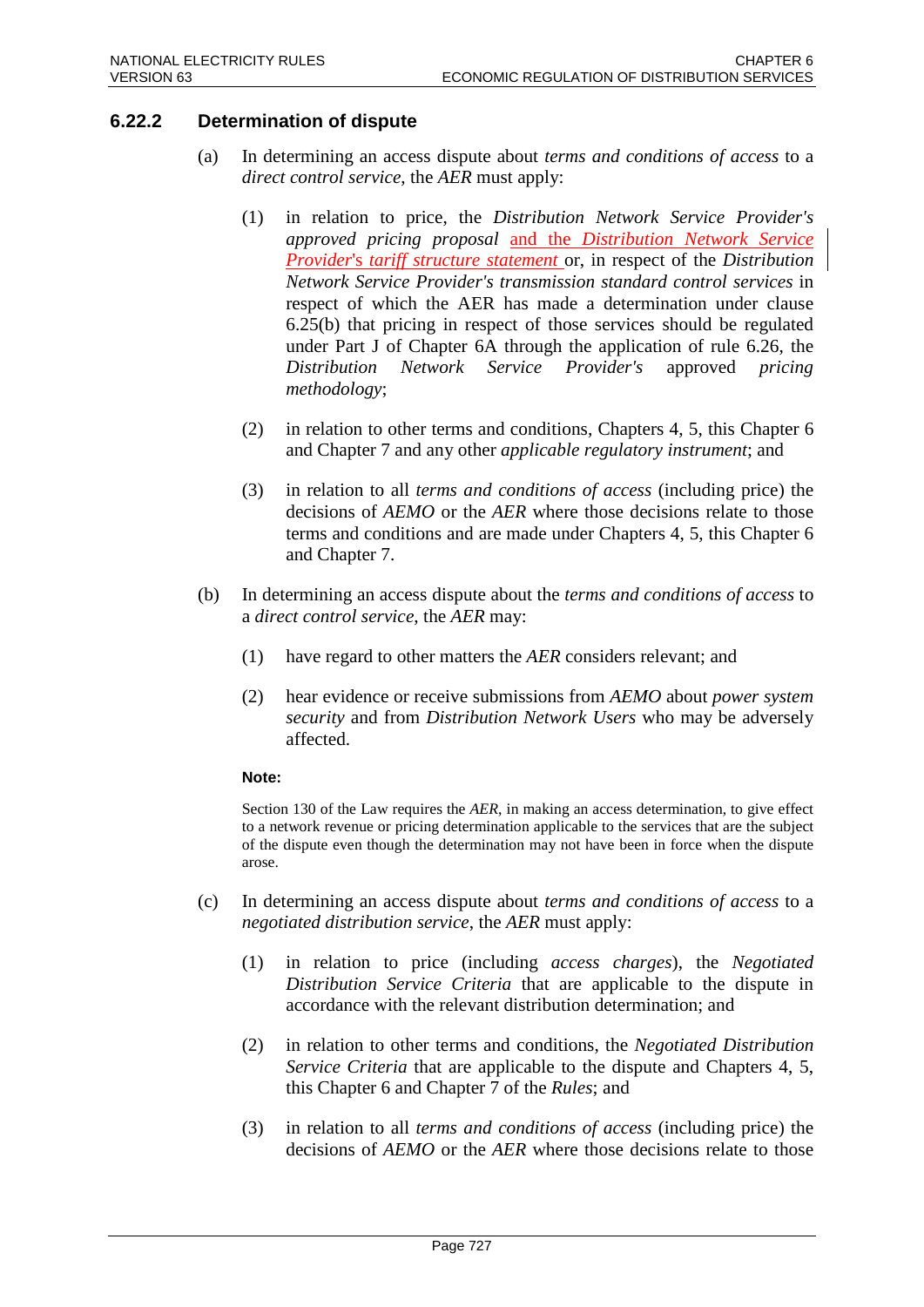terms and conditions and are made under Chapters 4, 5, this Chapter 6 and Chapter 7 of the *Rules*;

and must have regard:

- (4) to the relevant *negotiating framework* prepared by the *Distribution Network Service Provider* and approved by the *AER*.
- (d) In determining an access dispute about the *terms and conditions of access* to a *negotiated distribution service*, the *AER* may:
	- (1) have regard to other matters the *AER* considers relevant; and
	- (2) hear evidence or receive submissions from *AEMO* and *Distribution Network Users* notified and consulted under the *Distribution Network Service Provider's negotiating framework*.
- (e) In determining an access dispute about *access charges*, or involving *access charges*, the *AER* must give effect to the following principle:

*Access charges* should be based on the costs reasonably incurred by the *Distribution Network Service Provider* in providing *distribution network user access* and, where they consist of compensation referred to in clause  $5.5(f)(4)(ii)$  and (iii), on the revenue that is likely to be foregone and the costs that are likely to be incurred by a person referred to in those provisions where an event referred to in those provisions occurs.

# **6.22.3 Termination of access dispute without access determination**

- (a) If the *AER* considers that an access dispute could be effectively resolved by some means other than an access determination, the *AER* may give the parties to the dispute notice of the alternative means of resolving the dispute.
- (b) The giving of such a notice is a specified dispute termination circumstance for the purposes of section 131(3) of the Law.

#### **Note:**

It follows that the *AER* may exercise its power to terminate the dispute without making an access determination (See section 131(1)(d) of the Law).

# **Part M Separate disclosure of transmission and distribution charges**

# **6.23 Separate disclosure of transmission and distribution charges**

- (a) A *Distribution Customer*:
	- (1) with a *load* greater than 10MW or 40GWh per annum; or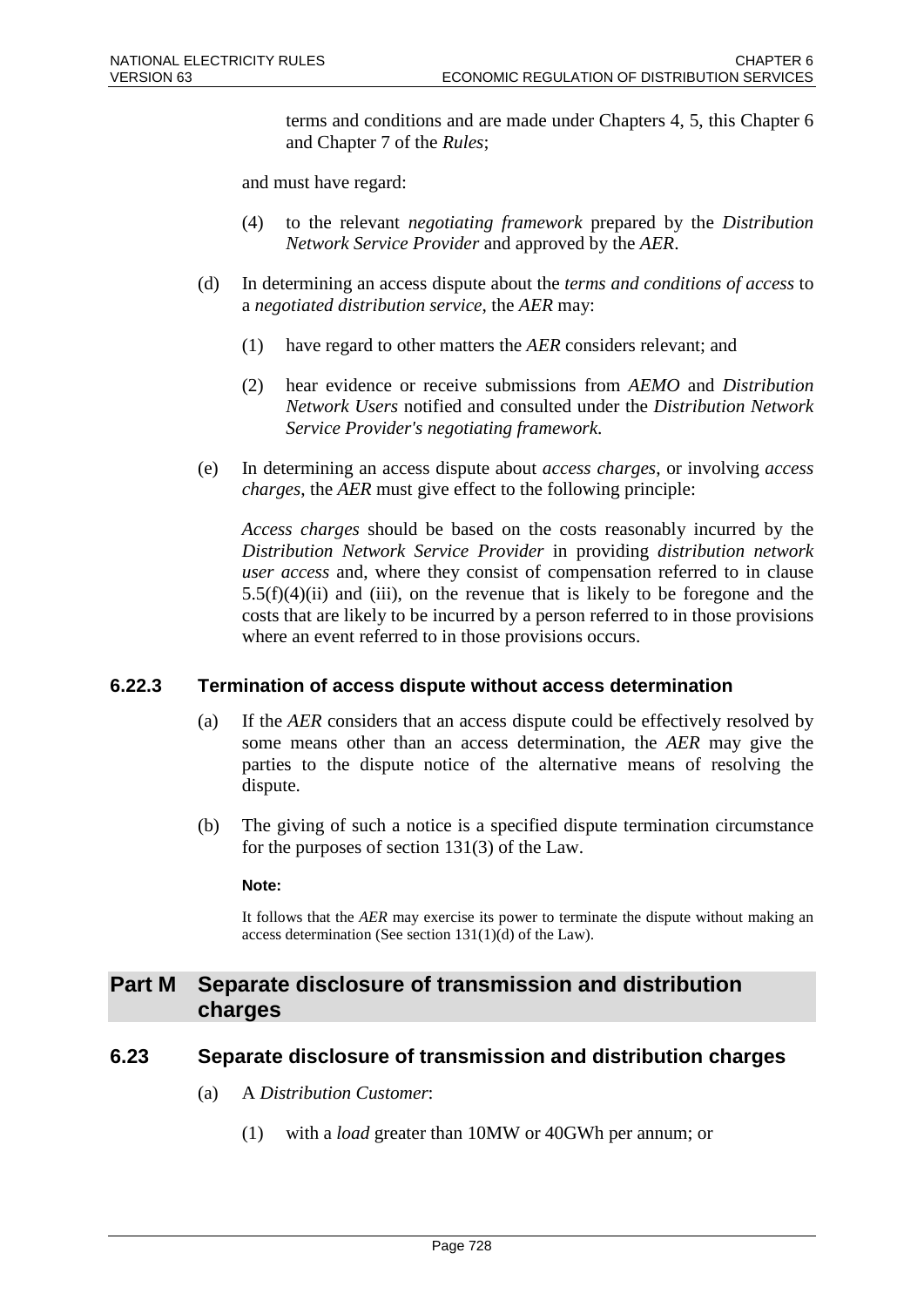(2) with *metering* equipment capable of capturing relevant *transmission* and *distribution system* usage data,

may make a request (a **TUOS/DUOS disclosure request**) to a *Distribution Network Service Provider* to provide the *Distribution Customer* with a statement (a **TUOS/DUOS disclosure statement**) identifying the separate components of the *designated pricing proposal charges* and *distribution use of system* charges comprised in the charges for electricity supplied to the *Distribution Customer's connection points*.

- (b) Within 10 *business days* of receipt of a *TUOS/DUOS disclosure request*, a *Distribution Network Service Provider* must notify the *Distribution Customer* of the estimated charge (including details of how the charge is calculated) for providing the *TUOS/DUOS disclosure statement*. The charge must be no greater than the reasonable costs directly incurred by the *Distribution Network Service Provider* in preparing the statement for the *Distribution Customer*.
- (c) If the *Distribution Customer* advises the *Distribution Network Service Provider* within 20 *business days* of receipt of the notice referred to in paragraph (b) that it still requires the requested *TUOS/DUOS disclosure statement*, the *Distribution Network Service Provider* must prepare the statement and provide it to the *Distribution Customer* within 20 *business days* of being so advised. The *TUOS/DUOS disclosure statement* must include detailed information on the method used to determine the *distribution use of system* charges and the allocation of the *designated pricing proposal charges* to the *Distribution Customer* for electricity supplied to its *connection points*. The information must be sufficient to allow the *Distribution Customer* to assess the impact on its *network* charges of a change in its *network* use.
- (d) The *TUOS/DUOS disclosure statement* must also separately identify the amounts that have been allocated to the *Distribution Customer's connection points* under Part J of Chapter 6A in respect of each of the *categories of prescribed transmission services*, where the *Distribution Customer* requests this information.
- (e) Where the *Distribution Customer* requests the information referred to in paragraph (d), the *Distribution Network Service Provider* must separately identify the component of the charge notified under paragraph (b) that relates to the provision of the additional information.
- (f) Each *Distribution Network Service Provider* must publish information annually disclosing the *designated pricing proposal charges* and *distribution use of system* charges for each of the classes of *Distribution Customers* identified for this purpose by the *Distribution Network Service Provider*, or as required by the *AER*.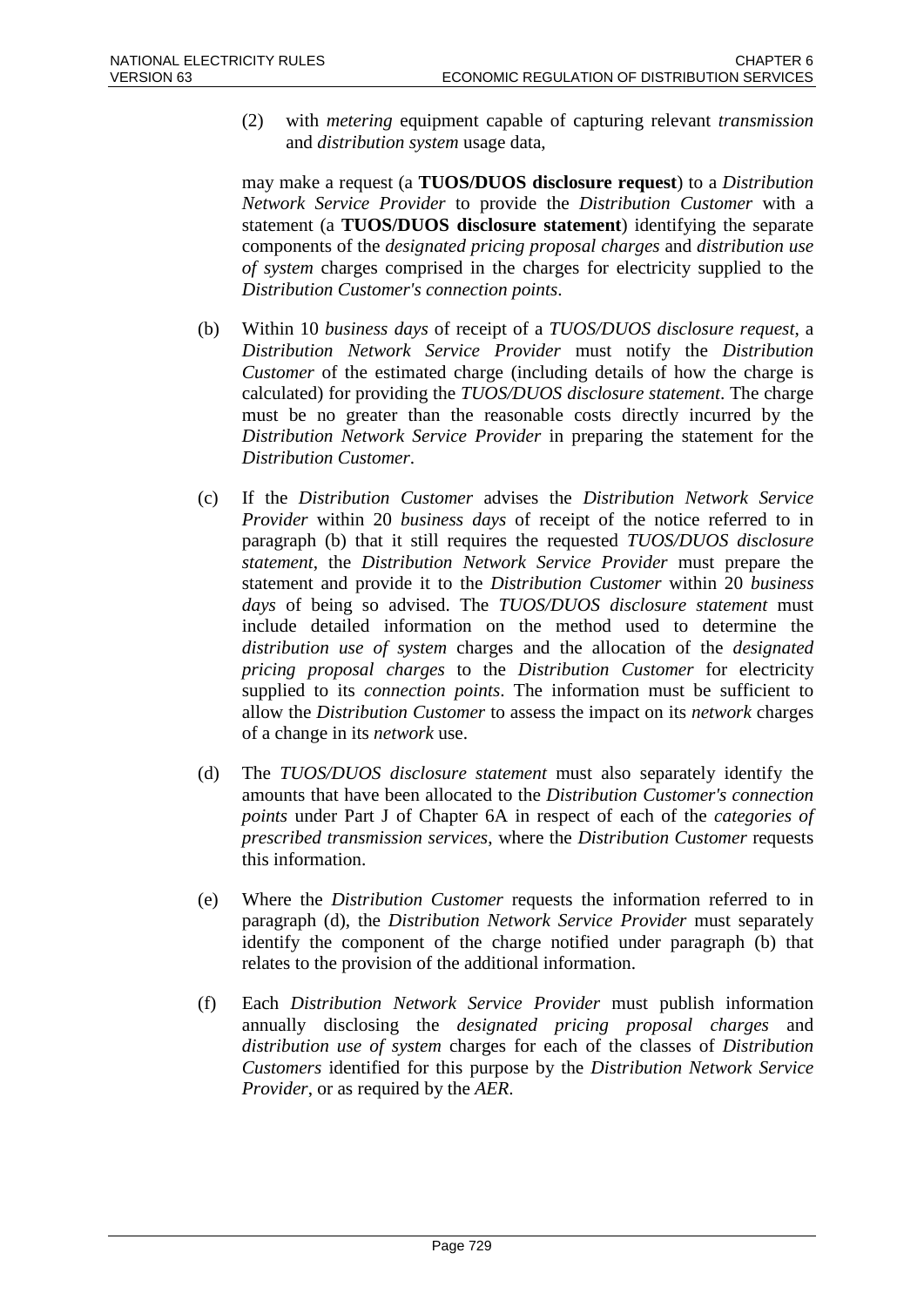# **Part N Dual Function Assets**

# **6.24 Dual Function Assets**

### **6.24.1 Application of this Part**

This Part applies to *Distribution Network Service Providers* which own, control or operate both a *distribution system* and a *dual function asset*.

### **6.24.2 Dual Function Assets**

Subject to rule 6.26, for the purposes of Chapters 6 and 6A:

- (a) any part of a *network* owned, operated or controlled by a *Distribution Network Service Provider* which operates between 66 kV and 220 kV and which operates in parallel, and provides support, to the higher voltage *transmission network* is deemed to be a *dual function asset*;
- (b) any service that is provided by a *Distribution Network Service Provider* by means of, or in connection with, the *Distribution Network Service Provider's dual function assets* that, but for this Part, would be a *prescribed transmission service* for the purposes of Chapter 6A is deemed to be a *standard control service*;
- (c) any service that is provided by a *Distribution Network Service Provider* by means of, or in connection with, the *Distribution Network Service Provider's dual function assets* that, but for this Part, would be a *negotiated transmission service* under Chapter 6A is deemed to be a *negotiated distribution service*; and
- (d) references to *prescribed transmission services* do not include a service provided by means of, or in connection with, a *dual function asset*.

# **6.25 AER determination of applicable pricing regime for Dual Function Assets**

- (a) A *Distribution Network Service Provider* which owns, controls or operates *dual function assets* must advise the *AER* at least 32 months prior to the end of the current *regulatory control period* of the value of that *Distribution Network Service Provider's dual function assets* which provide *standard control services* that would be *prescribed transmission services* were it not for the operation of clause 6.24.2 (referred to as *transmission standard control services*). The value to be advised is the value ascribed to the relevant *dual function assets* in the relevant *Distribution Network Service Provider's* regulatory asset base as at the start of the *regulatory year* which commences 36 months prior to the end of the current *regulatory control period*.
- (b) The *AER* must review the information provided under paragraph (a) and determine, in accordance with clause 6.8.1, whether the value of that *Distribution Network Service Provider's dual function assets* which provide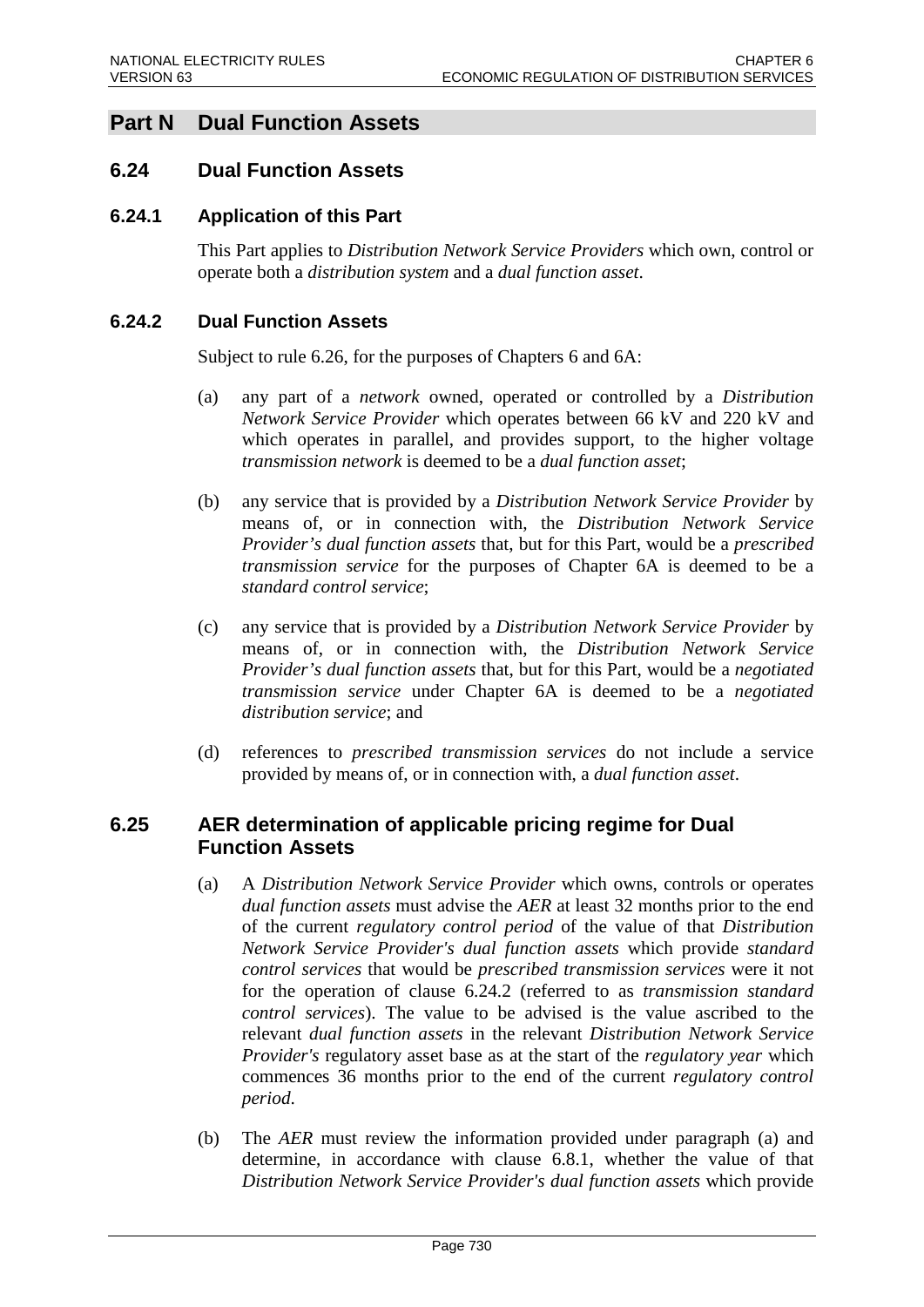*transmission standard control services* comprise such a material proportion of that *Distribution Network Service Provider's* regulatory asset base that pricing in respect of those services should be regulated under Part J of Chapter 6A through the application of rule 6.26.

- (c) In making its determination under paragraph (b) the *AER* must consider:
	- (1) whether regulating the pricing of the *transmission standard control services* provided by a *Distribution Network Service Provider's dual function assets*:
		- (i) under Part I of Chapter 6 as though they were *prescribed distribution services*; rather than
		- (ii) under Part J of Chapter 6A as though they were *prescribed transmission services*,

will result in materially different prices for *Distribution Customers* (including those connected directly to the relevant *dual function assets* and those connected to other *distribution networks*);

- (2) whether the materiality of the different prices is likely to impact on future consumption, production and investment decisions by actual or potential *Network Users*; and
- (3) any other matter that the *AER* considers relevant.
- (d) The *AER's* determination under paragraph (b), which is binding, must be included in a *framework and approach paper* that applies in respect of the distribution determination for the next *regulatory control period*.

# **6.26 Division of Distribution Network Service Provider's revenue**

- (a) This rule 6.26 applies if the *AER* has determined under rule 6.25(b) that pricing in respect of *transmission standard control services* provided by a *Distribution Network Service Provider's dual function assets* should be regulated under Part J of Chapter 6A.
- (b) The *AER* must, for the purposes of the distribution determination for the relevant *Distribution Network Service Provider*, divide the revenue calculated under Part C of Chapter 6 into the following two portions:
	- (1) a portion relevant to the *Distribution Network Service Provider's transmission standard control services* provided by its *dual function assets*. This portion is defined as its *transmission standard control service revenue*; and
	- (2) a portion relevant to the other *standard control services* provided by the *Distribution Network Service Provider*. This portion is defined as its *distribution standard control service revenue*,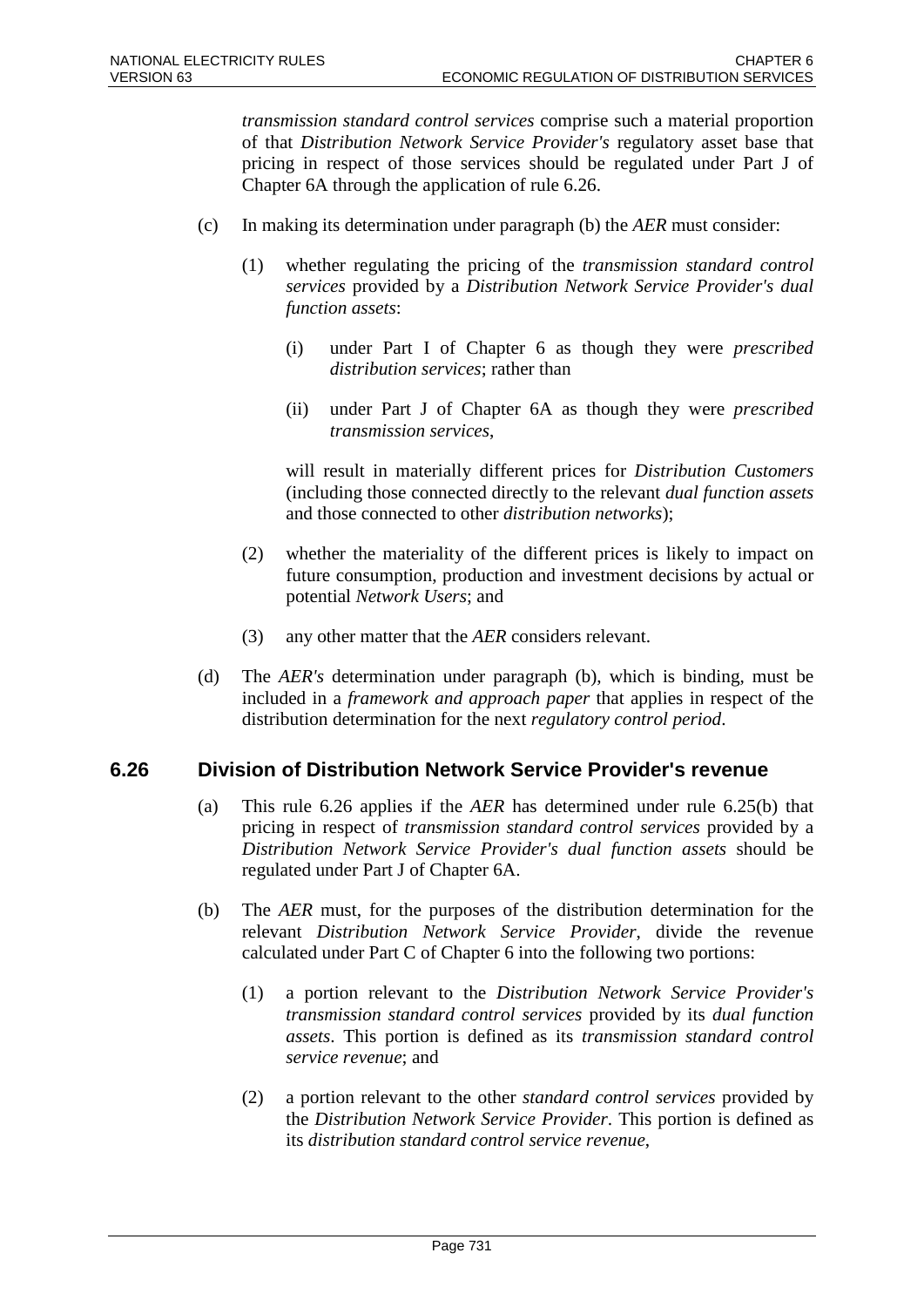based on the *Distribution Network Service Provider's* approved *Cost Allocation Method*.

- (c) The relevant *Distribution Network Service Provider* must submit a proposed *pricing methodology* to the *AER* in respect of its *transmission standard control service revenue* as if it were a *Transmission Network Service Provider* as part of its regulatory proposal under Chapter 6, and Part E of Chapter 6A applies in respect of that *pricing methodology* (with the necessary changes).
- (d) The *AER* and the relevant *Distribution Network Service Provider* must apply and comply with all aspects of Part J of Chapter 6A instead of, and to the exclusion of, Parts I, J and K of Chapter 6 in respect of the *dual function assets* which provide *transmission standard control services*, subject to the following:
	- (1) for the purposes of Part J of Chapter 6A:
		- (i) the *dual function assets* are relevantly deemed to be *transmission network* assets which provide *prescribed transmission services*;
		- (ii) the *Distribution Network Service Provider* which owns, controls or operates the relevant *dual function assets* is relevantly deemed to be a *Transmission Network Service Provider*;
	- (2) the *maximum allowed revenue* referred to in clause 6A.22.1 is taken to be the *transmission standard control service revenue*;
	- (3) the reference in clause 6A.22.1(1) to clause 6A.3.2 is taken to be a reference to rules 6.6 and 6.13;
	- (4) references to "*transmission determination*" are to be read as references to the relevant "distribution determination", with the *AER* being required to include in the distribution determination a decision to approve a proposed *pricing methodology* in relation to the *transmission standard control services* provided by the relevant *dual function assets*; and
	- (5) if there is no previous method to establish prices under clause 6A.24.3(b)(3), the relevant *Distribution Network Service Provider* must apply the *pricing methodology* of the largest *Transmission Network Service Provider* operating in the *participating jurisdiction* in which that *Distribution Network Service Provider* operates the relevant *dual function assets*.
- (e) The pricing rules in Part I of Chapter 6 are to be applied to the *Distribution Network Service Provider's distribution standard control service revenue*.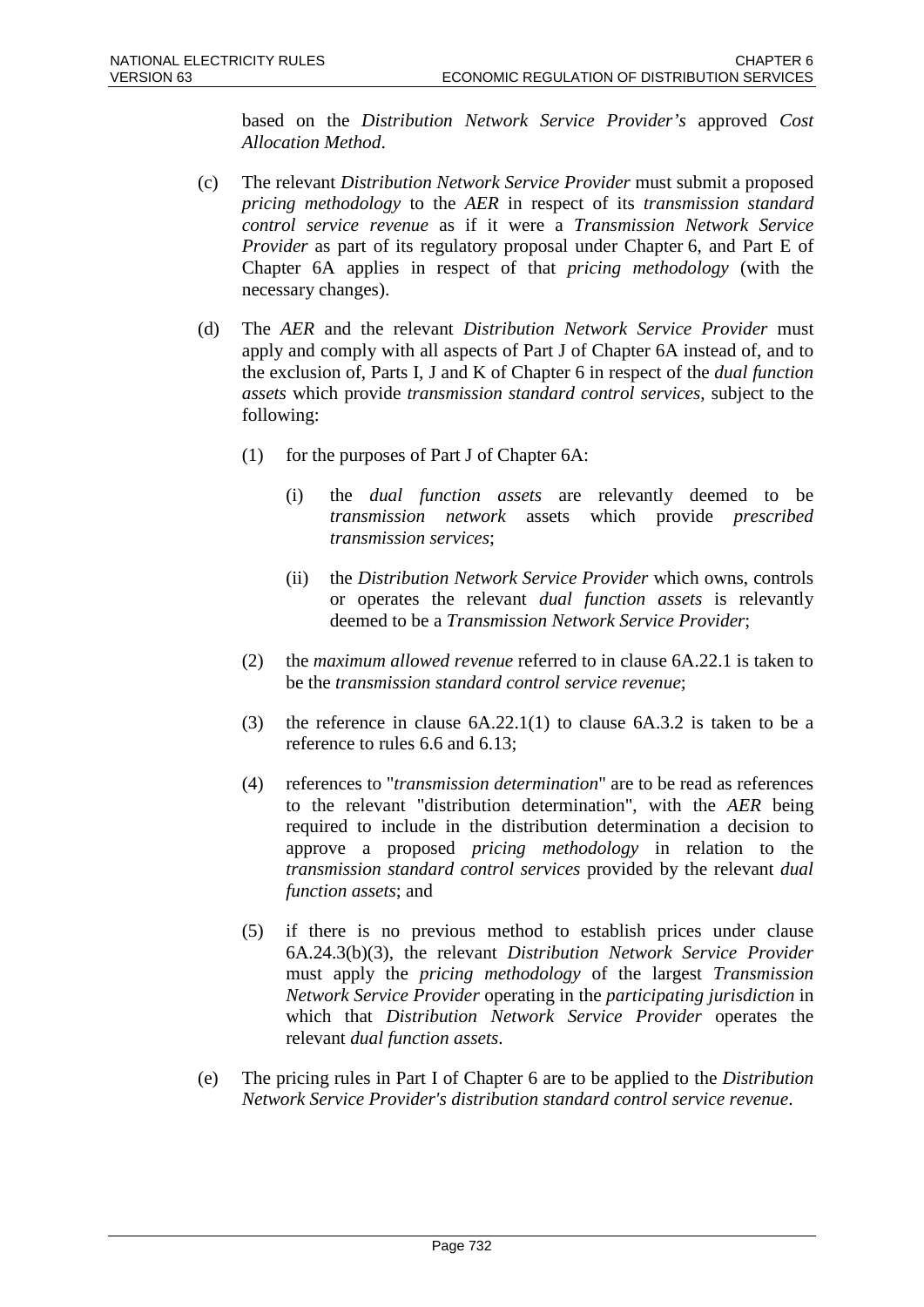# **Part O Annual Benchmarking Report**

## **6.27 Annual Benchmarking Report**

- (a) The *AER* must prepare and *publish* a *network service provider performance report* (an *annual benchmarking report*) the purpose of which is to describe, in reasonably plain language, the relative efficiency of each *Distribution Network Service Provider* in providing *direct control services* over a 12 month period.
- (b) Clause 8.7.4 (excluding clause 8.7.4(a)) applies in respect of the preparation of an *annual benchmarking report*.
- (c) Subject to paragraphs (d) and (e), the *AER* must *publish* an *annual benchmarking report* at least every 12 months.
- (d) The first *annual benchmarking report* must be *published* by 30 September 2014.
- (e) The second *annual benchmarking report* must be *published* by 30 November 2015.

## **Schedule 6.1 Contents of building block proposals**

#### **S6.1.1 Information and matters relating to capital expenditure**

A *building block proposal* must contain at least the following information and matters relating to capital expenditure:

- (1) a forecast of the required capital expenditure that complies with the requirements of clause 6.5.7 and identifies the forecast capital expenditure by reference to well accepted categories such as:
	- (i) asset class (eg. *distribution lines*, *substations* etc); or
	- (ii) category driver (eg. *regulatory obligation or requirement*, replacement, *reliability*, net market benefit, business support etc),

and identifies, in respect of proposed material assets:

- (iii) the location of the proposed asset;
- (iv) the anticipated or known cost of the proposed asset; and
- (v) the categories of *distribution services* which are to be provided by the proposed asset;
- (2) the method used for developing the capital expenditure forecast;
- (3) the forecasts of load growth relied upon to derive the capital expenditure forecasts and the method used for developing those forecasts of load growth;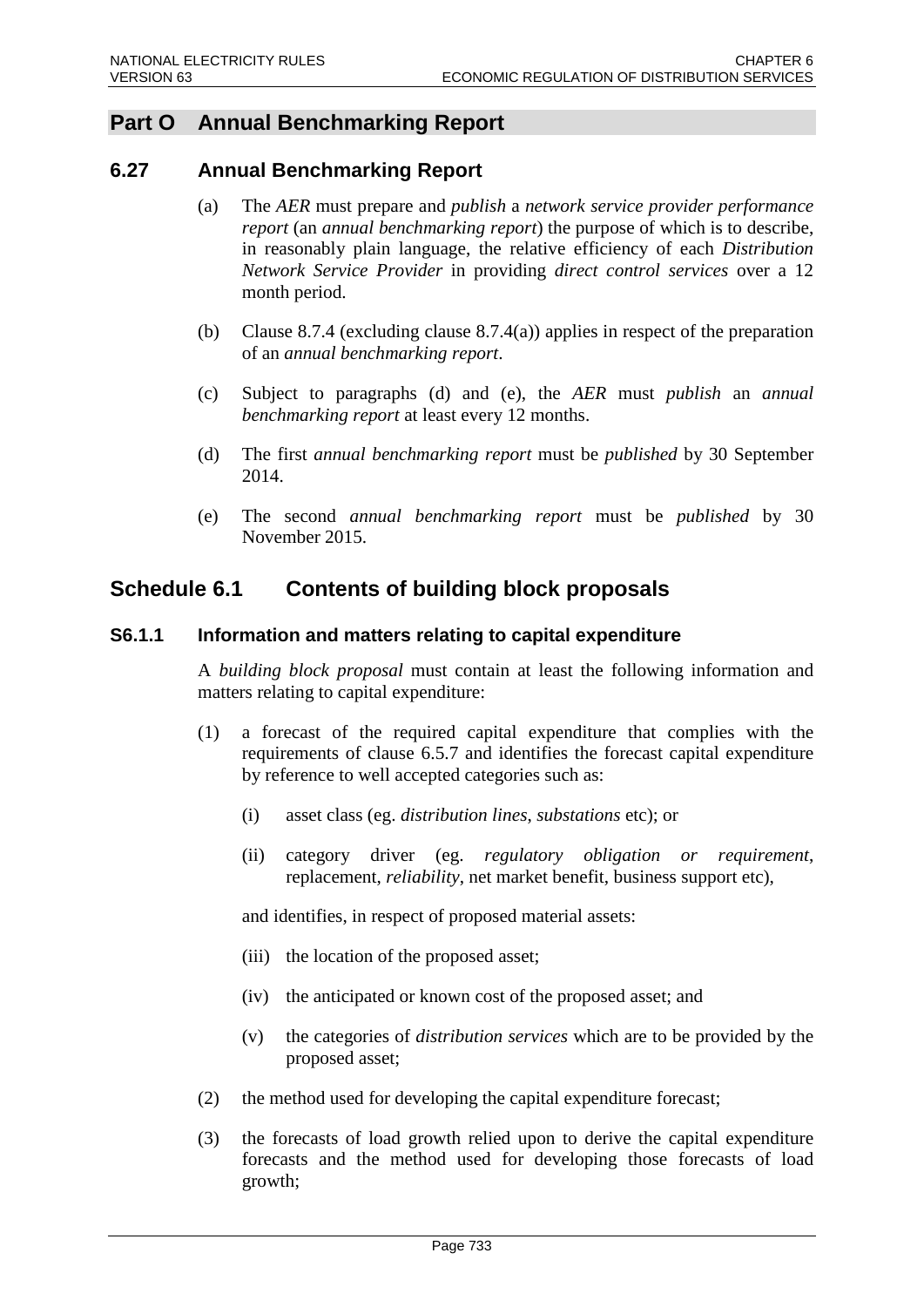- (4) the key assumptions that underlie the capital expenditure forecast;
- (5) a certification of the reasonableness of the key assumptions by the directors of the *Distribution Network Service Provider*;
- (6) capital expenditure for each of the past *regulatory years* of the previous and current *regulatory control period*, and the expected capital expenditure for each of the last two *regulatory years* of the current *regulatory control period*, categorised in the same way as for the capital expenditure forecast and separately identifying for each such *regulatory year*:
	- (i) margins paid or expected to be paid by the *Distribution Network Service Provider* in circumstances where those margins are referable to arrangements that do not reflect arm's length terms; and
	- (ii) expenditure that should have been treated as operating expenditure in accordance with the policy submitted under paragraph (8) for that *regulatory year*;
- (7) an explanation of any significant variations in the forecast capital expenditure from historical capital expenditure; and
- (8) the policy that the *Distribution Network Service Provider* applies in capitalising operating expenditure.

#### **S6.1.2 Information and matters relating to operating expenditure**

A *building block proposal* must contain at least the following information and matters relating to operating expenditure:

- (1) a forecast of the required operating expenditure that complies with the requirements of clause 6.5.6 and identifies the forecast operating expenditure by reference to well accepted categories such as:
	- (i) particular programs; or
	- (ii) types of operating expenditure (eg. maintenance, payroll, materials etc),

and identifies in respect of each such category:

- (iii) to what extent that forecast expenditure is on costs that are fixed and to what extent it is on costs that are variable; and
- (iv) the categories of *distribution services* to which that forecast expenditure relates;
- (2) the method used for developing the operating expenditure forecast;
- (3) the forecasts of key variables relied upon to derive the operating expenditure forecast and the method used for developing those forecasts of key variables;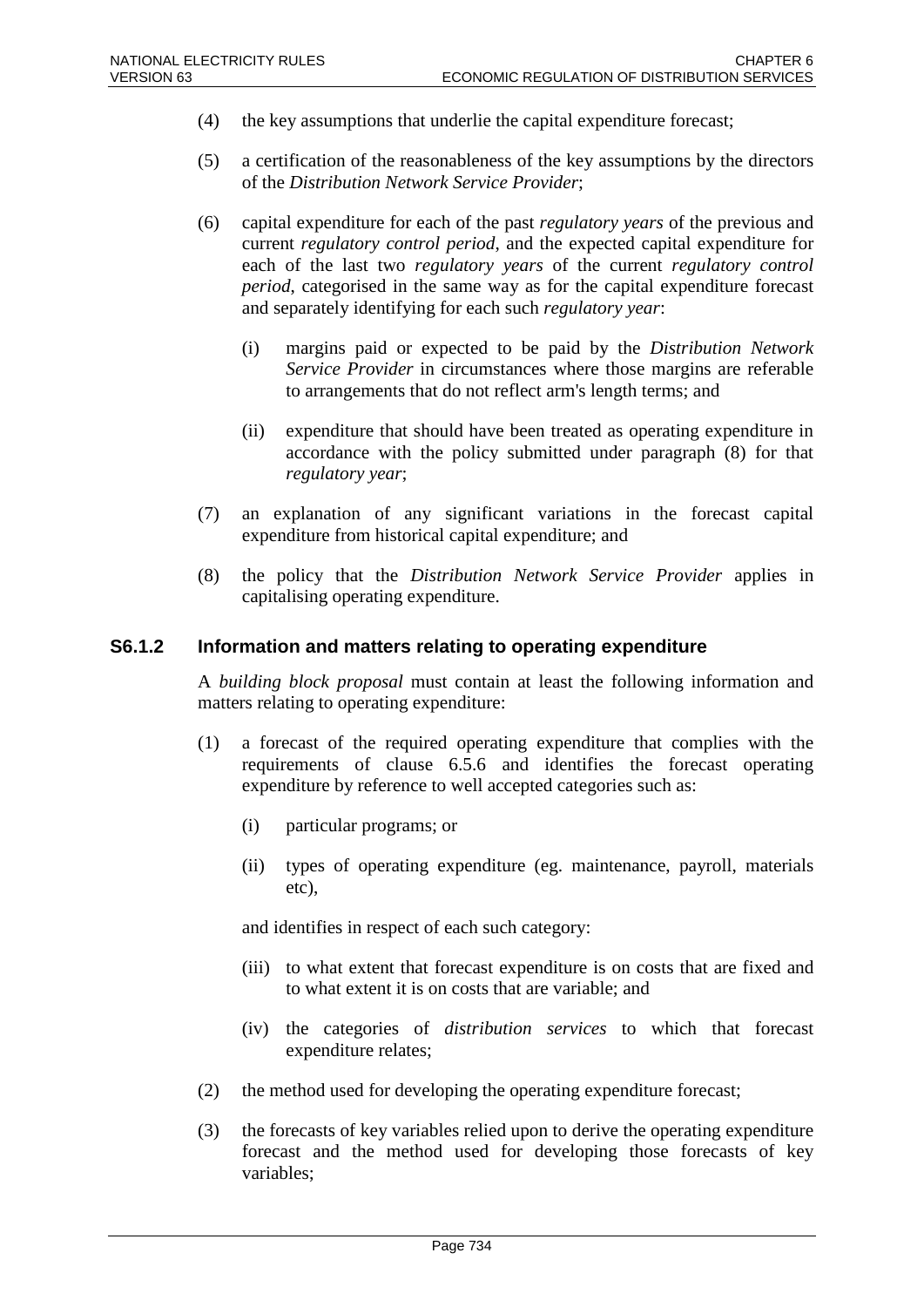- (4) the method used for determining the cost associated with planned maintenance programs designed to improve the performance of the relevant *distribution system* for the purposes of any *service target performance incentive scheme* that is to apply to the *Distribution Network Service Provider* in respect of the relevant *regulatory control period*;
- (5) the key assumptions that underlie the operating expenditure forecast;
- (6) a certification of the reasonableness of the key assumptions by the directors of the *Distribution Network Service Provider*;
- (7) operating expenditure for each of the past *regulatory years* of the previous and current *regulatory control period*, and the expected operating expenditure for each of the last two *regulatory years* of the current *regulatory control period*, categorised in the same way as for the operating expenditure forecast;
- (8) an explanation of any significant variations in the forecast operating expenditure from historical operating expenditure.

#### **S6.1.3 Additional information and matters**

A *building block proposal* must contain at least the following additional information and matters:

- (1) an identification and explanation of any significant interactions between the forecast capital expenditure and forecast operating expenditure programs;
- (2) **[Deleted]**
- (3) a description, including relevant explanatory material, of how the *Distribution Network Service Provider* proposes any *efficiency benefit sharing scheme* that has been specified in a *framework and approach paper* that applies in respect of the forthcoming distribution determination should apply to it;
- (3A) a description, including relevant explanatory material, of how the *Distribution Network Service Provider* proposes any *capital expenditure sharing scheme* that has been specified in a *framework and approach paper* that applies in respect of the forthcoming distribution determination should apply to it;
- (4) a description, including relevant explanatory material, of how the *Distribution Network Service Provider* proposes any *service target performance incentive scheme* that has been specified in a *framework and approach paper* that applies in respect of the forthcoming distribution determination should apply to it;
- (5) a description, including relevant explanatory material, of how the *Distribution Network Service Provider* proposes any *demand management and embedded generation connection incentive scheme* that has been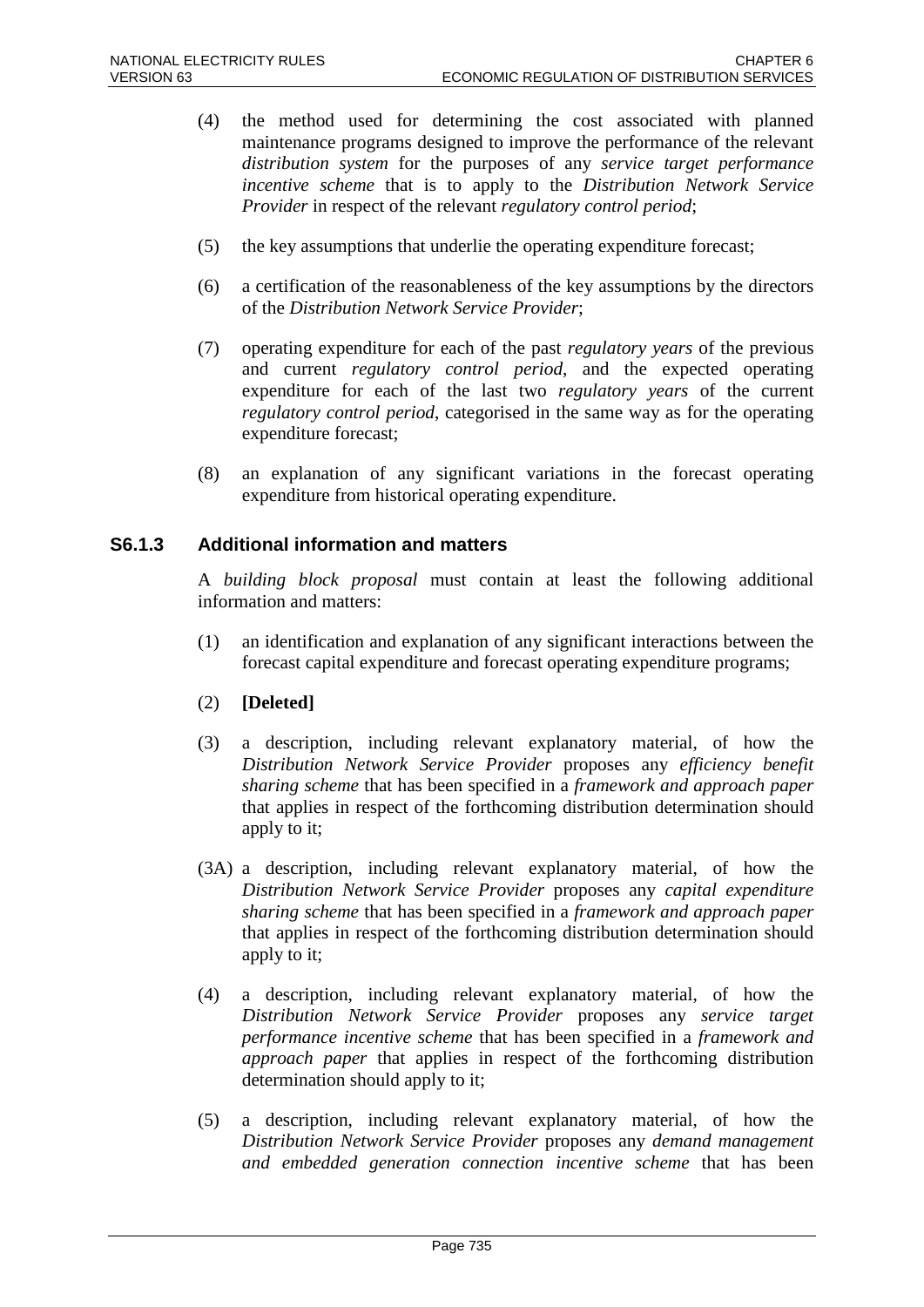specified in a *framework and approach paper* that applies in respect of the forthcoming distribution determination should apply to it;

- (5A) a description, including relevant explanatory material, of how the *Distribution Network Service Provider* proposes any *small-scale incentive scheme* that has been specified in a *framework and approach paper* that applies in respect of the forthcoming distribution determination should apply to it;
- (6) the *Distribution Network Service Provider's* calculation of revenues or prices for the purposes of the control mechanism proposed by the *Distribution Network Service Provider* together with:
	- (i) details of all amounts, values and inputs (including X factors) relevant to the calculation;
	- (ii) an explanation of the calculation and the amounts, values and inputs involved in the calculation; and
	- (iii) a demonstration that the calculation and the amounts, values and inputs on which it is based comply with relevant requirements of the Law and the *Rules*;
- (7) the *Distribution Network Service Provider's* calculation of the regulatory asset base for the relevant *distribution system* for each *regulatory year* of the relevant *regulatory control period* using the *roll forward model* referred to in clause 6.5.1 , together with:
	- (i) details of all amounts, values and other inputs used by the *Distribution Network Service Provider* for that purpose;
	- (ii) a demonstration that any such amounts, values and other inputs comply with the relevant requirements of Part C of Chapter 6 ; and
	- (iii) an explanation of the calculation of the regulatory asset base for each *regulatory year* of the relevant *regulatory control period* and of the amounts, values and inputs referred to in subparagraph (i);
- (8) **[Deleted]**.
- (9) the *Distribution Network Service Provider's* calculation of the proposed return on equity, return on debt and *allowed rate of return*, for each *regulatory year* of the *regulatory control period*, in accordance with clause 6.5.2, including any departure from the methodologies set out in the *Rate of Return Guidelines* and the reasons for that departure;
- (9A) if the *Distribution Network Service Provider* proposes that the return on debt for a *regulatory year* of the *regulatory control period* is not to be determined using the methodology referred to in clause  $6.5.2(i)(2)$ , the formula it proposes should be applied in accordance with clause 6.5.2(l);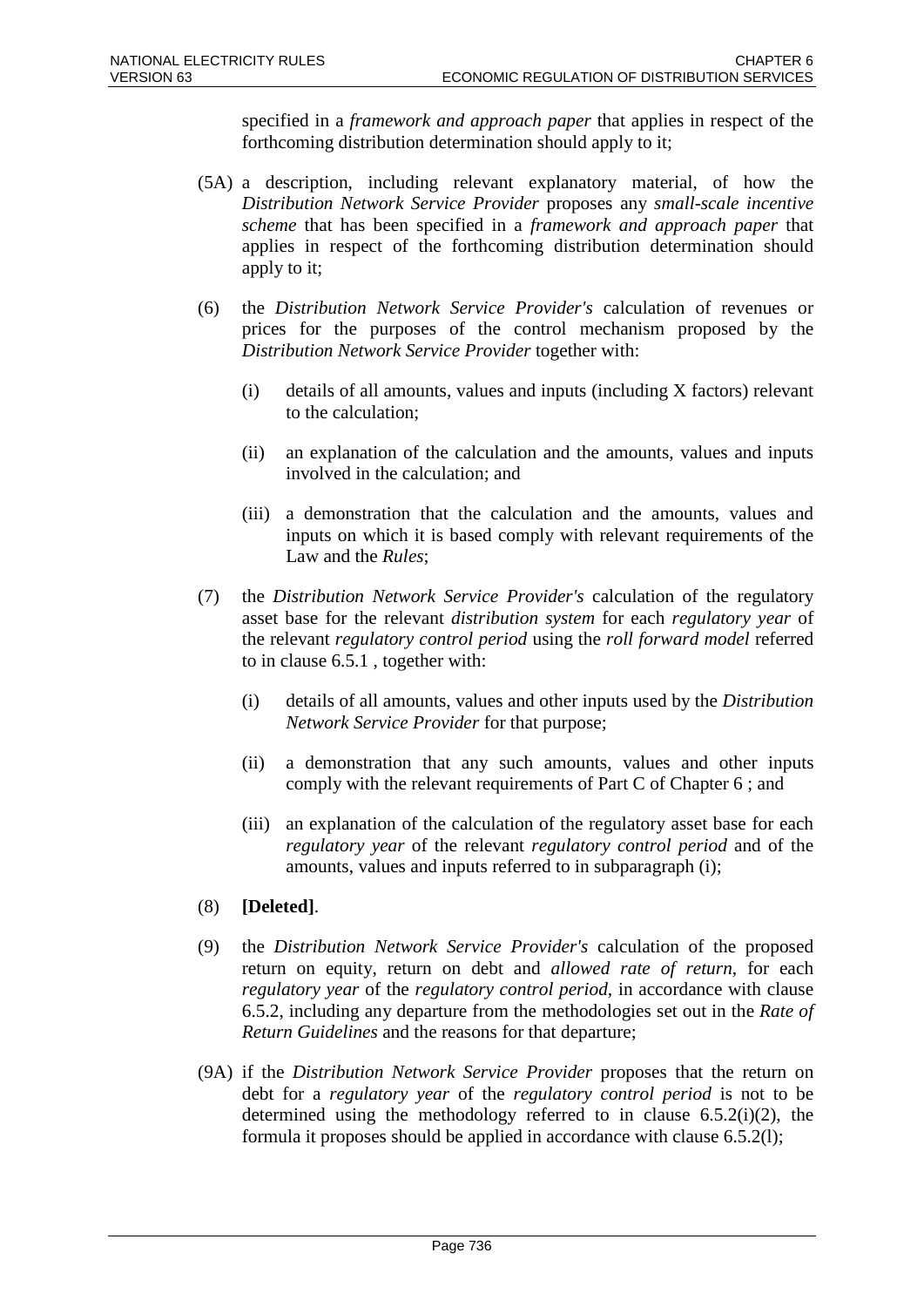- (9B) the *Distribution Network Service Provider's* proposed value of imputation credits as referred to in clause 6.5.3;
- (10) the *post-tax revenue model* completed to show its application to the *Distribution Network Service Provider* and the completed *roll-forward model*;
- (11) the *Distribution Network Service Provider's* estimate of the cost of corporate income tax for each *regulatory year* of the *regulatory control period*;
- (12) the depreciation schedules nominated by the *Distribution Network Service Provider* for the purposes of clause 6.5.5 , which categorise the relevant assets for these purposes by reference to well accepted categories such as:
	- (i) asset class (eg *distribution lines* and *substations*); or
	- (ii) category driver (eg *regulatory obligation or requirement*, replacement, *reliability*, net market benefit, and business support),

together with:

- (iii) details of all amounts, values and other inputs used by the *Distribution Network Service Provider* to compile those depreciation schedules;
- (iv) a demonstration that those depreciation schedules conform with the requirements set out in clause 6.5.5(b) ; and
- (v) an explanation of the calculation of the amounts, values and inputs referred to in subparagraph (iii);
- (13) the commencement and length of the *regulatory control period* proposed by the *Distribution Network Service Provider*; and
- (14) if the *Distribution Network Service Provider* is seeking a determination by the *AER* that a *proposed contingent project* is a *contingent project* for the purposes of the relevant distribution determination:
	- (i) a description of the *proposed contingent project*, including reasons why the *Distribution Network Service Provider* considers the project should be accepted as a *contingent project* for the *regulatory control period*;
	- (ii) a forecast of the capital expenditure which the *Distribution Network Service Provider* considers is reasonably required for the purpose of undertaking the *proposed contingent project*;
	- (iii) the methodology used for developing that forecast and the key assumptions that underlie it;
	- (iv) information that demonstrates that the undertaking of the *proposed contingent project* is reasonably required in order to achieve one or more of the *capital expenditure objectives*;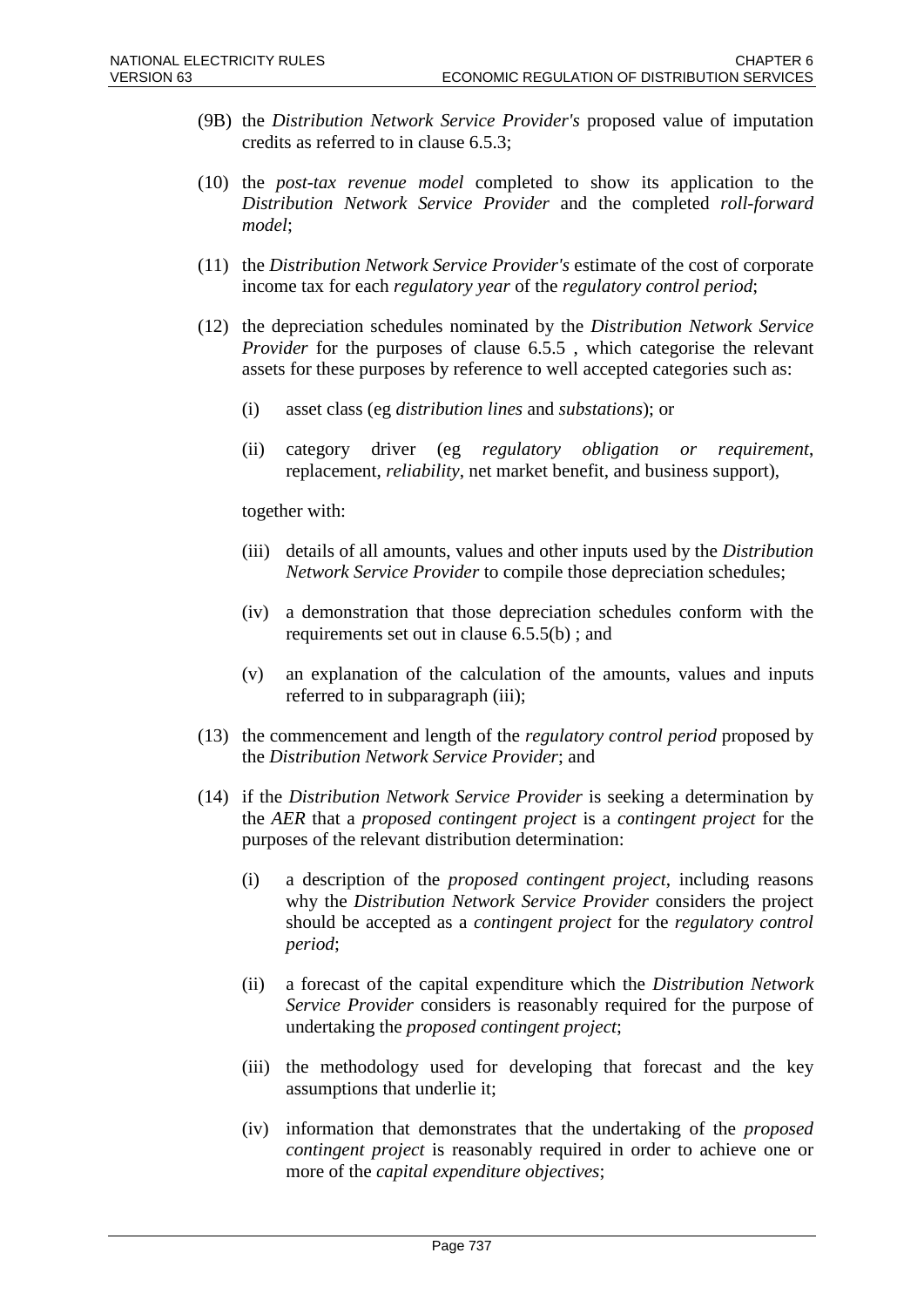- (v) information that demonstrates that the *proposed contingent capital expenditure* for the *proposed contingent project* complies with the requirements set out in clause 6.6A.1(b)(2); and
- (vi) the *trigger events* which are proposed in relation to the *proposed contingent project* and an explanation of how each of those conditions or events addresses the matters referred to in clause 6.6A.1(c).

## **Schedule 6.2 Regulatory Asset Base**

### **S6.2.1 Establishment of opening regulatory asset base for a regulatory control period**

#### (a) **Application of this clause**

This clause S6.2.1

- (1) applies to the establishment of the value of the regulatory asset base for a *distribution system* as at the beginning of a *regulatory control period* on the roll forward of the regulatory asset base to that *regulatory control period* from the previous *regulatory control period*; and
- (2) also applies to the establishment of the value of the regulatory asset base for a *distribution system* as at the beginning of a *regulatory control period* where the *distribution system* was not immediately before that time the subject of a *building block determination*.

#### (b) **Roll forward model to comply with this clause**

The values to be used for completing the *roll forward model* must be established in accordance with this clause and clauses S6.2.2 and S6.2.3.

#### (c) **Distribution systems of specific providers**

(1) In the case of a *distribution system* owned, controlled or operated by one of the following *Distribution Network Service Providers* as at the commencement of this schedule, the value of the regulatory asset base for that *distribution system* as at the beginning of that first *regulatory year* must be determined by rolling forward the regulatory asset base for that *distribution system*, as set out in the table below, in accordance with this schedule:

| <b>Jurisdiction</b>                      | <b>Distribution Network</b><br><b>Service Provider</b> | <b>Regulatory Asset Base (\$m)</b>                 |
|------------------------------------------|--------------------------------------------------------|----------------------------------------------------|
| Australian Capital ActewAGL<br>Territory |                                                        | 510.54 (as at 1 July 2004 in July 2004<br>dollars) |
| New South Wales Country Energy           |                                                        | 2,440 (as at 1 July 2004 in July 2004)<br>dollars) |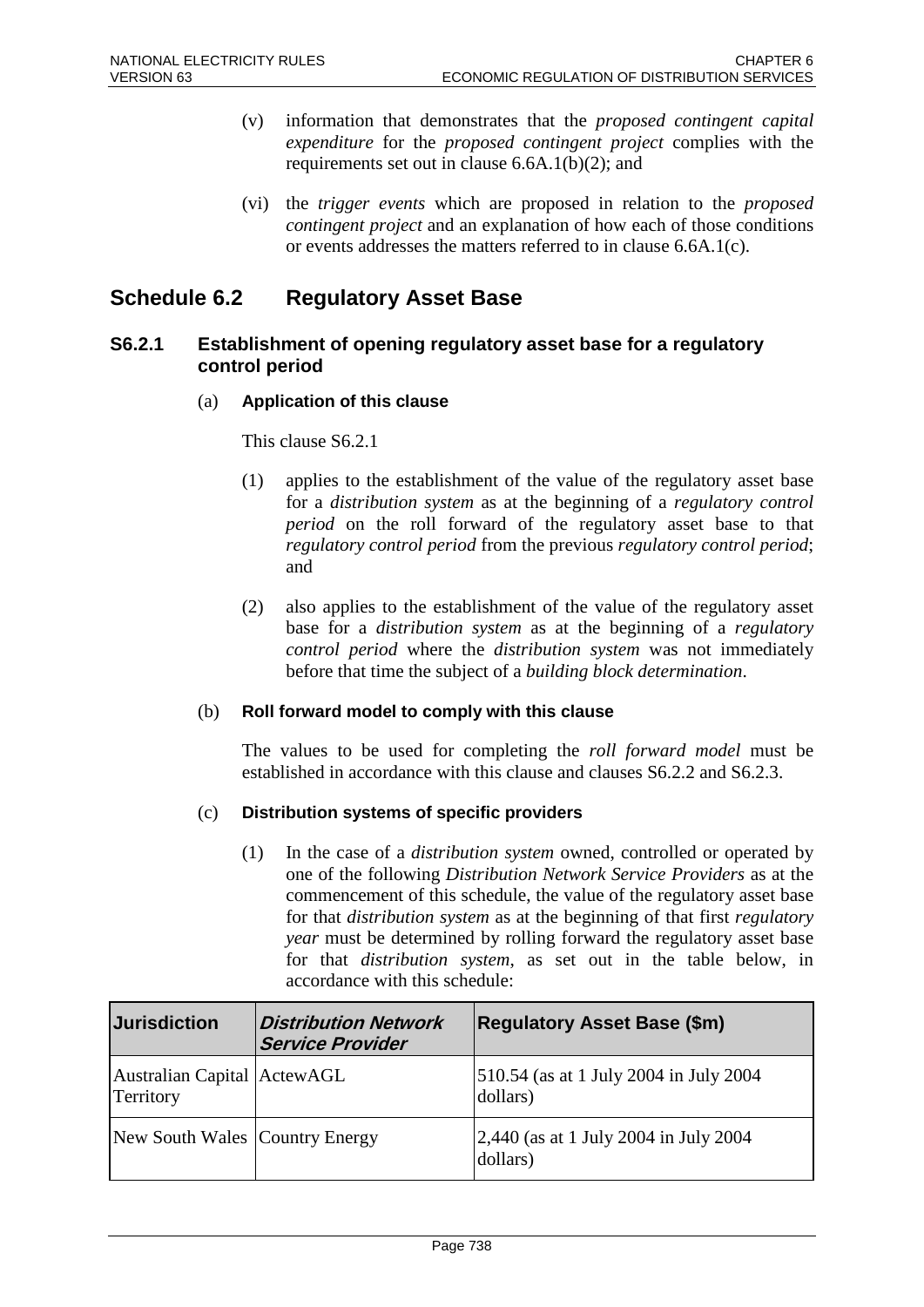| <b>Jurisdiction</b> | <b>Distribution Network</b><br><b>Service Provider</b> | <b>Regulatory Asset Base (\$m)</b>                                                                                                                                                                                  |
|---------------------|--------------------------------------------------------|---------------------------------------------------------------------------------------------------------------------------------------------------------------------------------------------------------------------|
|                     | EnergyAustralia                                        | 4,116 (as at 1 July 2004 in July 2004<br>dollars)                                                                                                                                                                   |
|                     | <b>Integral Energy</b>                                 | 2,283 (as at 1 July 2004 in July 2004<br>dollars)                                                                                                                                                                   |
| Queensland          | <b>ENERGEX</b>                                         | 4,308.1 (as at 1 July 2005 in July 2005<br>dollars)                                                                                                                                                                 |
|                     | <b>Ergon Energy</b>                                    | 4,198.2 (as at 1 July 2005 in July 2005<br>dollars) but, if the Queensland Competition<br>Authority nominates a different amount in<br>writing to the AER, the regulatory asset base<br>is the amount so nominated. |
| South Australia     | <b>ETSA Utilities</b>                                  | 2,466 (as at 1 July 2005 in December 2004<br>dollars)                                                                                                                                                               |
| Tasmania            | <b>Aurora Energy</b>                                   | 981.108 (as at 1 January 2008 in July 2006<br>dollars)                                                                                                                                                              |
| Victoria            | <b>AGL Electricity</b>                                 | 578.4 (as at 1 January 2006 in July 2004<br>dollars)                                                                                                                                                                |
|                     | Citipower                                              | 990.9 (as at 1 January 2006 in July 2004<br>dollars)                                                                                                                                                                |
|                     | Powercor                                               | 1,626.5 (as at 1 January 2006 in July 2004<br>dollars)                                                                                                                                                              |
|                     | <b>SP</b> AusNet                                       | 1,307.2 (as at 1 January 2006 in July 2004<br>dollars)                                                                                                                                                              |
|                     | <b>United Energy</b>                                   | 1,220.3 (as at 1 January 2006 in July 2004<br>dollars)                                                                                                                                                              |

- (2) The values in the table above are to be adjusted for the difference between:
	- (i) any estimated capital expenditure that is included in those values for any part of a previous *regulatory control period*; and
	- (ii) the actual capital expenditure for that part of the previous *regulatory control period*.

This adjustment must also remove any benefit or penalty associated with any difference between the estimated and actual capital expenditure.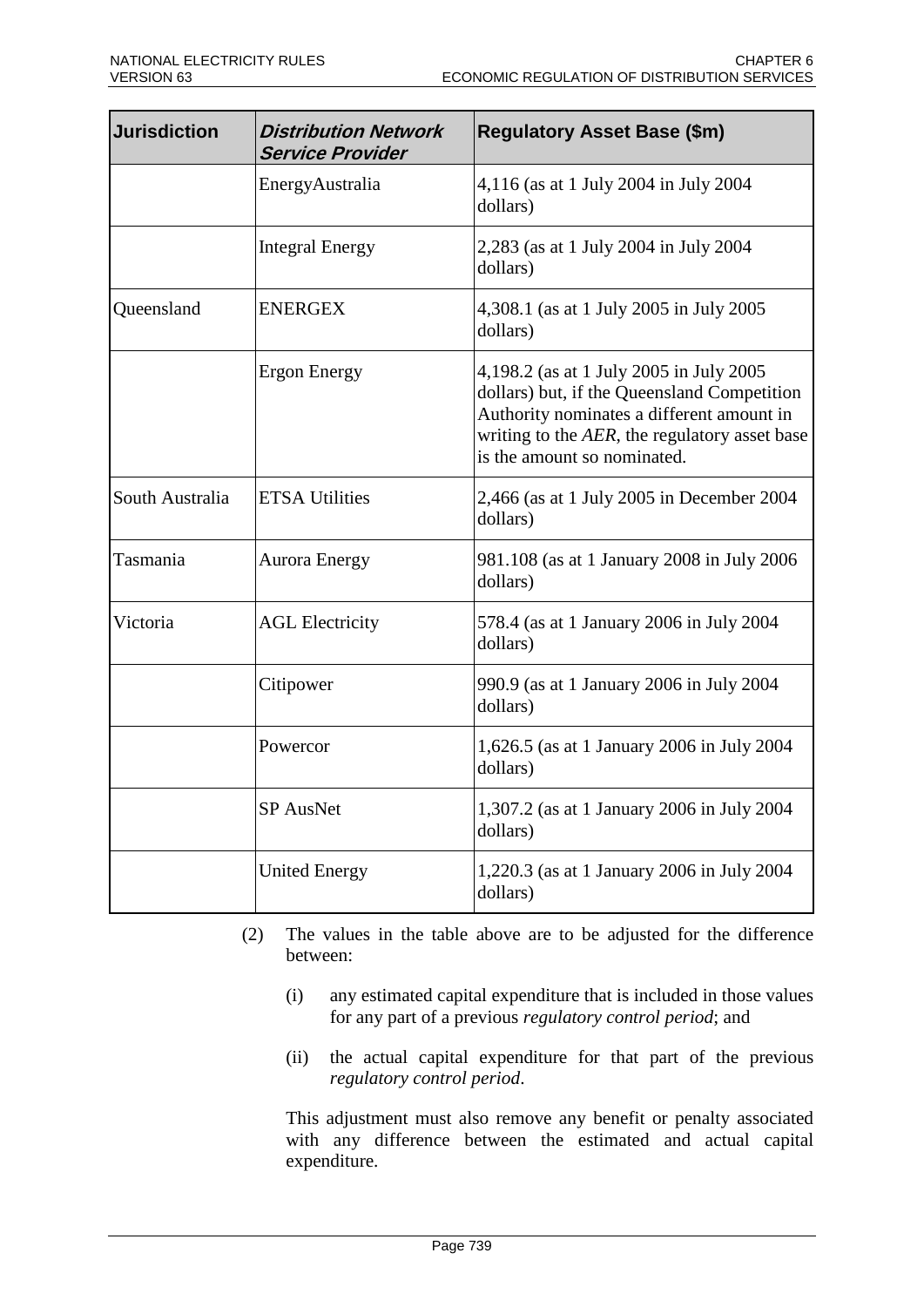(3) When rolling forward a regulatory asset base under subparagraph (1), the *AER* must take into account the derivation of the values in the above table from past regulatory decisions and the consequent fact that they relate only to the regulatory asset base identified in those decisions.

#### (d) **Other distribution systems**

- (1) This paragraph (d) applies to a *distribution system* not referred to in paragraphs (c) when *standard control services* that are provided by means of, or in connection with, that system are to be regulated under a *building block determination*.
- (2) The value of the regulatory asset base for that *distribution system* as at the beginning of the first *regulatory year* of the first *regulatory control period* for the relevant *Distribution Network Service Provider* is the prudent and efficient value of the assets that are used by the provider to provide those *standard control services* (but only to the extent that they are used to provide such services), as determined by the *AER*. In determining this value, the *AER* must have regard to the matters referred to in clause S6.2.2.
- (3) The value of the regulatory asset base for that *distribution system* as at the beginning of the first *regulatory year* of any subsequent *regulatory control period* must be determined by rolling forward the value of the regulatory asset base for that *distribution system* as at the beginning of the first *regulatory year* of the first *regulatory control period* in accordance with this schedule.

#### (e) **Method of adjustment of value of regulatory asset base**

Except as otherwise provided in paragraph (c) or (d) and subject to paragraph (g), the value of the regulatory asset base for a *distribution system* as at the beginning of the first *regulatory year* of a *regulatory control period* must be calculated by adjusting the value (the **previous value**) of the regulatory asset base for that *distribution system* as at the beginning of the first *regulatory year* of the immediately preceding *regulatory control period* (the **previous control period**) as follows:

- (1) The previous value of the regulatory asset base must be:
	- (i) increased by the amount of all capital expenditure incurred during the previous control period, including any capital expenditure determined for that period under clause 6.6A.2(e)(1)(i) in relation to *contingent projects* where the distribution determination has been amended by the *AER* in accordance with clause 6.6A.2(h) (regardless of whether such capital expenditure is above or below the forecast capital expenditure for the period that is adopted for the purposes of the distribution determination (if any) for that period); and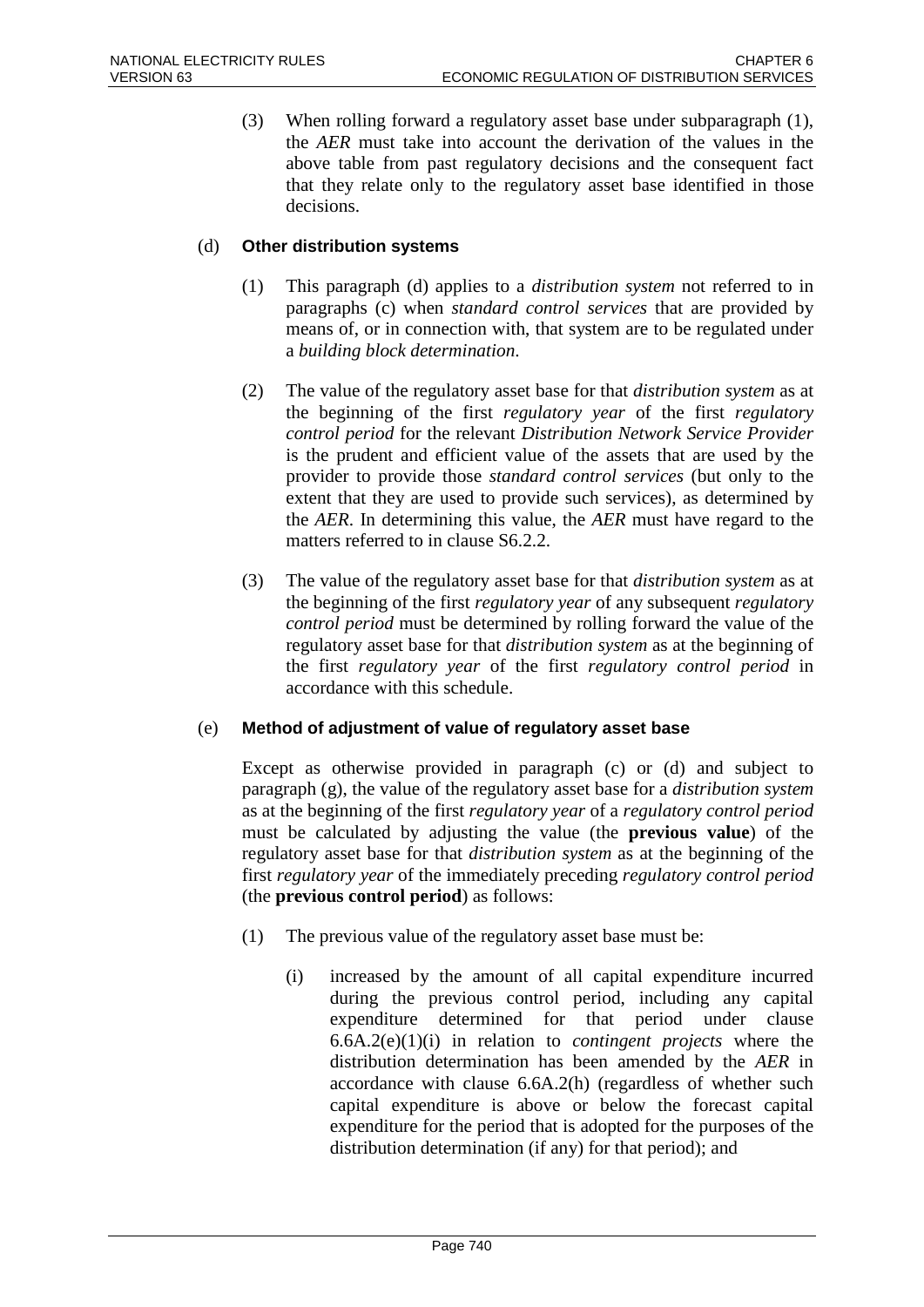- (ii) reduced by the amount of any capital expenditure that has been recovered by way of a pass through under clause 6.6.1 where the amount of that capital expenditure would otherwise have been included in the value of the regulatory asset base.
- (2) The previous value of the regulatory asset base must be increased by the amount of the estimated capital expenditure approved by the *AER* for any part of the previous control period for which actual capital expenditure is not available, including any capital expenditure in relation to *contingent projects* where the *total revenue requirement* has been amended by the *AER* in accordance with clause 6.6A.2(h).
- (3) The previous value of the regulatory asset base must be adjusted for the difference between:
	- (i) the estimated capital expenditure for any part of a previous *regulatory control period* where that estimated capital expenditure has been included in that value; and
	- (ii) the actual capital expenditure for that part of the previous *regulatory control period*.

This adjustment must also remove any benefit or penalty associated with any difference between the estimated and actual capital expenditure.

- (4) The previous value of the regulatory asset base must only be increased by actual or estimated capital expenditure to the extent that all such capital expenditure is properly allocated to the provision of *standard control services* in accordance with the *Cost Allocation Method* for the relevant *Distribution Network Service Provider*.
- (5) The previous value of the regulatory asset base must be reduced by the amount of depreciation of the regulatory asset base during the previous *regulatory control period*, calculated in accordance with the distribution determination for that period.
- (6) The previous value of the regulatory asset base must be reduced by the disposal value of any asset where that asset has been disposed of during the previous *regulatory control period*.
- (7) The previous value of the regulatory asset base must be reduced by the value of an asset where the asset was previously used to provide *standard control services* (or their equivalent under the previous regulatory system) but, as a result of a change to the classification of a particular service under Part B, is not to be used for that purpose for the relevant *regulatory control period*.
- (8) The previous value of the regulatory asset base may be increased by the value of an asset to which this subparagraph applies to the extent that: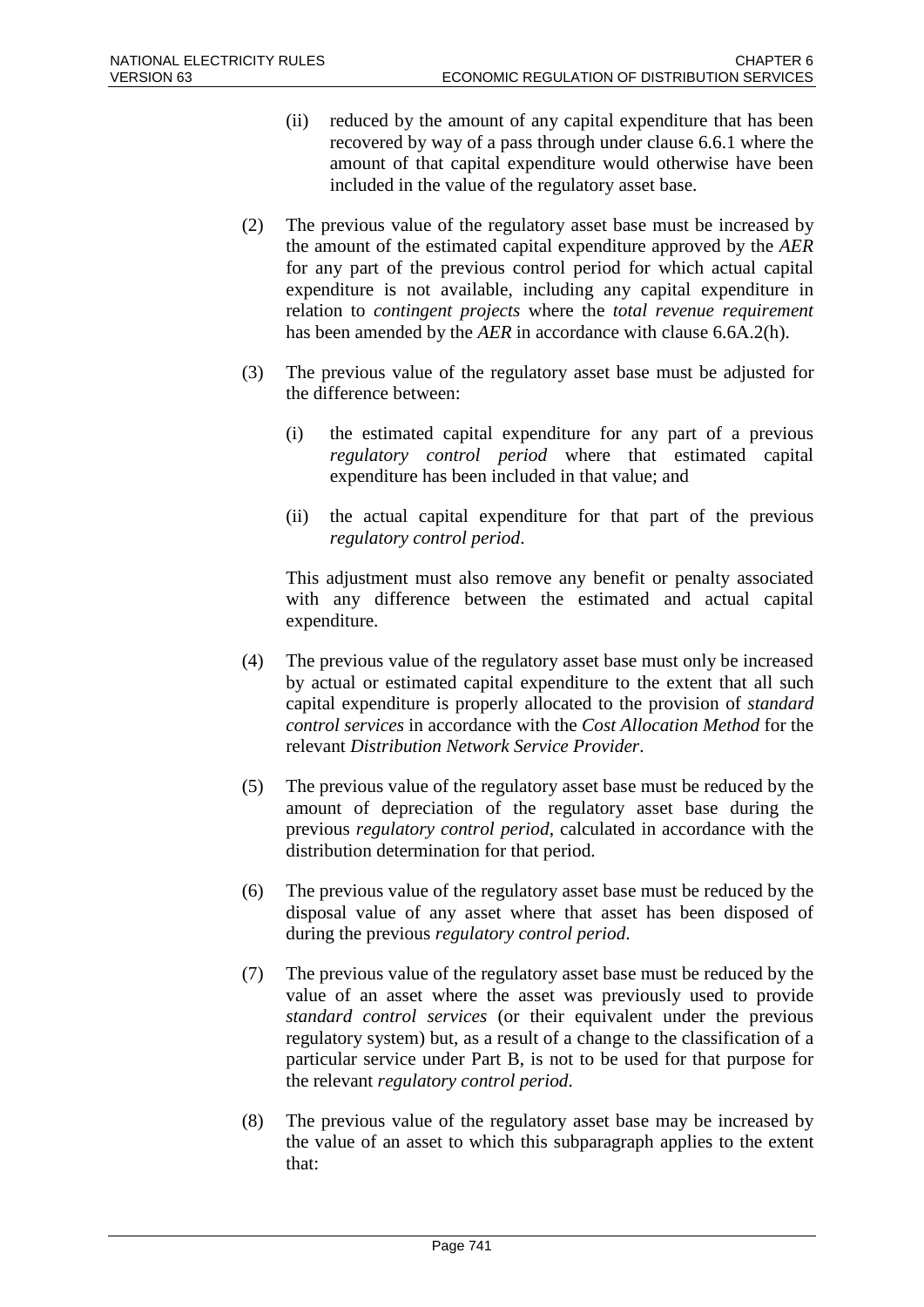- (i) the *AER* considers the asset to be reasonably required to achieve one or more of the *capital expenditure objectives*; and
- (ii) the value of the asset has not been otherwise recovered.

This subparagraph applies to an asset that:

- (i) was not used to provide *standard control services* (or their equivalent under the previous regulatory system) in the previous *regulatory control period* but, as a result of a change to the classification of a particular service under Part B, is to be used for that purpose for the relevant *regulatory control period*; or
- (ii) was never previously used to provide *standard control services* (or their equivalent under the previous regulatory system) but is to be used for that purpose for the relevant *regulatory control period*.
- (f) An increase or reduction in the value of the regulatory asset base under subparagraph (7) or (8) of paragraph (e) is to be based on the portion of the value of the asset properly allocated, or formerly properly allocated, to *standard control services* in accordance with the principles and policies set out in the *Cost Allocation Method* for the relevant *Distribution Network Service Provider*. The value of the relevant asset is taken to be its value as shown in independently audited and published accounts.
- (g) The previous value of the regulatory asset base must be reduced by any amount determined by the *AER* in accordance with clause S6.2.2A(f), (i) or (j).

#### **S6.2.2 Prudency and efficiency of capital expenditure**

In determining the prudency or efficiency of capital expenditure under clause S6.2.1(d)(2), the *AER* must have regard to the following:

- (1) the need to provide a reasonable opportunity for the relevant *Distribution Network Service Provider* to recover the efficient costs of complying with all applicable *regulatory obligations or requirements* associated with the provision of *standard control services*;
- (2) the need to provide effective incentives to the *Distribution Network Service Provider* to promote economic efficiency in the provision of *standard control services*;
- (3) whether the relevant project in respect of which capital expenditure was made was evaluated against, and satisfied, the *regulatory investment test for transmission* or the *regulatory investment test for distribution* (as the case may be);
- (4) whether the *Distribution Network Service Provider* undertook the capital expenditure in a manner consistent with good business practice and so as to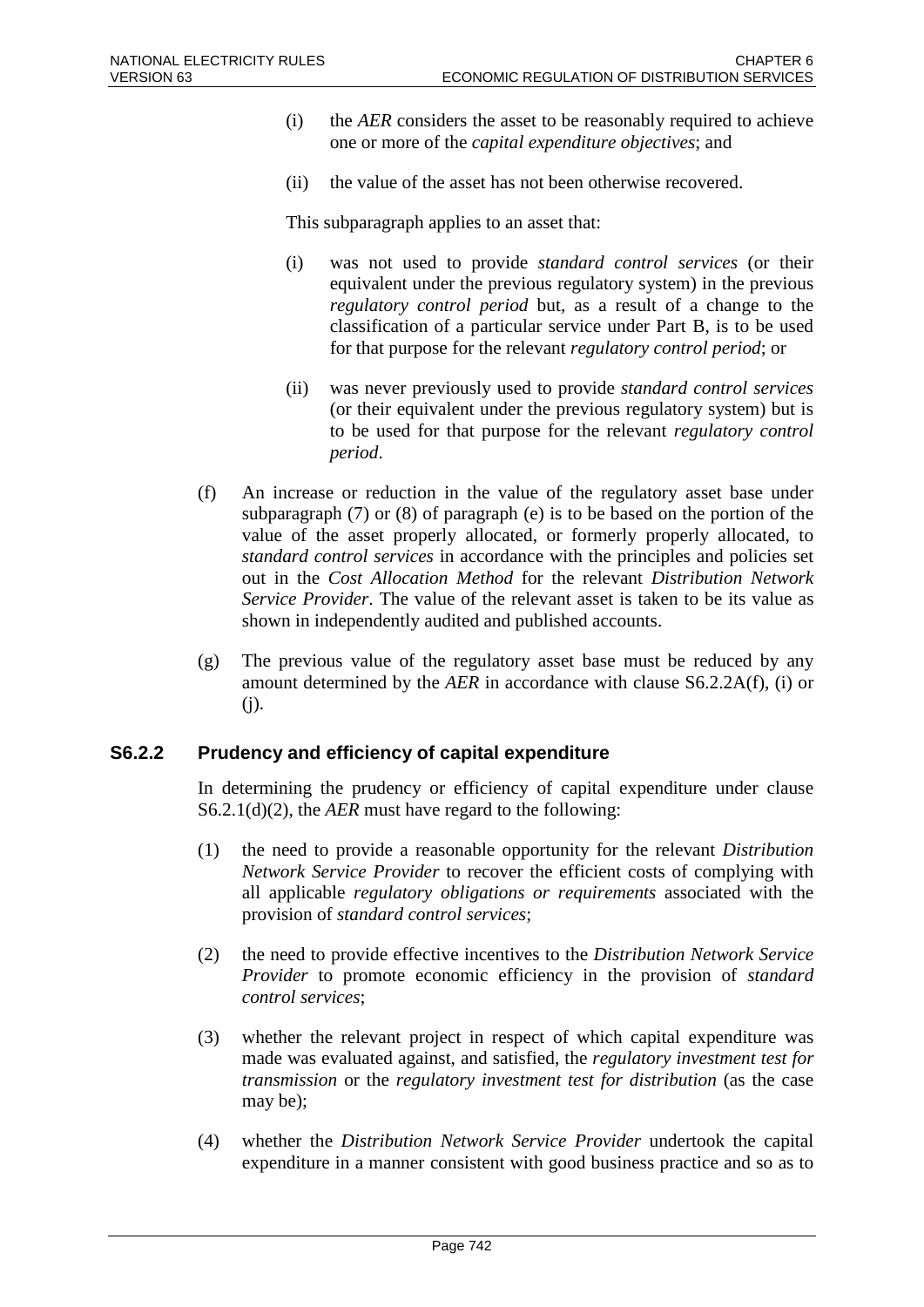practicably achieve the lowest sustainable cost of delivering the *standard control services* to be provided as a consequence of that capital expenditure;

- (5) the desirability of minimising investment uncertainty for the *Distribution Network Service Provider*;
- (6) the need to provide incentives to the *Distribution Network Service Provider* to avoid undertaking inefficient capital expenditure;
- (7) the value of the relevant asset as shown in independently audited and published accounts.

In determining the prudency or efficiency of capital expenditure the *AER* must only take into account information and analysis that the *Distribution Network Service Provider* could reasonably be expected to have considered or undertaken at the time that it undertook the relevant capital expenditure.

## **S6.2.2A Reduction for inefficient past capital expenditure**

- (a) Prior to making a decision on the regulatory asset base for a *distribution system* as required by clause 6.12.1(6), the *AER* may determine under this clause S6.2.2A that the amount of capital expenditure as a result of which the previous value of the regulatory asset base would otherwise be increased in accordance with clause S6.2.1(e) should be reduced.
- (a1) for the purposes of this clause S6.2.2A, "**review period**" means:
	- (1) the previous control period (excluding the last two *regulatory years* of that previous control period); and
	- (2) the last two *regulatory years* of the *regulatory control period* preceding the previous control period.
- (b) The *AER* may only make a determination under paragraph (a) if any of the following requirements is satisfied:
	- (1) the requirement set out in paragraph (c) (the *overspending requirement*);
	- (2) the requirement set out in paragraph (d) (the *margin requirement*); or
	- (3) the requirement set out in paragraph (e) (the *capitalisation requirement*).
- (c) The *overspending requirement* is satisfied where the sum of all capital expenditure incurred during the review period exceeds the sum of:
	- (1) the forecast capital expenditure accepted or substituted by the *AER* for the review period as such forecast capital expenditure has been adjusted in accordance with clauses 6.6.5(f) and 6.6A.2(h); and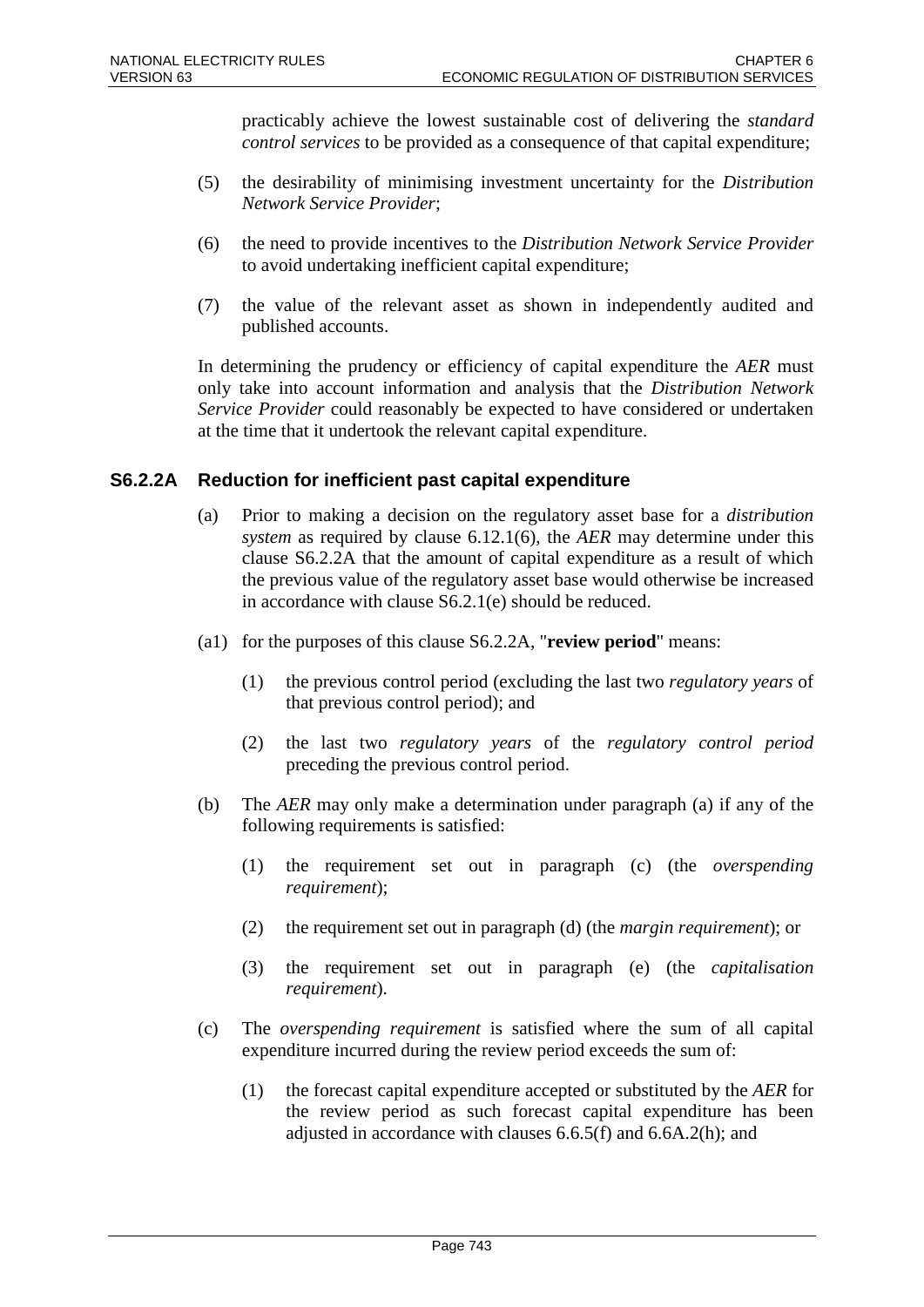- (2) any capital expenditure that is recovered by way of such part of an *approved pass through amount* as is permitted to be passed through to *Distribution Network Users* during the review period less any capital expenditure that is included in a *negative pass through amount* that is required to be passed through to *Distribution Network Users* during the review period.
- (d) The *margin requirement* is satisfied where the amount of the capital expenditure as a result of which the previous value of the regulatory asset base would otherwise be increased in accordance with clause S6.2.1(e) includes capital expenditure that represents a margin paid by the *Distribution Network Service Provider* in circumstances where the margin is referable to arrangements that, in the opinion of the *AER*, do not reflect arm's length terms.
- (e) The *capitalisation requirement* is satisfied where the amount of the capital expenditure as a result of which the previous value of the regulatory asset base would otherwise be increased in accordance with clause S6.2.1(e) includes expenditure that, under the *Distribution Network Service Provider's* applicable capitalisation policy submitted to the *AER* as part of a *regulatory proposal*, should have been treated as operating expenditure.
- (f) Where the *overspending requirement* is satisfied, and subject to paragraphs (g) and (h), the *AER* may determine that the amount of the capital expenditure as a result of which the previous value of the regulatory asset base would otherwise be increased in accordance with clause S6.2.1(e) should be reduced by such amount as the *AER* is satisfied corresponds to capital expenditure incurred during the review period that does not reasonably reflect the *capital expenditure criteria*.
- (g) The amount determined by the *AER* under paragraph (f):
	- (1) must not be greater than the amount calculated in accordance with paragraph (c);
	- (2) must be determined in a manner that is consistent with the *capital expenditure incentive objective*; and
	- (3) must be determined taking into account the *Capital Expenditure Incentive Guidelines*.
- (h) In making a determination under paragraph (f), the *AER* must:
	- (1) have regard to the *capital expenditure factors*; and
	- (2) only take into account information and analysis that the *Distribution Network Service Provider* could reasonably be expected to have considered or undertaken at the time that it undertook the relevant capital expenditure.
- (i) Where the *margin requirement* is satisfied, and subject to paragraph (k), the *AER* may determine that the amount of the capital expenditure as a result of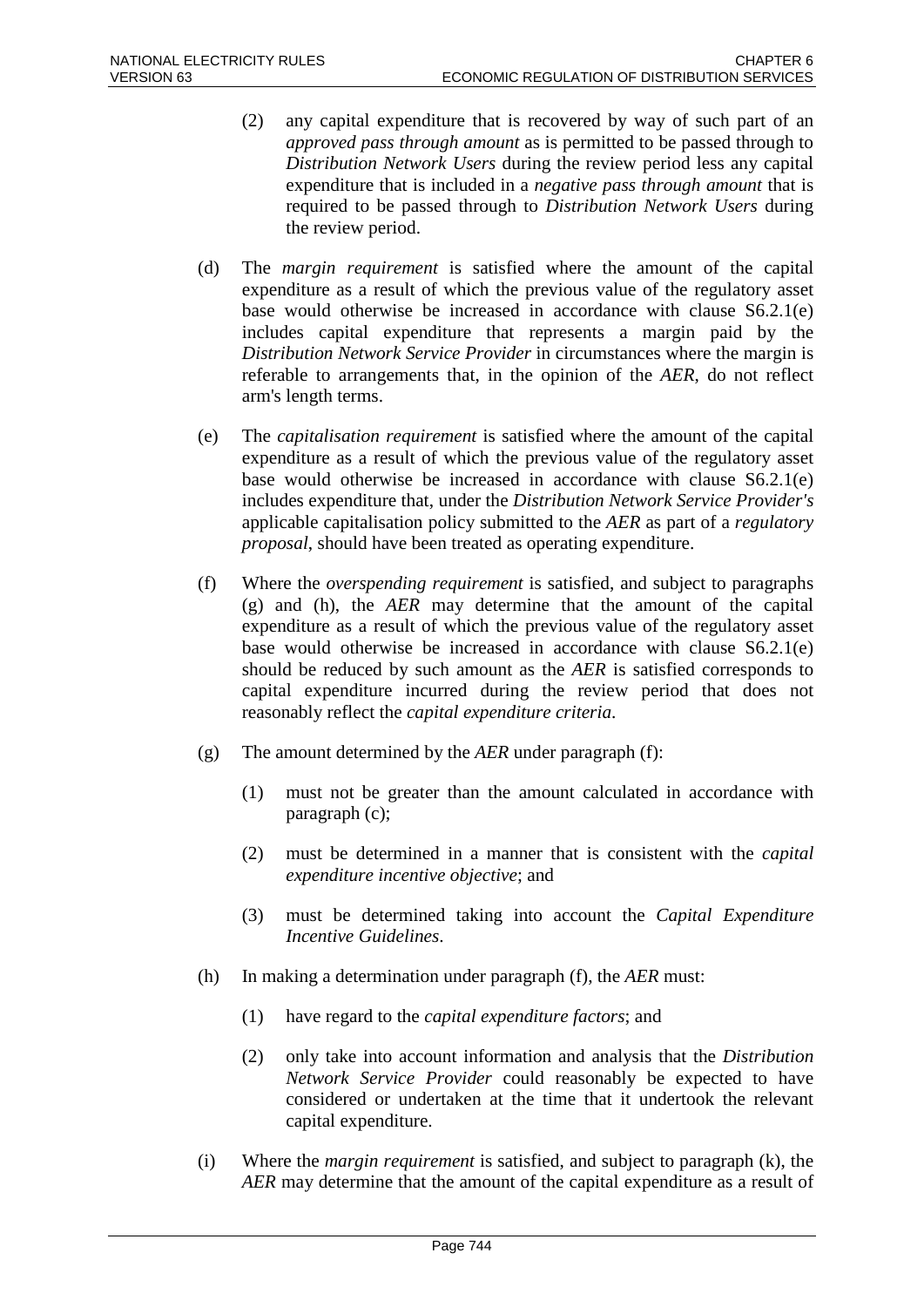which the previous value of the regulatory asset base would otherwise be increased in accordance with clause S6.2.1(e) should be reduced by such of the margin referred to in paragraph (d) as the *AER* is reasonably satisfied would not have been paid if the arrangements to which the margin is referable had been on arm's length terms.

- (j) Where the *capitalisation requirement* is satisfied, and subject to paragraph (k), the *AER* may determine that the amount of the capital expenditure as a result of which the previous value of the regulatory asset base would otherwise be increased in accordance with clause S6.2.1(e) should be reduced by any or all of the amount of expenditure referred to in paragraph (e) which should have been treated as operating expenditure .
- (k) A determination made under paragraph (i) or (j) must be consistent with the *capital expenditure incentive objective* and, in making such a determination, the *AER* must take into account the *Capital Expenditure Incentive Guidelines*.
- (l) Nothing in this clause S6.2.2A is to be taken to preclude the *AER* from:
	- (1) requiring a *Distribution Network Service Provider* to provide such information; or
	- (2) undertaking such analysis,

as the *AER* considers appropriate to enable it to make a statement, with supporting reasons, as referred to in clause 6.12.2(b).

## **S6.2.2B Depreciation**

- (a) Pursuant to clause 6.12.1(18), the *AER* must decide, for a distribution determination, whether depreciation for establishing the regulatory asset base for a *distribution system* as at the commencement of the following *regulatory control period* is to be based on actual or forecast capital expenditure.
- (b) The decision referred to in paragraph (a) must be consistent with the *capital expenditure incentive objective*.
- (c) In making the decision referred to in paragraph (a), the *AER* must have regard to:
	- (1) the incentives that the *Distribution Network Service Provider* has in relation to undertaking efficient capital expenditure, including as a result of the application of any incentive scheme or any other incentives under the *Rules*;
	- (2) the substitution possibilities between assets with relatively short economic lives and assets with relatively long economic lives and the relative benefits of such asset types;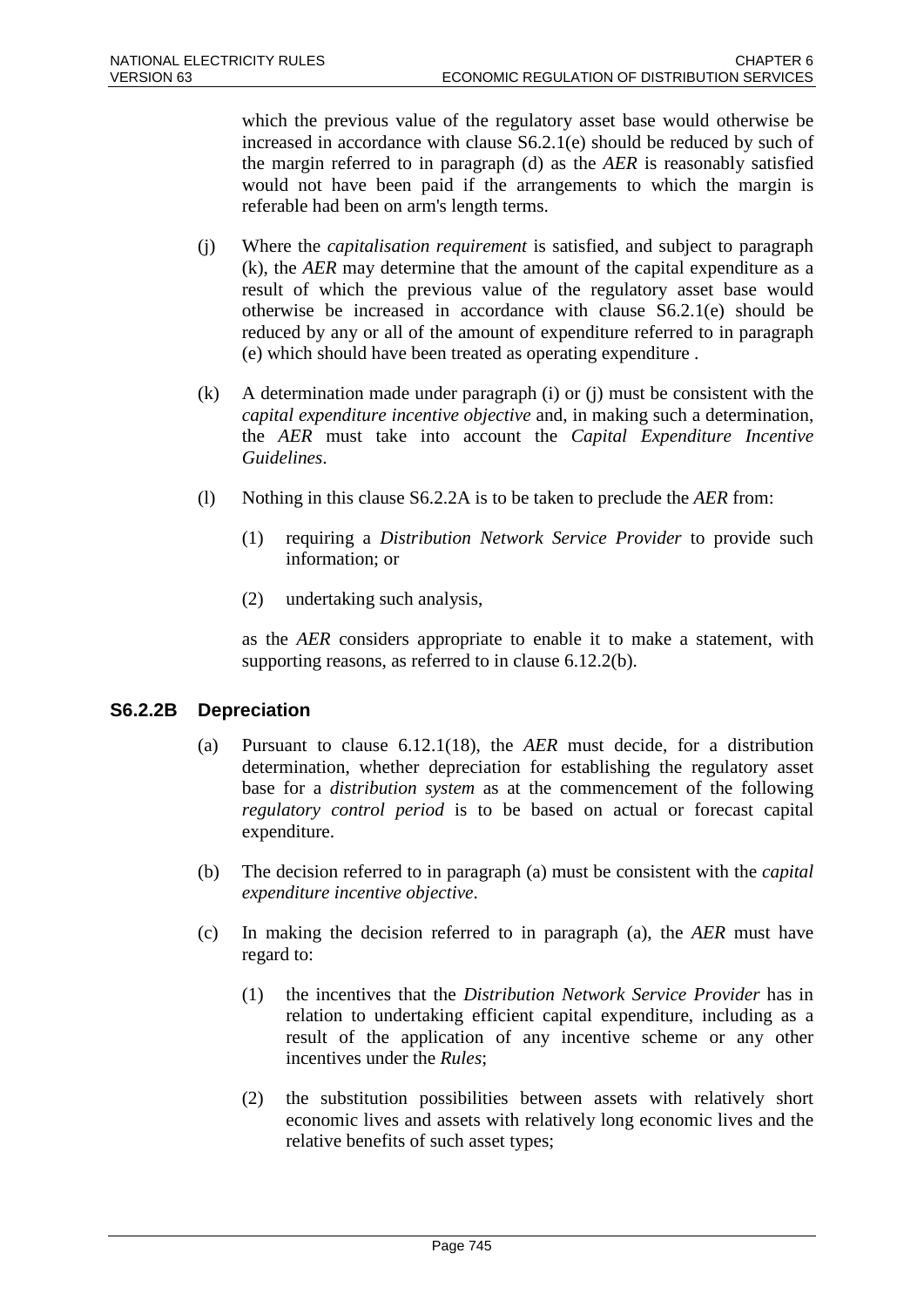- (3) the extent to which any capital expenditure incurred by the *Distribution Network Service Provider* has exceeded the corresponding amount of forecast capital expenditure accepted or substituted by the *AER* and the amount of that excess expenditure which is not efficient;
- (4) the *Capital Expenditure Incentive Guidelines*; and
- (5) the *capital expenditure factors*.

### **S6.2.3 Roll forward of regulatory asset base within the same regulatory control period**

#### (a) **Application of this clause**

This clause applies to the establishment of the value of the regulatory asset base for a *distribution system* as at the beginning of one *regulatory year* in a *regulatory control period* on the roll forward of the regulatory asset base to that *regulatory year* from the immediately preceding *regulatory year* (if any) in that *regulatory control period*.

#### (b) **Roll forward model to comply with this clause**

The *roll forward model* referred to in clause 6.5.1 must provide for that value to be established in accordance with the requirements of this clause.

#### (c) **Method of adjustment of value of regulatory asset base**

The value of the regulatory asset base for a *distribution system* as at the beginning of the second or a subsequent year (**the later year**) in a *regulatory control period* must be calculated by adjusting the value (**the previous value**) of the regulatory asset base for that *distribution system* as at the beginning of the immediately preceding *regulatory year* (**the previous year**) in that *regulatory control period* as follows:

- (1) The previous value of the regulatory asset base must be increased by the amount of forecast capital expenditure accepted or substituted by the *AER* for the previous year in accordance with clause 6.5.7(c) or clause  $6.12.1(3)$  (as the case may be).
- (2) The previous value of the regulatory asset base must be reduced by the amount of depreciation included in the *Distribution Network Service Provider's annual revenue requirement* for the previous year.
- (3) The previous value of the regulatory asset base must be reduced by the disposal value of any asset included in that value where the asset is forecast to be disposed of during the previous year.
- (4) The previous value of the regulatory asset base must be increased by an amount necessary to maintain the real value of the regulatory asset base as at the beginning of the later year by adjusting that value for inflation.